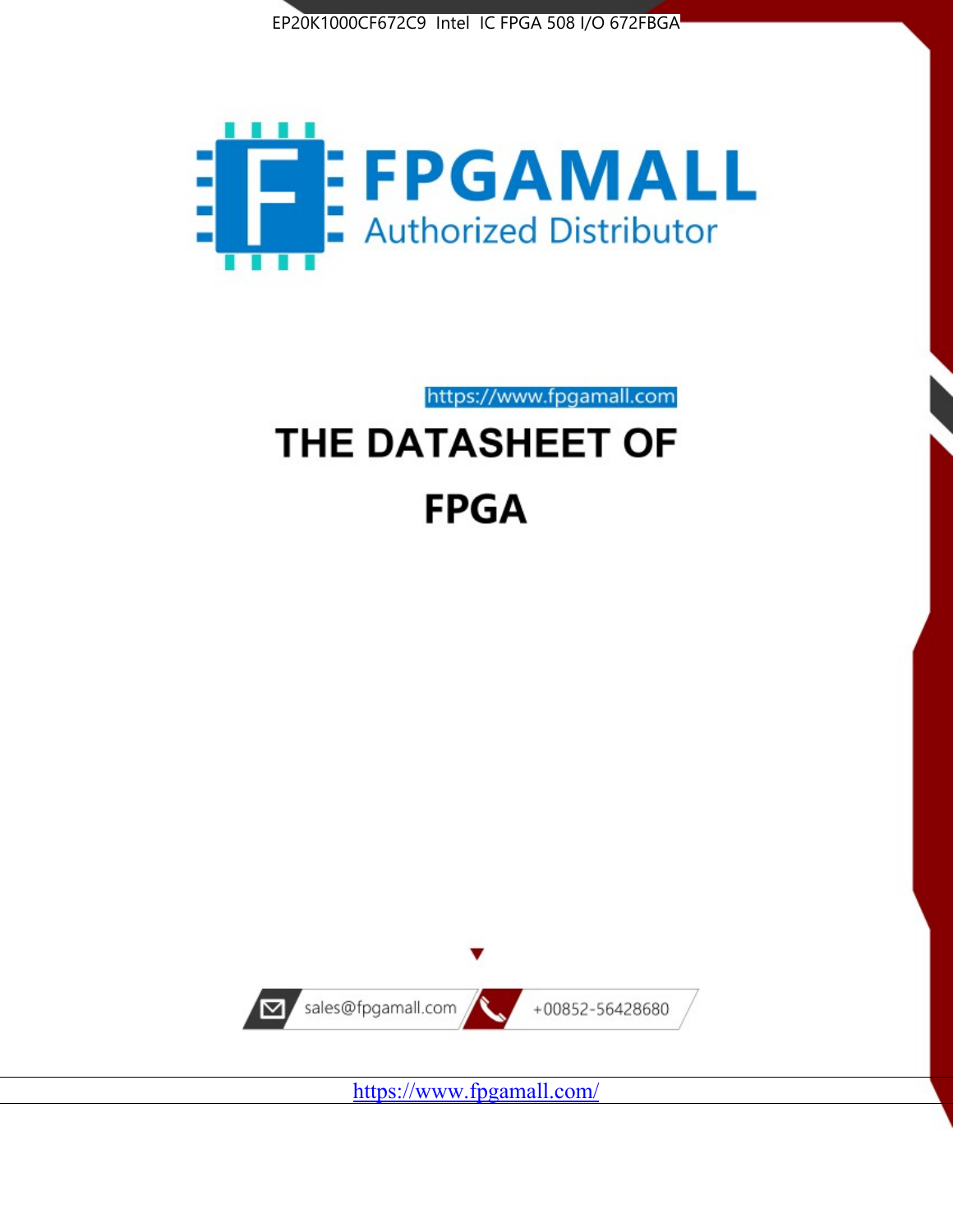#### EP20K1000CF672C9 Intel IC FPGA 508 I/O 672FBGA



### **APEX 20KC**

**Programmable Logic Device**

#### **February 2004 ver. 2.2 Data Sheet**

**Features...** ■ Programmable logic device (PLD) manufactured using a 0.15-µm alllayer copper-metal fabrication process

- 25 to 35% faster design performance than APEX<sup>™</sup> 20KE devices
- Pin-compatible with APEX 20KE devices
- High-performance, low-power copper interconnect
- MultiCoreTM architecture integrating look-up table (LUT) logic and embedded memory
- LUT logic used for register-intensive functions
- Embedded system blocks (ESBs) used to implement memory functions, including first-in first-out (FIFO) buffers, dual-port RAM, and content-addressable memory (CAM)
- High-density architecture
	- 200,000 to 1 million typical gates (see Table 1)
	- Up to 38,400 logic elements (LEs)
	- Up to 327,680 RAM bits that can be used without reducing available logic

| Table 1. APEX 20KC Device Features<br>Note $(1)$                                                |              |              |              |              |  |  |  |  |
|-------------------------------------------------------------------------------------------------|--------------|--------------|--------------|--------------|--|--|--|--|
| <b>EP20K400C</b><br><b>EP20K600C</b><br><b>EP20K1000C</b><br><b>EP20K200C</b><br><b>Feature</b> |              |              |              |              |  |  |  |  |
| Maximum system gates                                                                            | 526,000      | 1,052,000    | 1,537,000    | 1,772,000    |  |  |  |  |
| <b>Typical gates</b>                                                                            | 200,000      | 400.000      | 600,000      | 1,000,000    |  |  |  |  |
| <b>LEs</b>                                                                                      | 8.320        | 16,640       | 24,320       | 38,400       |  |  |  |  |
| <b>ESBs</b>                                                                                     | 52           | 104          | 152          | 160          |  |  |  |  |
| Maximum RAM bits                                                                                | 106,496      | 212,992      | 311,296      | 327,680      |  |  |  |  |
| PLLs $(2)$                                                                                      | 2            | 4            | 4            | 4            |  |  |  |  |
| Speed grades $(3)$                                                                              | $-7, -8, -9$ | $-7, -8, -9$ | $-7, -8, -9$ | $-7, -8, -9$ |  |  |  |  |
| Maximum macrocells                                                                              | 832          | 1.664        | 2,432        | 2,560        |  |  |  |  |
| Maximum user I/O pins                                                                           | 376          | 488          | 588          | 708          |  |  |  |  |

#### *Notes to Table 1:*

(1) The embedded IEEE Std. 1149.1 Joint Test Action Group (JTAG) boundary-scan circuitry contributes up to 57,000 additional gates.

- (2) PLL: phase-locked loop.
- (3) The -7 speed grade provides the fastest performance.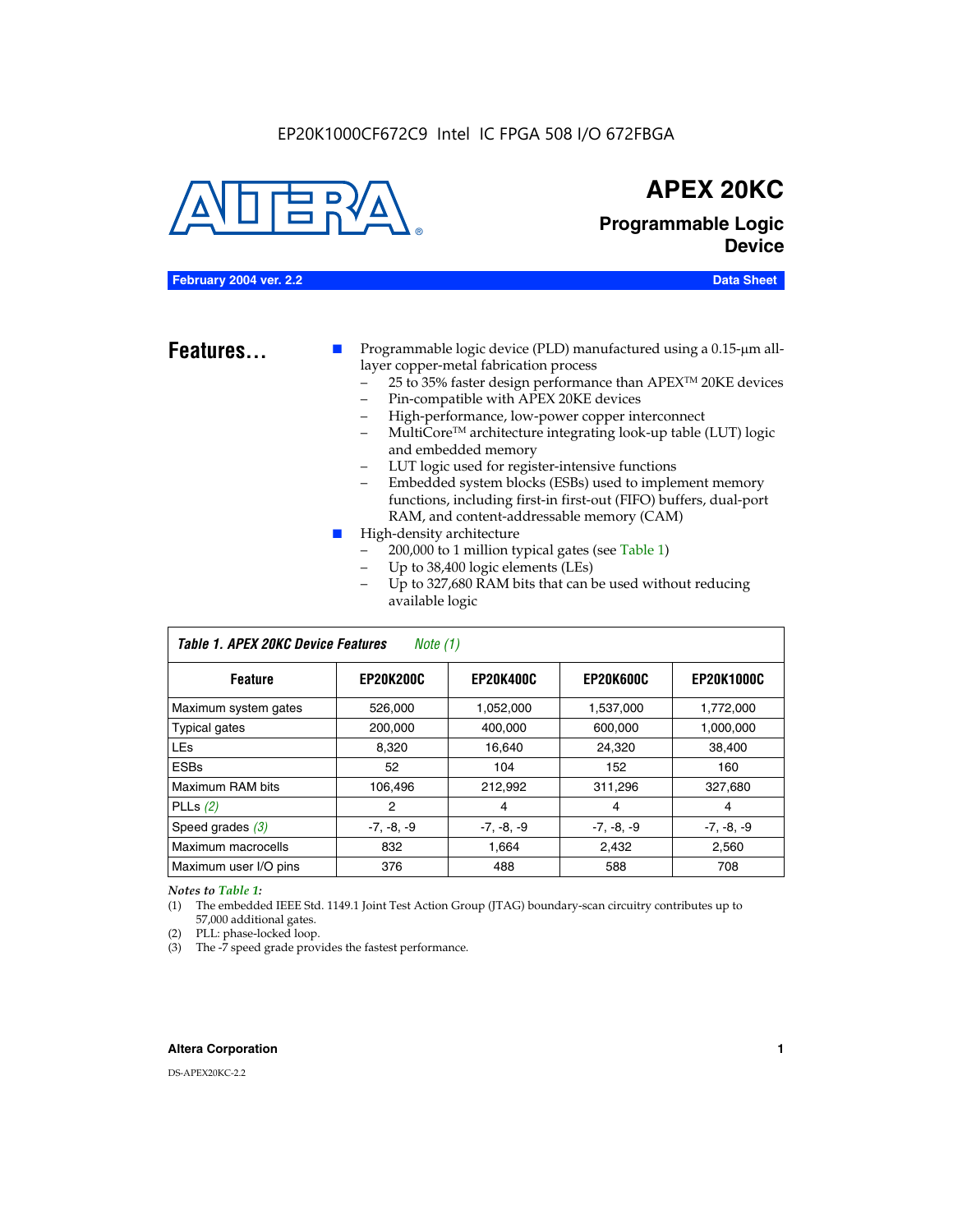| and More<br><b>Features</b> | Low-power operation design<br>$\blacksquare$<br>1.8-V supply voltage (see Table 2)<br>Copper interconnect reduces power consumption<br>$\overline{\phantom{0}}$<br>ESBs offering programmable power-saving mode<br>Flexible clock management circuitry with up to four phase-locked<br>a a s<br>loops (PLLs)<br>Built-in low-skew clock tree<br>Up to eight global clock signals<br>ClockLock™ feature reducing clock delay and skew<br>-<br>ClockBoost™ feature providing clock multiplication and<br>$\overline{\phantom{0}}$<br>division<br>delay shifting<br>Powerful I/O features<br>$\mathcal{L}_{\mathcal{A}}$<br>Interest Group (PCI SIG) PCI Local Bus Specification,<br>(SRAM)<br>second (Mbps)<br>fast $t_{CO}$ and $t_{SU}$ times for complex logic<br>-<br>Programmable clamp to $V_{\text{CCIO}}$<br>-<br>Individual tri-state output enable control for each pin<br>-<br>noise<br>differential signaling (LVDS), LVPECL, PCI-X, AGP, CTT,<br>SSTL-3 and SSTL-2, GTL+, and HSTL Class I<br>Supports hot-socketing operation<br>Pull-up on I/O pins before and during configuration | MultiVolt™ I/O support for 1.8-V, 2.5-V, and 3.3-V interfaces<br>ClockShift™ feature providing programmable clock phase and<br>Compliant with peripheral component interconnect Special<br>Revision 2.2 for 3.3-V operation at 33 or 66 MHz and 32 or 64 bits<br>Support for high-speed external memories, including DDR<br>synchronous dynamic RAM (SDRAM) and ZBT static RAM<br>16 input and 16 output LVDS channels at 840 megabits per<br>Direct connection from I/O pins to local interconnect providing<br>MultiVolt I/O support for 1.8-V, 2.5-V, and 3.3-V interfaces<br>Programmable output slew-rate control to reduce switching<br>Support for advanced I/O standards, including low-voltage |  |  |
|-----------------------------|--------------------------------------------------------------------------------------------------------------------------------------------------------------------------------------------------------------------------------------------------------------------------------------------------------------------------------------------------------------------------------------------------------------------------------------------------------------------------------------------------------------------------------------------------------------------------------------------------------------------------------------------------------------------------------------------------------------------------------------------------------------------------------------------------------------------------------------------------------------------------------------------------------------------------------------------------------------------------------------------------------------------------------------------------------------------------------------------------|---------------------------------------------------------------------------------------------------------------------------------------------------------------------------------------------------------------------------------------------------------------------------------------------------------------------------------------------------------------------------------------------------------------------------------------------------------------------------------------------------------------------------------------------------------------------------------------------------------------------------------------------------------------------------------------------------------|--|--|
|                             | <b>Table 2. APEX 20KC Supply Voltages</b>                                                                                                                                                                                                                                                                                                                                                                                                                                                                                                                                                                                                                                                                                                                                                                                                                                                                                                                                                                                                                                                        |                                                                                                                                                                                                                                                                                                                                                                                                                                                                                                                                                                                                                                                                                                         |  |  |
|                             | <b>Feature</b>                                                                                                                                                                                                                                                                                                                                                                                                                                                                                                                                                                                                                                                                                                                                                                                                                                                                                                                                                                                                                                                                                   | <b>Voltage</b>                                                                                                                                                                                                                                                                                                                                                                                                                                                                                                                                                                                                                                                                                          |  |  |
|                             |                                                                                                                                                                                                                                                                                                                                                                                                                                                                                                                                                                                                                                                                                                                                                                                                                                                                                                                                                                                                                                                                                                  |                                                                                                                                                                                                                                                                                                                                                                                                                                                                                                                                                                                                                                                                                                         |  |  |
|                             | Internal supply voltage (V <sub>CCINT</sub> )                                                                                                                                                                                                                                                                                                                                                                                                                                                                                                                                                                                                                                                                                                                                                                                                                                                                                                                                                                                                                                                    | 1.8V<br>MultiVolt I/O interface voltage levels (V <sub>CCIO</sub> )<br>1.8 V, 2.5 V, 3.3 V, 5.0 V $(1)$                                                                                                                                                                                                                                                                                                                                                                                                                                                                                                                                                                                                 |  |  |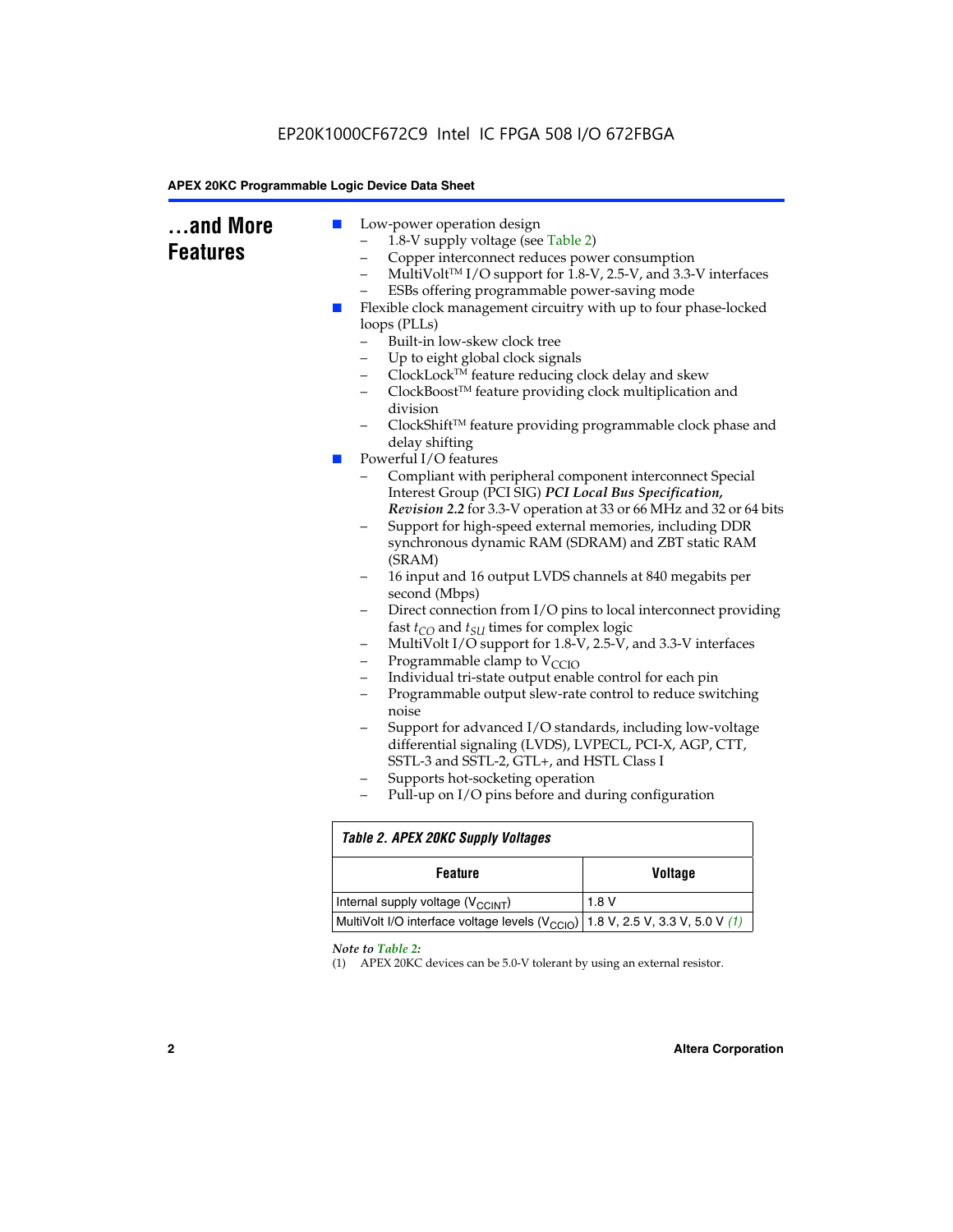- Advanced interconnect structure
	- Copper interconnect for high performance
	- Four-level hierarchical FastTrack® interconnect structure providing fast, predictable interconnect delays
	- Dedicated carry chain that implements arithmetic functions such as fast adders, counters, and comparators (automatically used by software tools and megafunctions)
	- Dedicated cascade chain that implements high-speed, high-fan-in logic functions (automatically used by software tools and megafunctions)
	- Interleaved local interconnect allows one LE to drive 29 other LEs through the fast local interconnect
- Advanced software support
	- Software design support and automatic place-and-route provided by the Altera® Quartus™ II development system for Windows-based PCs, Sun SPARCstations, and HP 9000 Series 700/800 workstations
	- Altera MegaCore® functions and Altera Megafunction Partners Program (AMPPSM) megafunctions optimized for APEX 20KC architecture available
	- $N$ ativeLink<sup>TM</sup> integration with popular synthesis, simulation, and timing analysis tools
	- Quartus II SignalTap® embedded logic analyzer simplifies in-system design evaluation by giving access to internal nodes during device operation
	- Supports popular revision-control software packages including PVCS, RCS, and SCCS

| Table 3. APEX 20KC QFP & BGA Package Options & I/O Count | <i>Notes <math>(1)</math>, <math>(2)</math></i> |     |     |     |
|----------------------------------------------------------|-------------------------------------------------|-----|-----|-----|
| <b>Device</b>                                            | 240-Pin PQFP<br>208-Pin PQFP<br>356-Pin BGA     |     |     |     |
| EP20K200C                                                | 136                                             | 168 | 271 |     |
| EP20K400C                                                |                                                 |     |     | 488 |
| EP20K600C                                                |                                                 |     |     | 488 |
| EP20K1000C                                               |                                                 |     |     | 488 |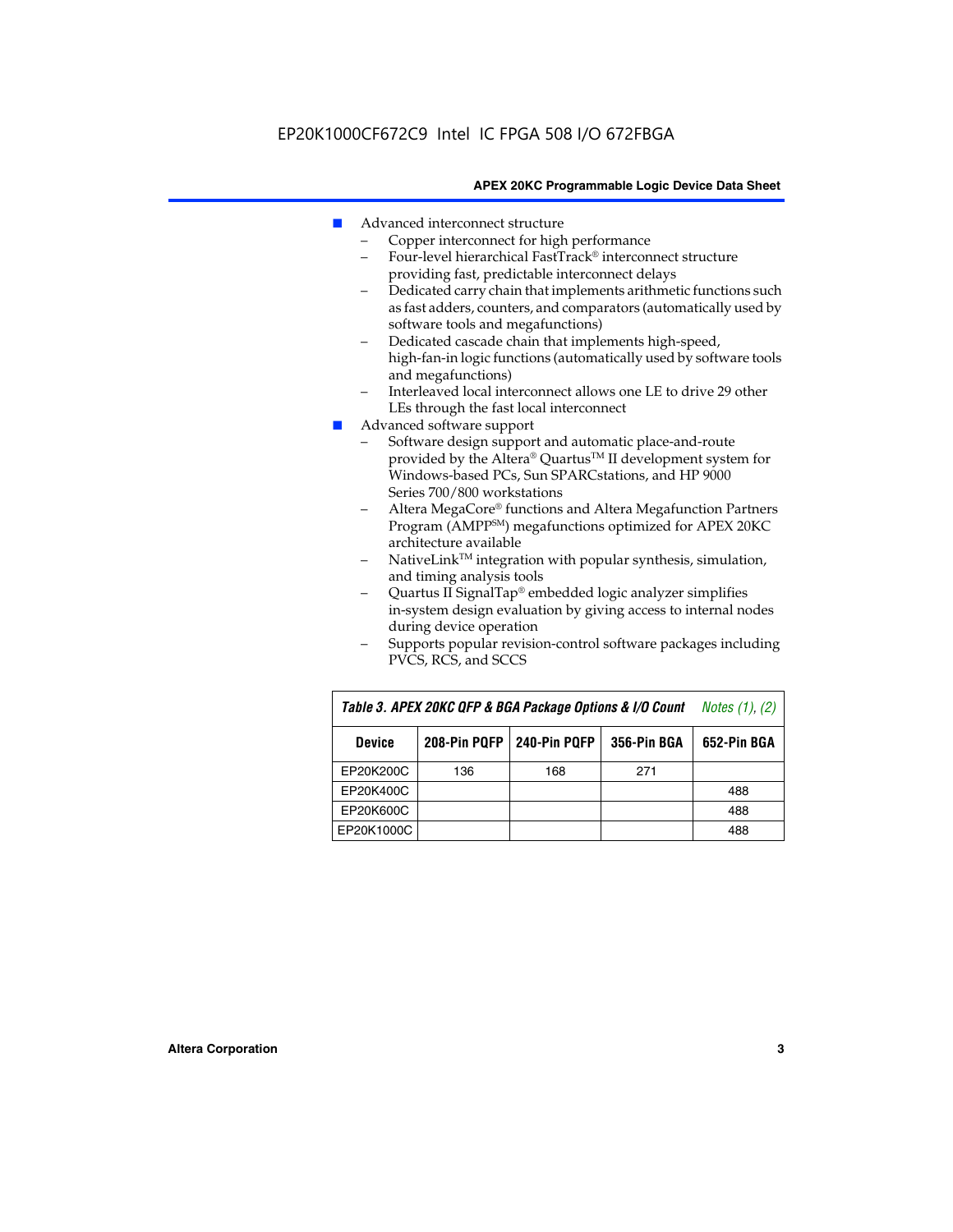| Table 4. APEX 20KC FineLine BGA Package Options & I/O Count Notes (1), (2) |     |           |     |  |  |  |
|----------------------------------------------------------------------------|-----|-----------|-----|--|--|--|
| 672 Pin<br>484 Pin<br><b>1,020 Pin</b><br><b>Device</b>                    |     |           |     |  |  |  |
| EP20K200C                                                                  | 376 |           |     |  |  |  |
| EP20K400C                                                                  |     | 488 $(3)$ |     |  |  |  |
| EP20K600C                                                                  |     | 508 $(3)$ | 588 |  |  |  |
| EP20K1000C                                                                 |     | 508(3)    | 708 |  |  |  |

#### *Notes to Tables 3 and 4:*

- (1) I/O counts include dedicated input and clock pins.
- (2) APEX 20KC device package types include plastic quad flat pack (PQFP), 1.27-mm pitch ball-grid array (BGA), and 1.00-mm pitch FineLine BGA™ packages.
- (3) This device uses a thermally enhanced package, which is taller than the regular package. Consult the *Altera Device Package Information Data Sheet* for detailed package size information.

| Table 5. APEX 20KC QFP & BGA Package Sizes |                    |                    |                    |                    |  |  |  |
|--------------------------------------------|--------------------|--------------------|--------------------|--------------------|--|--|--|
| <b>Feature</b>                             | 208-Pin PQFP       | 240-Pin PQFP       | 356-Pin BGA        | 652-Pin BGA        |  |  |  |
| Pitch (mm)                                 | 0.50               | 0.50               | 1.27               | 1.27               |  |  |  |
| Area ( $mm2$ )                             | 924                | 1.218              | 1.225              | 2,025              |  |  |  |
| Length $\times$ Width (mm $\times$ mm)     | $30.4 \times 30.4$ | $34.9 \times 34.9$ | $35.0 \times 35.0$ | $45.0 \times 45.0$ |  |  |  |

| Table 6. APEX 20KC FineLine BGA Package Sizes            |                |                |                |  |  |  |
|----------------------------------------------------------|----------------|----------------|----------------|--|--|--|
| 484 Pin<br><b>1,020 Pin</b><br><b>Feature</b><br>672 Pin |                |                |                |  |  |  |
| Pitch (mm)                                               | 1.00           | 1.00           | 1.00           |  |  |  |
| Area (mm <sup>2</sup> )                                  | 529            | 729            | 1.089          |  |  |  |
| Length $\times$ Width (mm $\times$ mm)                   | $23 \times 23$ | $27 \times 27$ | $33 \times 33$ |  |  |  |

### **General Description**

Similar to APEX 20K and APEX 20KE devices, APEX 20KC devices offer the MultiCore architecture, which combines the strengths of LUT-based and product-term-based devices with an enhanced memory structure. LUT-based logic provides optimized performance and efficiency for datapath, register-intensive, mathematical, or digital signal processing (DSP) designs. Product-term-based logic is optimized for complex combinatorial paths, such as complex state machines. LUT- and productterm-based logic combined with memory functions and a wide variety of MegaCore and AMPP functions make the APEX 20KC architecture uniquely suited for SOPC designs. Applications historically requiring a combination of LUT-, product-term-, and memory-based devices can now be integrated into one APEX 20KC device.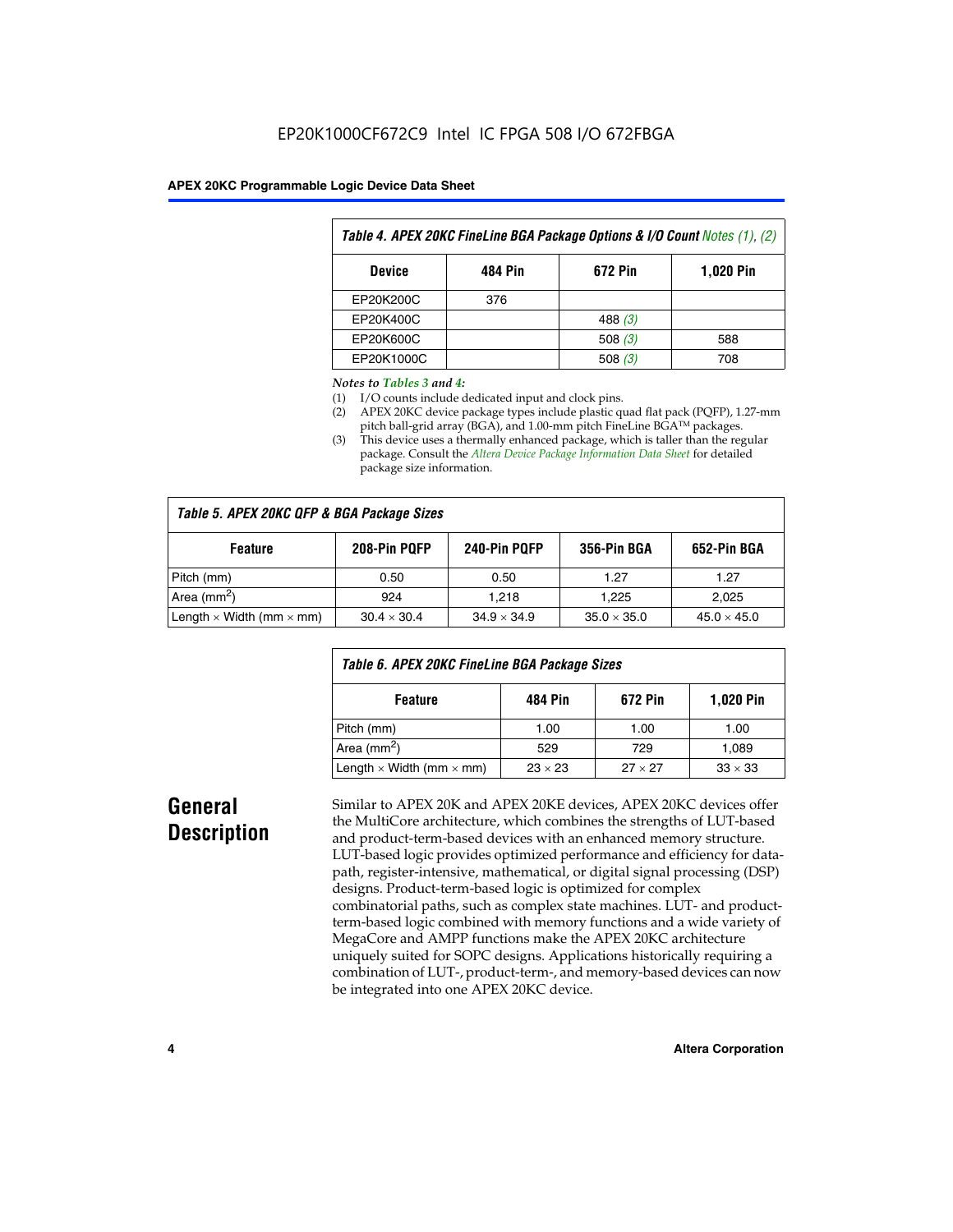APEX 20KC devices include additional features such as enhanced I/O standard support, CAM, additional global clocks, and enhanced ClockLock clock circuitry. Table 7 shows the features included in APEX 20KC devices.

| Table 7. APEX 20KC Device Features (Part 1 of 2) |                                                                                                                                                                                                                              |  |  |  |  |
|--------------------------------------------------|------------------------------------------------------------------------------------------------------------------------------------------------------------------------------------------------------------------------------|--|--|--|--|
| <b>Feature</b>                                   | <b>APEX 20KC Devices</b>                                                                                                                                                                                                     |  |  |  |  |
| MultiCore system integration                     | Full support                                                                                                                                                                                                                 |  |  |  |  |
| Hot-socketing support                            | Full support                                                                                                                                                                                                                 |  |  |  |  |
| SignalTap logic analysis                         | Full support                                                                                                                                                                                                                 |  |  |  |  |
| 32-/64-bit, 33-MHz PCI                           | Full compliance                                                                                                                                                                                                              |  |  |  |  |
| 32-/64-bit, 66-MHz PCI                           | Full compliance in -7 and -8 speed grades in<br>selected devices                                                                                                                                                             |  |  |  |  |
| MultiVolt I/O                                    | 1.8-V, 2.5-V, or 3.3-V V <sub>CCIO</sub><br>V <sub>CCIO</sub> selected bank by bank<br>5.0-V tolerant with use of external resistor                                                                                          |  |  |  |  |
| ClockLock support                                | Clock delay reduction<br>$m/(n \times v)$ clock multiplication<br>Drive ClockLock output off-chip<br>External clock feedback<br>ClockShift circuitry<br>LVDS support<br>Up to four PLLs<br>ClockShift clock phase adjustment |  |  |  |  |
| Dedicated clock and input pins                   | Eight                                                                                                                                                                                                                        |  |  |  |  |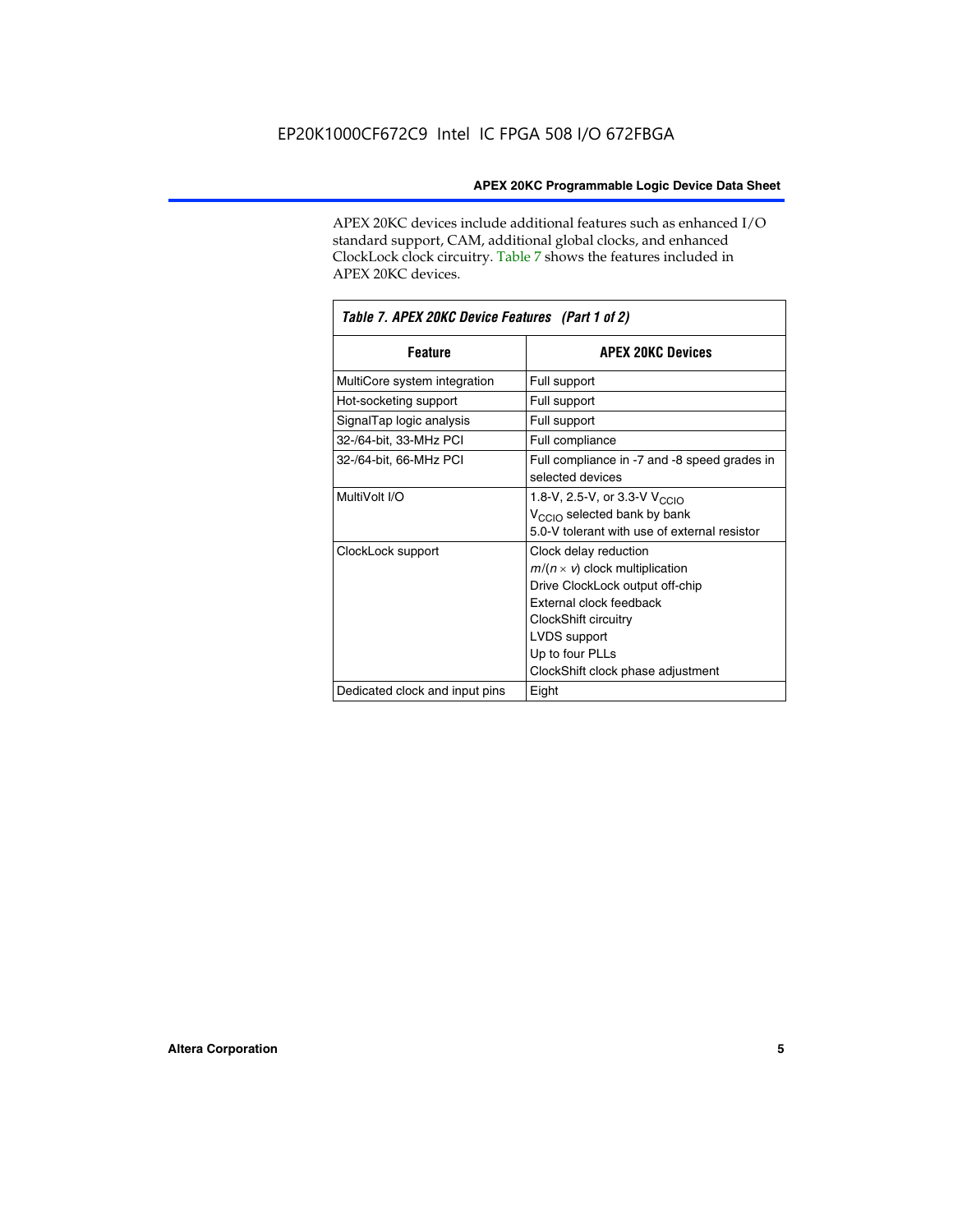| Table 7. APEX 20KC Device Features (Part 2 of 2) |                                                                                                                                                                                                                                                                                                                                                                                                 |  |  |  |  |
|--------------------------------------------------|-------------------------------------------------------------------------------------------------------------------------------------------------------------------------------------------------------------------------------------------------------------------------------------------------------------------------------------------------------------------------------------------------|--|--|--|--|
| <b>APEX 20KC Devices</b><br><b>Feature</b>       |                                                                                                                                                                                                                                                                                                                                                                                                 |  |  |  |  |
| I/O standard support                             | 1.8-V, 2.5-V, 3.3-V, 5.0-V I/O<br>3.3-V PCI and PCI-X<br>$3.3-V$ AGP<br>CTT<br>$GTI +$<br><b>LVCMOS</b><br>I VTTI<br>True-LVDS™ and LVPECL data pins (in<br>EP20K400C and larger devices)<br>LVDS and LVPECL clock pins (in all devices)<br>LVDS and LVPECL data pins up to 156 Mbps<br>(in EP20K200C devices)<br><b>HSTL Class I</b><br>PCI-X<br>SSTI-2 Class Land II<br>SSTL-3 Class I and II |  |  |  |  |
| Memory support                                   | CAM<br>Dual-port RAM<br><b>FIFO</b><br>RAM<br><b>ROM</b>                                                                                                                                                                                                                                                                                                                                        |  |  |  |  |

All APEX 20KC devices are reconfigurable and are 100% tested prior to shipment. As a result, test vectors do not have to be generated for faultcoverage purposes. Instead, the designer can focus on simulation and design verification. In addition, the designer does not need to manage inventories of different application-specific integrated circuit (ASIC) designs; APEX 20KC devices can be configured on the board for the specific functionality required.

APEX 20KC devices are configured at system power-up with data stored in an Altera serial configuration device or provided by a system controller. Altera offers in-system programmability (ISP)-capable EPC16, EPC8, EPC4, EPC2, and EPC1 configuration devices and one-time programmable (OTP) EPC1 configuration devices, which configure APEX 20KC devices via a serial data stream. Moreover, APEX 20KC devices contain an optimized interface that permits microprocessors to configure APEX 20KC devices serially or in parallel, and synchronously or asynchronously. The interface also enables microprocessors to treat APEX 20KC devices as memory and configure the device by writing to a virtual memory location, making reconfiguration easy.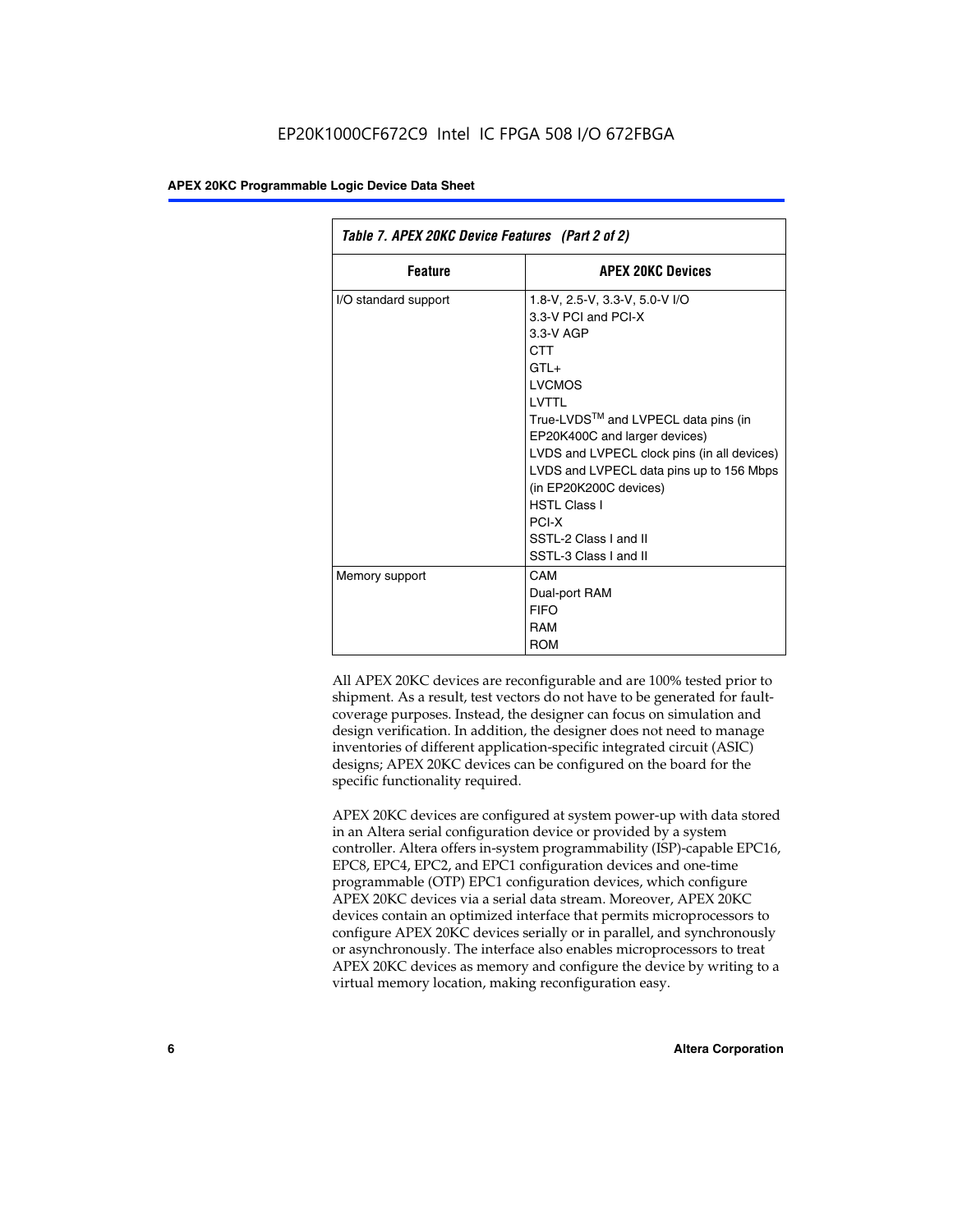After an APEX 20KC device has been configured, it can be reconfigured in-circuit by resetting the device and loading new data. Real-time changes can be made during system operation, enabling innovative reconfigurable computing applications.

APEX 20KC devices are supported by the Altera Quartus II development system, a single, integrated package that offers HDL and schematic design entry, compilation and logic synthesis, full simulation and worst-case timing analysis, SignalTap logic analysis, and device configuration. The Quartus II software runs on Windows-based PCs, Sun SPARCstations, and HP 9000 Series 700/800 workstations.

The Quartus II software provides NativeLink interfaces to other industrystandard PC- and UNIX workstation-based EDA tools. For example, designers can invoke the Quartus II software from within third-party design tools. Further, the Quartus II software contains built-in optimized synthesis libraries; synthesis tools can use these libraries to optimize designs for APEX 20KC devices. For example, the Synopsys Design Compiler library, supplied with the Quartus II development system, includes DesignWare functions optimized for the APEX 20KC architecture.

### **Functional Description**

APEX 20KC devices incorporate LUT-based logic, product-term-based logic, and memory into one device on an all-copper technology process. Signal interconnections within APEX 20KC devices (as well as to and from device pins) are provided by the FastTrack interconnect—a series of fast, continuous row and column channels that run the entire length and width of the device.

Each I/O pin is fed by an I/O element (IOE) located at the end of each row and column of the FastTrack interconnect. Each IOE contains a bidirectional I/O buffer and a register that can be used as either an input or output register to feed input, output, or bidirectional signals. When used with a dedicated clock pin, these registers provide exceptional performance. IOEs provide a variety of features, such as 3.3-V, 64-bit, 66-MHz PCI compliance; JTAG BST support; slew-rate control; and tri-state buffers. APEX 20KC devices offer enhanced I/O support, including support for 1.8-V I/O, 2.5-V I/O, LVCMOS, LVTTL, LVPECL, 3.3-V PCI, PCI-X, LVDS, GTL+, SSTL-2, SSTL-3, HSTL, CTT, and 3.3-V AGP I/O standards.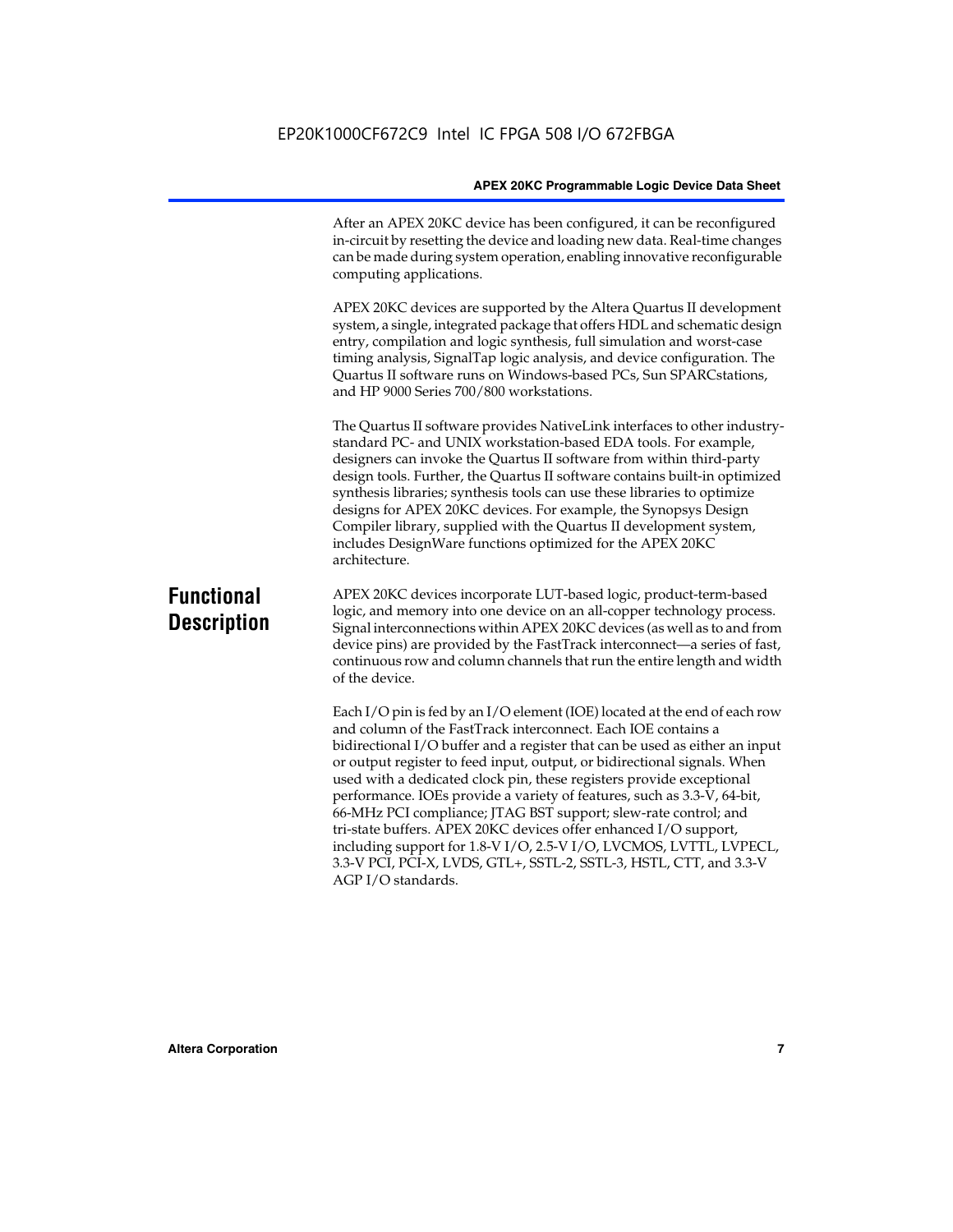The ESB can implement a variety of memory functions, including CAM, RAM, dual-port RAM, ROM, and FIFO functions. Embedding the memory directly into the die improves performance and reduces die area compared to distributed-RAM implementations. Moreover, the abundance of cascadable ESBs allows APEX 20KC devices to implement multiple wide memory blocks for high-density designs. The ESB's high speed ensures it can implement small memory blocks without any speed penalty. Additionally, designers can use the ESBs to create as many different-sized memory blocks as the system requires. Figure 1 shows an overview of the APEX 20KC device.



APEX 20KC devices provide four dedicated clock pins and four dedicated input pins that drive register control inputs. These signals ensure efficient distribution of high-speed, low-skew control signals, which use dedicated routing channels to provide short delays and low skews. Four of the dedicated inputs drive four global signals. These four global signals can also be driven by internal logic, providing an ideal solution for a clock divider or internally generated asynchronous clear signals with high fan-out. The dedicated clock pins featured on the APEX 20KC devices can also feed logic. The devices also feature ClockLock and ClockBoost clock management circuitry.

#### **8 Altera Corporation**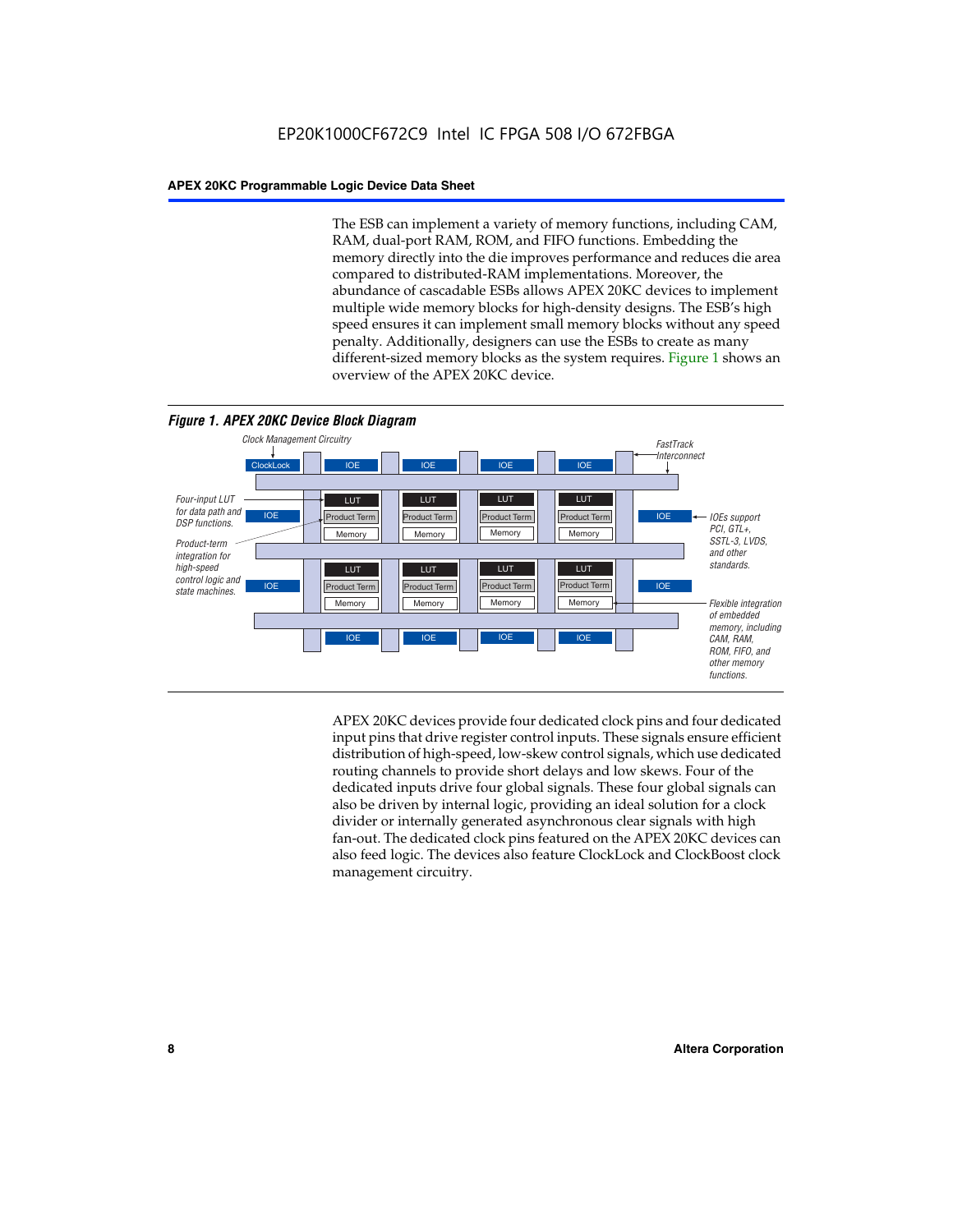#### **MegaLAB Structure**

APEX 20KC devices are constructed from a series of MegaLAB™ structures. Each MegaLAB structure contains 16 logic array blocks (LABs), one ESB, and a MegaLAB interconnect, which routes signals within the MegaLAB structure. In EP20K1000C devices, MegaLAB structures contain 24 LABs. Signals are routed between MegaLAB structures and I/O pins via the FastTrack interconnect. In addition, edge LABs can be driven by I/O pins through the local interconnect. Figure 2 shows the MegaLAB structure.





#### **Logic Array Block**

Each LAB consists of 10 LEs, the LEs' associated carry and cascade chains, LAB control signals, and the local interconnect. The local interconnect transfers signals between LEs in the same or adjacent LABs, IOEs, or ESBs. The Quartus II Compiler places associated logic within an LAB or adjacent LABs, allowing the use of a fast local interconnect for high performance. Figure 3 shows the APEX 20KC LAB.

APEX 20KC devices use an interleaved LAB structure. This structure allows each LE to drive two local interconnect areas, minimizing the use of the MegaLAB and FastTrack interconnect and providing higher performance and flexibility. Each LE can drive 29 other LEs through the fast local interconnect.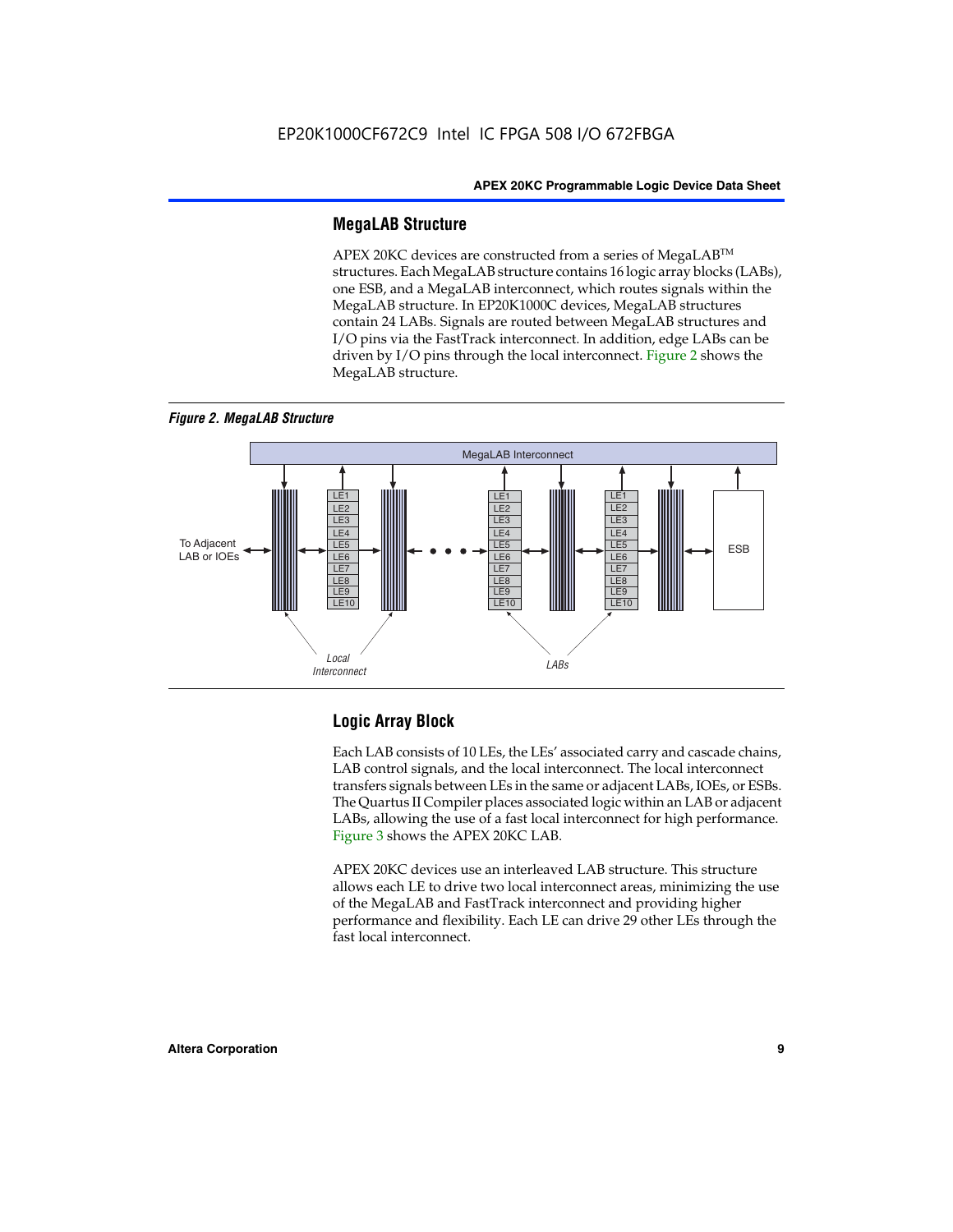



Each LAB contains dedicated logic for driving control signals to its LEs and ESBs. The control signals include clock, clock enable, asynchronous clear, asynchronous preset, asynchronous load, synchronous clear, and synchronous load signals. A maximum of six control signals can be used at a time. Although synchronous load and clear signals are generally used when implementing counters, they can also be used with other functions.

Each LAB can use two clocks and two clock enable signals. Each LAB's clock and clock enable signals are linked (e.g., any LE in a particular LAB using CLK1 will also use CLKENA1). LEs with the same clock but different clock enable signals either use both clock signals in one LAB or are placed into separate LABs.

If both the rising and falling edges of a clock are used in a LAB, both LABwide clock signals are used.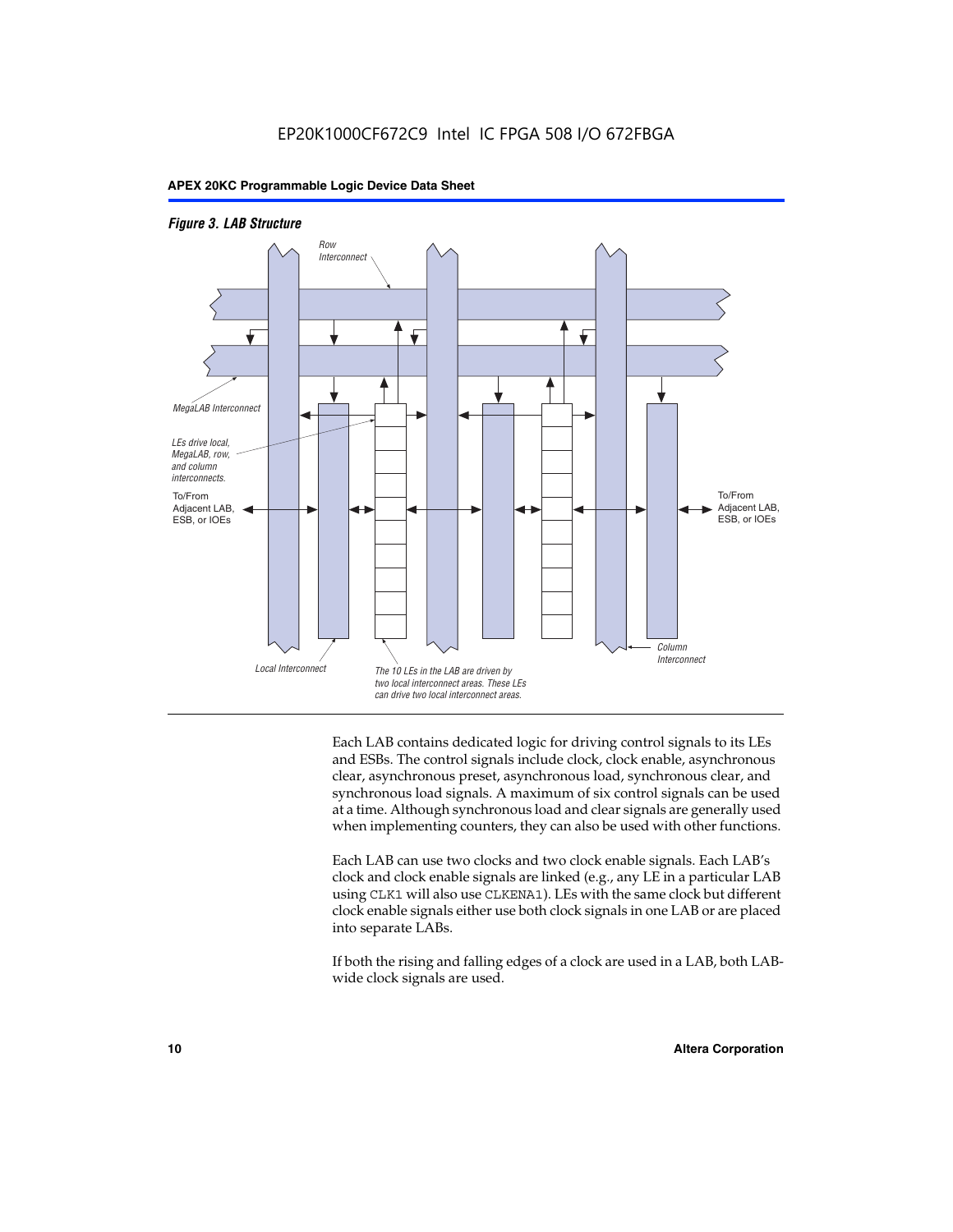The LAB-wide control signals can be generated from the LAB local interconnect, global signals, and dedicated clock pins. The inherent low skew of the FastTrack interconnect enables it to be used for clock distribution. Figure 4 shows the LAB control signal generation circuit.



#### *Figure 4. LAB Control Signal Generation*

## *Notes to Figure 4:*

- (1) The LABCLR1 and LABCLR2 signals also control asynchronous load and asynchronous preset for LEs within the LAB.
- (2) The SYNCCLR signal can be generated by the local interconnect or global signals.

#### **Logic Element**

The LE, the smallest unit of logic in the APEX 20KC architecture, is compact and provides efficient logic usage. Each LE contains a four-input LUT, which is a function generator that can quickly implement any function of four variables. In addition, each LE contains a programmable register and carry and cascade chains. Each LE drives the local interconnect, MegaLAB interconnect, and FastTrack interconnect routing structures. See Figure 5.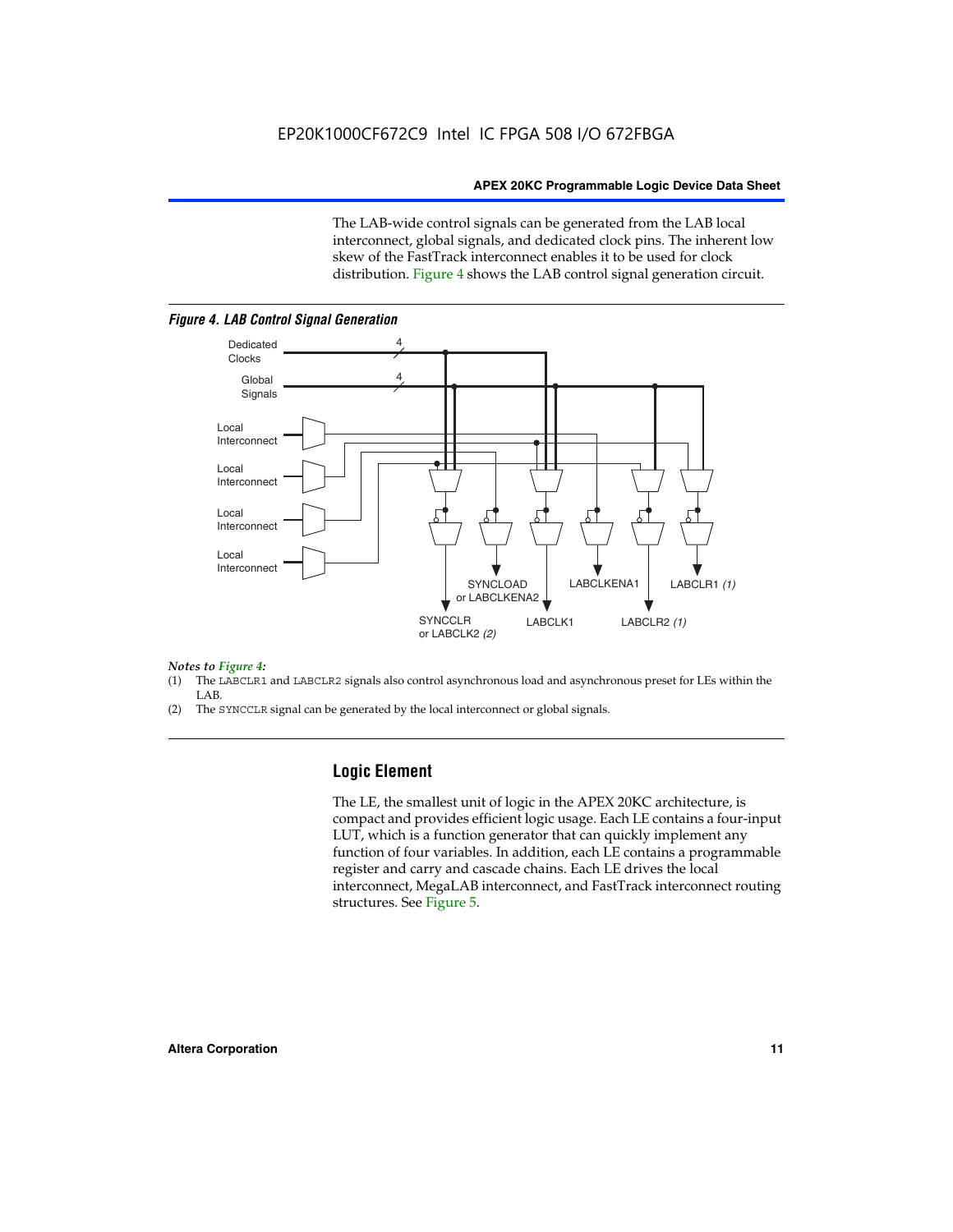



Each LE's programmable register can be configured for D, T, JK, or SR operation. The register's clock and clear control signals can be driven by global signals, general-purpose I/O pins, or any internal logic. For combinatorial functions, the register is bypassed and the output of the LUT drives the outputs of the LE.

Each LE has two outputs that drive the local, MegaLAB, or FastTrack interconnect routing structure. Each output can be driven independently by the LUT's or register's output. For example, the LUT can drive one output while the register drives the other output. This feature, called register packing, improves device utilization because the register and the LUT can be used for unrelated functions. The LE can also drive out registered and unregistered versions of the LUT output.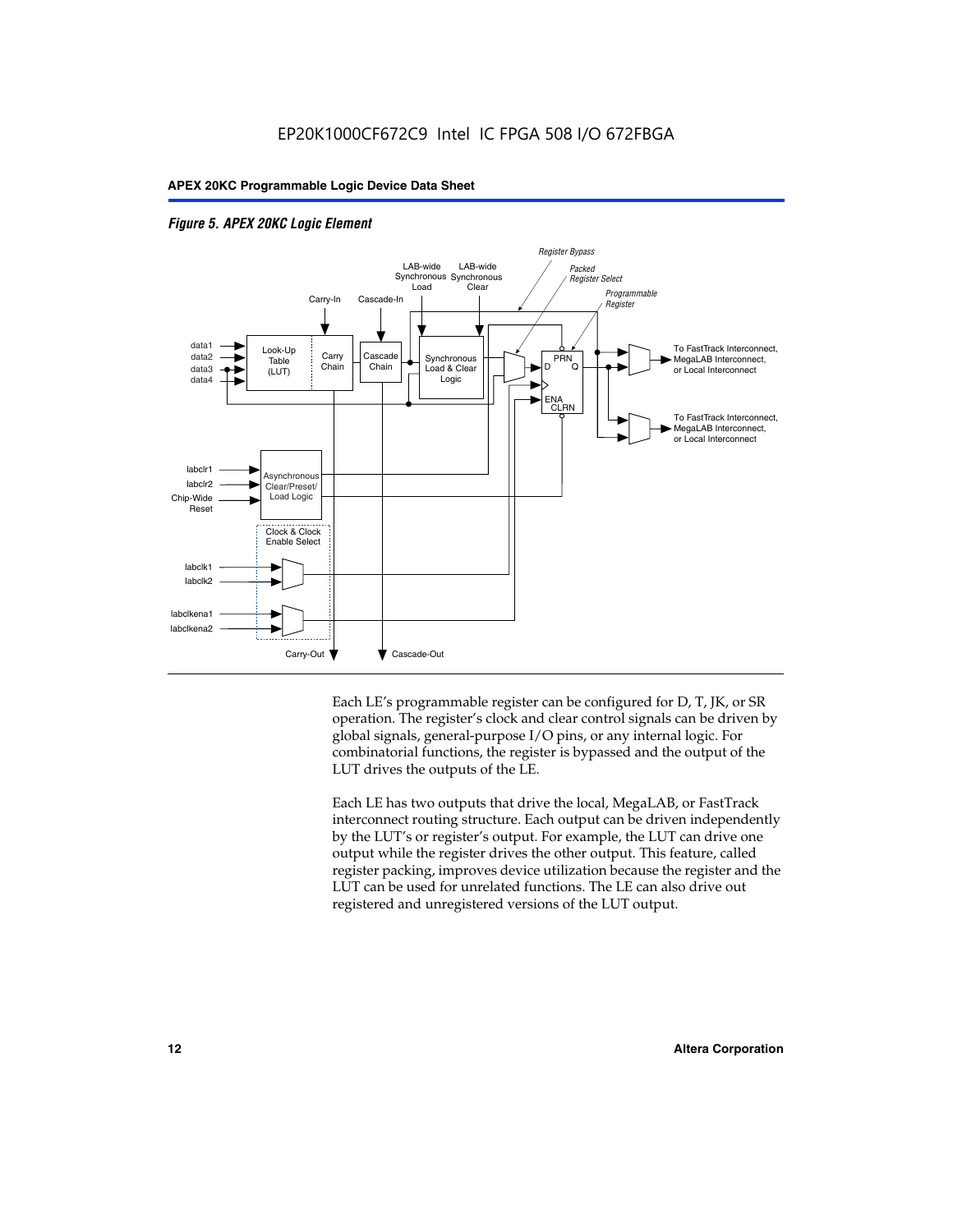The APEX 20KC architecture provides two types of dedicated high-speed data paths that connect adjacent LEs without using local interconnect paths: carry chains and cascade chains. A carry chain supports high-speed arithmetic functions such as counters and adders, while a cascade chain implements wide-input functions such as equality comparators with minimum delay. Carry and cascade chains connect LEs 1 through 10 in an LAB and all LABs in the same MegaLAB structure.

#### *Carry Chain*

The carry chain provides a very fast carry-forward function between LEs. The carry-in signal from a lower-order bit drives forward into the higherorder bit via the carry chain, and feeds into both the LUT and the next portion of the carry chain. This feature allows the APEX 20KC architecture to implement high-speed counters, adders, and comparators of arbitrary width. Carry chain logic can be created automatically by the Quartus II Compiler during design processing, or manually by the designer during design entry. Parameterized functions such as DesignWare functions from Synopsys and library of parameterized modules (LPM) functions automatically take advantage of carry chains for the appropriate functions.

The Quartus II Compiler creates carry chains longer than ten LEs by automatically linking LABs together. For enhanced fitting, a long carry chain skips alternate LABs in a MegaLAB structure. A carry chain longer than one LAB skips either from an even-numbered LAB to the next evennumbered LAB, or from an odd-numbered LAB to the next oddnumbered LAB. For example, the last LE of the first LAB in the upper-left MegaLAB structure carries to the first LE of the third LAB in the MegaLAB structure.

Figure 6 shows how an *n*-bit full adder can be implemented in  $n + 1$  LEs with the carry chain. One portion of the LUT generates the sum of two bits using the input signals and the carry-in signal; the sum is routed to the output of the LE. The register can be bypassed for simple adders or used for accumulator functions. Another portion of the LUT and the carry chain logic generates the carry-out signal, which is routed directly to the carryin signal of the next-higher-order bit. The final carry-out signal is routed to an LE, where it is driven onto the local, MegaLAB, or FastTrack interconnect routing structures.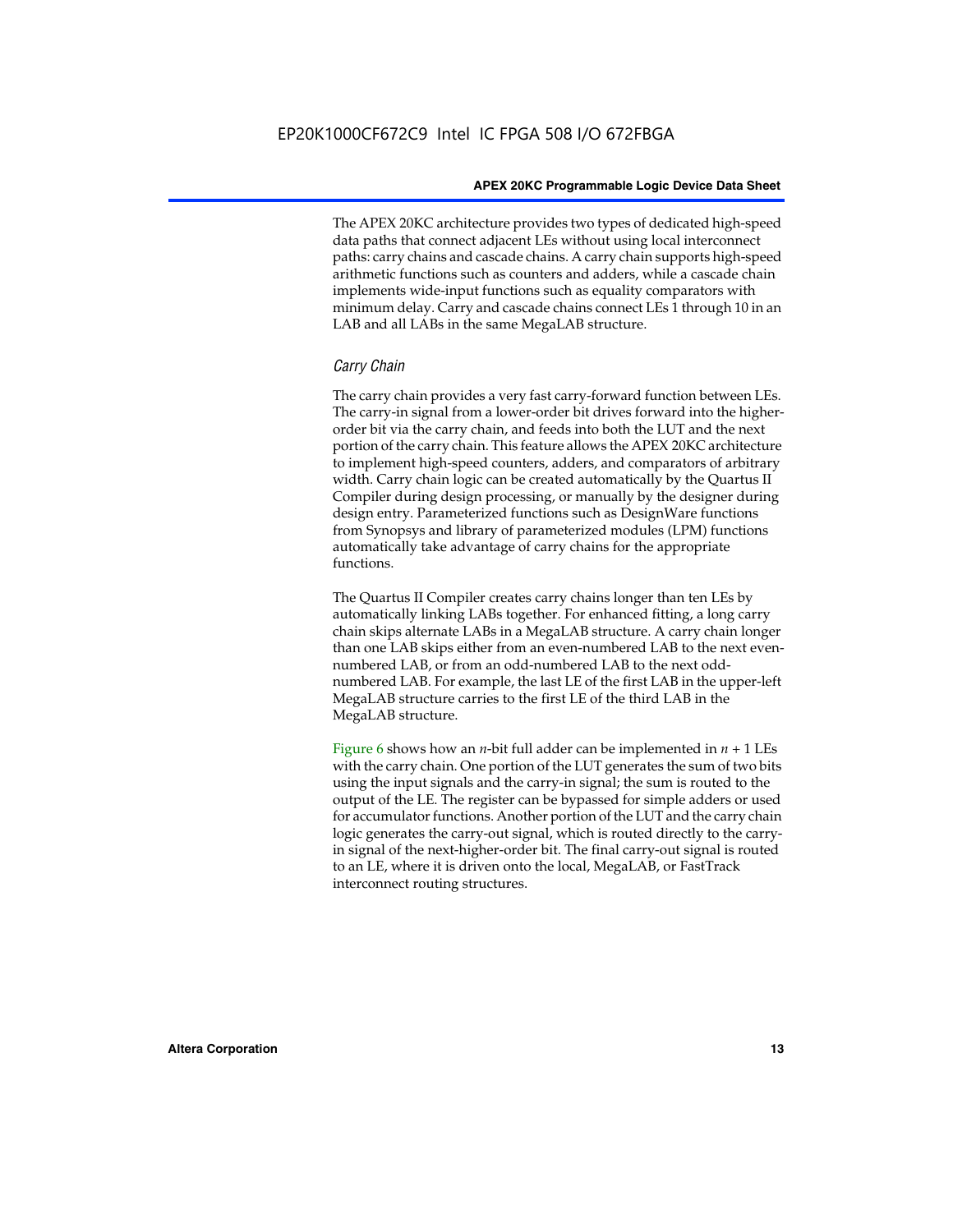

*Figure 6. APEX 20KC Carry Chain*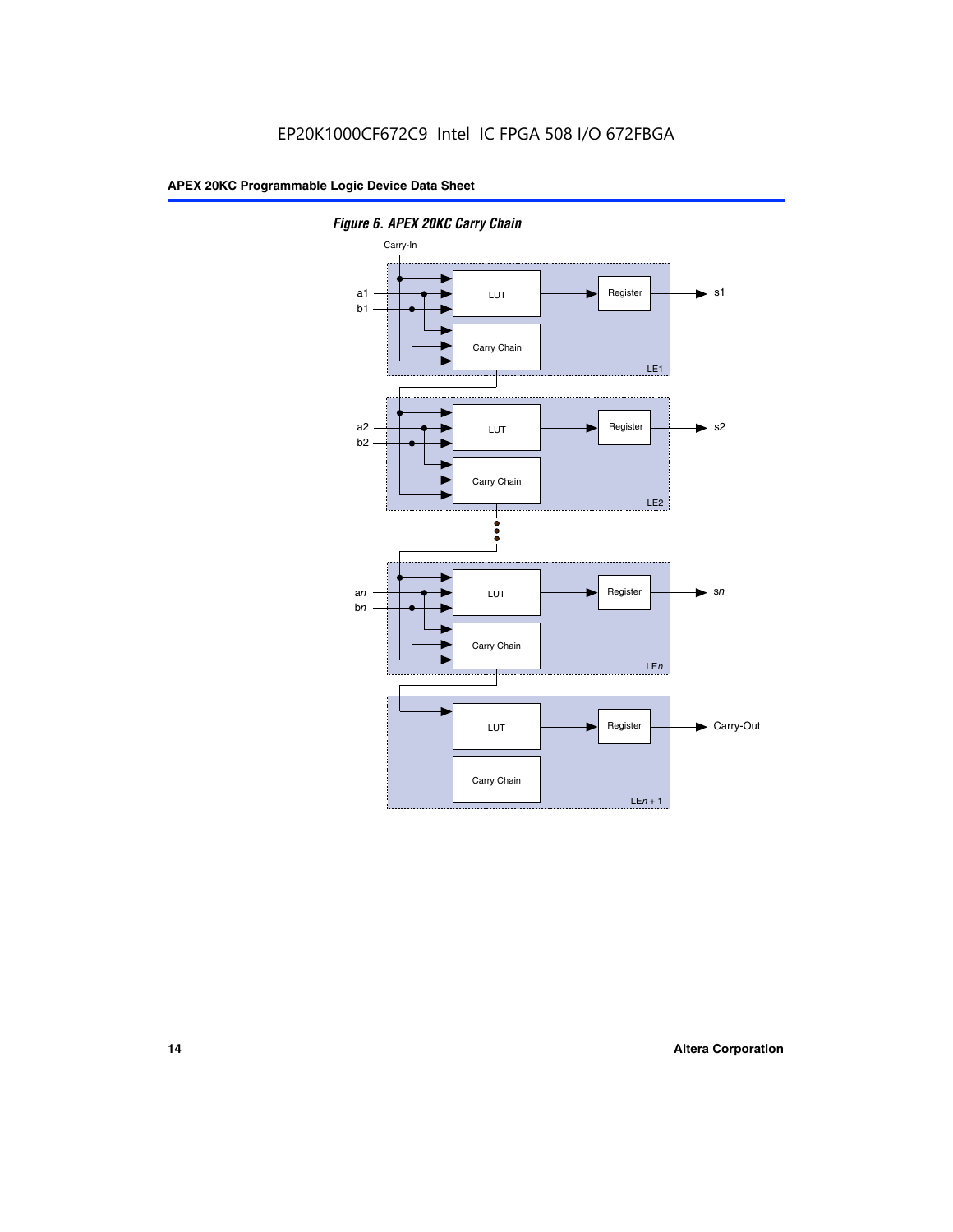#### *Cascade Chain*

With the cascade chain, the APEX 20KC architecture can implement functions with a very wide fan-in. Adjacent LUTs can compute portions of a function in parallel; the cascade chain serially connects the intermediate values. The cascade chain can use a logical AND or logical OR (via De Morgan's inversion) to connect the outputs of adjacent LEs. Each additional LE provides four more inputs to the effective width of a function, with a short cascade delay. Cascade chain logic can be created automatically by the Quartus II Compiler during design processing, or manually by the designer during design entry.

Cascade chains longer than ten LEs are implemented automatically by linking LABs together. For enhanced fitting, a long cascade chain skips alternate LABs in a MegaLAB structure. A cascade chain longer than one LAB skips either from an even-numbered LAB to the next even-numbered LAB, or from an odd-numbered LAB to the next odd-numbered LAB. For example, the last LE of the first LAB in the upper-left MegaLAB structure carries to the first LE of the third LAB in the MegaLAB structure. Figure 7 shows how the cascade function can connect adjacent LEs to form functions with a wide fan-in.



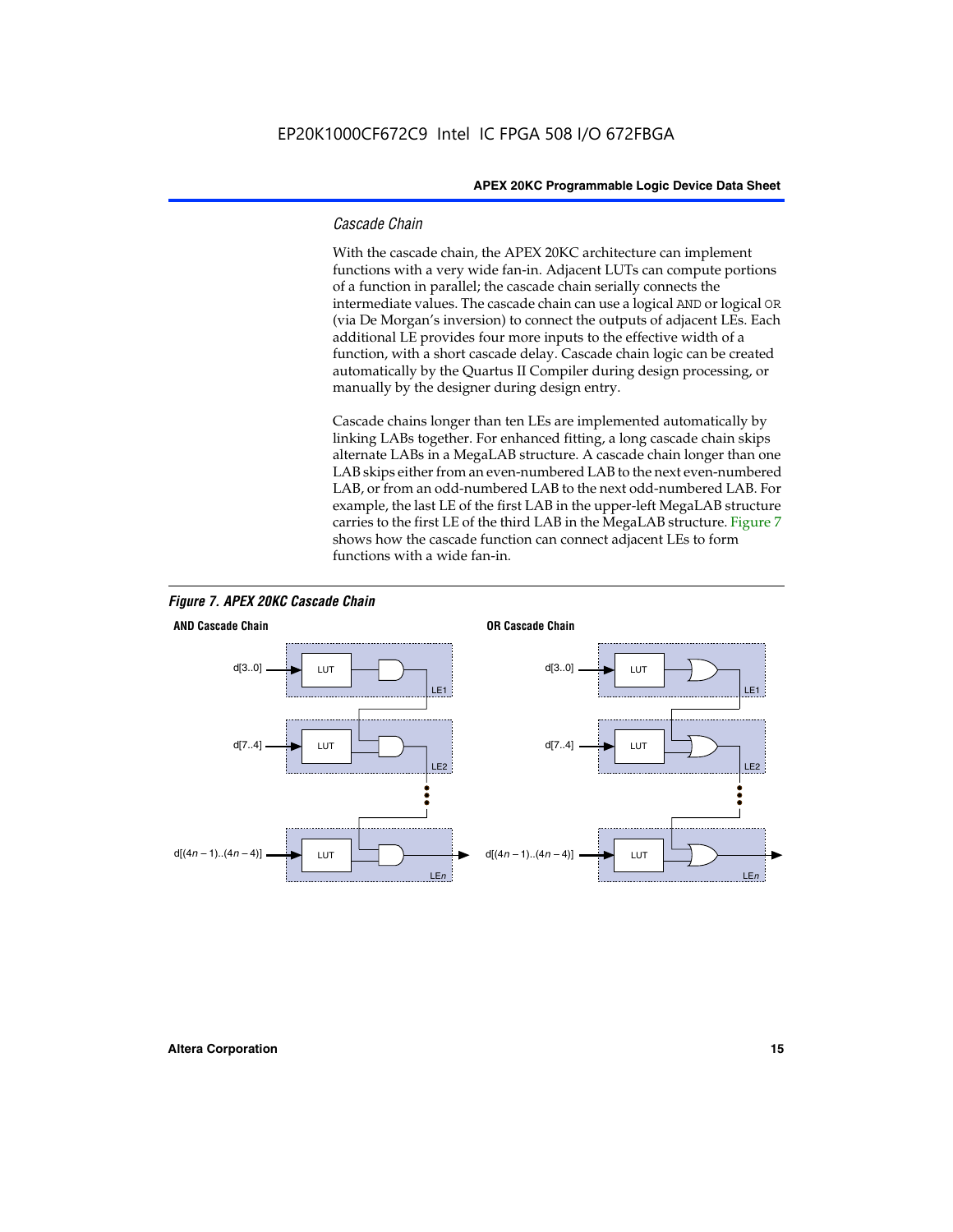#### *LE Operating Modes*

The APEX 20KC LE can operate in one of the following three modes:

- Normal mode
- Arithmetic mode
- Counter mode

Each mode uses LE resources differently. In each mode, seven available inputs to the LE—the four data inputs from the LAB local interconnect, the feedback from the programmable register, and the carry-in and cascade-in from the previous LE—are directed to different destinations to implement the desired logic function. LAB-wide signals provide clock, asynchronous clear, asynchronous preset, asynchronous load, synchronous clear, synchronous load, and clock enable control for the register. These LAB-wide signals are available in all LE modes.

The Quartus II software, in conjunction with parameterized functions such as LPM and DesignWare functions, automatically chooses the appropriate mode for common functions such as counters, adders, and multipliers. If required, the designer can also create special-purpose functions that specify which LE operating mode to use for optimal performance. Figure 8 shows the LE operating modes.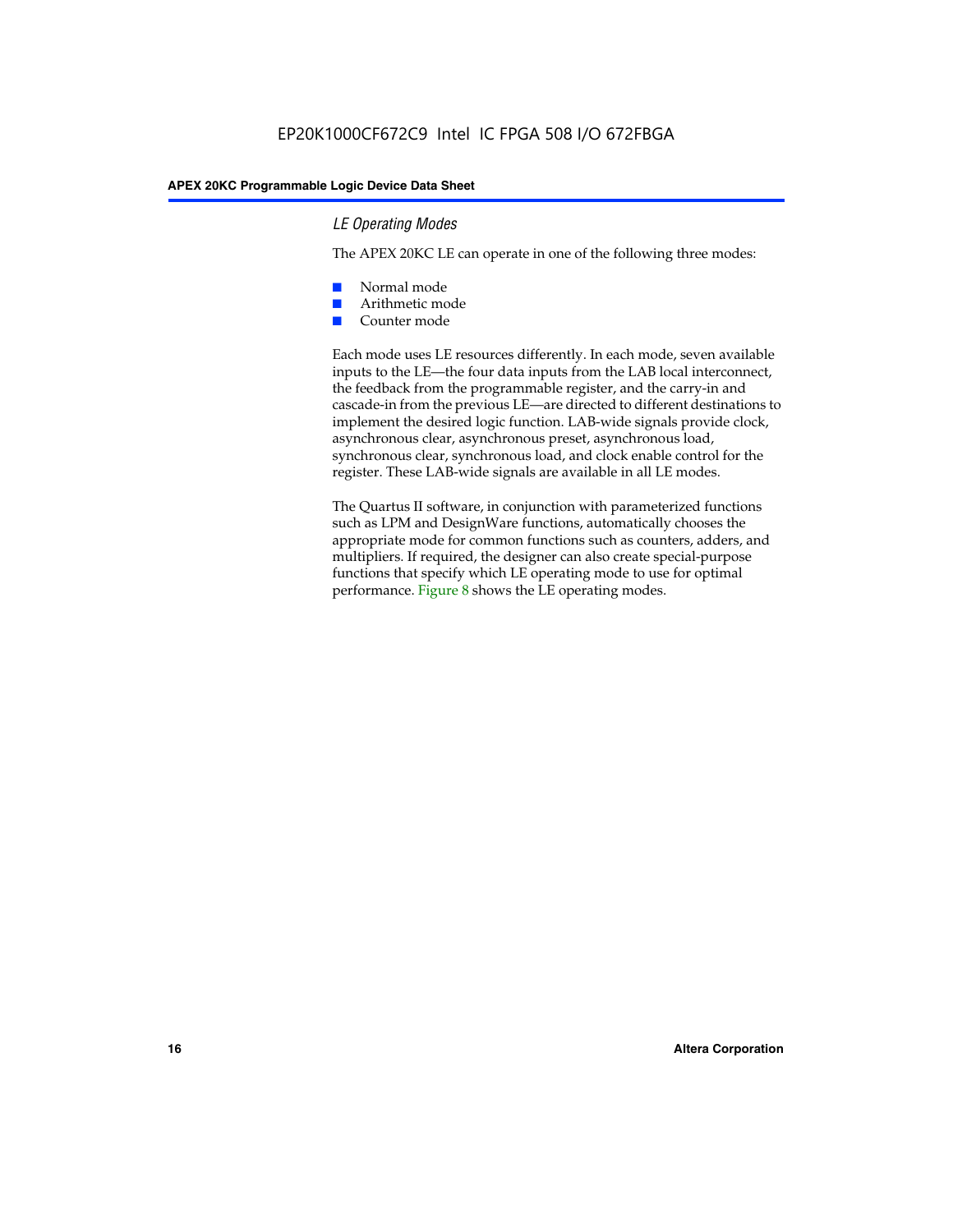

#### *Figure 8. APEX 20KC LE Operating Modes*

### *Notes to Figure 8:*

- (1) LEs in normal mode support register packing.<br>(2) There are two LAB-wide clock enables per LA
- (2) There are two LAB-wide clock enables per LAB.<br>(3) When using the carry-in in normal mode, the pa
- When using the carry-in in normal mode, the packed register feature is unavailable.
- (4) A register feedback multiplexer is available on LE1 of each LAB.
- (5) The DATA1 and DATA2 input signals can supply counter enable, up or down control, or register feedback signals for LEs other than the second LE in an LAB.
- (6) The LAB-wide synchronous clear and LAB wide synchronous load affect all registers in an LAB.

#### **Altera Corporation 17 17**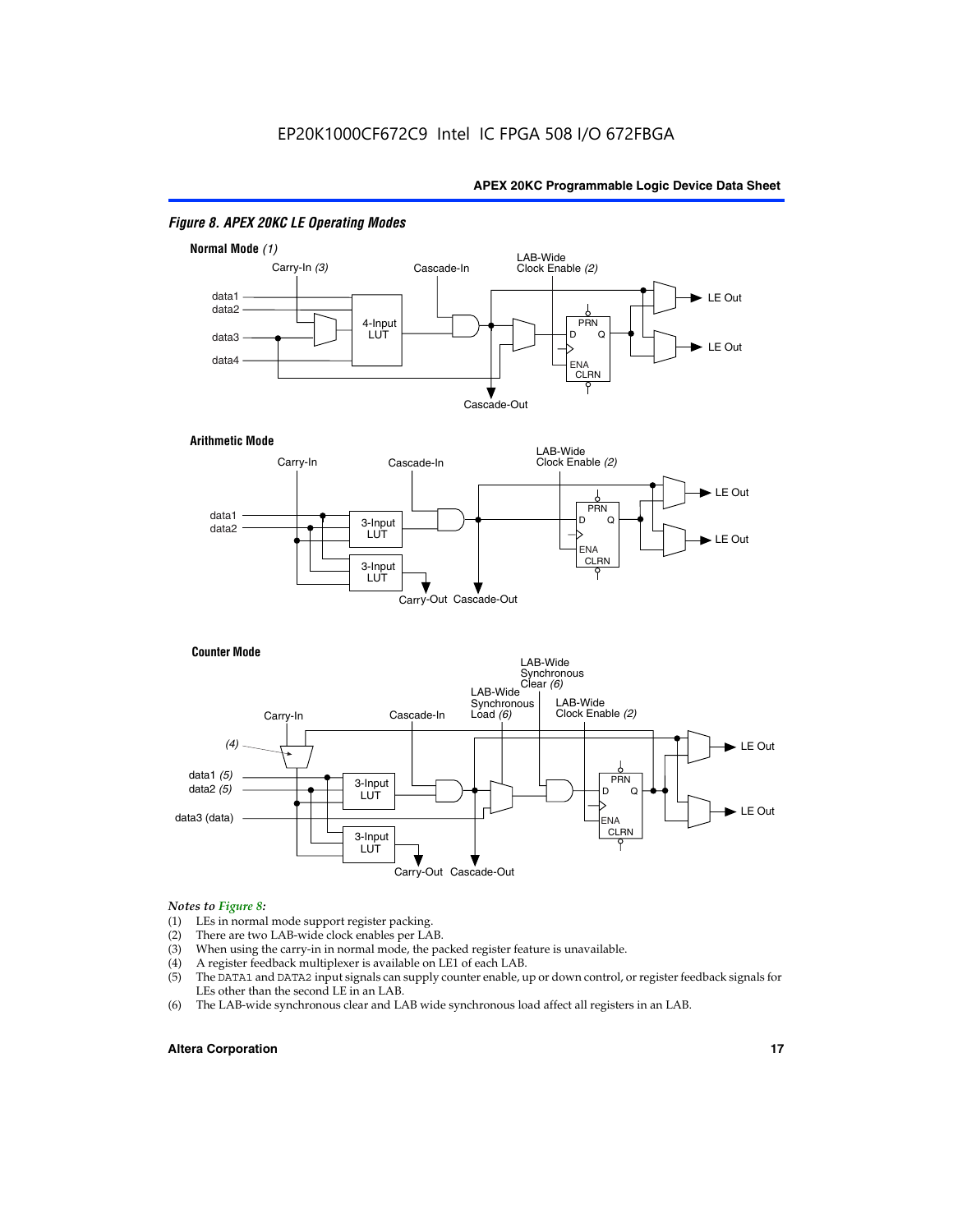#### **Normal Mode**

The normal mode is suitable for general logic applications, combinatorial functions, or wide decoding functions that can take advantage of a cascade chain. In normal mode, four data inputs from the LAB local interconnect and the carry-in are inputs to a four-input LUT. The Quartus II Compiler automatically selects the carry-in or the DATA3 signal as one of the inputs to the LUT. The LUT output can be combined with the cascade-in signal to form a cascade chain through the cascade-out signal. LEs in normal mode support packed registers.

#### **Arithmetic Mode**

The arithmetic mode is ideal for implementing adders, accumulators, and comparators. An LE in arithmetic mode uses two 3-input LUTs. One LUT computes a three-input function; the other generates a carry output. As shown in Figure 8, the first LUT uses the carry-in signal and two data inputs from the LAB local interconnect to generate a combinatorial or registered output. For example, when implementing an adder, this output is the sum of three signals: DATA1, DATA2, and carry-in. The second LUT uses the same three signals to generate a carry-out signal, thereby creating a carry chain. The arithmetic mode also supports simultaneous use of the cascade chain. LEs in arithmetic mode can drive out registered and unregistered versions of the LUT output.

The Quartus II software implements parameterized functions that use the arithmetic mode automatically where appropriate; the designer does not need to specify how the carry chain will be used.

#### **Counter Mode**

The counter mode offers clock enable, counter enable, synchronous up/down control, synchronous clear, and synchronous load options. The counter enable and synchronous up/down control signals are generated from the data inputs of the LAB local interconnect. The synchronous clear and synchronous load options are LAB-wide signals that affect all registers in the LAB. Consequently, if any of the LEs in an LAB use the counter mode, other LEs in that LAB must be used as part of the same counter or be used for a combinatorial function. The Quartus II software automatically places any registers that are not used by the counter into other LABs.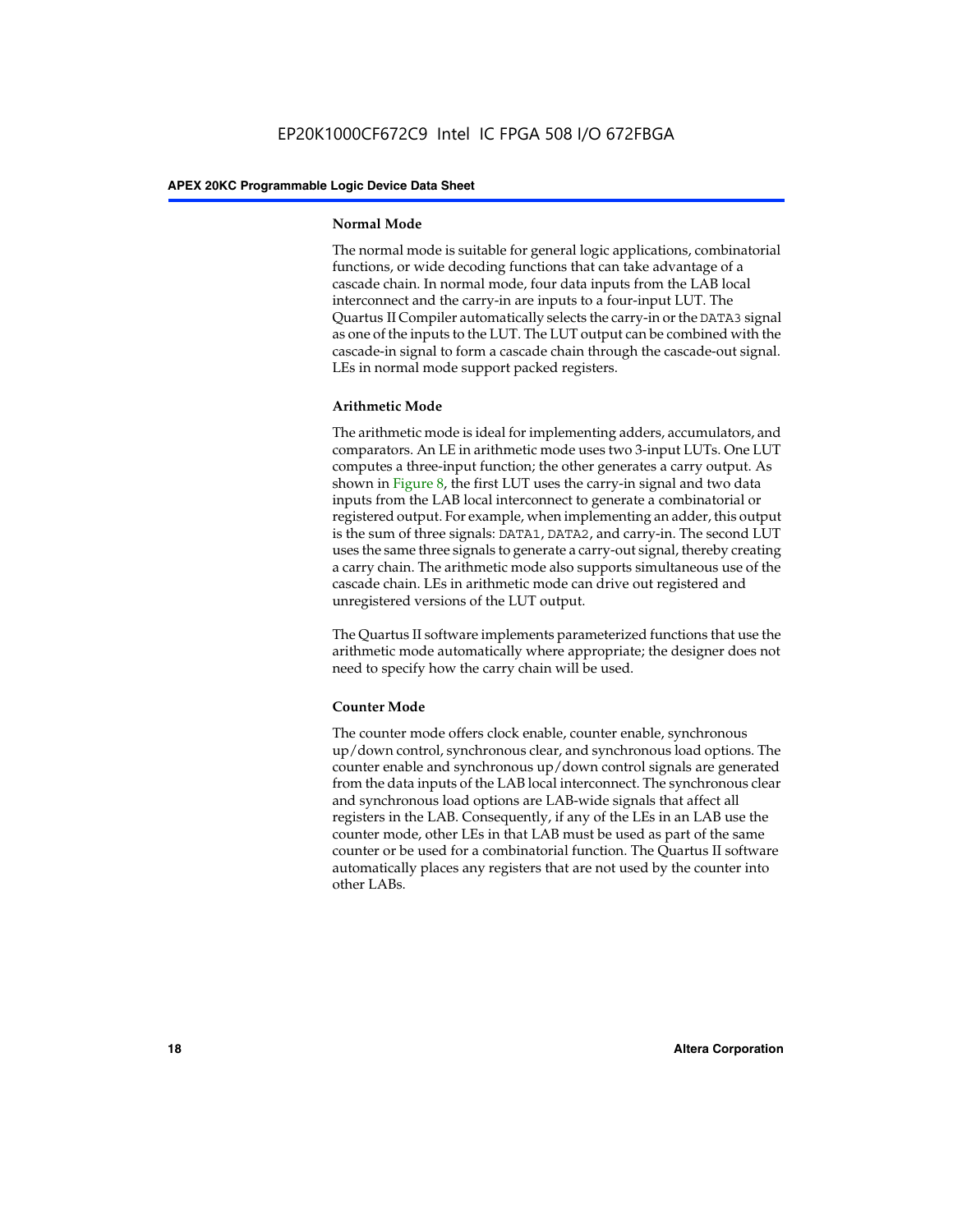The counter mode uses two 3-input LUTs: one generates the counter data, and the other generates the fast carry bit. A 2-to-1 multiplexer provides synchronous loading, and another AND gate provides synchronous clearing. If the cascade function is used by an LE in counter mode, the synchronous clear or load overrides any signal carried on the cascade chain. The synchronous clear overrides the synchronous load. LEs in arithmetic mode can drive out registered and unregistered versions of the LUT output.

#### *Clear & Preset Logic Control*

Logic for the register's clear and preset signals is controlled by LAB-wide signals. The LE directly supports an asynchronous clear function. The Quartus II Compiler can use a NOT-gate push-back technique to emulate an asynchronous preset or to emulate simultaneous preset and clear or asynchronous load. However, this technique uses three additional LEs per register. All emulation is performed automatically when the design is compiled. Registers that emulate simultaneous preset and load will enter an unknown state upon power-up or when the chip-wide reset is asserted.

In addition to the two clear and preset modes, APEX 20KC devices provide a chip-wide reset pin (DEV\_CLRn) that resets all registers in the device. Use of this pin is controlled through an option in the Quartus II software that is set before compilation. The chip-wide reset overrides all other control signals. Registers using an asynchronous preset are preset when the chip-wide reset is asserted; this effect results from the inversion technique used to implement the asynchronous preset.

#### **FastTrack Interconnect**

In the APEX 20KC architecture, connections between LEs, ESBs, and I/O pins are provided by the FastTrack interconnect. The FastTrack interconnect is a series of continuous horizontal and vertical routing channels that traverse the device. This global routing structure provides predictable performance, even in complex designs. In contrast, the segmented routing in FPGAs requires switch matrices to connect a variable number of routing paths, increasing the delays between logic resources and reducing performance.

The FastTrack interconnect consists of row and column interconnect channels that span the entire device. The row interconnect routes signals throughout a row of MegaLAB structures; the column interconnect routes signals throughout a column of MegaLAB structures. When using the row and column interconnect, an LE, IOE, or ESB can drive any other LE, IOE, or ESB in a device. See Figure 9.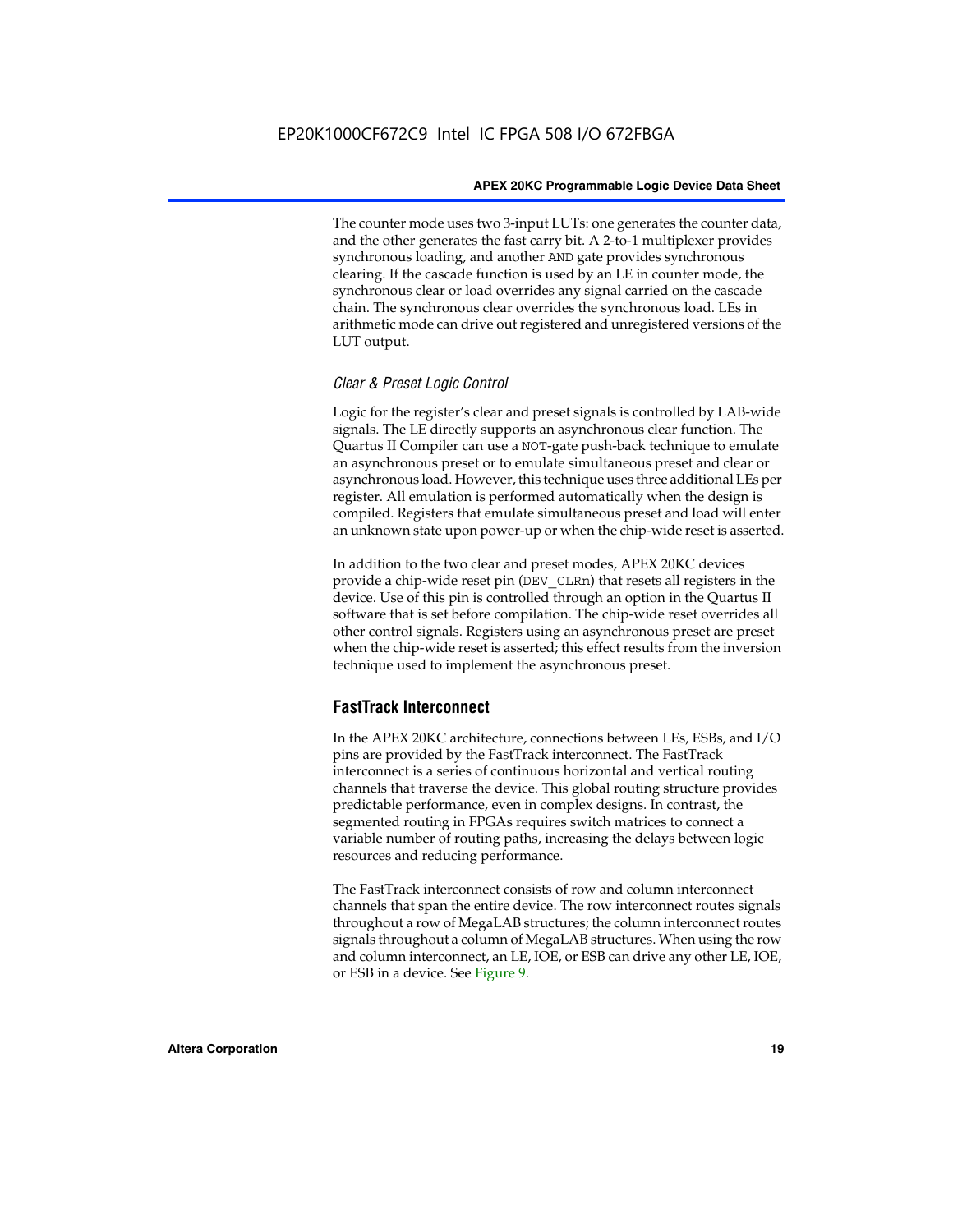



A row line can be driven directly by LEs, IOEs, or ESBs in that row. Further, a column line can drive a row line, allowing an LE, IOE, or ESB to drive elements in a different row via the column and row interconnect. The row interconnect drives the MegaLAB interconnect to drive LEs, IOEs, or ESBs in a particular MegaLAB structure.

A column line can be directly driven by LEs, IOEs, or ESBs in that column. A column line on a device's left or right edge can also be driven by row IOEs. The column line is used to route signals from one row to another. A column line can drive a row line; it can also drive the MegaLAB interconnect directly, allowing faster connections between rows.

Figure 10 shows how the FastTrack interconnect uses the local interconnect to drive LEs within MegaLAB structures.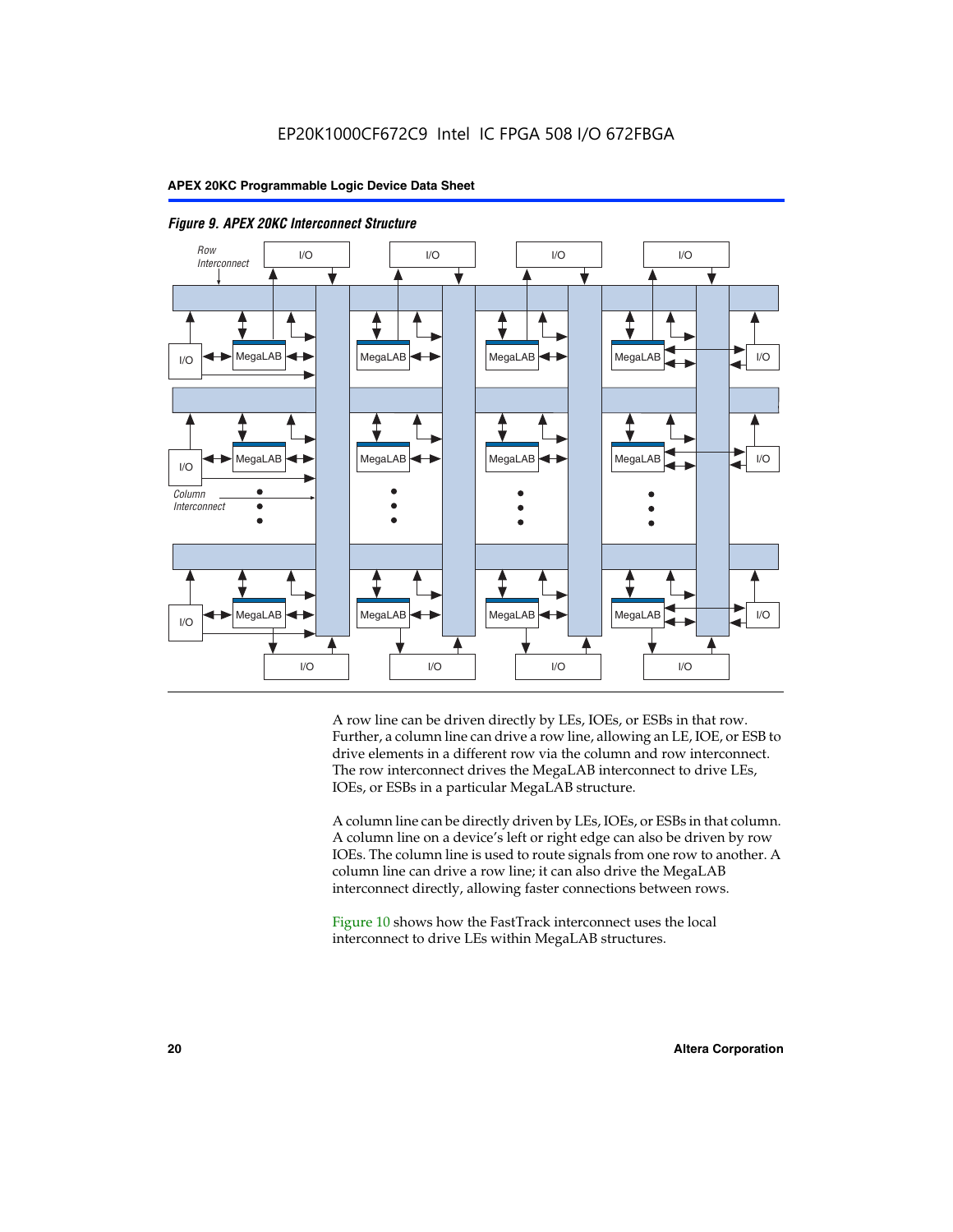

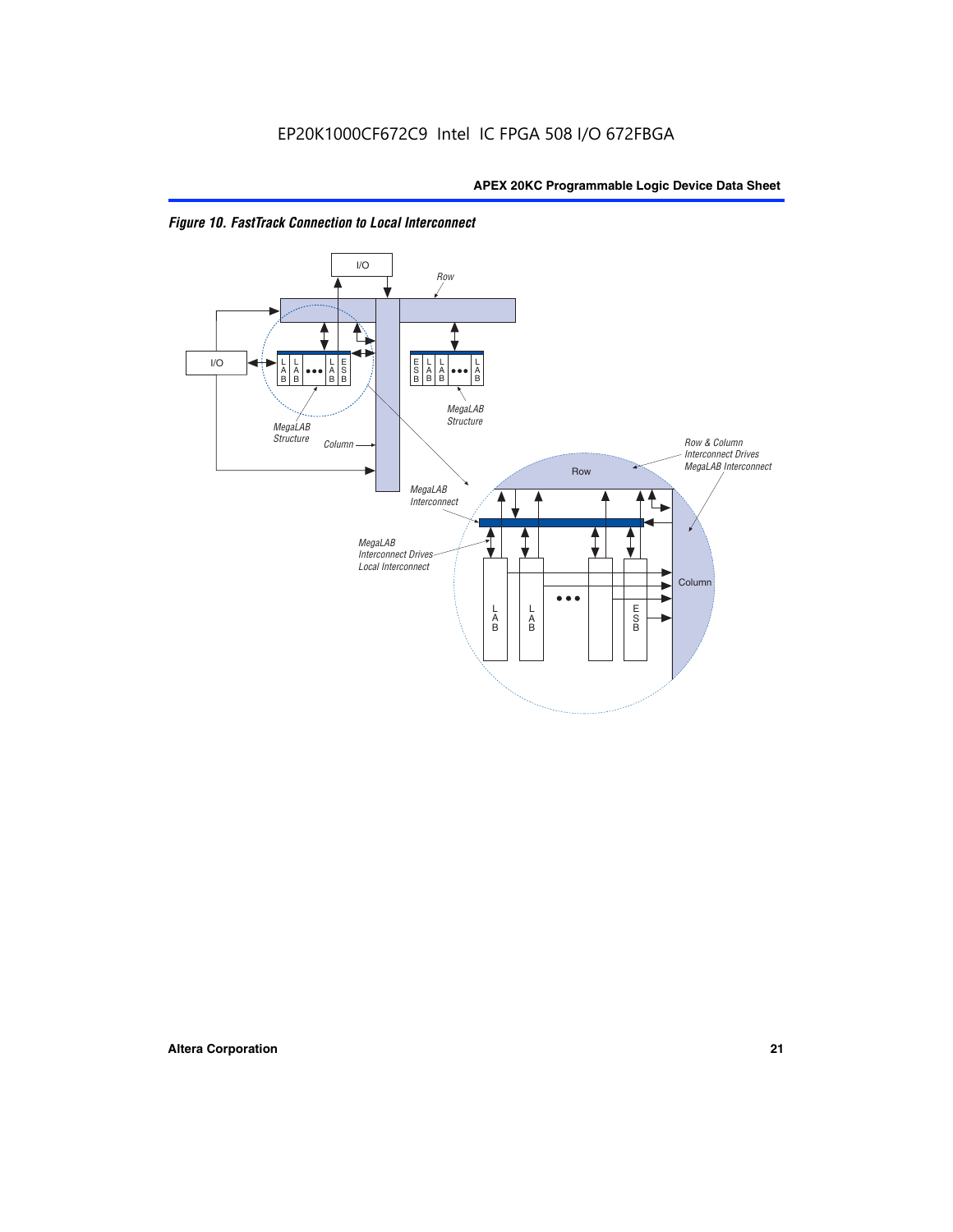Figure 11 shows the intersection of a row and column interconnect, and how these forms of interconnects and LEs drive each other.



*Figure 11. Driving the FastTrack Interconnect*

APEX 20KC devices include an enhanced interconnect structure for faster routing of input signals with high fan-out. Column I/O pins can drive the FastRowTM interconnect, which routes signals directly into the local interconnect without having to drive through the MegaLAB interconnect. The FastRow lines traverse two MegaLAB structures. Also, these pins can drive the local interconnect directly for fast setup times. On EP20K400C and larger devices, the FastRow interconnect drives the two MegaLAB structures in the top left corner, the two MegaLAB structures in the two right corner, the two MegaLAB structures in the bottom left corner, and the two MegaLAB structures in the bottom right corner. On EP20K200C and smaller devices, FastRow interconnect drives the two MegaLAB structures on the top and the two MegaLAB structures on the bottom of the device. On all devices, the FastRow interconnect drives all local interconnect in the appropriate MegaLAB structures except the end local interconnect on the side of the MegaLAB opposite the ESB. Pins using the FastRow interconnect achieve a faster set-up time, as the signal does not need to use a MegaLAB interconnect line to reach the destination LE. Figure 12 shows the FastRow interconnect.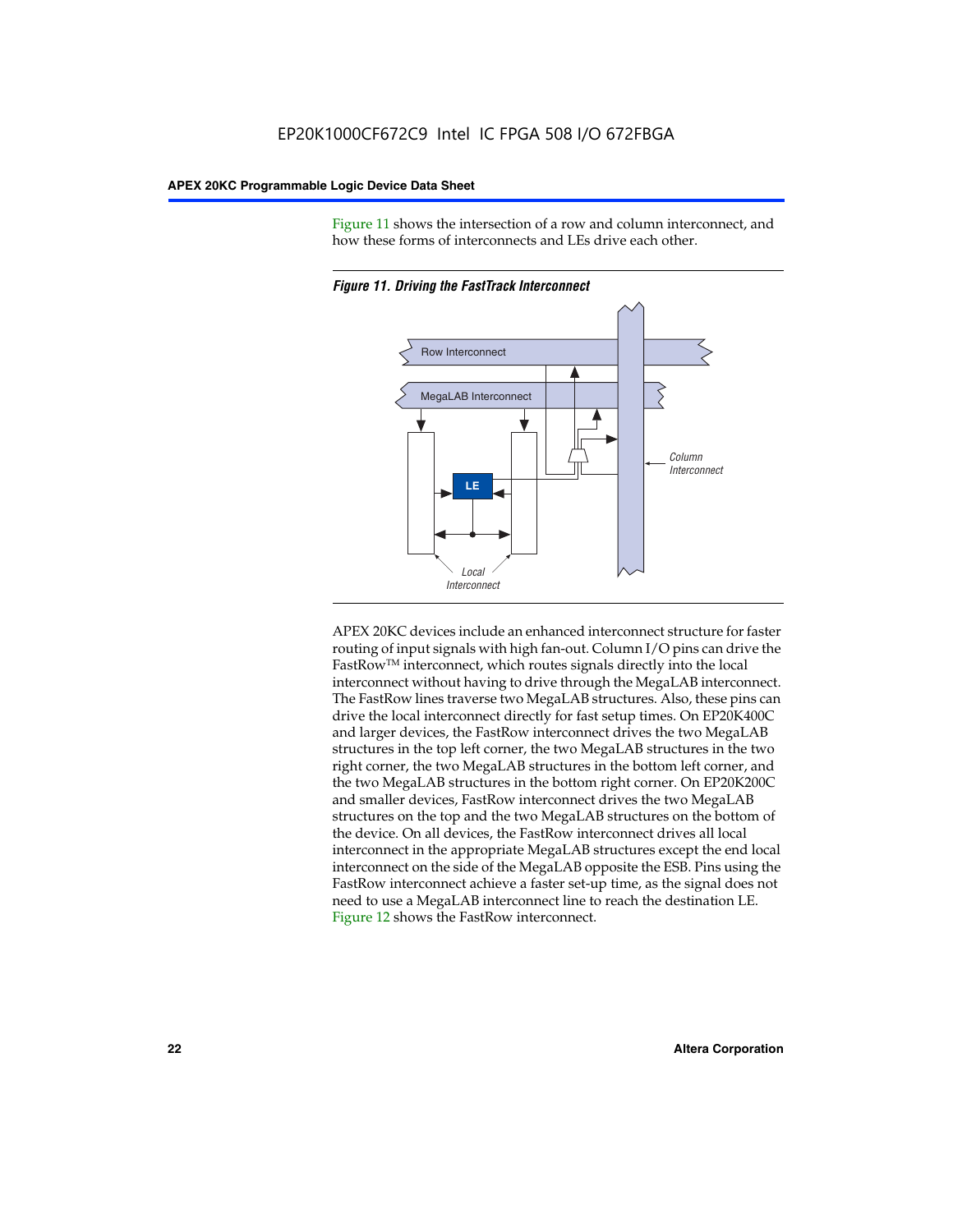

Table 8 summarizes how various elements of the APEX 20KC architecture drive each other.

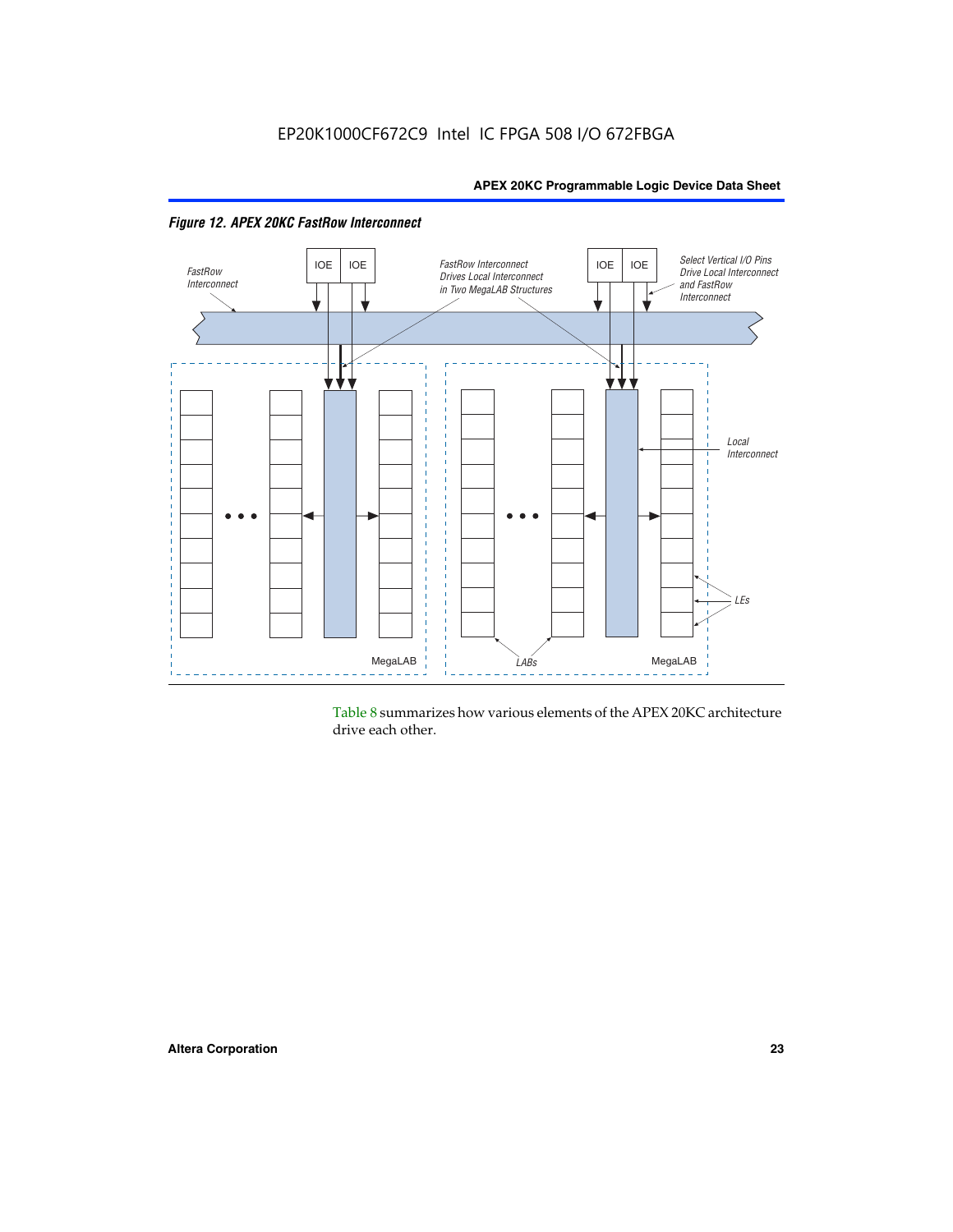### EP20K1000CF672C9 Intel IC FPGA 508 I/O 672FBGA

#### **APEX 20KC Programmable Logic Device Data Sheet**

| Table 8. APEX 20KC Routing Scheme   |                          |                     |              |              |                       |                         |                                                |                                            |                                       |
|-------------------------------------|--------------------------|---------------------|--------------|--------------|-----------------------|-------------------------|------------------------------------------------|--------------------------------------------|---------------------------------------|
| <b>Source</b>                       | <b>Destination</b>       |                     |              |              |                       |                         |                                                |                                            |                                       |
|                                     | <b>Row</b><br>$I/O P$ in | Column<br>$I/O$ Pin | LE           | <b>ESB</b>   | Local<br>Interconnect | MegaLAB<br>Interconnect | <b>Row</b><br><b>FastTrack</b><br>Interconnect | Column<br><b>FastTrack</b><br>Interconnect | <b>FastRow</b><br><b>Interconnect</b> |
| Row I/O pin                         |                          |                     |              |              | $\checkmark$          | $\checkmark$            | $\checkmark$                                   | $\checkmark$                               |                                       |
| Column I/O<br>pin                   |                          |                     |              |              |                       |                         |                                                | $\checkmark$                               | $\checkmark$                          |
| $\mathsf{LE}\,$                     |                          |                     |              |              | $\checkmark$          | $\checkmark$            | $\checkmark$                                   | $\checkmark$                               |                                       |
| <b>ESB</b>                          |                          |                     |              |              | $\checkmark$          | $\checkmark$            | $\checkmark$                                   | $\checkmark$                               |                                       |
| Local<br>interconnect               | $\checkmark$             | $\checkmark$        | $\checkmark$ | $\checkmark$ |                       |                         |                                                |                                            |                                       |
| MegaLAB<br>interconnect             |                          |                     |              |              | $\checkmark$          |                         |                                                |                                            |                                       |
| Row<br>FastTrack<br>interconnect    |                          |                     |              |              |                       | $\checkmark$            |                                                | $\checkmark$                               |                                       |
| Column<br>FastTrack<br>interconnect |                          |                     |              |              |                       | $\checkmark$            | $\checkmark$                                   |                                            |                                       |
| FastRow<br>interconnect             |                          |                     |              |              | $\checkmark$          |                         |                                                |                                            |                                       |

#### **Product-Term Logic**

The product-term portion of the MultiCore architecture is implemented with the ESB. The ESB can be configured to act as a block of macrocells on an ESB-by-ESB basis. Each ESB is fed by 32 inputs from the adjacent local interconnect; therefore, it can be driven by the MegaLAB interconnect or the adjacent LAB. Also, nine ESB macrocells feed back into the ESB through the local interconnect for higher performance. Dedicated clock pins, global signals, and additional inputs from the local interconnect drive the ESB control signals.

In product-term mode, each ESB contains 16 macrocells. Each macrocell consists of two product terms and a programmable register. Figure 13 shows the ESB in product-term mode.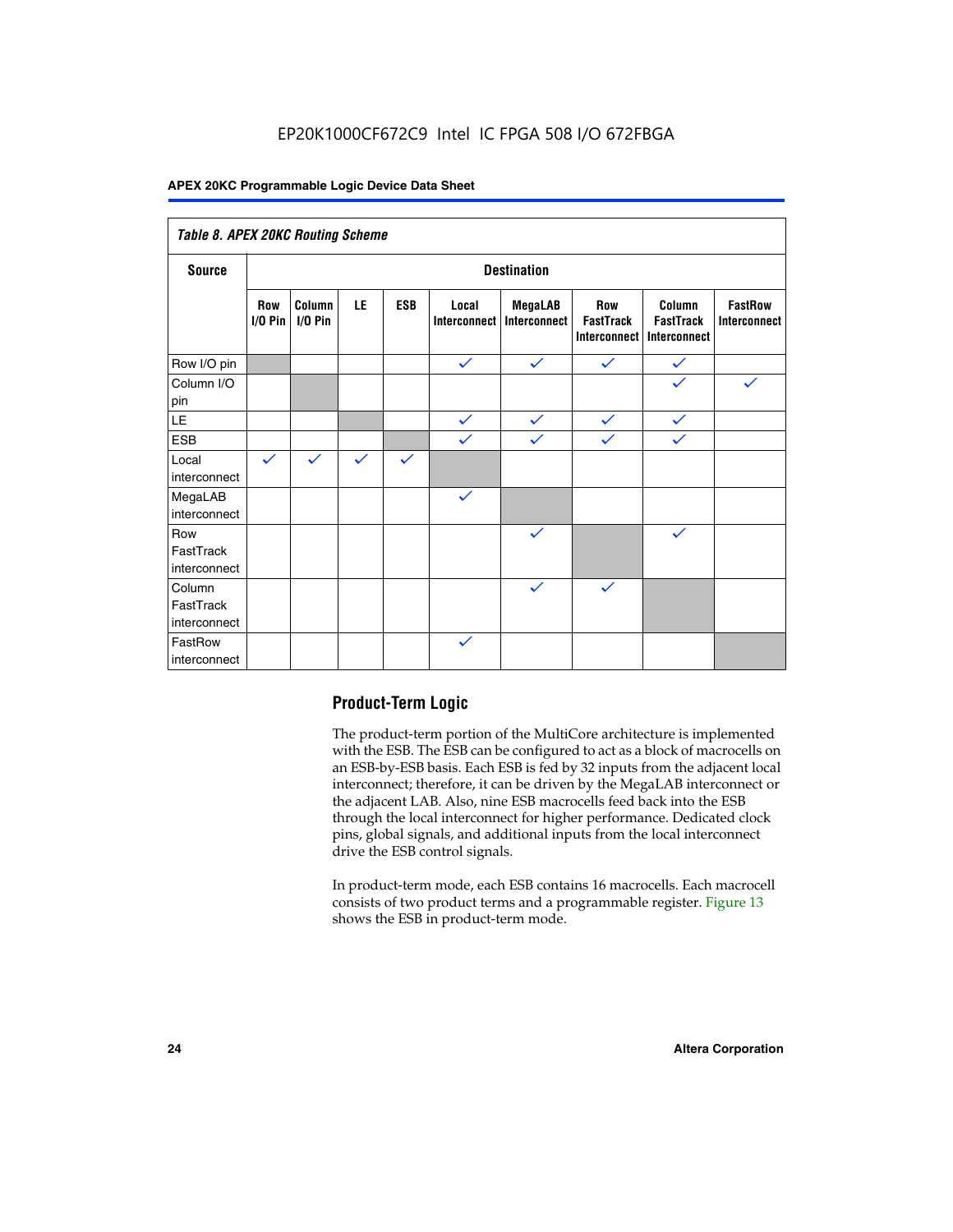

#### *Figure 13. Product-Term Logic in ESB*

#### *Macrocells*

APEX 20KC macrocells can be configured individually for either sequential or combinatorial logic operation. The macrocell consists of three functional blocks: the logic array, the product-term select matrix, and the programmable register.

Combinatorial logic is implemented in the product terms. The productterm select matrix allocates these product terms for use as either primary logic inputs (to the OR and XOR gates) to implement combinatorial functions, or as parallel expanders to be used to increase the logic available to another macrocell. One product term can be inverted; the Quartus II software uses this feature to perform De Morgan's inversion for more efficient implementation of wide OR functions. The Quartus II Compiler can use a NOT-gate push-back technique to emulate an asynchronous preset. Figure 14 shows the APEX 20KC macrocell.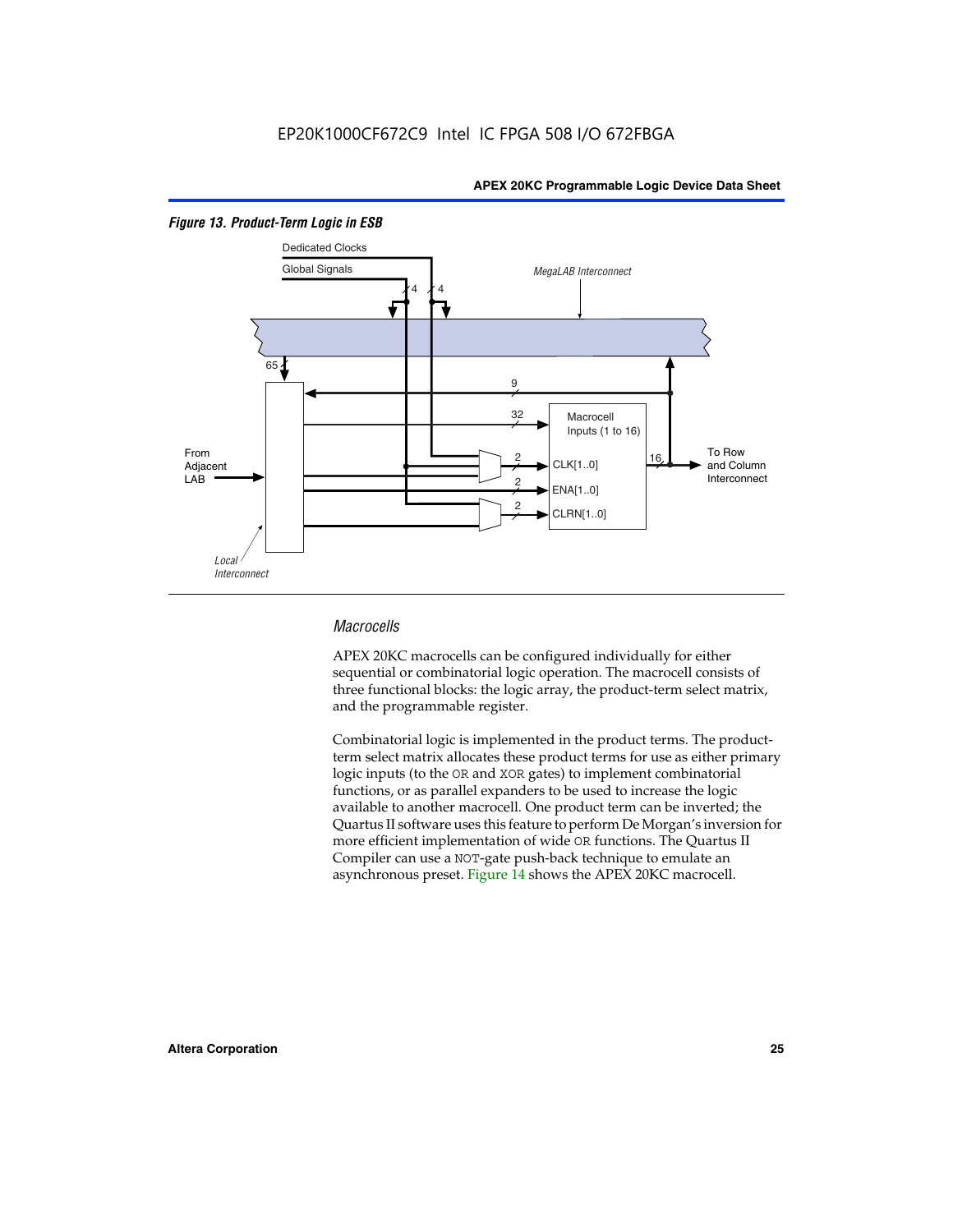

#### *Figure 14. APEX 20KC Macrocell*

For registered functions, each macrocell register can be programmed individually to implement D, T, JK, or SR operation with programmable clock control. The register can be bypassed for combinatorial operation. During design entry, the designer specifies the desired register type; the Quartus II software then selects the most efficient register operation for each registered function to optimize resource utilization. The Quartus II software or other synthesis tools can also select the most efficient register operation automatically when synthesizing HDL designs.

Each programmable register can be clocked by one of two ESB-wide clocks. The ESB-wide clocks can be generated from device dedicated clock pins, global signals, or local interconnect. Each clock also has an associated clock enable, generated from the local interconnect. The clock and clock enable signals are related for a particular ESB; any macrocell using a clock also uses the associated clock enable.

If both the rising and falling edges of a clock are used in an ESB, both ESB-wide clock signals are used.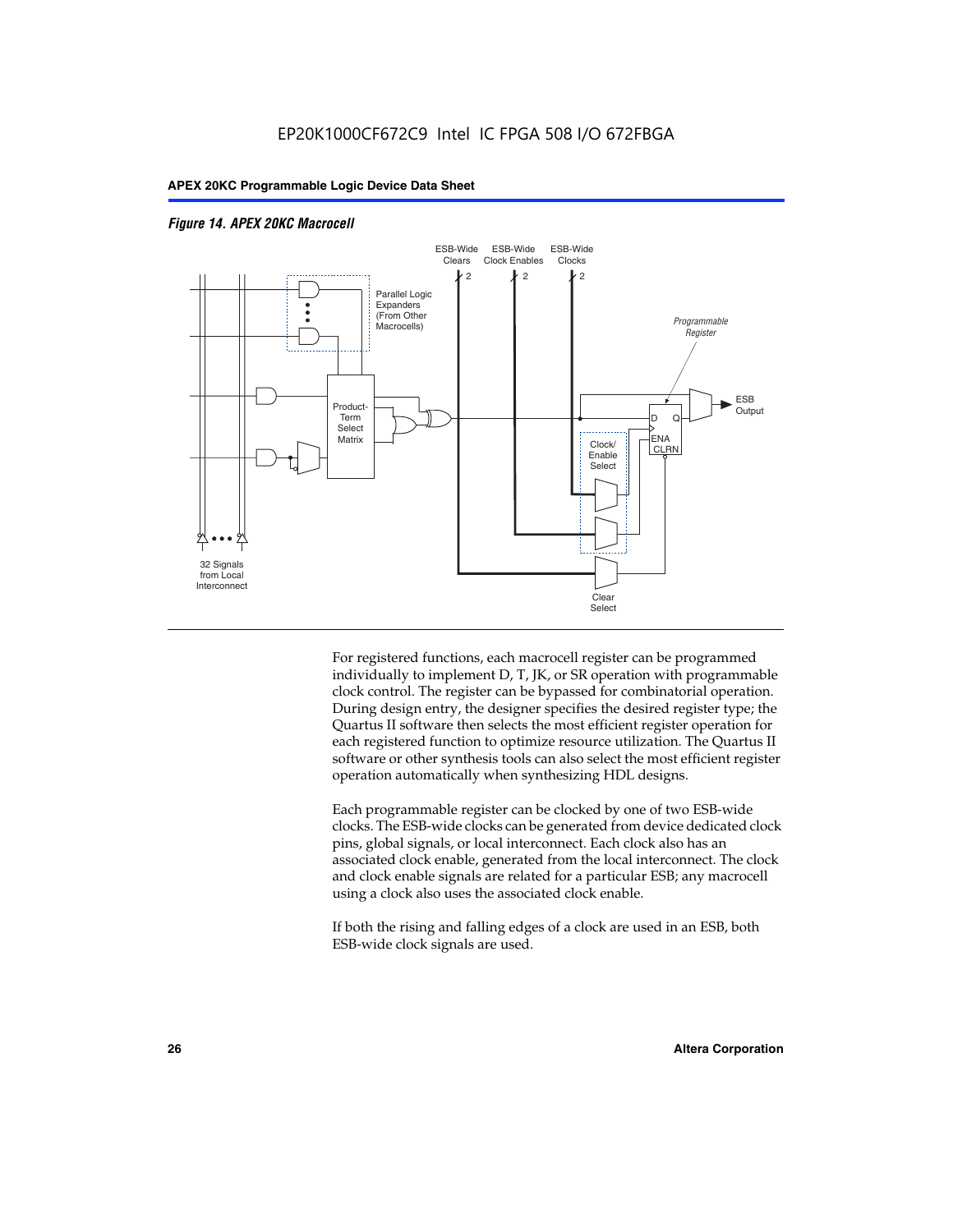The programmable register also supports an asynchronous clear function. Within the ESB, two asynchronous clears are generated from global signals and the local interconnect. Each macrocell can either choose between the two asynchronous clear signals or choose to not be cleared. Either of the two clear signals can be inverted within the ESB. Figure 15 shows the ESB control logic when implementing product-terms.





Local Interconnect

Local Interconnect

Local Interconnect

### *Parallel Expanders*

Parallel expanders are unused product terms that can be allocated to a neighboring macrocell to implement fast, complex logic functions. Parallel expanders allow up to 32 product terms to feed the macrocell OR logic directly, with two product terms provided by the macrocell and 30 parallel expanders provided by the neighboring macrocells in the ESB.

CLK2 CLKENA2 CLK1 CLKENA1 CLR2 CLR1

The Quartus II Compiler can allocate up to 15 sets of up to two parallel expanders per set to the macrocells automatically. Each set of two parallel expanders incurs a small, incremental timing delay. Figure 16 shows the APEX 20KC parallel expanders.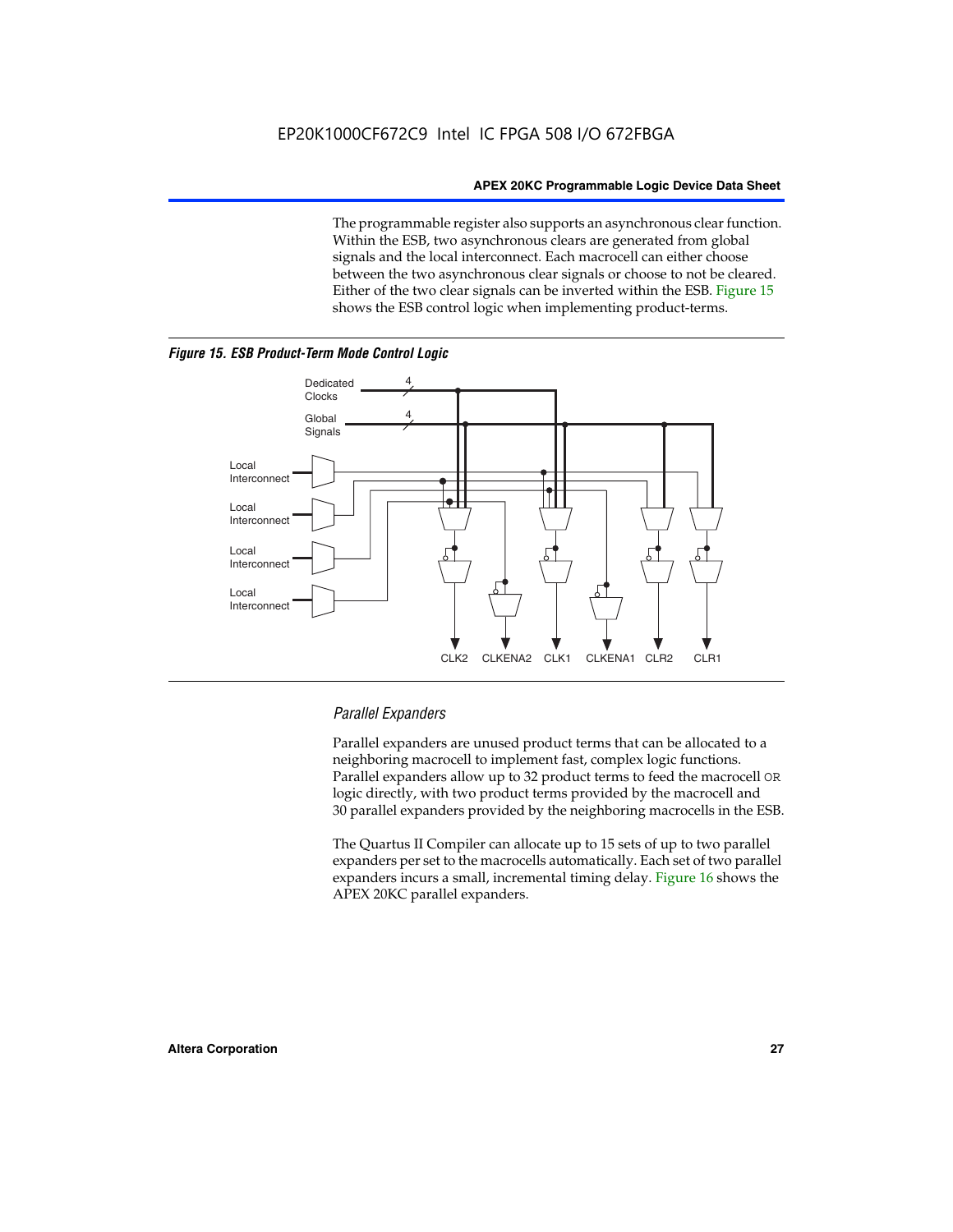



### **Embedded System Block**

The ESB can implement various types of memory blocks, including dual-port RAM, ROM, FIFO, and CAM blocks. The ESB includes input and output registers; the input registers synchronize writes, and the output registers can pipeline designs to improve system performance. The ESB offers a dual-port mode, which supports simultaneous reads and writes at two different clock frequencies. Figure 17 shows the ESB block diagram.



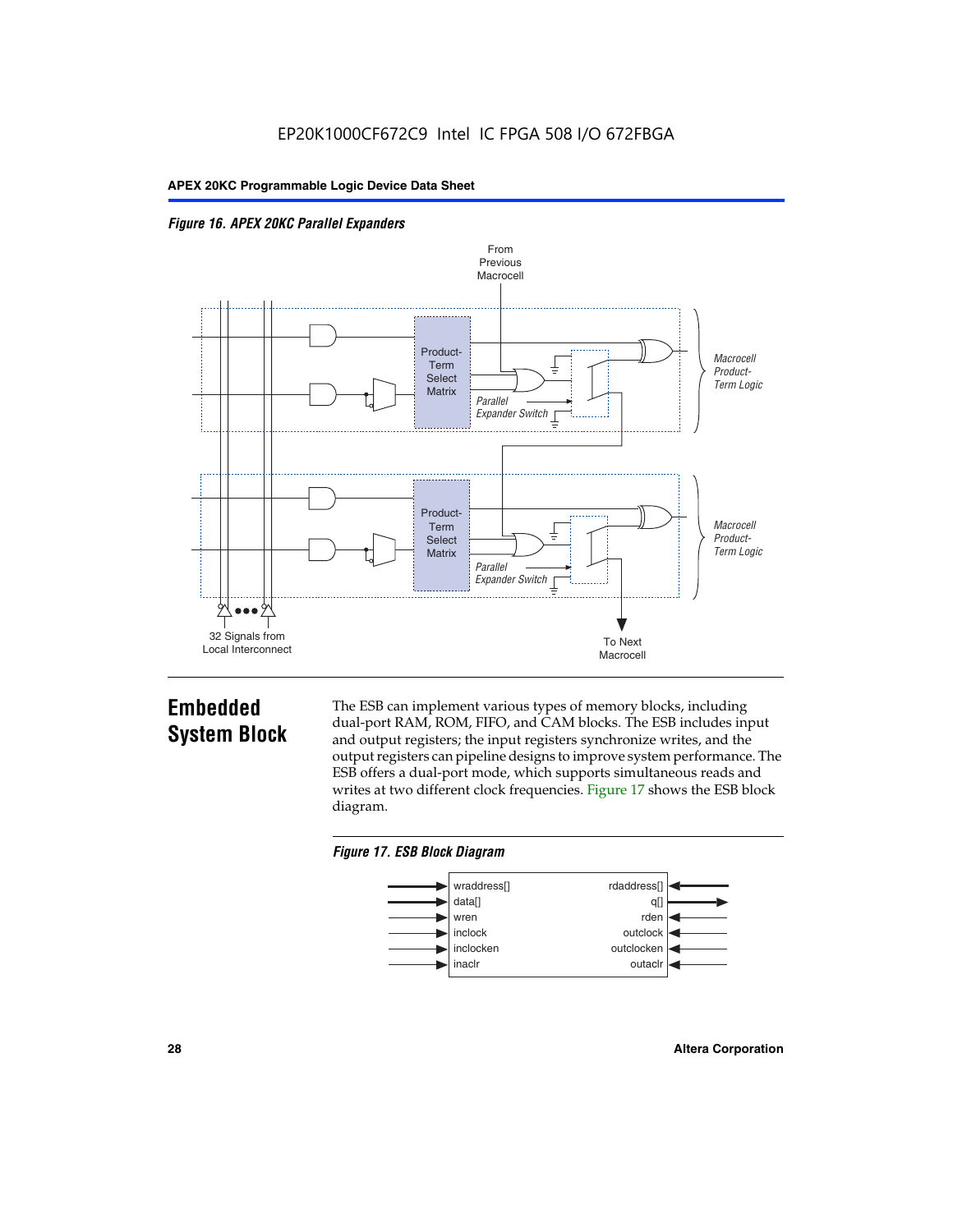ESBs can implement synchronous RAM, which is easier to use than asynchronous RAM. A circuit using asynchronous RAM must generate the RAM write enable (WE) signal, while ensuring that its data and address signals meet setup and hold time specifications relative to the WE signal. In contrast, the ESB's synchronous RAM generates its own WE signal and is self-timed with respect to the global clock. Circuits using the ESB's selftimed RAM must only meet the setup and hold time specifications of the global clock.

ESB inputs are driven by the adjacent local interconnect, which in turn can be driven by the FastTrack or MegaLAB interconnect. Because the ESB can be driven by the local interconnect, an adjacent LE can drive it directly for fast memory access. ESB outputs drive the FastTrack and MegaLAB interconnects. In addition, ten ESB outputs, nine of which are unique output lines, drive the local interconnect for fast connection to adjacent LEs or for fast feedback product-term logic.

When implementing memory, each ESB can be configured in any of the following sizes:  $128 \times 16$ ,  $256 \times 8$ ,  $512 \times 4$ ,  $1,024 \times 2$ , or  $2,048 \times 1$ . By combining multiple ESBs, the Quartus II software implements larger memory blocks automatically. For example, two  $128 \times 16$  RAM blocks can be combined to form a  $128 \times 32$  RAM block, and two  $512 \times 4$  RAM blocks can be combined to form a  $512 \times 8$  RAM block. Memory performance does not degrade for memory blocks up to 2,048 words deep. Each ESB can implement a 2,048-word-deep memory; the ESBs are used in parallel, eliminating the need for any external control logic and its associated delays.

To create a high-speed memory block that is more than 2,048 words deep, ESBs drive tri-state lines. Each tri-state line connects all ESBs in a column of MegaLAB structures, and drives the MegaLAB interconnect and row and column FastTrack interconnect throughout the column. Each ESB incorporates a programmable decoder to activate the tri-state driver appropriately. For instance, to implement 8,192-word-deep memory, four ESBs are used. Eleven address lines drive the ESB memory, and two more drive the tri-state decoder. Depending on which 2,048-word memory page is selected, the appropriate ESB driver is turned on, driving the output to the tri-state line. The Quartus II software automatically combines ESBs with tri-state lines to form deeper memory blocks. The internal tri-state control logic is designed to avoid internal contention and floating lines. See Figure 18.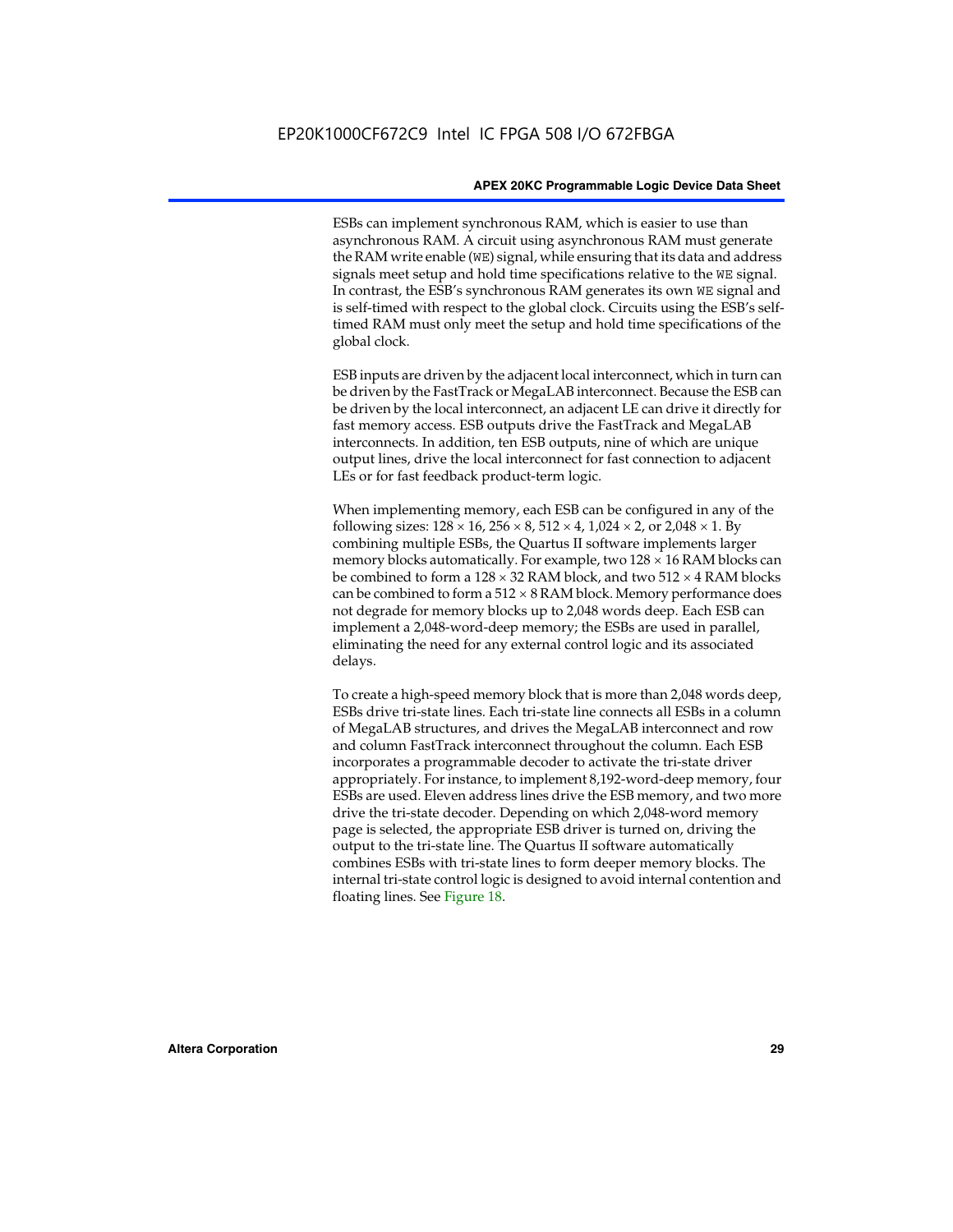



The ESB implements two forms of dual-port memory: read/write clock mode and input/output clock mode. The ESB can also be used for bidirectional, dual-port memory applications in which two ports read or write simultaneously. To implement this type of dual-port memory, two ESBs are used to support two simultaneous reads or writes.

The ESB can also use Altera megafunctions to implement dual-port RAM applications where both ports can read or write, as shown in Figure 19.



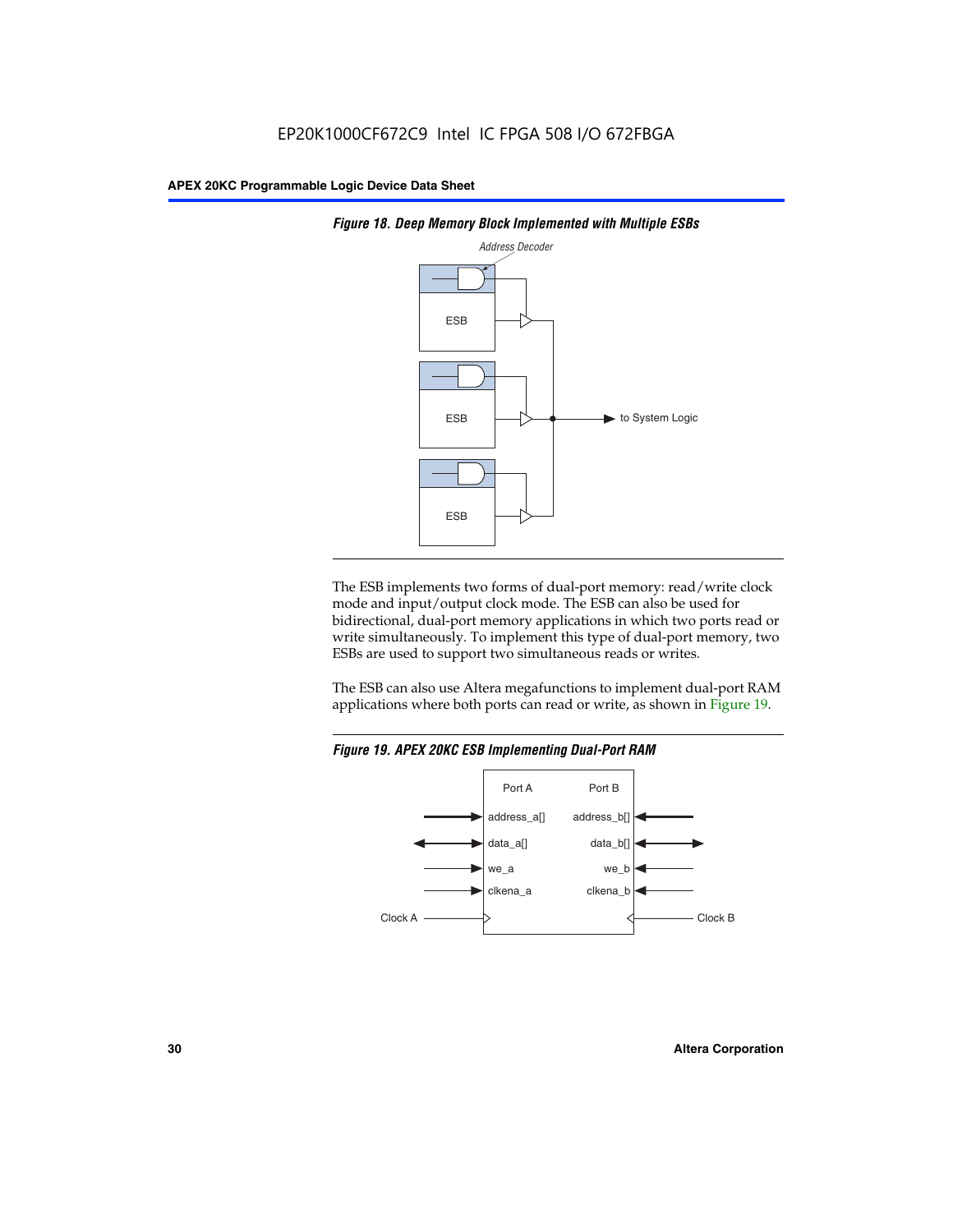#### **Read/Write Clock Mode**

The read/write clock mode contains two clocks. One clock controls all registers associated with writing: data input, WE, and write address. The other clock controls all registers associated with reading: read enable (RE), read address, and data output. The ESB also supports clock enable and asynchronous clear signals; these signals also control the read and write registers independently. Read/write clock mode is commonly used for applications where reads and writes occur at different system frequencies. Figure 20 shows the ESB in read/write clock mode.



*Figure 20. ESB in Read/Write Clock Mode Note (1)*

*Note to Figure 20:*

(1) All registers can be cleared asynchronously by ESB local interconnect signals, global signals, or the chip-wide reset.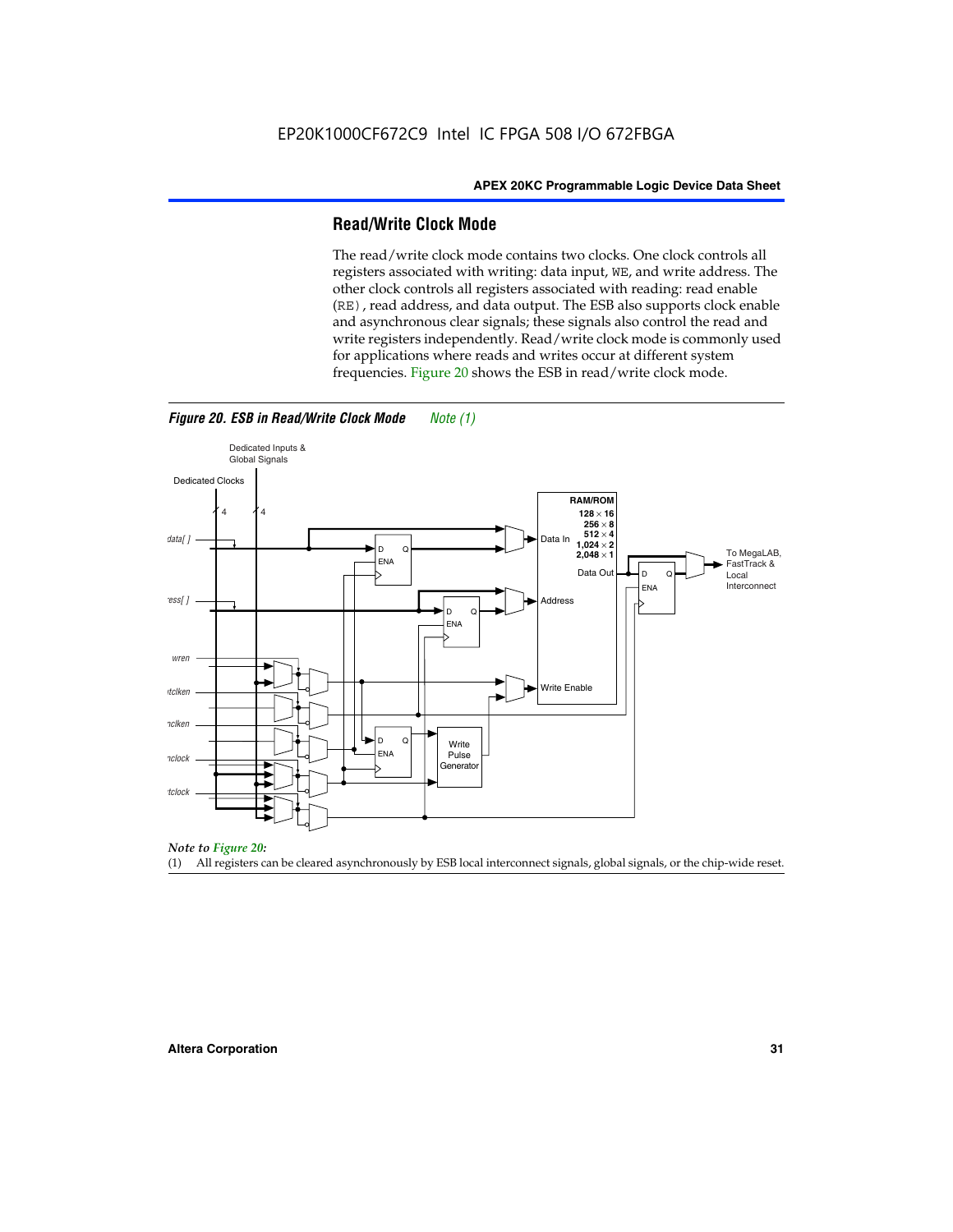#### **Input/Output Clock Mode**

The input/output clock mode contains two clocks. One clock controls all registers for inputs into the ESB: data input, WE, RE, read address, and write address. The other clock controls the ESB data output registers. The ESB also supports clock enable and asynchronous clear signals; these signals also control the reading and writing of registers independently. Input/output clock mode is commonly used for applications where the reads and writes occur at the same system frequency, but require different clock enable signals for the input and output registers. Figure 21 shows the ESB in input/output clock mode.





#### *Note to Figure 21:*

(1) All registers can be cleared asynchronously by ESB local interconnect signals, global signals, or the chip-wide reset.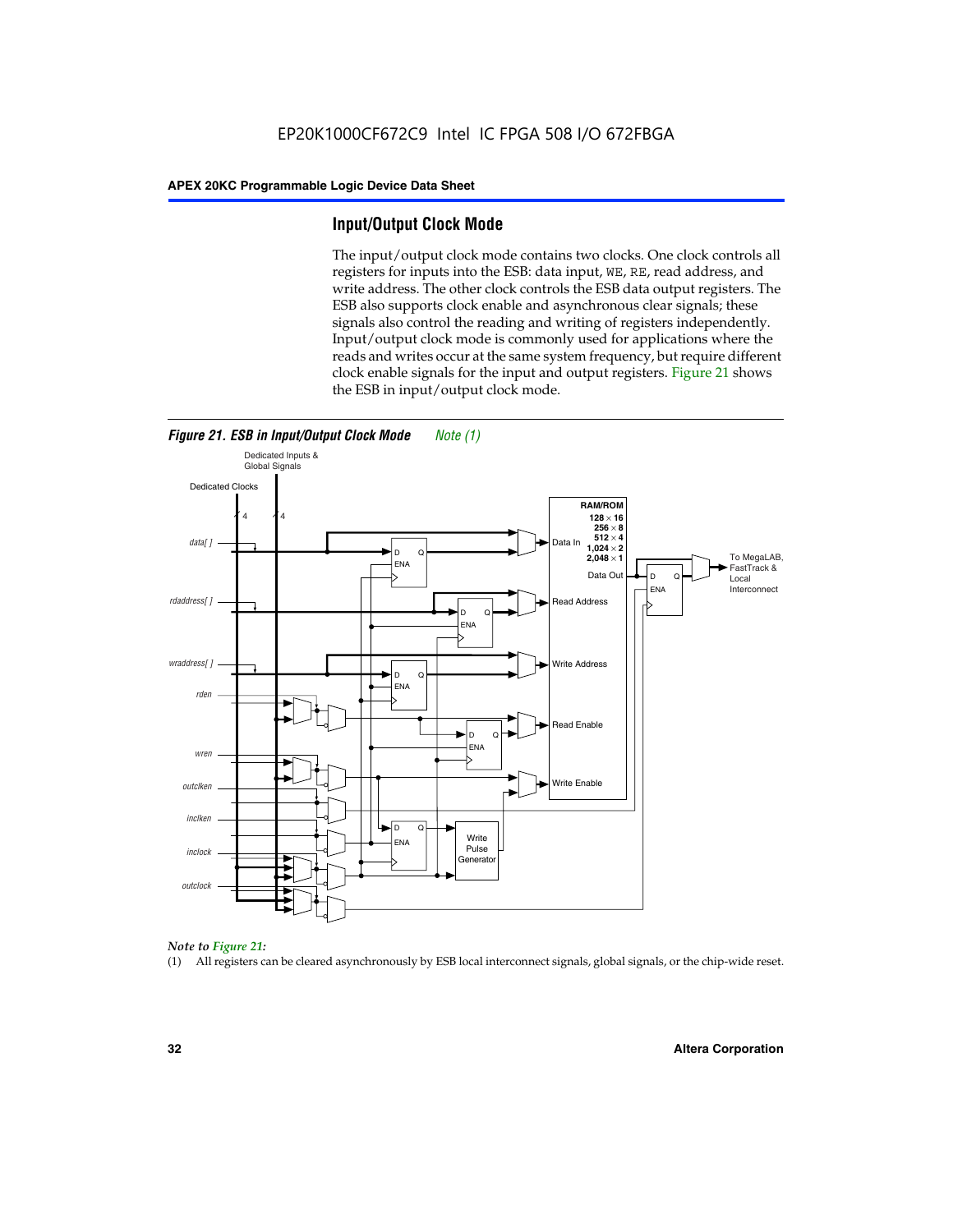#### **Single-Port Mode**

The APEX 20KC ESB also supports a single-port mode, which is used when simultaneous reads and writes are not required. See Figure 22.



#### *Note toFigure 22:*

(1) All registers can be asynchronously cleared by ESB local interconnect signals, global signals, or the chip-wide reset.

#### **Content-Addressable Memory**

In APEX 20KC devices, the ESB can implement CAM. CAM can be thought of as the inverse of RAM. When read, RAM outputs the data for a given address. Conversely, CAM outputs an address for a given data word. For example, if the data FA12 is stored in address 14, the CAM outputs 14 when FA12 is driven into it.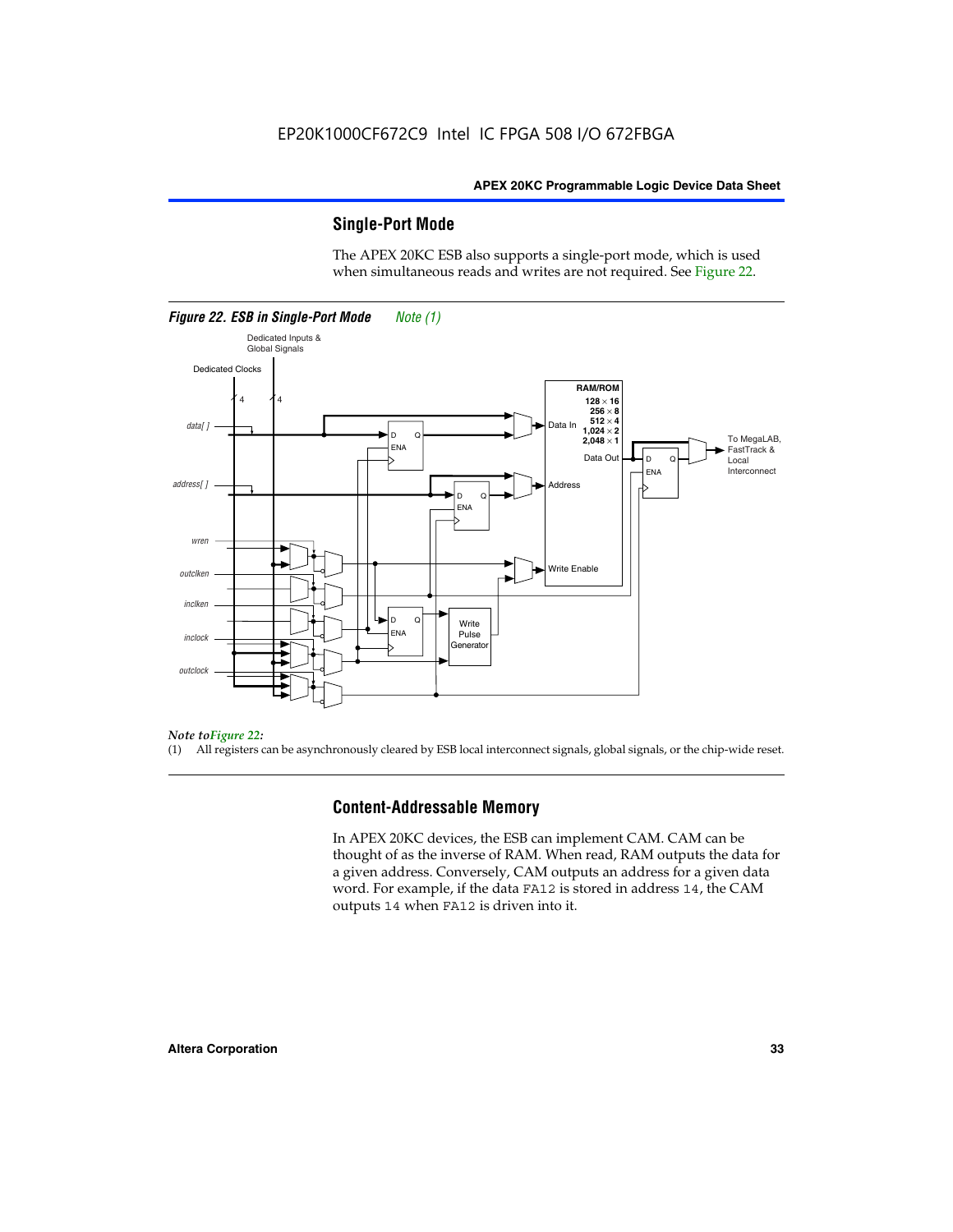CAM is used for high-speed search operations. When searching for data within a RAM block, the search is performed serially. Thus, finding a particular data word can take many cycles. CAM searches all addresses in parallel and outputs the address storing a particular word. When a match is found, a match flag is set high. Figure 23 shows the CAM block diagram.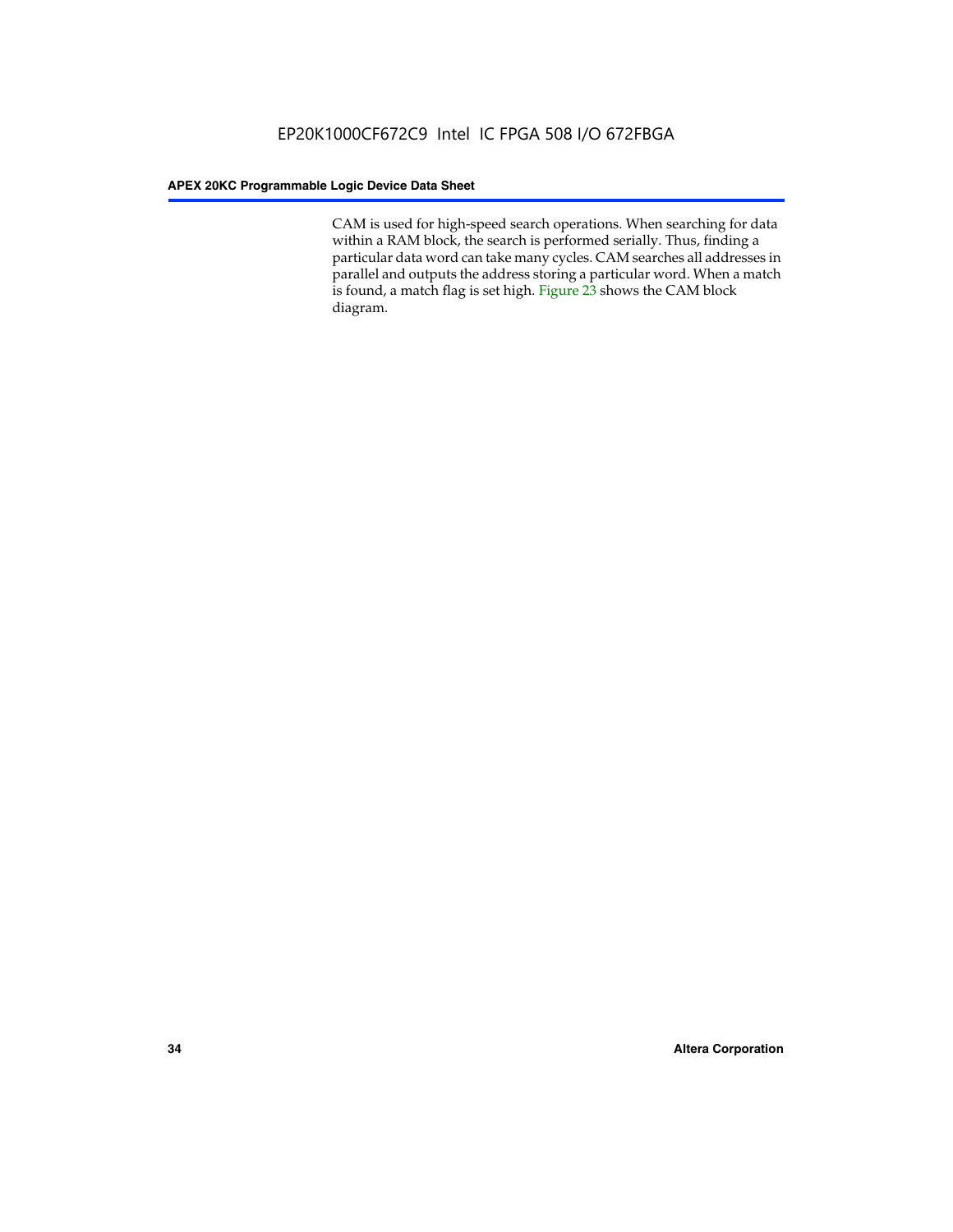

#### *Figure 23. APEX 20KC CAM Block Diagram*

CAM can be used in any application requiring high-speed searches, such as networking, communications, data compression, and cache management.

The APEX 20KC on-chip CAM provides faster system performance than traditional discrete CAM. Integrating CAM and logic into the APEX 20KC device eliminates off-chip and on-chip delays, improving system performance.

When in CAM mode, the ESB implements 32-word, 32-bit CAM. Wider or deeper CAM can be implemented by combining multiple CAMs with some ancillary logic implemented in LEs. The Quartus II software combines ESBs and LEs automatically to create larger CAMs.

CAM supports writing "don't care" bits into words of the memory. The "don't care" bit can be used as a mask for CAM comparisons; any bit set to "don't care" has no effect on matches.

The output of the CAM can be encoded or unencoded. When encoded, the ESB outputs an encoded address of the data's location. For instance, if the data is located in address 12, the ESB output is 12. When unencoded, the ESB uses its 16 outputs to show the location of the data over two clock cycles. In this case, if the data is located in address 12, the 12th output line goes high. When using unencoded outputs, two clock cycles are required to read the output because a 16-bit output bus is used to show the status of 32 words.

The encoded output is better suited for designs that ensure duplicate data is not written into the CAM. If duplicate data is written into two locations, the CAM's output will be incorrect. If the CAM may contain duplicate data, the unencoded output is a better solution; CAM with unencoded outputs can distinguish multiple data locations.

CAM can be pre-loaded with data during configuration, or it can be written during system operation. In most cases, two clock cycles are required to write each word into CAM. When "don't care" bits are used, a third clock cycle is required.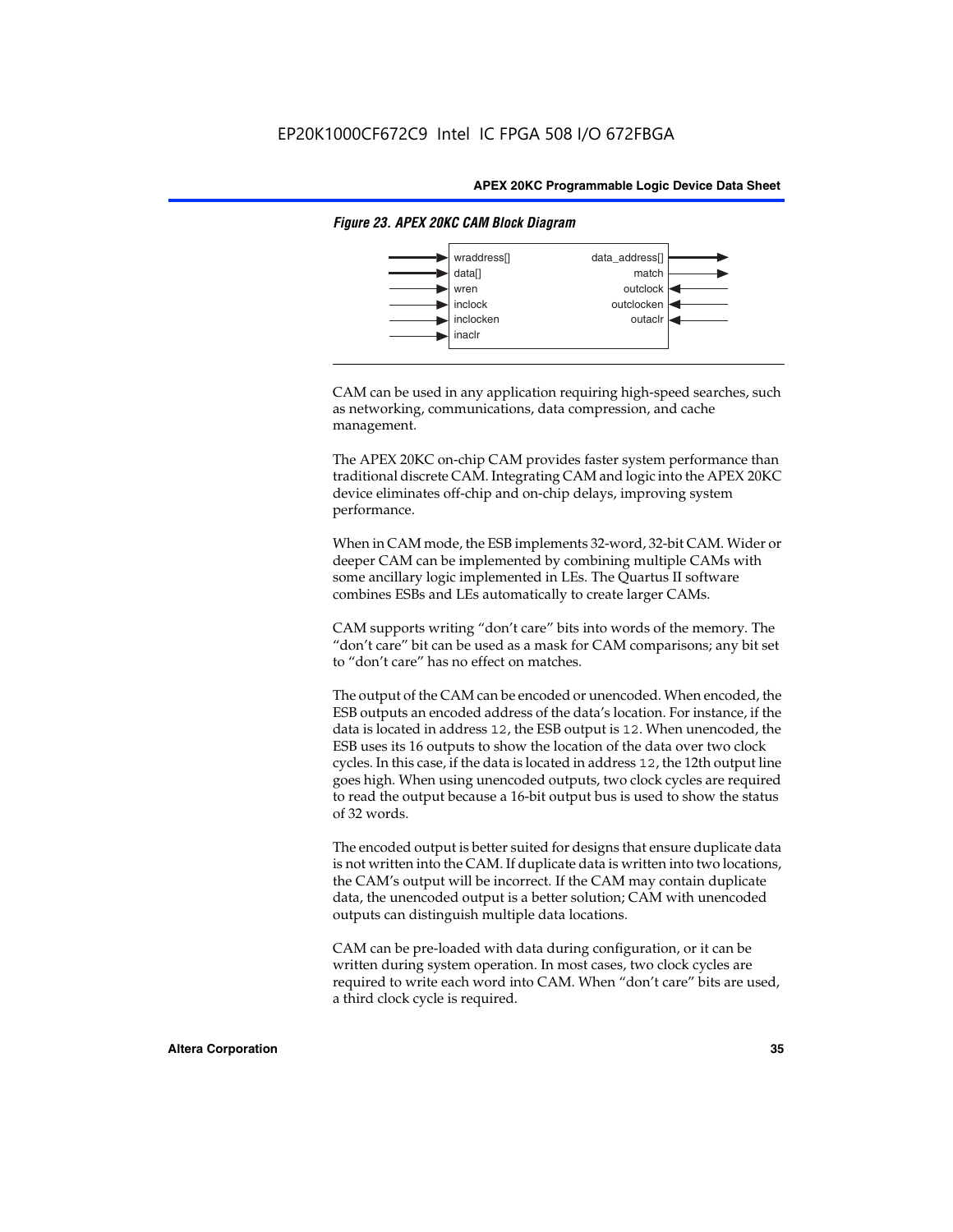

For more information on APEX 20KC devices and CAM, see *Application Note 119 (Implementing High-Speed Search Applications with APEX CAM).*

### **Driving Signals to the ESB**

ESBs provide flexible options for driving control signals. Different clocks can be used for the ESB inputs and outputs. Registers can be inserted independently on the data input, data output, read address, write address, WE, and RE signals. The global signals and the local interconnect can drive the WE and RE signals. The global signals, dedicated clock pins, and local interconnect can drive the ESB clock signals. Because the LEs drive the local interconnect, the LEs can control the WE and RE signals and the ESB clock, clock enable, and asynchronous clear signals. Figure 24 shows the ESB control signal generation logic.





An ESB is fed by the local interconnect, which is driven by adjacent LEs (for high-speed connection to the ESB) or the MegaLAB interconnect. The ESB can drive the local, MegaLAB, or FastTrack interconnect routing structure to drive LEs and IOEs in the same MegaLAB structure or anywhere in the device.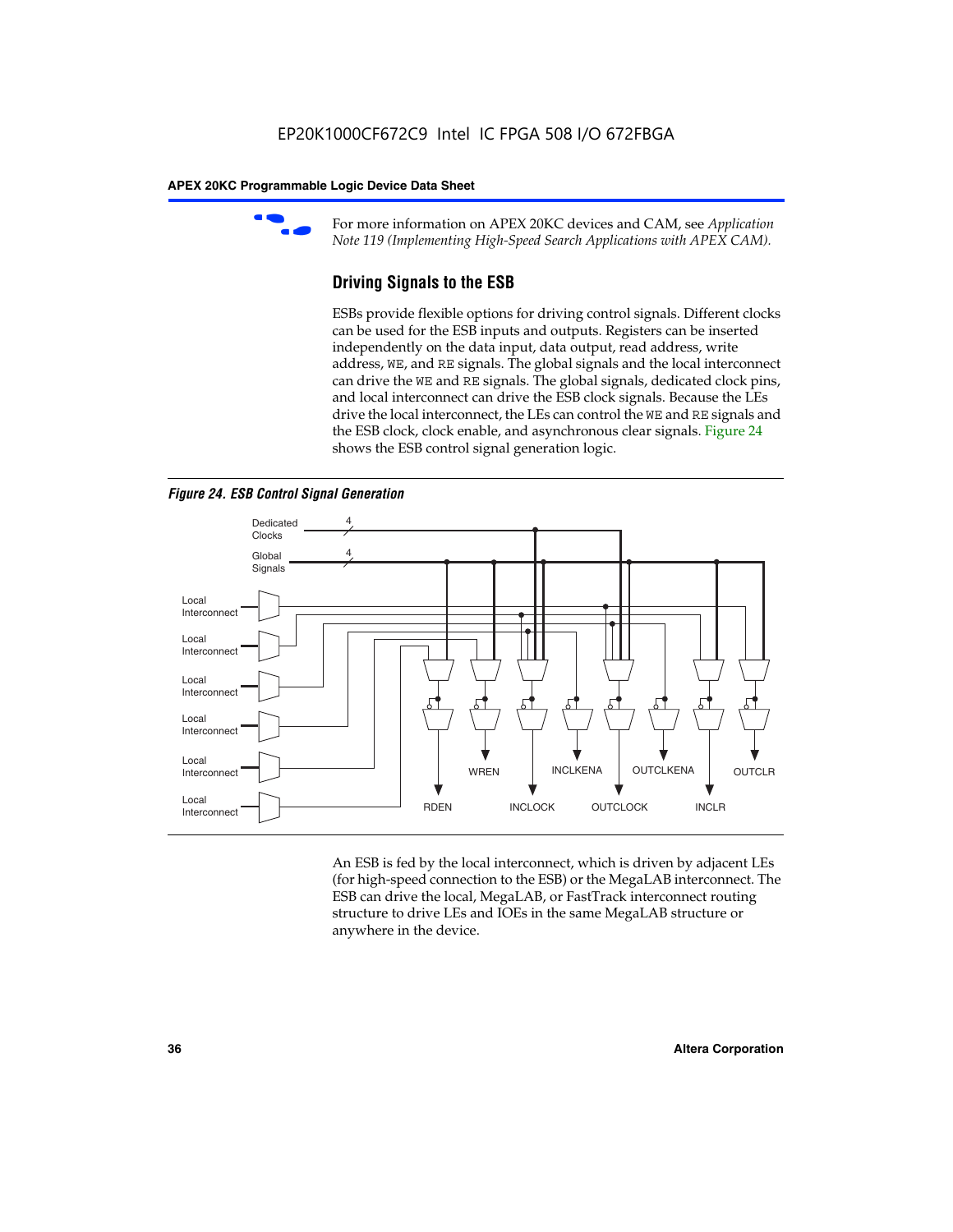### **Implementing Logic in ROM**

In addition to implementing logic with product terms, the ESB can implement logic functions when it is programmed with a read-only pattern during configuration, creating a large LUT. With LUTs, combinatorial functions are implemented by looking up the results, rather than by computing them. This implementation of combinatorial functions can be faster than using algorithms implemented in general logic, a performance advantage that is further enhanced by the fast access times of ESBs. The large capacity of ESBs enables designers to implement complex functions in one logic level without the routing delays associated with linked LEs or distributed RAM blocks. Parameterized functions such as LPM functions can take advantage of the ESB automatically. Further, the Quartus II software can implement portions of a design with ESBs where appropriate.

### **Programmable Speed/Power Control**

APEX 20KC ESBs offer a high-speed mode that supports very fast operation on an ESB-by-ESB basis. When high speed is not required, this feature can be turned off to reduce the ESB's power dissipation by up to 50%. ESBs that run at low power incur a nominal timing delay adder. This Turbo  $Bit^{TM}$  option is available for ESBs that implement product-term logic or memory functions. An ESB that is not used will be powered down so that it does not consume DC current.

Designers can program each ESB in the APEX 20KC device for either high-speed or low-power operation. As a result, speed-critical paths in the design can run at high speed, while the remaining paths operate at reduced power.

**I/O Structure** The APEX 20KC IOE contains a bidirectional I/O buffer and a register that can be used either as an input register for external data requiring fast setup times or as an output register for data requiring fast clock-to-output performance. IOEs can be used as input, output, or bidirectional pins.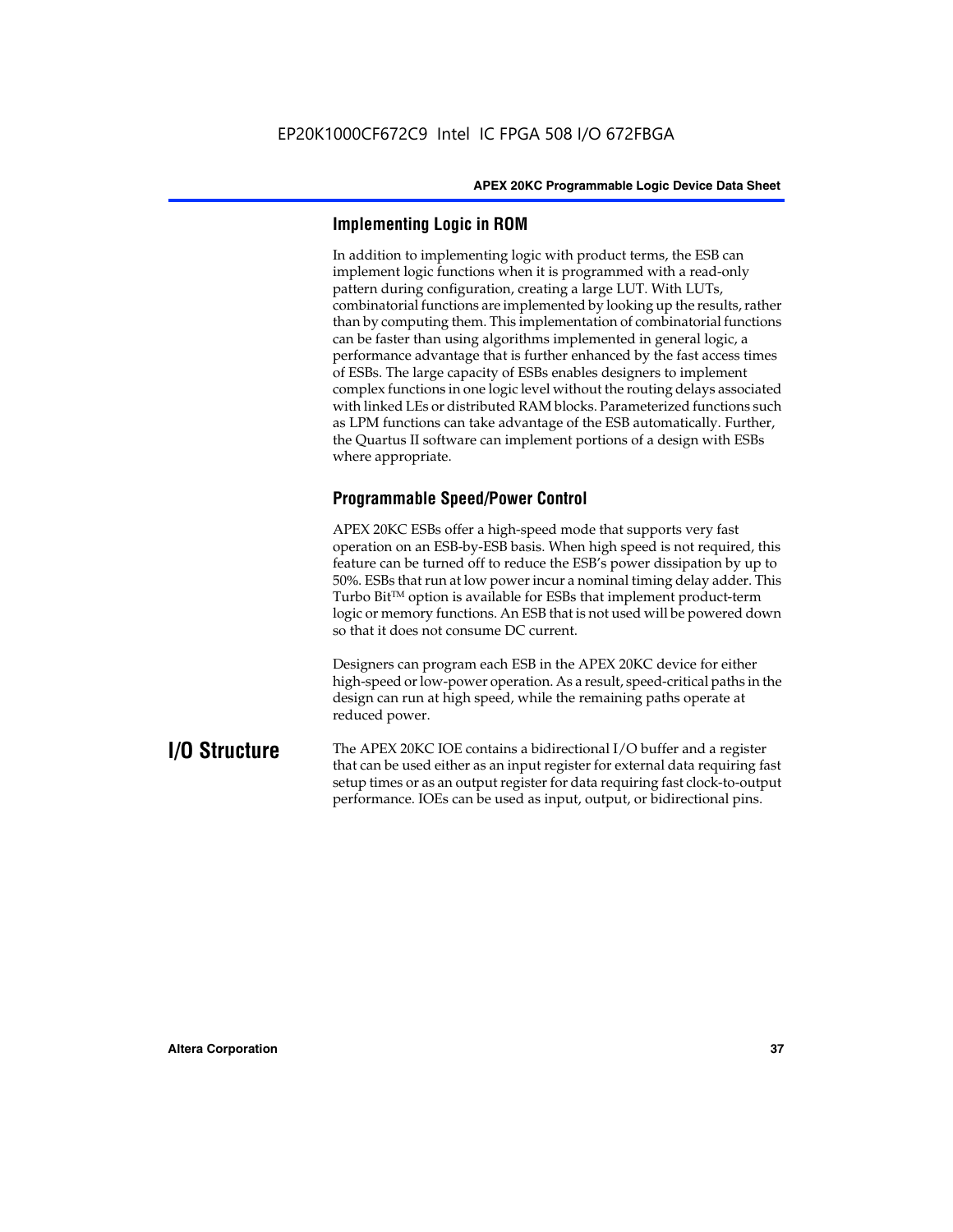APEX 20KC devices include an enhanced IOE, which drives the FastRow interconnect. The FastRow interconnect connects a column I/O pin directly to the LAB local interconnect within two MegaLAB structures. This feature provides fast setup times for pins that drive high fan-outs with complex logic, such as PCI designs. For fast bidirectional I/O timing, LE registers using local routing can improve setup times and OE timing. The APEX 20KC IOE also includes direct support for open-drain operation, giving faster clock-to-output for open-drain signals. Some programmable delays in the APEX 20KC IOE offer multiple levels of delay to fine-tune setup and hold time requirements. The Quartus II Compiler sets these delays by default to minimize setup time while providing a zero hold time.

The Quartus II Compiler uses the programmable inversion option to invert signals from the row and column interconnect automatically where appropriate. Because the APEX 20KC IOE offers one output enable per pin, the Quartus II Compiler can emulate open-drain operation efficiently.

The APEX 20KC IOE includes programmable delays that can be activated to ensure zero hold times, minimum clock-to-output times, input IOE register-to-core register transfers, or core-to-output IOE register transfers. A path in which a pin directly drives a register may require the delay to ensure zero hold time, whereas a path in which a pin drives a register through combinatorial logic may not require the delay.

Table 9 describes the APEX 20KC programmable delays and their logic options in the Quartus II software.

| Table 9. APEX 20KC Programmable Delay Chains |                                         |  |  |  |  |
|----------------------------------------------|-----------------------------------------|--|--|--|--|
| <b>Programmable Delay</b>                    | <b>Quartus II Logic Option</b>          |  |  |  |  |
| Input pin to core delay                      | Decrease input delay to internal cells  |  |  |  |  |
| Input pin to input register delay            | Decrease input delay to input registers |  |  |  |  |
| Core to output register delay                | Decrease input delay to output register |  |  |  |  |
| Output register $t_{\rm CO}$ delay           | Increase delay to output pin            |  |  |  |  |
| Clock enable delay                           | Increase clock enable delay             |  |  |  |  |

The Quartus II Compiler can program these delays automatically to minimize setup time while providing a zero hold time.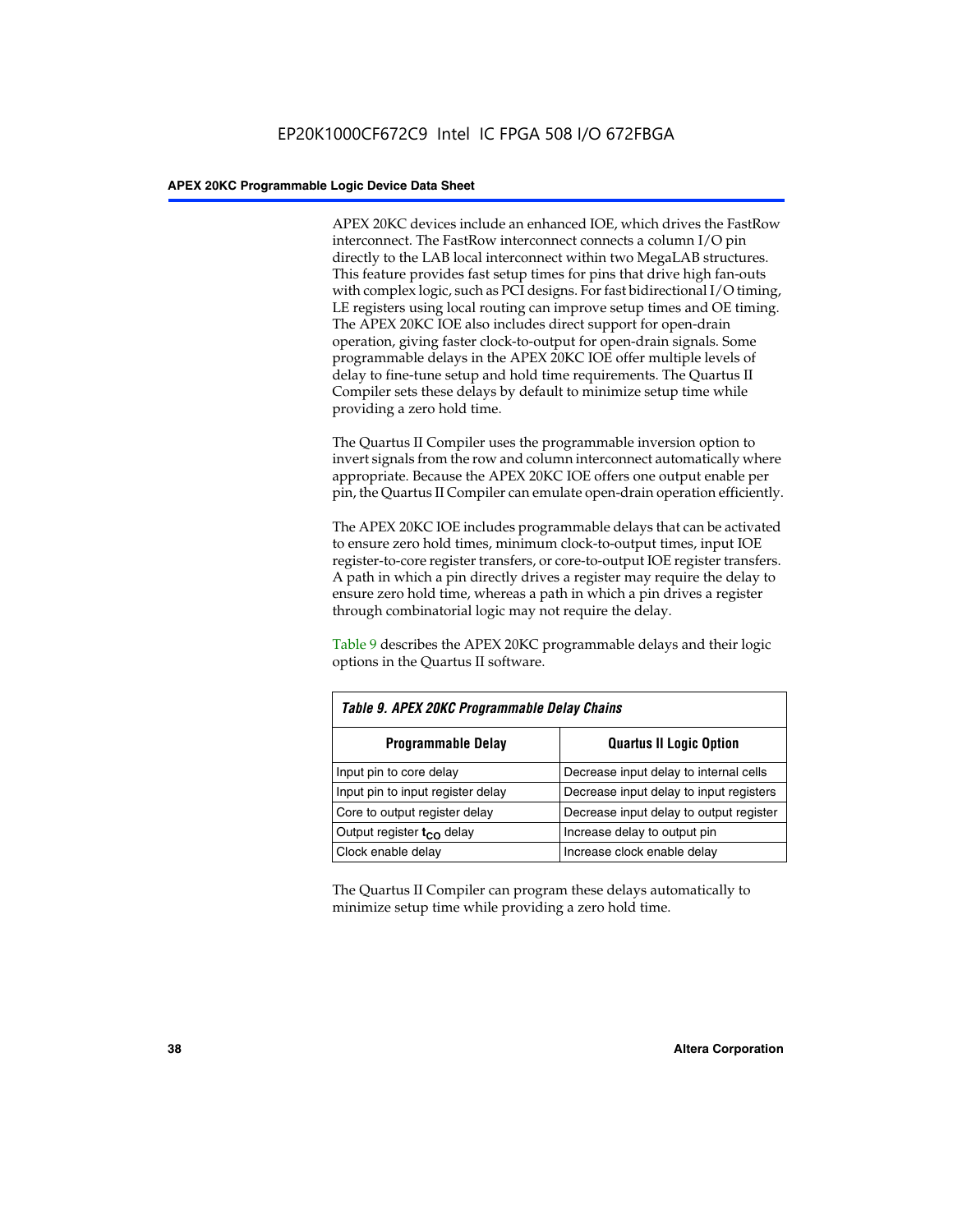The register in the APEX 20KC IOE can be programmed to power-up high or low after configuration is complete. If it is programmed to power-up low, an asynchronous clear can control the register. If it is programmed to power-up high, an asynchronous preset can control the register. This feature is useful for cases where the APEX 20KC device controls an activelow input or another device; it prevents inadvertent activation of the input upon power-up.

Figure 25 shows how fast bidirectional I/O pins are implemented in APEX 20KC devices. This feature is useful for cases where the APEX 20KC device controls an active-low input or another device; it prevents inadvertent activation of the input upon power-up.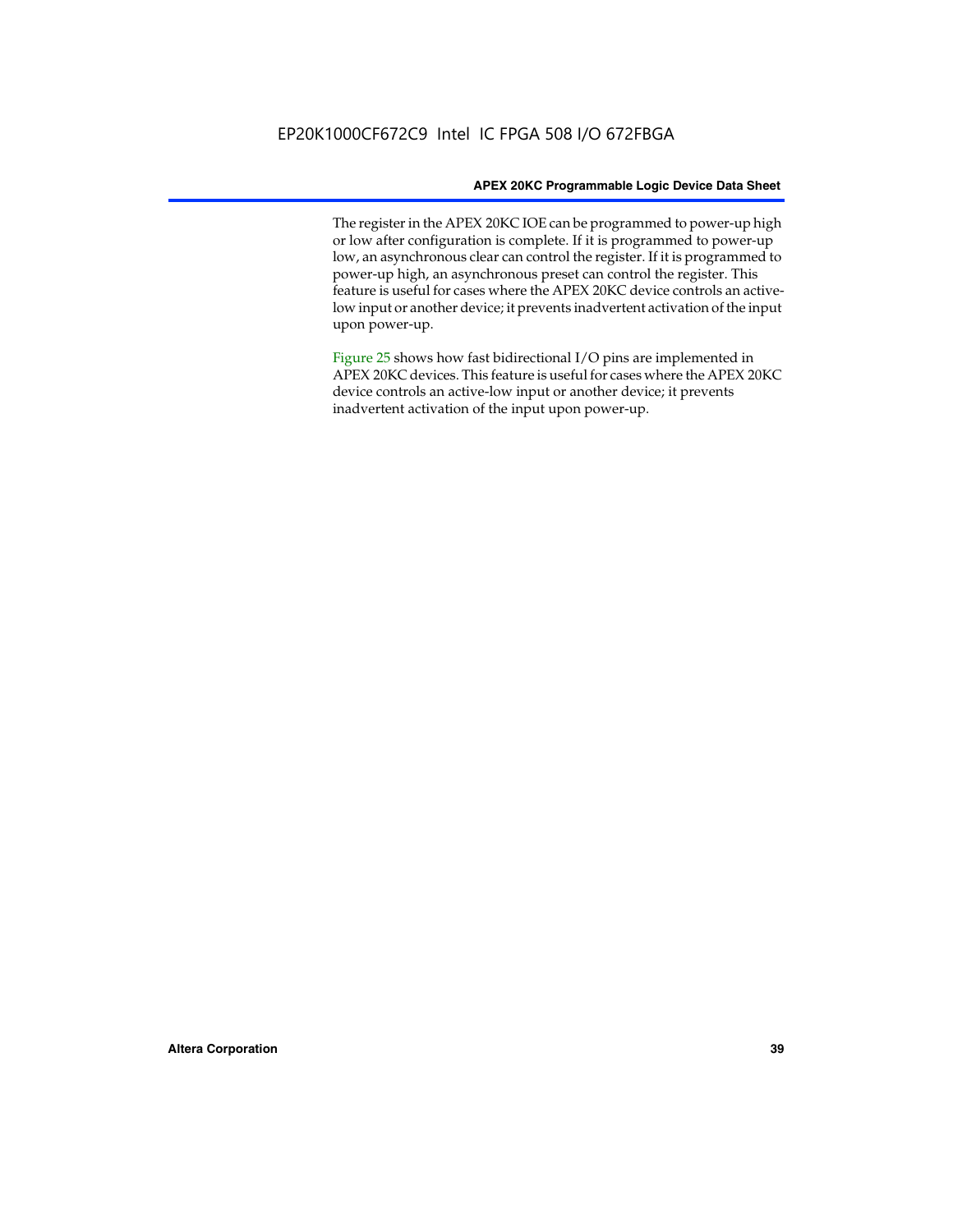### *Figure 25. APEX 20KC Bidirectional I/O Registers Notes (1), (2)*

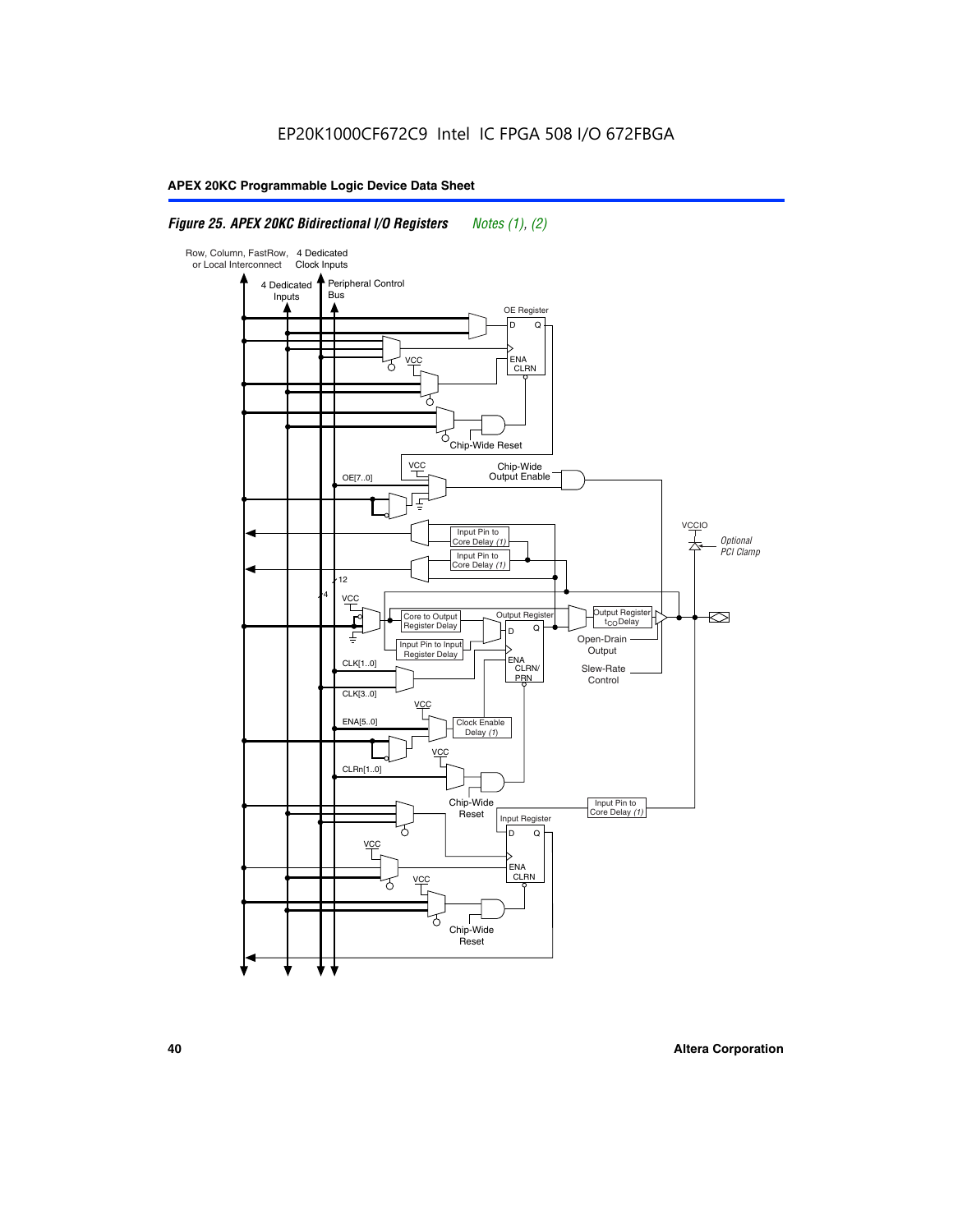*Notes to Figure 25:*

- (1) This programmable delay has four settings: off and three levels of delay.<br>(2) The output enable and input registers are LE registers in the LAB adjacer
- The output enable and input registers are LE registers in the LAB adjacent to the bidirectional pin.

Each IOE drives a row, column, MegaLAB, or local interconnect when used as an input or bidirectional pin. A row IOE can drive a local, MegaLAB, row, and column interconnect; a column IOE can drive the column interconnect. Figure 26 shows how a row IOE connects to the interconnect.



*Figure 26. Row IOE Connection to the Interconnect*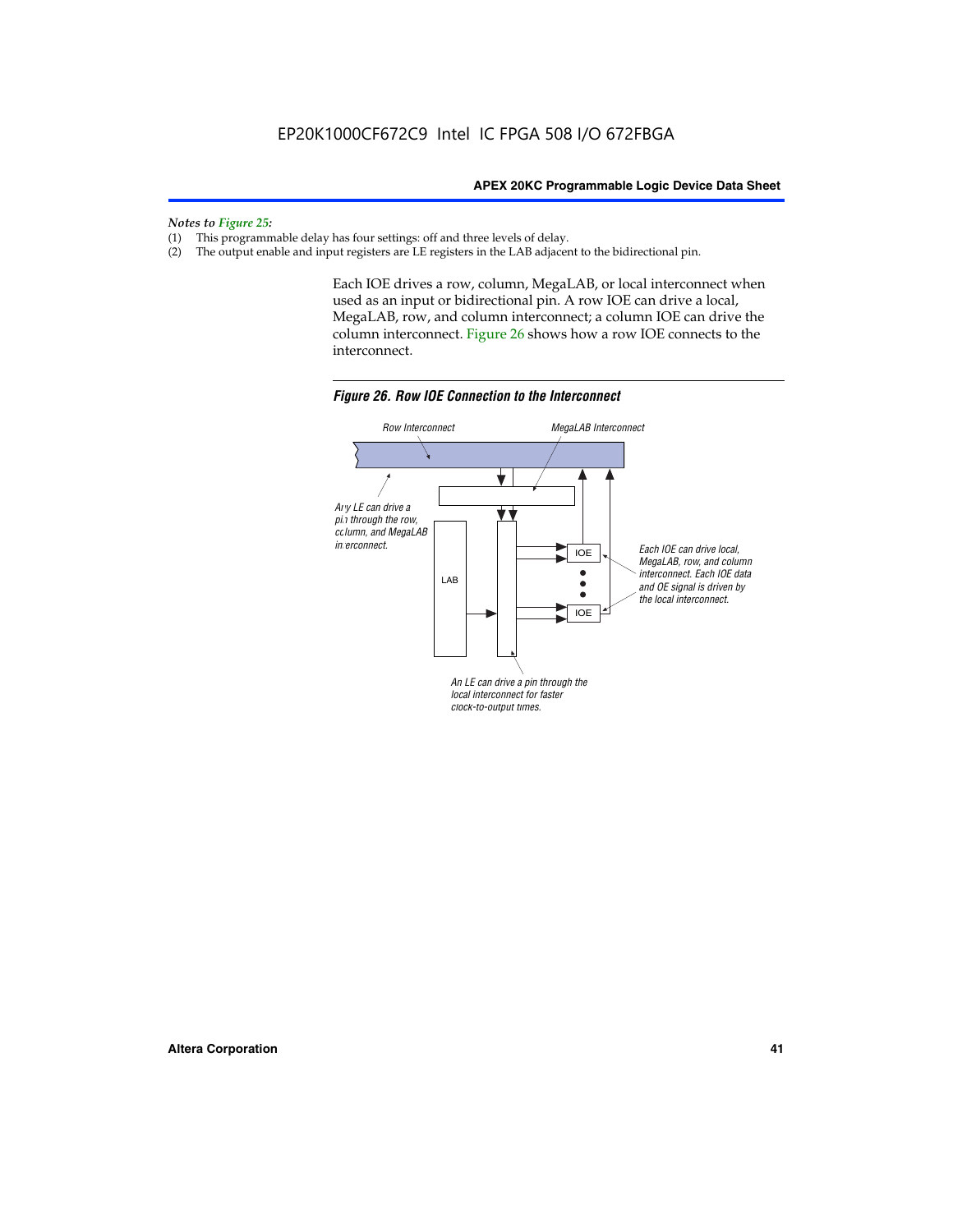Figure 27 shows how a column IOE connects to the interconnect.

### *Figure 27. Column IOE Connection to the Interconnect*



## **Dedicated Fast I/O Pins**

APEX 20KC devices incorporate an enhancement to support bidirectional pins with high internal fan-out such as PCI control signals. These pins are called dedicated fast I/O pins (FAST1, FAST2, FAST3, and FAST4) and replace dedicated inputs. These pins can be used for fast clock, clear, or high fan-out logic signal distribution. They also can drive out. The dedicated fast I/O pin data output and tri-state control are driven by local interconnect from the adjacent MegaLAB for high speed.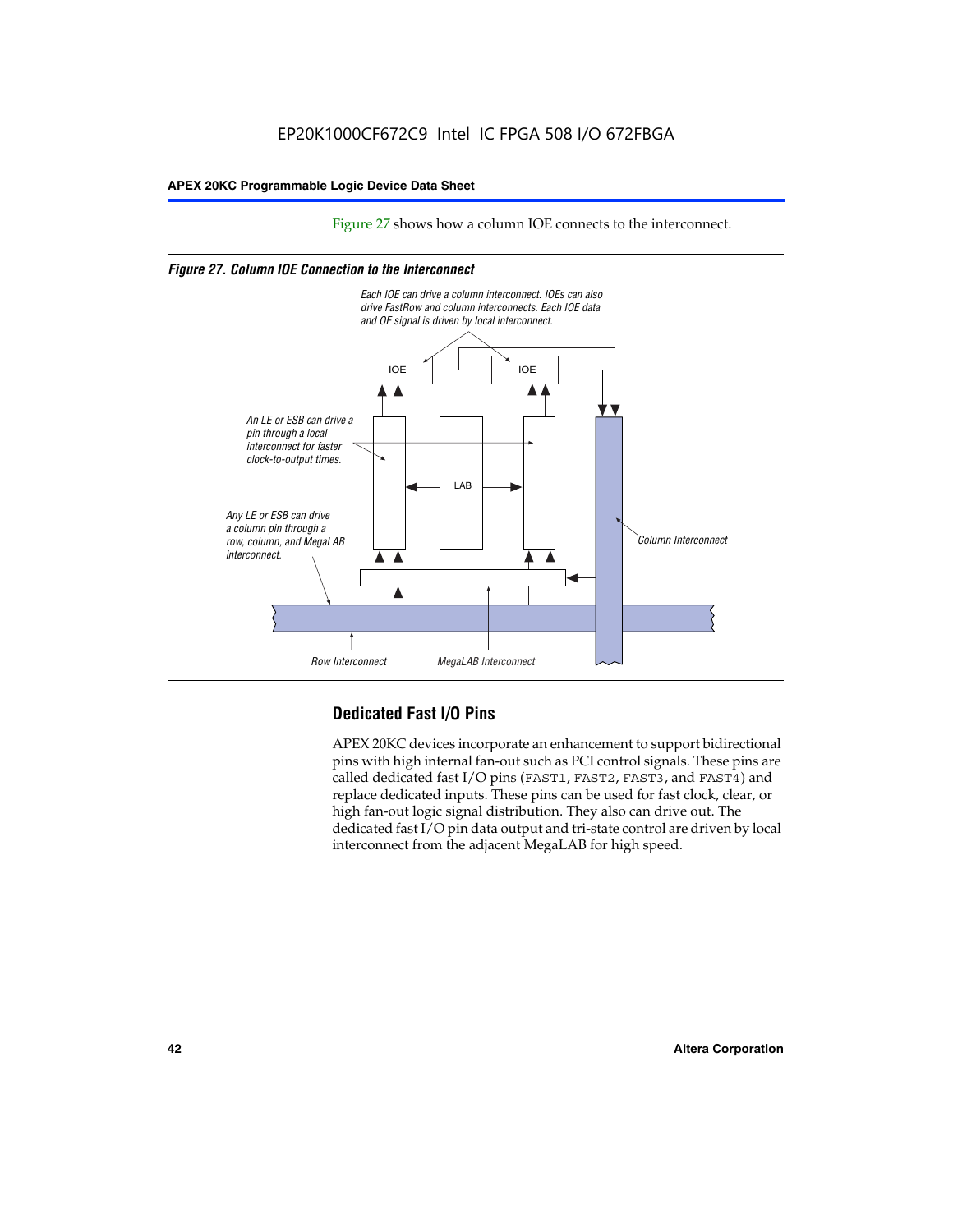### **Advanced I/O Standard Support**

APEX 20KC IOEs support the following I/O standards: LVTTL, LVCMOS, 1.8-V I/O, 2.5-V I/O, 3.3-V PCI, PCI-X, 3.3-V AGP, LVDS, LVPECL, GTL+, CTT, HSTL Class I, SSTL-3 Class I and II, and SSTL-2 Class I and II.



For more information on I/O standards supported by APEX 20KC devices, see *Application Note 117 (Using Selectable I/O Standards in Altera Devices)*.

The APEX 20KC device contains eight I/O banks. In QFP packages, the banks are linked to form four I/O banks. The I/O banks directly support all standards except LVDS and LVPECL. All I/O banks can support LVDS and LVPECL at up to 156 Mbps per channel with the addition of external resistors. In addition, one block within a bank contains circuitry to support high-speed True-LVDS and LVPECL inputs, and another block within a bank supports high-speed True-LVDS and LVPECL outputs. The LVDS blocks support all of the I/O standards. Each I/O bank has its own VCCIO pins. A single device can support 1.8-V, 2.5-V, and 3.3-V interfaces; each bank can support a different standard independently. Each bank can also use a separate  $V_{REF}$  level so that each bank can support any of the terminated standards (such as SSTL-3) independently. Within a bank, any one of the terminated standards can be supported. EP20K400C and larger APEX 20KC devices support the LVDS interface for data pins (EP20K200C devices support LVDS clock pins, but not data pins). EP20K400C and EP20K600C devices support LVDS for data pins at up to 840 Mbps per channel. EP20K1000C devices support LVDS on 16 channels at up to 750 Mbps.

Each bank can support multiple standards with the same VCCIO for output pins. Each bank can support one voltage-referenced I/O standard, but it can support multiple I/O standards with the same VCCIO voltage level. For example, when VCCIO is 3.3 V, a bank can support LVTTL, LVCMOS, 3.3-V PCI, and SSTL-3 for inputs and outputs.

When the LVDS banks are not used for the LVDS I/O standard, they support all of the other I/O standards. Figure 28 shows the arrangement of the APEX 20KC I/O banks.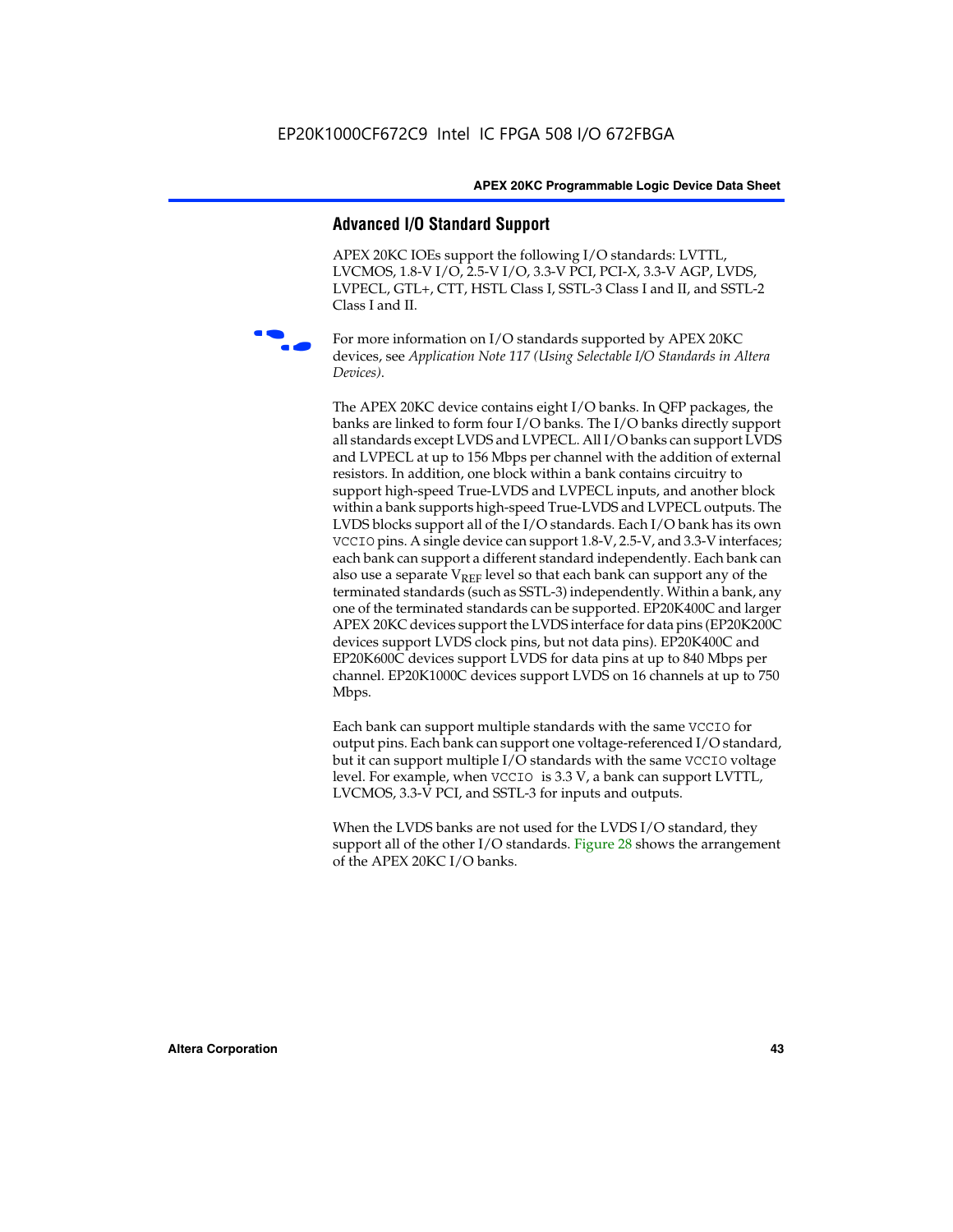### *Figure 28. APEX 20KC I/O Banks LVDS Input Block (2) (1) LVDS Output Block (2) (1) Individual Power Bus I/O Bank 8 I/O Bank 1 I/O Bank 2 I/O Bank 3 I/O Bank 4 I/O Bank 6 I/O Bank 5 I/O Bank 7 Regular I/O Banks Support* ■ *LVPECL* ■ *LVTTL* ■ *LVCMOS* ■ *2.5 V* ■ *1.8 V* ■ *3.3-V PCI* ■ *GTL+* ■ *HSTL* ■ *SSTL-2 Class I and II* ■ *SSTL-3 Class I and II* ■ *CTT* ■ *AGP*

### *Notes to Figure 28:*

- (1) For more information on placing I/O pins in LVDS blocks, refer to the "Guidelines for Using LVDS Blocks" section in *Application Note 120 (Using LVDS in APEX 20KE Devices)*.
- (2) If the LVDS input and output blocks are not used for LVDS, they can support all of the I/O standards and can be used as input, output, or bidirectional pins with  $V_{\text{CCIO}}$  set to 3.3 V, 2.5 V, or 1.8 V.

### **Power Sequencing & Hot Socketing**

Because APEX 20KC devices can be used in a mixed-voltage environment, they have been designed specifically to tolerate any possible power-up sequence. Therefore, the  $V_{\text{CCIO}}$  and  $V_{\text{CCINT}}$  power supplies may be powered in any order.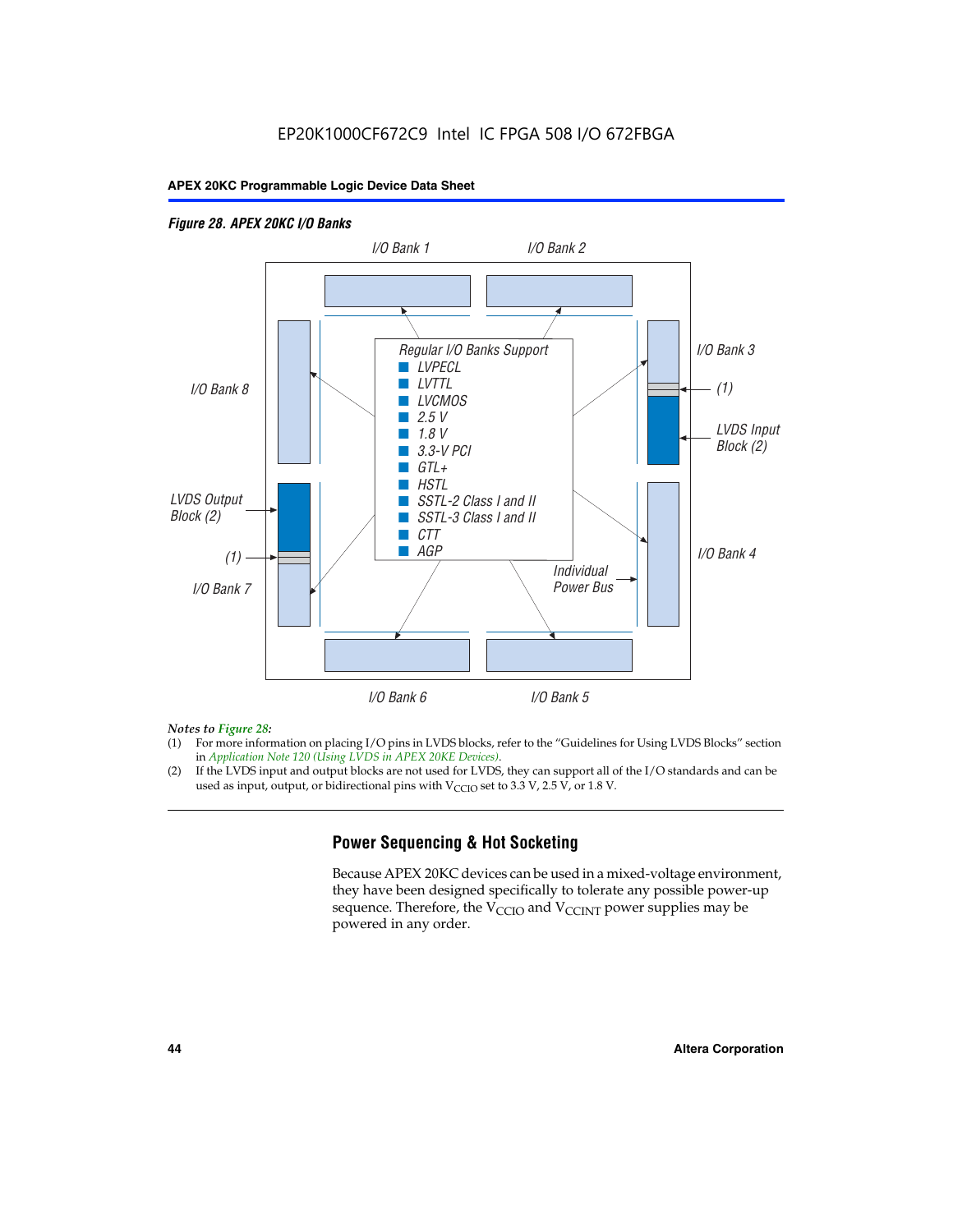Signals can be driven into APEX 20KC devices before and during powerup without damaging the device. In addition, APEX 20KC devices do not drive out during power-up. Once operating conditions are reached and the device is configured, APEX 20KC devices operate as specified by the user.

#### **MultiVolt I/O Interface** The APEX architecture supports the MultiVolt I/O interface feature, which allows APEX devices in all packages to interface with systems of different supply voltages. The devices have one set of VCC pins for internal operation and input buffers (VCCINT), and another set for I/O output drivers (VCCIO).

APEX 20KC devices support the MultiVolt I/O interface feature. The APEX 20KC VCCINT pins must always be connected to a 1.8-V power supply. With a 1.8-V  $V_{\text{CCINT}}$  level, input pins are 1.8-V, 2.5-V, and 3.3-V tolerant. The VCCIO pins can be connected to either a 1.8-V, 2.5-V, or 3.3-V power supply, depending on the I/O standard requirements. When the VCCIO pins are connected to a 1.8-V power supply, the output levels are compatible with 1.8-V systems. When VCCIO pins are connected to a 2.5-V power supply, the output levels are compatible with 2.5-V systems. When VCCIO pins are connected to a 3.3-V power supply, the output high is 3.3 V and compatible with 3.3-V or 5.0-V systems. An APEX 20KC device is 5.0-V tolerant with the addition of a resistor and the PCI clamp diode enabled.

For more information on 5.0-V tolerance, refer to the "5.0-V Tolerance in APEX 20KE Devices White Paper," as the information found therein also applies to APEX 20KC devices.

| Table 10. APEX 20KC MultiVolt I/O Support |                   |     |     |     |                           |     |     |     |
|-------------------------------------------|-------------------|-----|-----|-----|---------------------------|-----|-----|-----|
| $V_{\text{CCIO}}(V)$                      | Input Signals (V) |     |     |     | <b>Output Signals (V)</b> |     |     |     |
|                                           | 1.8               | 2.5 | 3.3 | 5.0 | 1.8                       | 2.5 | 3.3 | 5.0 |
| 1.8                                       |                   | (1) |     |     |                           |     |     |     |
| 2.5                                       |                   |     | (1) |     |                           |     |     |     |
| 3.3                                       |                   |     |     | (2) |                           | (3) |     |     |

Table 10 summarizes APEX 20KC MultiVolt I/O support.

### *Notes to Table 10:*

(1) The PCI clamping diode must be disabled to drive an input with voltages higher than  $V_{C CIO}$ , except for the 5.0-V input case.

(2) An APEX 20KC device can be made 5.0-V tolerant with the addition of an external resistor and the PCI clamp diode enabled.

(3) When  $V_{\text{CCIO}} = 3.3$  V, an APEX 20KC device can drive a 2.5-V device with 3.3-V tolerant inputs.

### **Altera Corporation 45**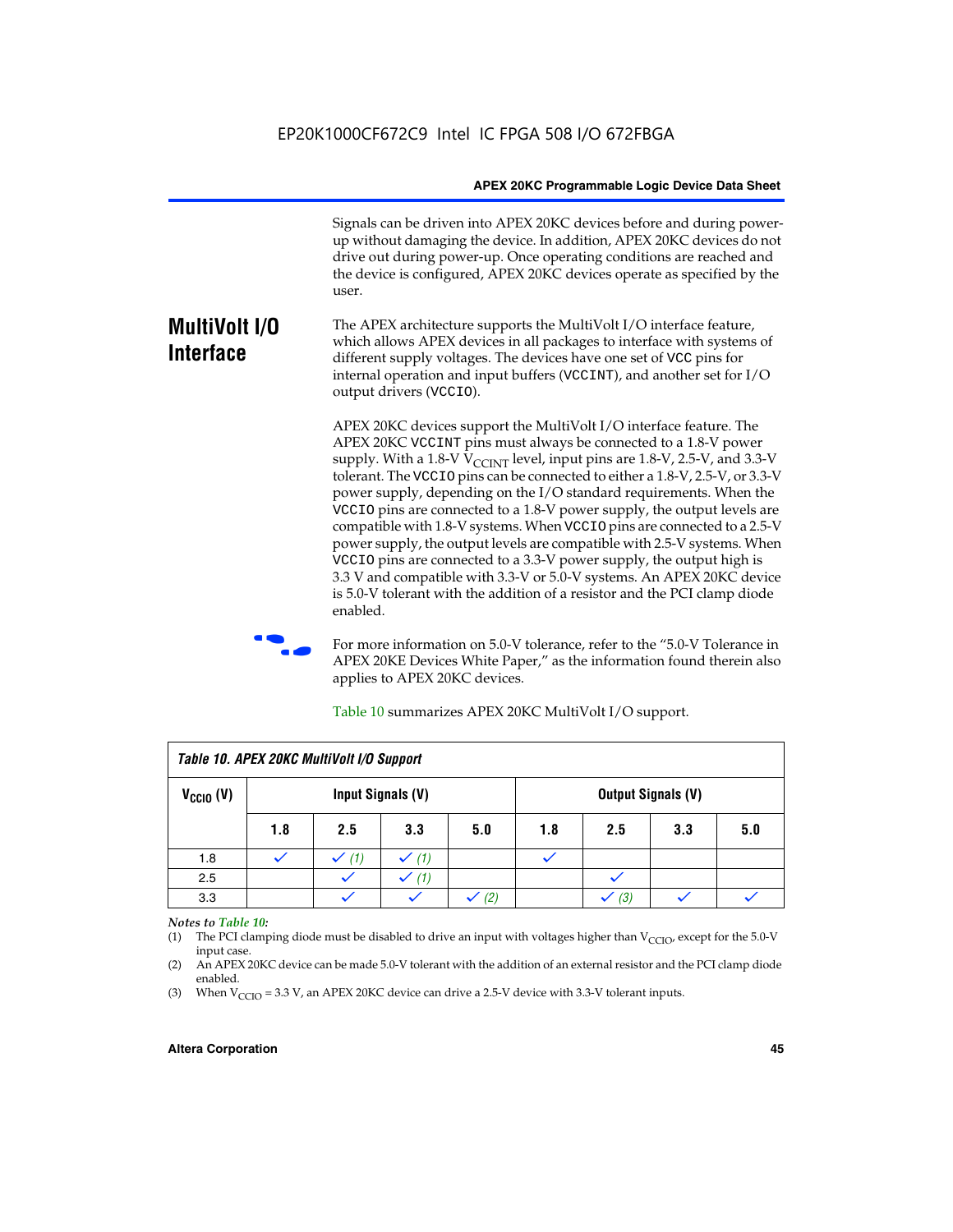Open-drain output pins on APEX 20KC devices (with a series resistor and a pull-up resistor to the 5.0-V supply) can drive 5.0-V CMOS input pins that require a  $V<sub>IH</sub>$  of 3.5 V. When the pin is inactive, the trace will be pulled up to 5.0 V by the resistor. The open-drain pin will only drive low or tristate; it will never drive high. The rise time is dependent on the value of the pull-up resistor and load impedance. The  $I_{OL}$  current specification should be considered when selecting a pull-up resistor.

# **ClockLock & ClockBoost Features**

APEX 20KC devices support the ClockLock and ClockBoost clock management features, which are implemented with PLLs. The ClockLock circuitry uses a synchronizing PLL that reduces the clock delay and skew within a device. This reduction minimizes clock-to-output and setup times while maintaining zero hold times. The ClockBoost circuitry, which provides a clock multiplier, allows the designer to enhance device area efficiency by sharing resources within the device. The ClockBoost circuitry allows the designer to distribute a low-speed clock and multiply that clock on-device. APEX 20KC devices include a high-speed clock tree; unlike ASICs, the user does not have to design and optimize the clock tree. The ClockLock and ClockBoost features work in conjunction with the APEX 20KC device's high-speed clock to provide significant improvements in system performance and bandwidth. APEX 20KC devices in -7 and -8 speed grades have PLLs and support the ClockLock and ClockBoost features.

The ClockLock and ClockBoost features in APEX 20KC devices are enabled through the Quartus II software. External devices are not required to use these features.

## **APEX 20KC ClockLock Feature**

APEX 20KC devices include up to four PLLs, which can be used independently. Two PLLs are designed for either general-purpose use or LVDS use (on devices that support LVDS I/O pins). The remaining two PLLs are designed for general-purpose use. The EP20K200C devices have two PLLs; the EP20K400C and larger devices have four PLLs.

The following sections describe some of the features offered by the APEX 20KC PLLs.

### *External PLL Feedback*

The ClockLock circuit's output can be driven off-chip to clock other devices in the system; further, the feedback loop of the PLL can be routed off-chip. This feature allows the designer to exercise fine control over the I/O interface between the APEX 20KC device and another high-speed device, such as SDRAM.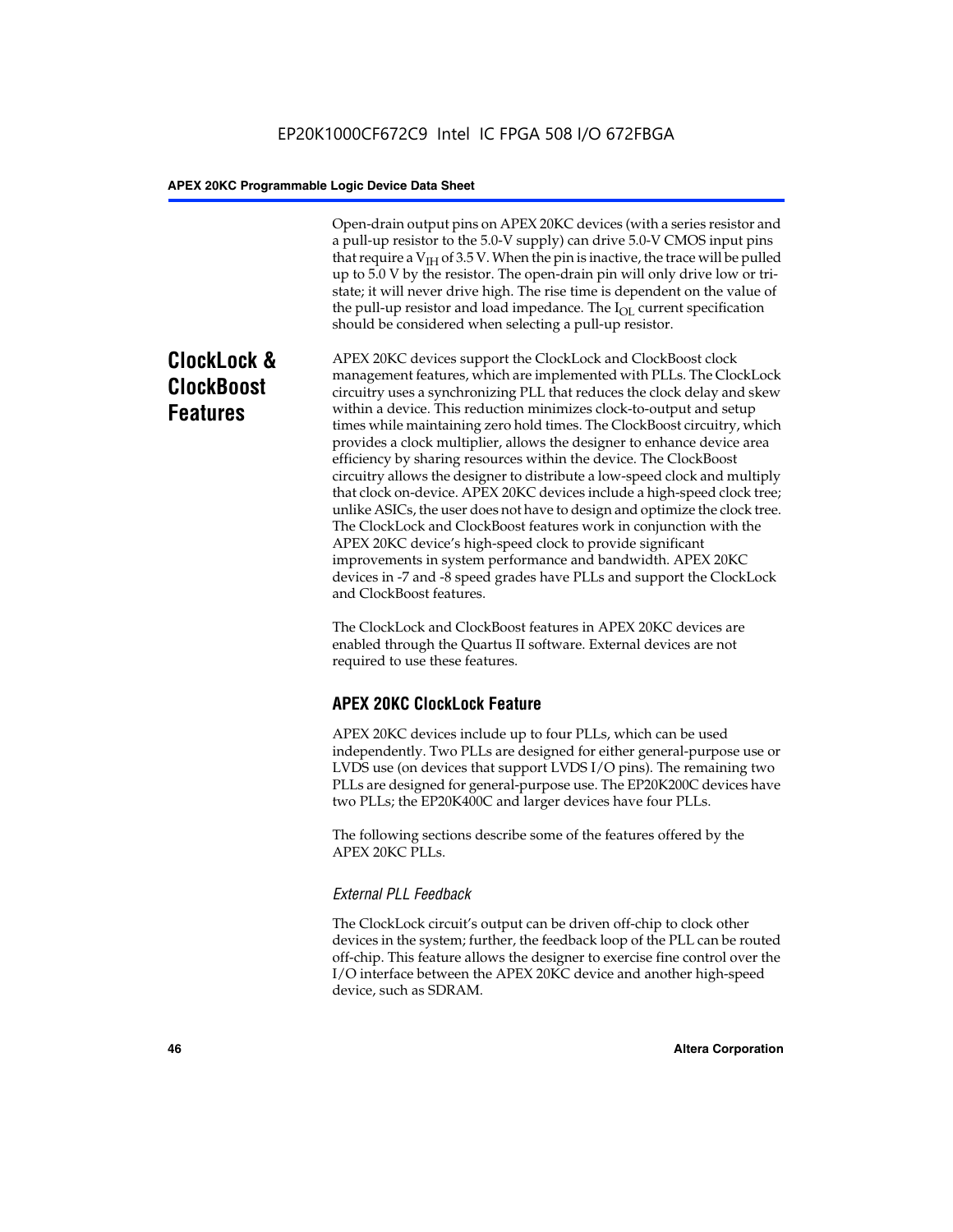### *Clock Multiplication*

The APEX 20KC ClockBoost circuit can multiply or divide clocks by a programmable number. The clock can be multiplied by  $m/(n \times k)$ , where *m* and *k* range from 2 to 160 and *n* ranges from 1 to 16. Clock multiplication and division can be used for time-domain multiplexing and other functions, which can reduce design LE requirements.

### *Clock Phase & Delay Adjustment*

The APEX 20KC ClockShift feature allows the clock phase and delay to be adjusted. The clock phase can be adjusted by 90° steps. The clock delay can be adjusted to increase or decrease the clock delay by an arbitrary amount, up to one clock period.

### *LVDS Support*

All APEX 20KC devices support differential LVDS buffers on the input and output clock signals that interface with external devices. This is controlled in the Quartus II software by assigning the clock pins with an LVDS I/O standard assignment.

Two high-speed PLLs are designed to support the LVDS interface. When using LVDS, the I/O clock runs at a slower rate than the data transfer rate. Thus, PLLs are used to multiply the I/O clock internally to capture the LVDS data. For example, an I/O clock may run at 105 MHz to support 840 Mbps LVDS data transfer. In this example, the PLL multiplies the incoming clock by eight to support the high-speed data transfer. You can use PLLs in EP20K400C and larger devices for high-speed LVDS interfacing.

### *Lock Signals*

The APEX 20KC ClockLock circuitry supports individual LOCK signals. The LOCK signal drives high when the ClockLock circuit has locked onto the input clock. The LOCK signals are optional for each ClockLock circuit; when not used, they are I/O pins.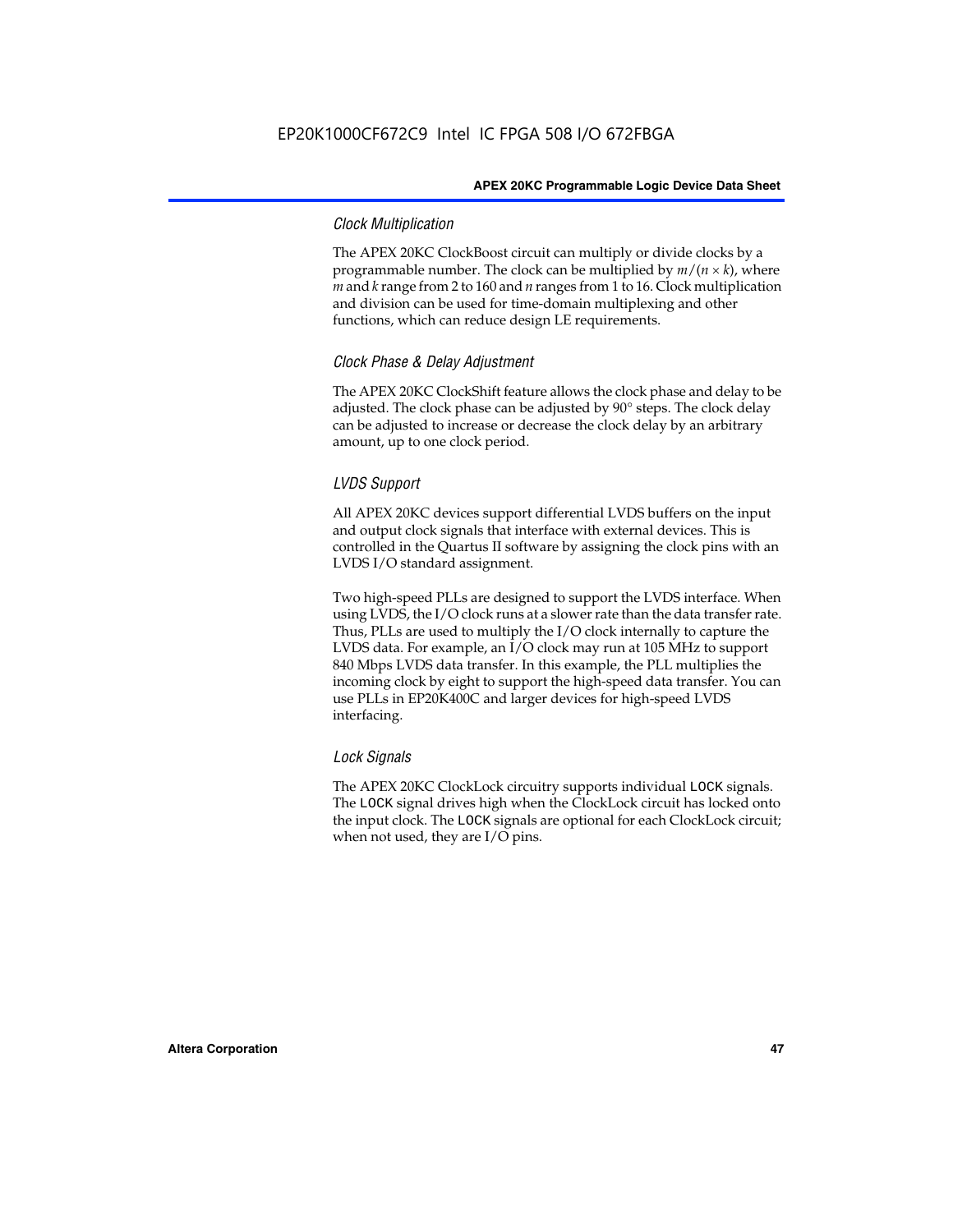### **ClockLock & ClockBoost Timing Parameters**

For the ClockLock and ClockBoost circuitry to function properly, the incoming clock must meet certain requirements. If these specifications are not met, the circuitry may not lock onto the incoming clock, which generates an erroneous clock within the device. The clock generated by the ClockLock and ClockBoost circuitry must also meet certain specifications. If the incoming clock meets these requirements during configuration, the APEX 20KC ClockLock and ClockBoost circuitry will lock onto the clock during configuration. The circuit will be ready for use immediately after configuration. In APEX 20KC devices, the clock input standard is programmable, so the PLL cannot respond to the clock until the device is configured. The PLL locks onto the input clock as soon as configuration is complete. Figure 29 shows the incoming and generated clock specifications.



**1** For more information on ClockLock and ClockBoost circuitry, see *Application Note 115: Using the ClockLock and ClockBoost PLL Features in APEX Devices*.

### *Figure 29. Specifications for the Incoming & Generated Clocks*

The  $t_{\mathfrak l}$  parameter refers to the nominal input clock period; the  $t_{\mathfrak l}$  parameter refers to the *nominal output clock period.*



### *Note to Figure 29:*

(1) Rise and fall times are measured from 10% to 90%.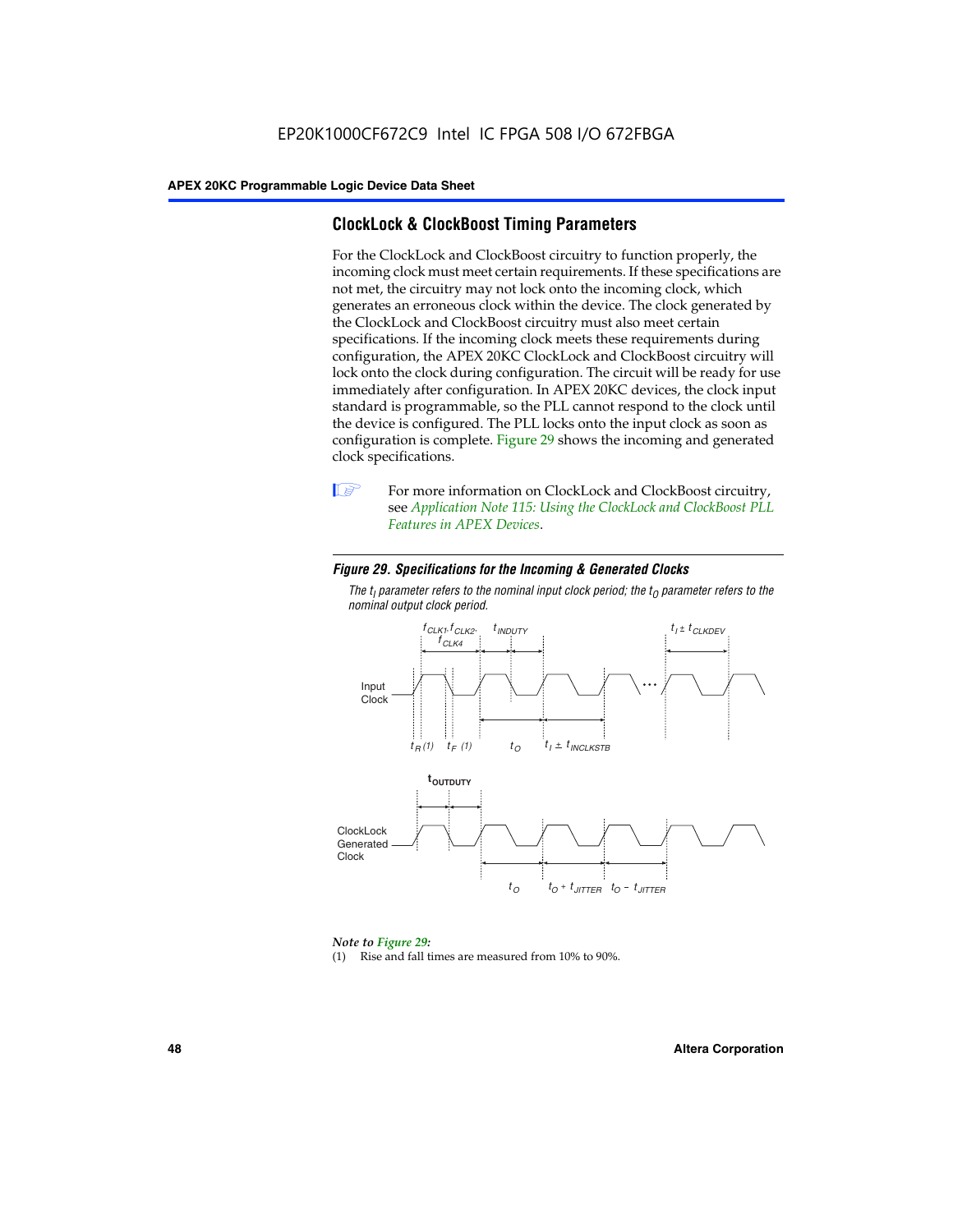Tables 11 and 12 summarize the ClockLock and ClockBoost parameters for APEX 20KC devices.

| Table 11. APEX 20KC ClockLock & ClockBoost Parameters<br>Note (1) |                                                              |                  |     |     |                                |               |  |  |
|-------------------------------------------------------------------|--------------------------------------------------------------|------------------|-----|-----|--------------------------------|---------------|--|--|
| Symbol                                                            | <b>Parameter</b>                                             | <b>Condition</b> | Min | Typ | Max                            | Unit          |  |  |
| $t_R$                                                             | Input rise time                                              |                  |     |     | 5                              | ns            |  |  |
| $t_F$                                                             | Input fall time                                              |                  |     |     | 5                              | ns            |  |  |
| <sup>t</sup> INDUTY                                               | Input duty cycle                                             |                  | 40  |     | 60                             | $\frac{0}{0}$ |  |  |
| $t_{INJITTER}$                                                    | Input jitter peak-to-peak                                    |                  |     |     | 2% of input<br>period          | $\frac{0}{0}$ |  |  |
| <b><i>LOUTJITTER</i></b>                                          | RMS jitter on ClockLock or<br>ClockBoost-generated clock     |                  |     |     | $0.35%$ of<br>output<br>period | $\frac{0}{0}$ |  |  |
| <i>t<sub>OUTDUTY</sub></i>                                        | Duty cycle for ClockLock or<br>ClockBoost-generated clock    |                  | 45  |     | 55                             | $\frac{0}{0}$ |  |  |
| $t_{LOCK}(2)$ (3)                                                 | Time required for ClockLock or<br>ClockBoost to acquire lock |                  |     |     | 40                             | μS            |  |  |

| Table 12. APEX 20KC Clock Input & Output Parameters (Part 1 of 2)<br>Note (1) |                                                  |                 |                |     |                |     |              |
|-------------------------------------------------------------------------------|--------------------------------------------------|-----------------|----------------|-----|----------------|-----|--------------|
| Symbol                                                                        | <b>Parameter</b>                                 | I/O Standard    | -7 Speed Grade |     | -8 Speed Grade |     | <b>Units</b> |
|                                                                               |                                                  |                 | Min            | Max | Min            | Max |              |
| $f_{VCO}(4)$                                                                  | Voltage controlled oscillator<br>operating range |                 | 200            | 500 | 200            | 500 | <b>MHz</b>   |
| $f_{CLOCKO}$                                                                  | Clock0 PLL output frequency<br>for internal use  |                 | 1.5            | 335 | 1.5            | 200 | <b>MHz</b>   |
| <sup>f</sup> CLOCK1                                                           | Clock1 PLL output frequency<br>for internal use  |                 | 20             | 335 | 20             | 200 | <b>MHz</b>   |
| <sup>f</sup> CLOCK0_EXT                                                       | Output clock frequency for                       | 3.3-V LVTTL     | (5)            | (5) | (5)            | (5) | <b>MHz</b>   |
|                                                                               | external clock0 output                           | 2.5-V LVTTL     | (5)            | (5) | (5)            | (5) | <b>MHz</b>   |
|                                                                               |                                                  | 1.8-V LVTTL     | (5)            | (5) | (5)            | (5) | <b>MHz</b>   |
|                                                                               |                                                  | $GTL+$          | (5)            | (5) | (5)            | (5) | <b>MHz</b>   |
|                                                                               |                                                  | SSTL-2 Class I  | (5)            | (5) | (5)            | (5) | <b>MHz</b>   |
|                                                                               |                                                  | SSTL-2 Class II | (5)            | (5) | (5)            | (5) | <b>MHz</b>   |
|                                                                               |                                                  | SSTL-3 Class I  | (5)            | (5) | (5)            | (5) | <b>MHz</b>   |
|                                                                               |                                                  | SSTL-3 Class II | (5)            | (5) | (5)            | (5) | <b>MHz</b>   |
|                                                                               |                                                  | <b>LVDS</b>     | (5)            | (5) | (5)            | (5) | <b>MHz</b>   |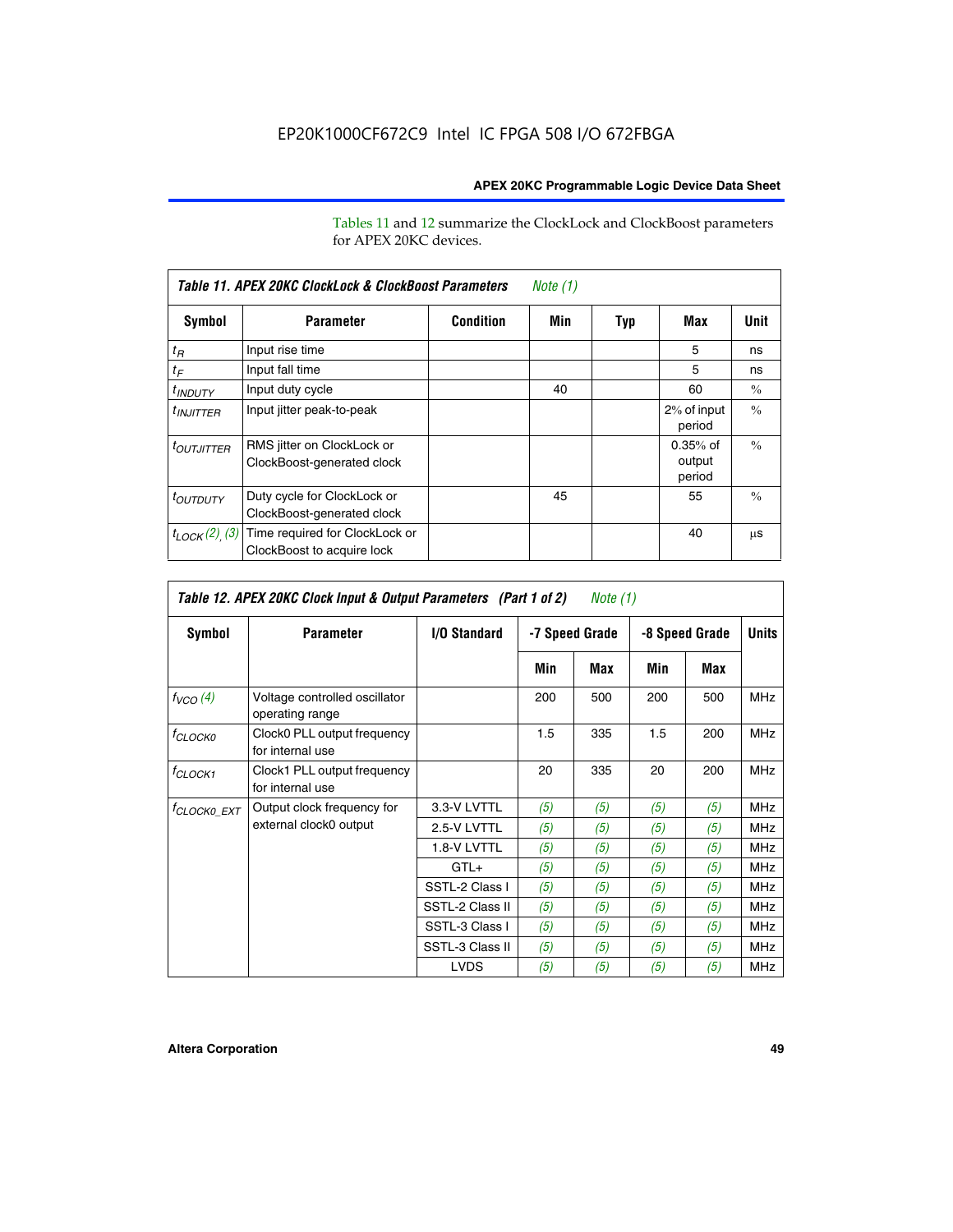| Table 12. APEX 20KC Clock Input & Output Parameters (Part 2 of 2)<br>Note (1) |                            |                 |     |                |     |                |              |
|-------------------------------------------------------------------------------|----------------------------|-----------------|-----|----------------|-----|----------------|--------------|
| Symbol                                                                        | <b>Parameter</b>           | I/O Standard    |     | -7 Speed Grade |     | -8 Speed Grade | <b>Units</b> |
|                                                                               |                            |                 | Min | <b>Max</b>     | Min | <b>Max</b>     |              |
| $t_{\text{CLOCK1\_EXT}}$                                                      | Output clock frequency for | 3.3-V LVTTL     | (5) | (5)            | (5) | (5)            | <b>MHz</b>   |
|                                                                               | external clock1 output     | 2.5-V LVTTL     | (5) | (5)            | (5) | (5)            | <b>MHz</b>   |
|                                                                               |                            | 1.8-V LVTTL     | (5) | (5)            | (5) | (5)            | <b>MHz</b>   |
|                                                                               |                            | $GTL+$          | (5) | (5)            | (5) | (5)            | <b>MHz</b>   |
|                                                                               |                            | SSTL-2 Class I  | (5) | (5)            | (5) | (5)            | <b>MHz</b>   |
|                                                                               |                            | SSTL-2 Class II | (5) | (5)            | (5) | (5)            | <b>MHz</b>   |
|                                                                               |                            | SSTL-3 Class I  | (5) | (5)            | (5) | (5)            | <b>MHz</b>   |
|                                                                               |                            | SSTL-3 Class II | (5) | (5)            | (5) | (5)            | <b>MHz</b>   |
|                                                                               |                            | <b>LVDS</b>     | (5) | (5)            | (5) | (5)            | <b>MHz</b>   |
| $f_{IN}$                                                                      | Input clock frequency      | 3.3-V LVTTL     | (5) | (5)            | (5) | (5)            | <b>MHz</b>   |
|                                                                               |                            | 2.5-V LVTTL     | (5) | (5)            | (5) | (5)            | <b>MHz</b>   |
|                                                                               |                            | 1.8-V LVTTL     | (5) | (5)            | (5) | (5)            | <b>MHz</b>   |
|                                                                               |                            | $GTL+$          | (5) | (5)            | (5) | (5)            | <b>MHz</b>   |
|                                                                               |                            | SSTL-2 Class I  | (5) | (5)            | (5) | (5)            | <b>MHz</b>   |
|                                                                               |                            | SSTL-2 Class II | (5) | (5)            | (5) | (5)            | <b>MHz</b>   |
|                                                                               |                            | SSTL-3 Class I  | (5) | (5)            | (5) | (5)            | <b>MHz</b>   |
|                                                                               |                            | SSTL-3 Class II | (5) | (5)            | (5) | (5)            | <b>MHz</b>   |
|                                                                               |                            | <b>LVDS</b>     | (5) | (5)            | (5) | (5)            | <b>MHz</b>   |

### *Notes to Tables 11 and 12:*

- (1) All input clock specifications must be met. The PLL may not lock onto an incoming clock if the clock specifications are not met, creating an erroneous clock within the device.
- 
- (2) The maximum lock time is  $40 \mu s$  or  $2,000$  input clock cycles, whichever occurs first.<br>
(3) Before configuration, the PLL circuits are disable and powered down. During confi Before configuration, the PLL circuits are disable and powered down. During configuration, the PLLs remain disabled. The PLLs begin to lock once the device is in the user mode. If the clock enable feature is used, lock begins once the CLKLK\_ENA pin goes high in user mode.
- (4) The PLL VCO operating range is 200 MHz  $\leq f_{VCO} \leq 840$  MHz for LVDS mode.

(5) Contact Altera Applications for information on these parameters.

# **SignalTap Embedded Logic Analyzer**

APEX 20KC devices include device enhancements to support the SignalTap embedded logic analyzer. By including this circuitry, the APEX 20KC device provides the ability to monitor design operation over a period of time through the IEEE Std. 1149.1 (JTAG) circuitry; a designer can analyze internal logic at speed without bringing internal signals to the I/O pins. This feature is particularly important for advanced packages such as FineLine BGA packages because adding a connection to a pin during the debugging process can be difficult after a board is designed and manufactured.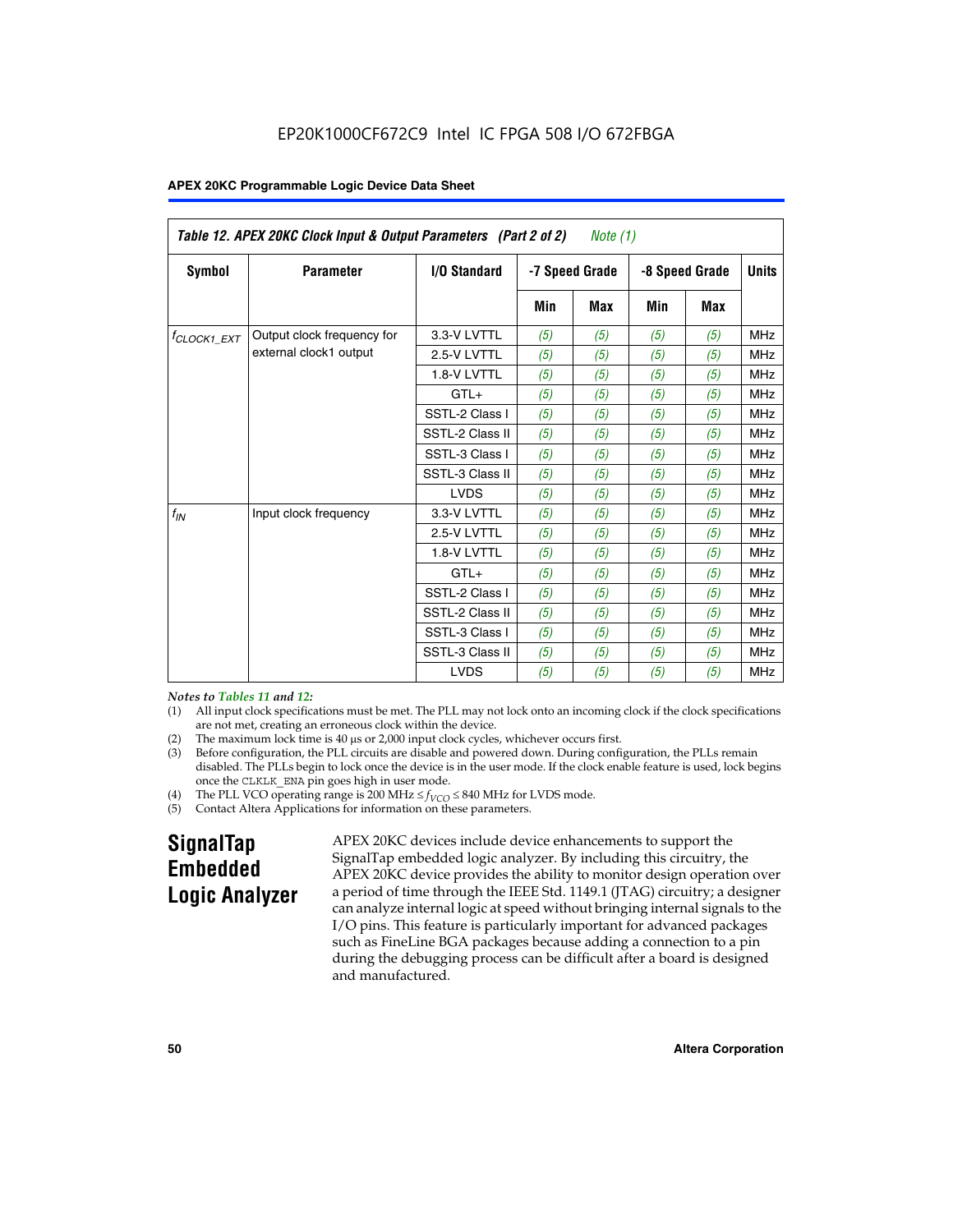# **IEEE Std. 1149.1 (JTAG) Boundary-Scan Support**

Г

All APEX 20KC devices provide JTAG BST circuitry that complies with the IEEE Std. 1149.1-1990 specification. JTAG boundary-scan testing can be performed before or after configuration, but not during configuration. APEX 20KC devices can also use the JTAG port for configuration with the Quartus II software or with hardware using either Jam Files (**.jam**) or Jam Byte-Code Files (**.jbc**). Finally, APEX 20KC devices use the JTAG port to monitor the logic operation of the device with the SignalTap embedded logic analyzer. APEX 20KC devices support the JTAG instructions shown in Table 13.

|                           | <i>Table 13. APEX 20KC JTAG Instructions</i>                                                                                                                                                                                                                |  |  |  |  |  |
|---------------------------|-------------------------------------------------------------------------------------------------------------------------------------------------------------------------------------------------------------------------------------------------------------|--|--|--|--|--|
| <b>JTAG Instruction</b>   | <b>Description</b>                                                                                                                                                                                                                                          |  |  |  |  |  |
|                           | SAMPLE/PRELOAD   Allows a snapshot of signals at the device pins to be captured and examined during<br>normal device operation, and permits an initial data pattern to be output at the device pins.<br>Also used by the SignalTap embedded logic analyzer. |  |  |  |  |  |
| <b>EXTEST</b>             | Allows the external circuitry and board-level interconnections to be tested by forcing a test<br>pattern at the output pins and capturing test results at the input pins.                                                                                   |  |  |  |  |  |
| <b>BYPASS</b>             | Places the 1-bit bypass register between the TDI and TDO pins, which allows the BST data<br>to pass synchronously through selected devices to adjacent devices during normal device<br>operation.                                                           |  |  |  |  |  |
| <b>USERCODE</b>           | Selects the 32-bit USERCODE register and places it between the TDI and TDO pins,<br>allowing the USERCODE to be serially shifted out of TDO.                                                                                                                |  |  |  |  |  |
| <b>IDCODE</b>             | Selects the IDCODE register and places it between TDI and TDO, allowing the IDCODE<br>to be serially shifted out of TDO.                                                                                                                                    |  |  |  |  |  |
| <b>ICR Instructions</b>   | Used when configuring an APEX 20KC device via the JTAG port with a MasterBlaster <sup>™</sup><br>or ByteBlasterMV™ download cable, or when using a Jam File or Jam Byte-Code File via<br>an embedded processor.                                             |  |  |  |  |  |
| SignalTap<br>Instructions | Monitors internal device operation with the SignalTap embedded logic analyzer.                                                                                                                                                                              |  |  |  |  |  |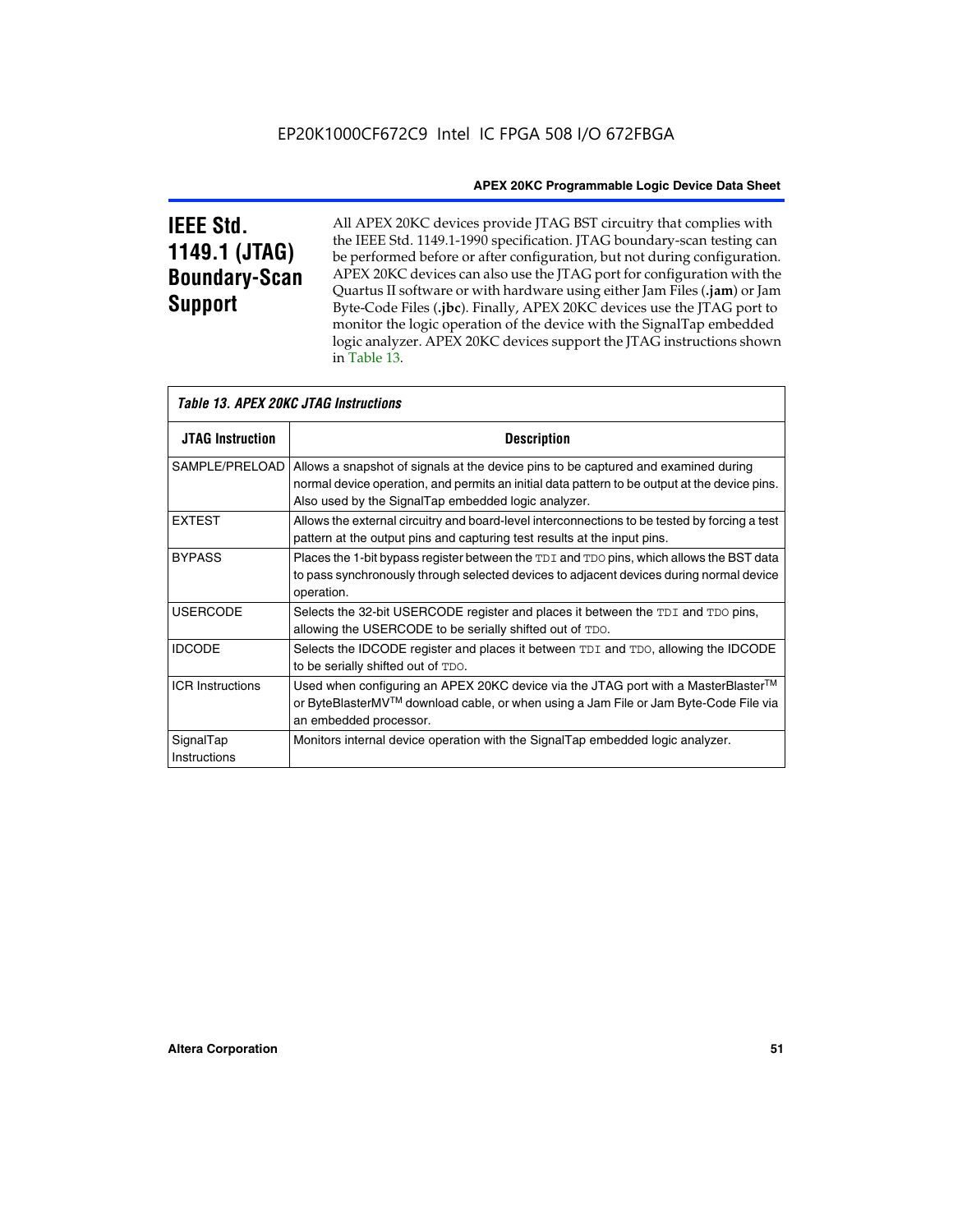The APEX 20KC device instruction register length is 10 bits. The APEX 20KC device USERCODE register length is 32 bits. Tables 14 and 15 show the boundary-scan register length and device IDCODE information for APEX 20KC devices.

| Table 14. APEX 20KC Boundary-Scan Register Length     |       |  |  |  |
|-------------------------------------------------------|-------|--|--|--|
| <b>Boundary-Scan Register Length</b><br><b>Device</b> |       |  |  |  |
| EP20K200C                                             | 1,164 |  |  |  |
| EP20K400C                                             | 1,506 |  |  |  |
| EP20K600C                                             | 1,806 |  |  |  |
| EP20K1000C                                            | 2,190 |  |  |  |

| Table 15. 32-Bit APEX 20KC Device IDCODE |
|------------------------------------------|
|------------------------------------------|

| <b>Device</b> |                            | <b>IDCODE</b> (32 Bits) $(1)$ |                                                  |                  |  |
|---------------|----------------------------|-------------------------------|--------------------------------------------------|------------------|--|
|               | <b>Version</b><br>(4 Bits) | Part Number (16 Bits)         | <b>Manufacturer</b><br><b>Identity (11 Bits)</b> | 1 (1 Bit)<br>(2) |  |
| EP20K200C     | 0000                       | 1000 0010 0000 0000           | 000 0110 1110                                    |                  |  |
| EP20K400C     | 0000                       | 1000 0100 0000 0000           | 0110 1110<br>000                                 |                  |  |
| EP20K600C     | 0000                       | 1000 0110 0000 0000           | 0110 1110<br>000                                 | 1                |  |
| EP20K1000C    | 0000                       | 1001 0000 0000 0000           | 000 0110 1110                                    |                  |  |

*Notes to Table 15:*

(1) The most significant bit (MSB) is on the left.

(2) The IDCODE's least significant bit (LSB) is always 1.

Figure 30 shows the timing requirements for the JTAG signals.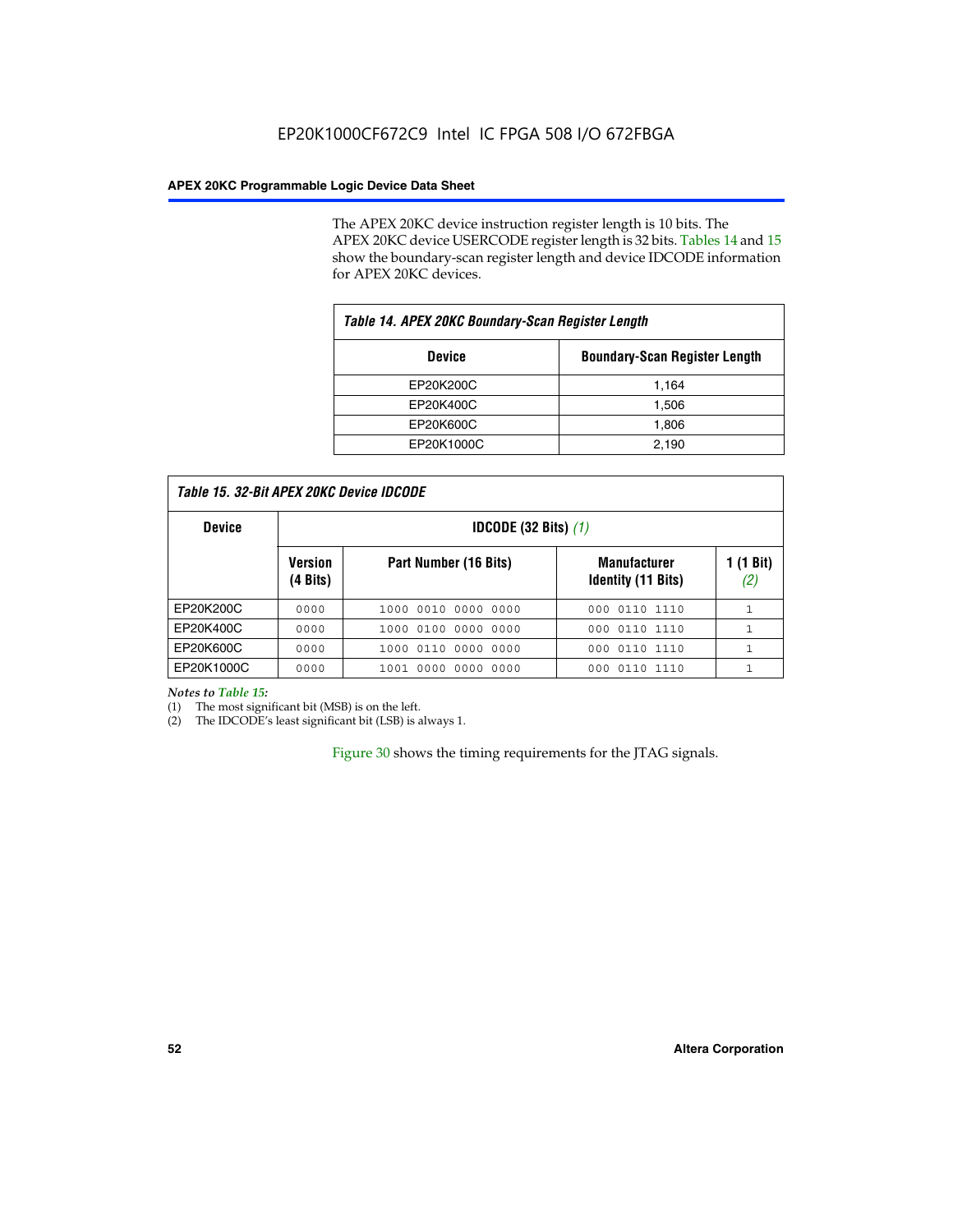

*Figure 30. APEX 20KC JTAG Waveforms*

Table 16 shows the JTAG timing parameters and values for APEX 20KC devices.

| Table 16. APEX 20KC JTAG Timing Parameters & Values |                                                |     |     |      |  |  |
|-----------------------------------------------------|------------------------------------------------|-----|-----|------|--|--|
| Symbol                                              | Parameter                                      | Min | Max | Unit |  |  |
| t <sub>JCP</sub>                                    | <b>TCK clock period</b>                        | 100 |     | ns   |  |  |
| t <sub>JCH</sub>                                    | <b>TCK clock high time</b>                     | 50  |     | ns   |  |  |
| t <sub>JCL</sub>                                    | <b>TCK clock low time</b>                      | 50  |     | ns   |  |  |
| tjpsu                                               | JTAG port setup time                           | 20  |     | ns   |  |  |
| t <sub>JPH</sub>                                    | JTAG port hold time                            | 45  |     | ns   |  |  |
| <sup>t</sup> JPCO                                   | JTAG port clock to output                      |     | 25  | ns   |  |  |
| t <sub>JPZX</sub>                                   | JTAG port high impedance to valid output       |     | 25  | ns   |  |  |
| t <sub>JPXZ</sub>                                   | JTAG port valid output to high impedance       |     | 25  | ns   |  |  |
| t <sub>JSSU</sub>                                   | Capture register setup time                    | 20  |     | ns   |  |  |
| t <sub>JSH</sub>                                    | Capture register hold time                     | 45  |     | ns   |  |  |
| t <sub>JSCO</sub>                                   | Update register clock to output                |     | 35  | ns   |  |  |
| t <sub>JSZX</sub>                                   | Update register high impedance to valid output |     | 35  | ns   |  |  |
| t <sub>JSXZ</sub>                                   | Update register valid output to high impedance |     | 35  | ns   |  |  |

For more information, see the following documents:

■ *Application Note 39 (IEEE Std. 1149.1 (JTAG) Boundary-Scan Testing in Altera Devices)*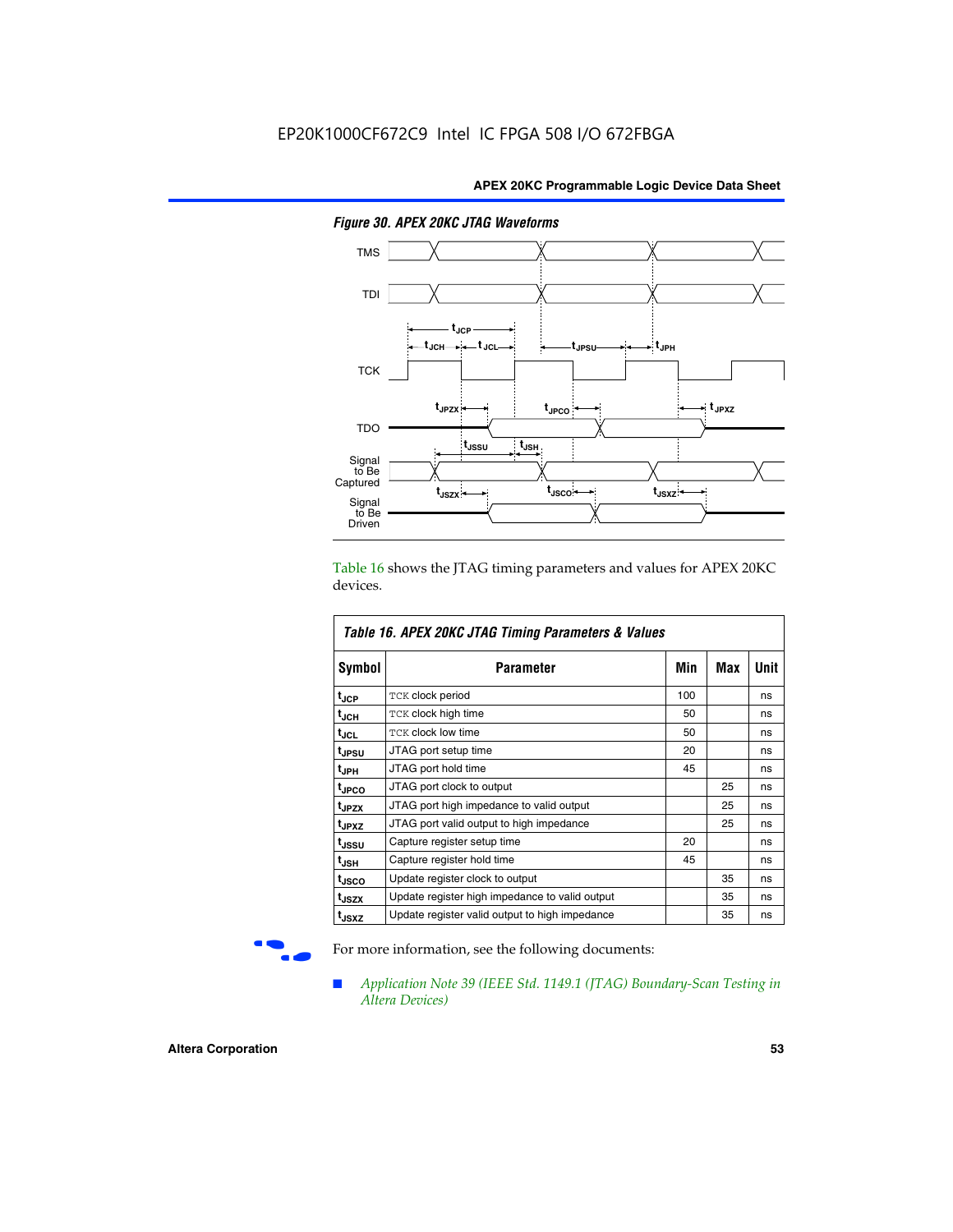### *Jam Programming & Test Language Specification*

**Generic Testing** Each APEX 20KC device is functionally tested. Complete testing of each configurable SRAM bit and all logic functionality ensures 100% yield. AC test measurements for APEX 20KC devices are made under conditions equivalent to those defined in the "Timing Model" section on page 65. Multiple test patterns can be used to configure devices during all stages of the production flow. AC test criteria include:

- Power supply transients can affect AC measurements.
- Simultaneous transitions of multiple outputs should be avoided for accurate measurement.
- Threshold tests must not be performed under AC conditions.
- Large-amplitude, fast-ground-current transients normally occur as the device outputs discharge the load capacitances. When these transients flow through the parasitic inductance between the device ground pin and the test system ground, significant reductions in observable noise immunity can result.

# **Operating Conditions**

Tables 17 through 20 provide information on absolute maximum ratings, recommended operating conditions, DC operating conditions, and capacitance for 1.8-V APEX 20KC devices.

| Table 17. APEX 20KC Device Absolute Maximum Ratings<br>Note (1) |                            |                                  |        |     |              |  |
|-----------------------------------------------------------------|----------------------------|----------------------------------|--------|-----|--------------|--|
| Symbol                                                          | <b>Parameter</b>           | <b>Conditions</b>                | Min    | Max | Unit         |  |
| $V_{\text{CCINT}}$                                              | Supply voltage             | With respect to ground $(2)$     | $-0.5$ | 2.5 | v            |  |
| V <sub>CCIO</sub>                                               |                            |                                  | $-0.5$ | 4.6 | v            |  |
| $V_{1}$                                                         | DC input voltage           |                                  | $-0.5$ | 4.6 | v            |  |
| $I_{\text{OUT}}$                                                | DC output current, per pin |                                  | $-25$  | 25  | mA           |  |
| T <sub>STG</sub>                                                | Storage temperature        | No bias                          | $-65$  | 150 | $^{\circ}$ C |  |
| $T_{\sf AMB}$                                                   | Ambient temperature        | Under bias                       | $-65$  | 135 | $^{\circ}$ C |  |
| $T_{\rm J}$                                                     | Junction temperature       | PQFP, RQFP, TQFP, and BGA        |        | 135 | $^{\circ}$ C |  |
|                                                                 |                            | packages, under bias             |        |     |              |  |
|                                                                 |                            | Ceramic PGA packages, under bias |        | 150 | $^{\circ}$ C |  |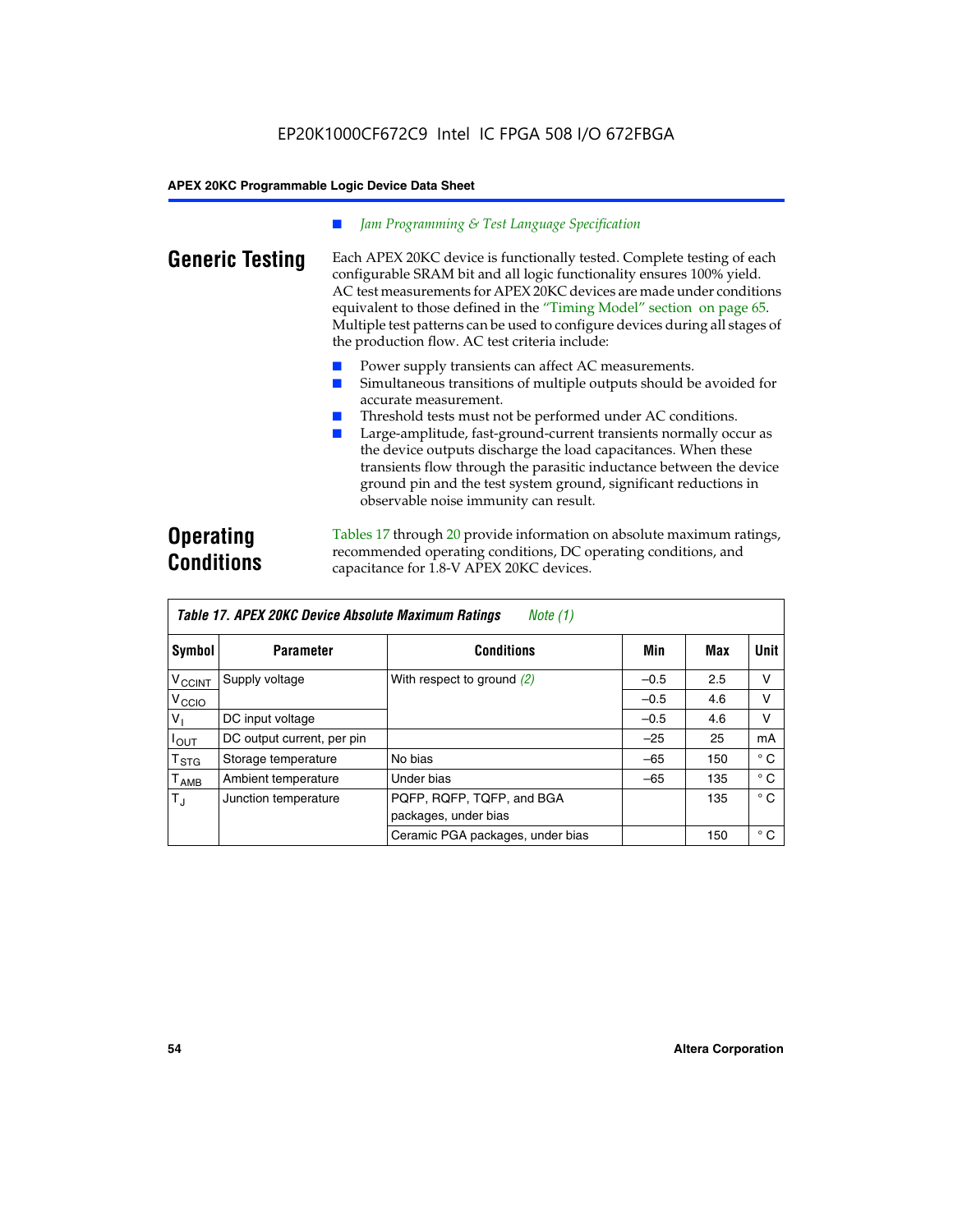| <b>APEX 20KC Programmable Logic Device Data Sheet</b> |  |
|-------------------------------------------------------|--|
|-------------------------------------------------------|--|

|                          | <b>Table 18. APEX 20KC Device Recommended Operating Conditions</b> |                    |                  |                   |              |  |  |  |  |  |
|--------------------------|--------------------------------------------------------------------|--------------------|------------------|-------------------|--------------|--|--|--|--|--|
| Symbol                   | <b>Parameter</b>                                                   | <b>Conditions</b>  | Min              | Max               | Unit         |  |  |  |  |  |
| <b>V<sub>CCINT</sub></b> | Supply voltage for internal logic<br>and input buffers             | (3), (4)           | 1.71<br>(1.71)   | 1.89<br>(1.89)    | $\vee$       |  |  |  |  |  |
| V <sub>CCIO</sub>        | Supply voltage for output buffers,<br>3.3-V operation              | (3), (4)           | 3.00<br>(3.00)   | 3.60<br>(3.60)    | $\vee$       |  |  |  |  |  |
|                          | Supply voltage for output buffers,<br>2.5-V operation              | (3), (4)           | 2.375<br>(2.375) | 2.625<br>(2.625)  | $\vee$       |  |  |  |  |  |
|                          | Supply voltage for output buffers,<br>1.8-V operation              | (3), (4)           | 1.71<br>(1.71)   | 1.89<br>(1.89)    | $\vee$       |  |  |  |  |  |
| V <sub>1</sub>           | Input voltage                                                      | (2), (5)           | $-0.5$           | 4.1               | v            |  |  |  |  |  |
| $V_{O}$                  | Output voltage                                                     |                    | 0                | $V_{\text{CCI}O}$ | ν            |  |  |  |  |  |
| $T_{\rm J}$              | Operating junction temperature                                     | For commercial use | $\Omega$         | 85                | $^{\circ}$ C |  |  |  |  |  |
|                          |                                                                    | For industrial use | $-40$            | 100               | $^{\circ}$ C |  |  |  |  |  |
| $t_{R}$                  | Input rise time $(10\% \text{ to } 90\%)$                          |                    |                  | 40                | ns           |  |  |  |  |  |
| $t_F$                    | Input fall time (90% to 10%)                                       |                    |                  | 40                | ns           |  |  |  |  |  |

| <b>Table 19. APEX 20KC Device DC Operating Conditions</b><br><i>Notes</i> $(6)$ , $(7)$ |                                                                       |                                                                        |       |     |     |           |  |  |
|-----------------------------------------------------------------------------------------|-----------------------------------------------------------------------|------------------------------------------------------------------------|-------|-----|-----|-----------|--|--|
| Symbol                                                                                  | <b>Parameter</b>                                                      | <b>Conditions</b>                                                      | Min   | Typ | Max | Unit      |  |  |
| J,                                                                                      | Input pin leakage current $(8)$                                       | $V_1 = 3.6$ to 0.0 V                                                   | $-10$ |     | 10  | μA        |  |  |
| $I_{OZ}$                                                                                | Tri-stated I/O pin leakage<br>current $(8)$                           | $V_{\Omega} = 4.1$ to -0.5 V                                           | $-10$ |     | 10  | μA        |  |  |
| $I_{CC0}$                                                                               | $V_{CC}$ supply current (standby)<br>(All ESBs in power-down<br>mode) | $V_1$ = ground, no load,<br>no toggling inputs,<br>-7 speed grade      |       | 10  |     | mA        |  |  |
|                                                                                         |                                                                       | $V_1$ = ground, no load,<br>no toggling inputs,<br>-8, -9 speed grades |       | 5   |     | mA        |  |  |
| R <sub>CONF</sub>                                                                       | Value of I/O pin pull-up                                              | $V_{\text{CCIO}} = 3.0 V (9)$                                          | 20    |     | 50  | $k\Omega$ |  |  |
|                                                                                         | resistor before and during                                            | $V_{\text{CCIO}} = 2.375 \text{ V } (9)$                               | 30    |     | 80  | $k\Omega$ |  |  |
|                                                                                         | configuration                                                         | $V_{\text{CCIO}} = 1.71 V(9)$                                          | 60    |     | 150 | $k\Omega$ |  |  |

**IF DC** operating specifications on APEX 20KC I/O standards are listed in Tables 21 to 35*.*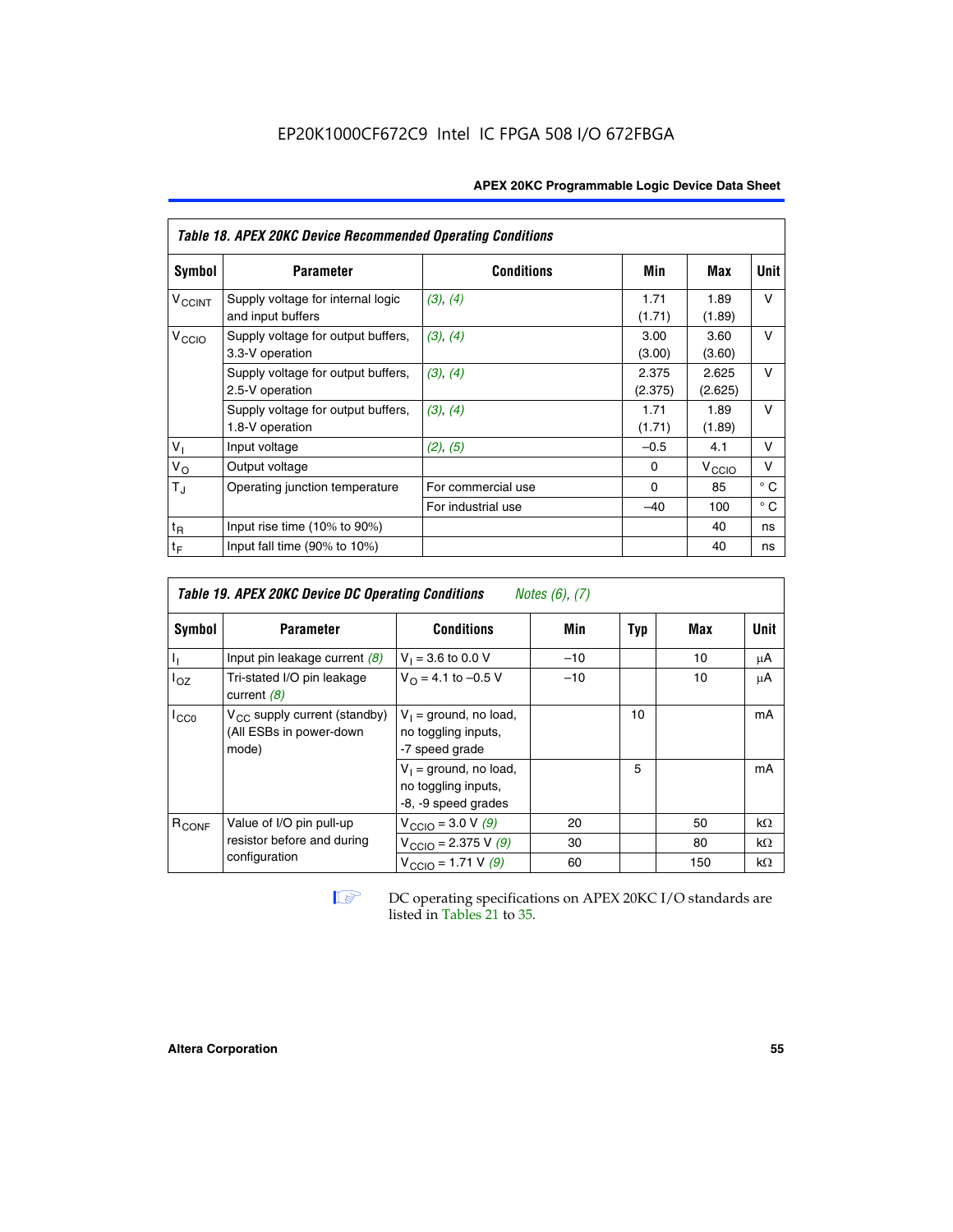| Table 20. APEX 20KC Device Capacitance<br><i>Note (10)</i> |                                             |                                |     |     |      |  |  |  |  |
|------------------------------------------------------------|---------------------------------------------|--------------------------------|-----|-----|------|--|--|--|--|
| Symbol                                                     | <b>Parameter</b>                            | <b>Conditions</b>              | Min | Max | Unit |  |  |  |  |
| $C_{IN}$                                                   | Input capacitance                           | $V_{IN} = 0 V$ , f = 1.0 MHz   |     | 8   | pF   |  |  |  |  |
| $C_{\text{INCLK}}$                                         | Input capacitance on<br>dedicated clock pin | $V_{IN} = 0 V$ , f = 1.0 MHz   |     | 12  | pF   |  |  |  |  |
| $C_{OUT}$                                                  | Output capacitance                          | $V_{OIII} = 0 V$ , f = 1.0 MHz |     | 8   | pF   |  |  |  |  |

### *Notes to Tables 17 through 20:*

(1) See the *Operating Requirements for Altera Devices Data Sheet*.

(2) Minimum DC input is –0.5 V. During transitions, the inputs may undershoot to –2.0 V or overshoot to 4.6 V for input currents less than 100 mA and time periods shorter than 20 ns.

- (3) Numbers in parentheses are for industrial-temperature-range devices.<br>(4) Maximum  $V_{CC}$  rise time is 100 ms, and  $V_{CC}$  must rise monotonically.
- (4) Maximum  $V_{CC}$  rise time is 100 ms, and  $V_{CC}$  must rise monotonically.<br>(5) All pins, including dedicated inputs, clock, I/O, and JTAG pins, may
- All pins, including dedicated inputs, clock, I/O, and JTAG pins, may be driven before  $V_{CCTN}$  and  $V_{CCTO}$  are powered.
- (6) Typical values are for T<sub>A</sub> = 25° C, V<sub>CCINT</sub> = 1.8 V, and V<sub>CCIO</sub> = 1.8 V, 2.5 V or 3.3 V.
- (7) These values are specified under the APEX 20KC device recommended operating conditions, shown in Table 18 on page 55.
- (8) This value is specified for normal device operation. The value may vary during power-up.
- (9) Pin pull-up resistance values will be lower if an external source drives the pin higher than  $V_{\text{CCIO}}$ .
- (10) Capacitance is sample-tested only.

Tables 21 through 35 list the DC operating specifications for the supported I/O standards. These tables list minimal specifications only; APEX 20KC devices may exceed these specifications.

| Table 21. LVTTL I/O Specifications |                              |                                                     |                |                         |              |  |  |  |  |
|------------------------------------|------------------------------|-----------------------------------------------------|----------------|-------------------------|--------------|--|--|--|--|
| Symbol                             | <b>Parameter</b>             | <b>Conditions</b>                                   | <b>Minimum</b> | <b>Maximum</b>          | <b>Units</b> |  |  |  |  |
| V <sub>CCIO</sub>                  | Output supply<br>voltage     |                                                     | 3.0            | 3.6                     | v            |  |  |  |  |
| V <sub>IH</sub>                    | High-level input<br>voltage  |                                                     | 2.0            | $V_{\text{CClO}} + 0.3$ | $\vee$       |  |  |  |  |
| $V_{IL}$                           | Low-level input<br>voltage   |                                                     | $-0.3$         | 0.8                     | v            |  |  |  |  |
| $\mathbf{I}_{1}$                   | Input pin leakage<br>current | $V_{IN} = 0$ V or 3.3 V                             | $-10$          | 10                      | μA           |  |  |  |  |
| V <sub>OH</sub>                    | High-level output<br>voltage | $I_{OH} = -12$ mA,<br>$V_{\text{CCIO}} = 3.0 V (1)$ | 2.4            |                         | v            |  |  |  |  |
| $V_{OL}$                           | Low-level output<br>voltage  | $I_{OL}$ = 12 mA,<br>$V_{\text{CCIO}} = 3.0 V (2)$  |                | 0.4                     | $\vee$       |  |  |  |  |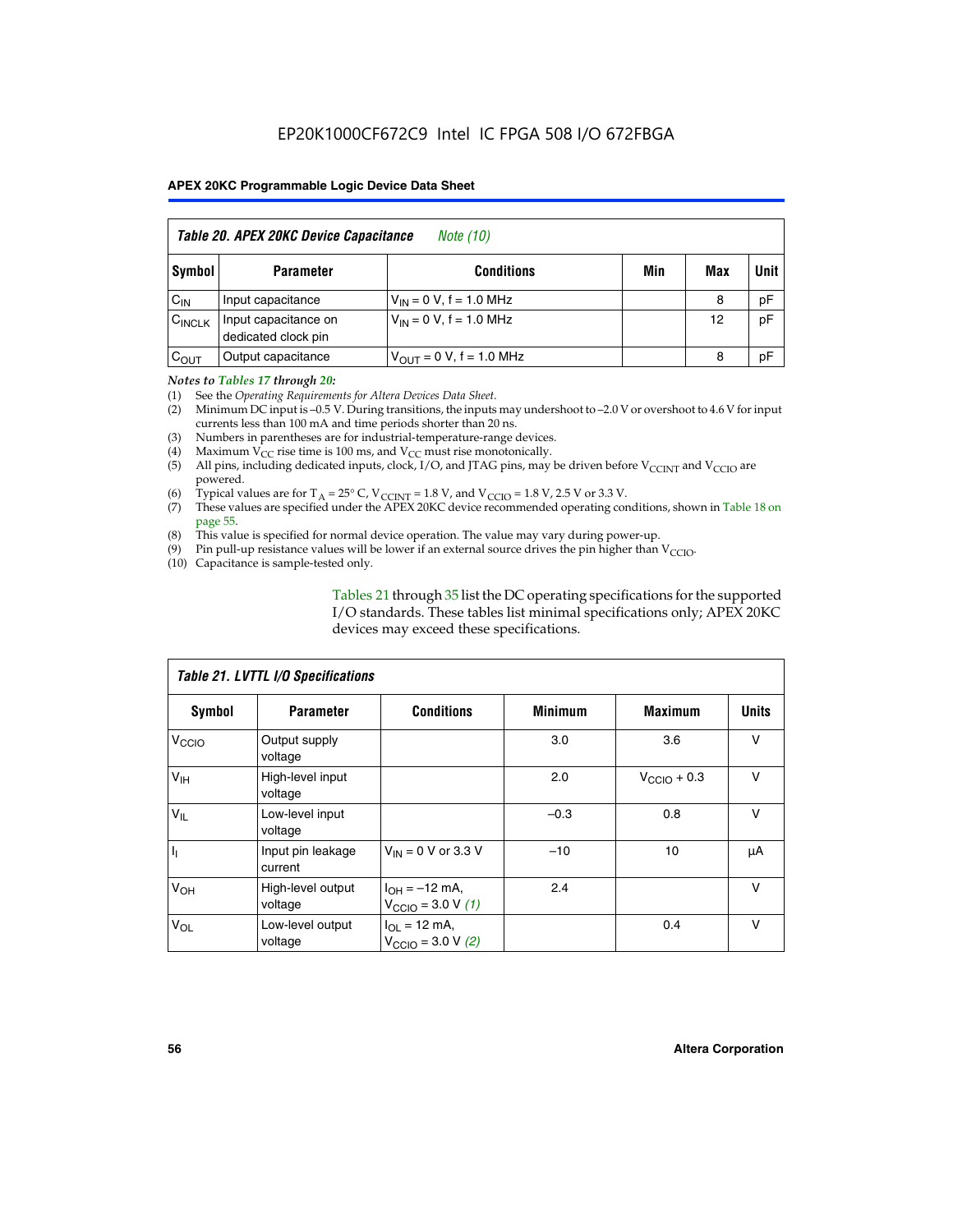| Table 22. LVCMOS I/O Specifications |                               |                                                       |                         |                         |              |  |  |  |  |
|-------------------------------------|-------------------------------|-------------------------------------------------------|-------------------------|-------------------------|--------------|--|--|--|--|
| Symbol                              | <b>Parameter</b>              | <b>Conditions</b>                                     | <b>Minimum</b>          | <b>Maximum</b>          | <b>Units</b> |  |  |  |  |
| V <sub>CCIO</sub>                   | Power supply<br>voltage range |                                                       | 3.0                     | 3.6                     | V            |  |  |  |  |
| $V_{\text{IH}}$                     | High-level input<br>voltage   |                                                       | 2.0                     | $V_{\text{CCIO}} + 0.3$ | v            |  |  |  |  |
| $V_{IL}$                            | Low-level input<br>voltage    |                                                       | $-0.3$                  | 0.8                     | $\vee$       |  |  |  |  |
| h                                   | Input pin leakage<br>current  | $V_{IN}$ = 0 V or 3.3 V                               | $-10$                   | 10                      | μA           |  |  |  |  |
| V <sub>OH</sub>                     | High-level output<br>voltage  | $V_{\text{CCIO}} = 3.0 V$<br>$I_{OH} = -0.1$ mA $(1)$ | $V_{\text{CCIO}} - 0.2$ |                         | $\vee$       |  |  |  |  |
| $V_{OL}$                            | Low-level output<br>voltage   | $V_{\text{CCIO}} = 3.0 V$<br>$I_{OL} = 0.1$ mA (2)    |                         | 0.2                     | $\vee$       |  |  |  |  |

 $\mathsf{l}$ 

| <b>Symbol</b>   | <b>Parameter</b>             | <b>Conditions</b>        | <b>Minimum</b> | <b>Maximum</b>          | <b>Units</b> |
|-----------------|------------------------------|--------------------------|----------------|-------------------------|--------------|
| $V_{\rm CCIO}$  | Output supply<br>voltage     |                          | 2.375          | 2.625                   | $\vee$       |
| V <sub>IH</sub> | High-level input<br>voltage  |                          | 1.7            | $V_{\text{CCIO}} + 0.3$ | $\mathsf{V}$ |
| $V_{IL}$        | Low-level input<br>voltage   |                          | $-0.3$         | 0.8                     | $\vee$       |
| $I_1$           | Input pin leakage<br>current | $V_{IN}$ = 0 V or 3.3 V  | $-10$          | 10                      | μA           |
| V <sub>OH</sub> | High-level output            | $I_{OH} = -0.1$ mA $(1)$ | 2.1            |                         | $\vee$       |
|                 | voltage                      | $I_{OH} = -1$ mA (1)     | 2.0            |                         | $\vee$       |
|                 |                              | $I_{OH} = -2$ mA (1)     | 1.7            |                         | v            |
| $V_{OL}$        | Low-level output             | $I_{OL} = 0.1$ mA (2)    |                | 0.2                     | $\vee$       |
|                 | voltage                      | $I_{OL} = 1$ mA (2)      |                | 0.4                     | $\vee$       |
|                 |                              | $I_{OL} = 2$ mA (2)      |                | 0.7                     | $\vee$       |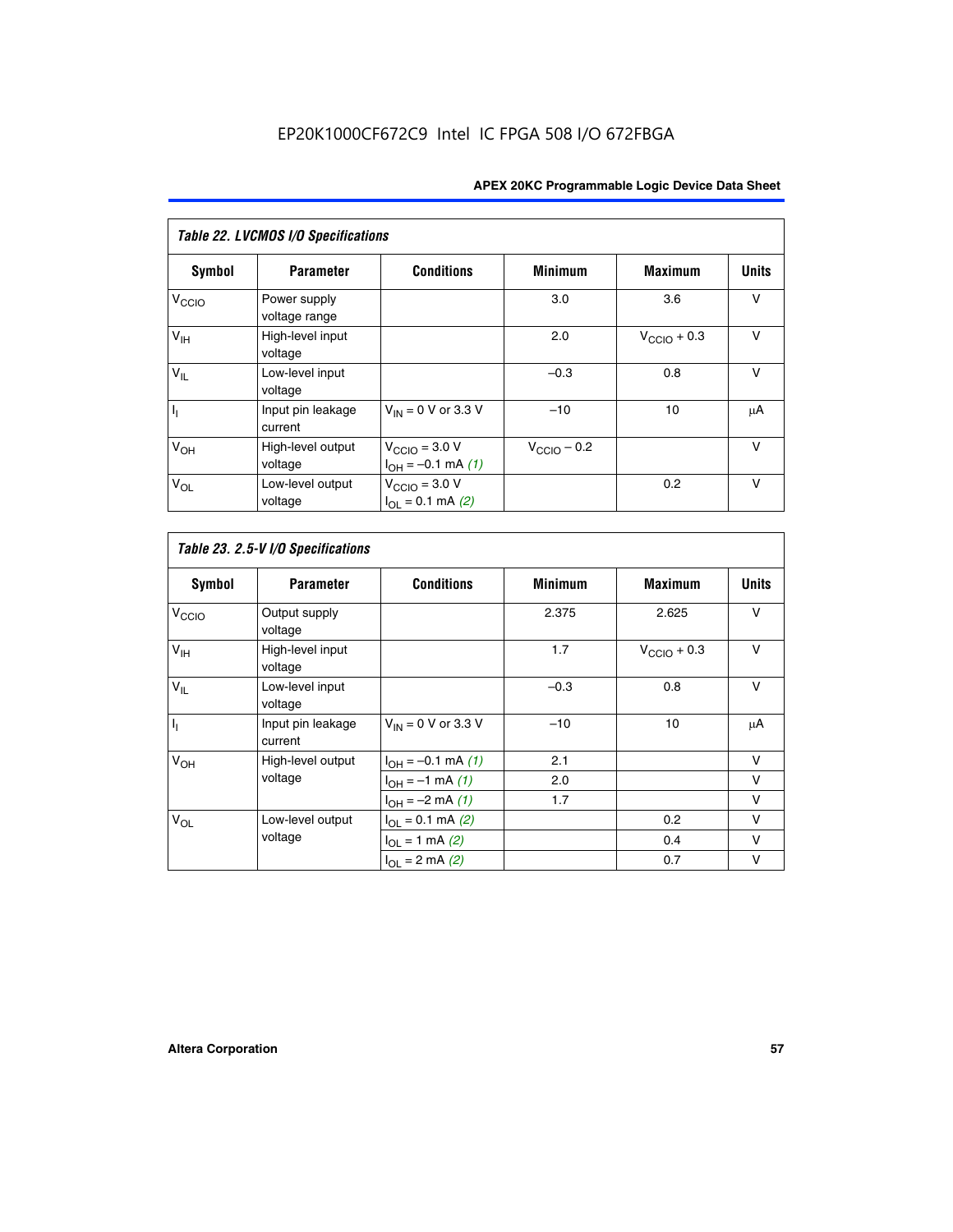# EP20K1000CF672C9 Intel IC FPGA 508 I/O 672FBGA

| Table 24. 1.8-V I/O Specifications |                              |                           |                               |                               |              |  |  |  |  |
|------------------------------------|------------------------------|---------------------------|-------------------------------|-------------------------------|--------------|--|--|--|--|
| Symbol                             | <b>Parameter</b>             | <b>Conditions</b>         | <b>Minimum</b>                | <b>Maximum</b>                | <b>Units</b> |  |  |  |  |
| V <sub>CCIO</sub>                  | Output supply<br>voltage     |                           | 1.7                           | 1.9                           | $\vee$       |  |  |  |  |
| V <sub>IH</sub>                    | High-level input<br>voltage  |                           | $0.65 \times V_{\text{CCIO}}$ | $V_{\text{CCIO}} + 0.3$       | $\vee$       |  |  |  |  |
| $V_{IL}$                           | Low-level input<br>voltage   |                           |                               | $0.35 \times V_{\text{CCIO}}$ | $\vee$       |  |  |  |  |
| $I_1$                              | Input pin leakage<br>current | $V_{IN} = 0$ V or 3.3 V   | $-10$                         | 10                            | μA           |  |  |  |  |
| V <sub>OH</sub>                    | High-level output<br>voltage | $I_{OH} = -2$ mA (1)      | $V_{\text{CClO}}$ – 0.45      |                               | V            |  |  |  |  |
| $V_{OL}$                           | Low-level output<br>voltage  | $I_{\Omega I}$ = 2 mA (2) |                               | 0.45                          | $\vee$       |  |  |  |  |

| Table 25. 3.3-V PCI Specifications |                              |                         |                              |         |                              |              |  |  |
|------------------------------------|------------------------------|-------------------------|------------------------------|---------|------------------------------|--------------|--|--|
| <b>Symbol</b>                      | <b>Parameter</b>             | <b>Conditions</b>       | <b>Minimum</b>               | Typical | <b>Maximum</b>               | <b>Units</b> |  |  |
| V <sub>CCIO</sub>                  | I/O supply voltage           |                         | 3.0                          | 3.3     | 3.6                          | v            |  |  |
| $V_{\text{IH}}$                    | High-level input<br>voltage  |                         | $0.5 \times V_{\text{CCIO}}$ |         | $V_{\text{CCIO}} + 0.5$      | $\vee$       |  |  |
| $V_{IL}$                           | Low-level input<br>voltage   |                         | $-0.5$                       |         | $0.3 \times V_{\text{CCIO}}$ | $\vee$       |  |  |
| $\mathbf{I}_{1}$                   | Input pin leakage<br>current | $0 < V_{IN} < V_{CCIO}$ | $-10$                        |         | 10                           | μA           |  |  |
| V <sub>OH</sub>                    | High-level output<br>voltage | $I_{OUT} = -500 \mu A$  | $0.9 \times V_{\text{CCIO}}$ |         |                              | $\vee$       |  |  |
| $V_{OL}$                           | Low-level output<br>voltage  | $I_{OUT} = 1,500 \mu A$ |                              |         | $0.1 \times V_{\text{CCIO}}$ | $\vee$       |  |  |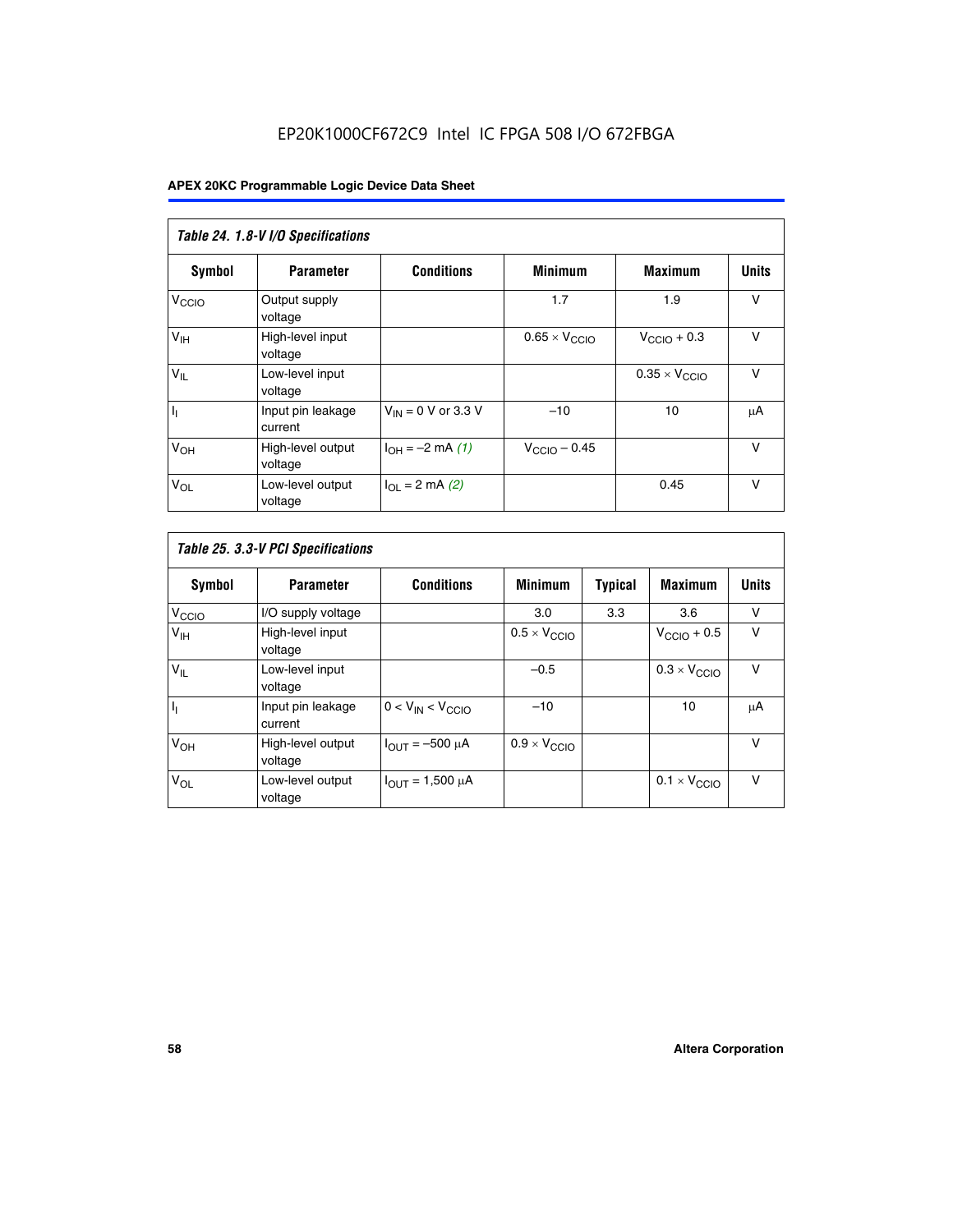| Table 26. 3.3-V PCI-X Specifications |                              |                                |                              |                |                         |              |  |  |
|--------------------------------------|------------------------------|--------------------------------|------------------------------|----------------|-------------------------|--------------|--|--|
| <b>Symbol</b>                        | <b>Parameter</b>             | <b>Conditions</b>              | <b>Minimum</b>               | <b>Typical</b> | <b>Maximum</b>          | <b>Units</b> |  |  |
| V <sub>CCIO</sub>                    | Output supply<br>voltage     |                                | 3.0                          | 3.3            | 3.6                     | v            |  |  |
| $V_{\text{IH}}$                      | High-level input<br>voltage  |                                | $0.5 \times V_{\text{CCIO}}$ |                | $V_{\text{CCIO}} + 0.5$ | $\vee$       |  |  |
| $V_{IL}$                             | Low-level input<br>voltage   |                                | $-0.5$                       |                | $0.35 \times V_{CCIO}$  | $\vee$       |  |  |
| V <sub>IPU</sub>                     | Input pull-up voltage        |                                | $0.7 \times V_{\text{CCIO}}$ |                |                         | $\vee$       |  |  |
| $I_{\rm IL}$                         | Input pin leakage<br>current | $0 < V_{IN} < V_{CCIO}$        | $-10.0$                      |                | 10.0                    | μA           |  |  |
| $V_{OH}$                             | High-level output<br>voltage | $I_{\text{OUT}} = -500 \mu A$  | $0.9 \times V_{\text{CCIO}}$ |                |                         | $\vee$       |  |  |
| $V_{OL}$                             | Low-level output<br>voltage  | $I_{\text{OUT}} = 1,500 \mu A$ |                              |                | $0.1 \times V_{CCIO}$   | v            |  |  |
| $L_{pin}$                            | Pin Inductance               |                                |                              |                | 15.0                    | nH           |  |  |

| Table 27. 3.3-V LVDS I/O Specifications |                                                                          |                    |                |                |                |              |  |  |
|-----------------------------------------|--------------------------------------------------------------------------|--------------------|----------------|----------------|----------------|--------------|--|--|
| Symbol                                  | <b>Parameter</b>                                                         | <b>Conditions</b>  | <b>Minimum</b> | <b>Typical</b> | <b>Maximum</b> | <b>Units</b> |  |  |
| V <sub>C</sub> CO                       | I/O supply voltage                                                       |                    | 3.135          | 3.3            | 3.465          | $\vee$       |  |  |
| $V_{OD}$                                | Differential output<br>voltage                                           | $R_1 = 100 \Omega$ | 250            |                | 650            | mV           |  |  |
| $\Delta$ V <sub>OD</sub>                | Change in V <sub>OD</sub><br>between high and<br>low                     | $R_1 = 100 \Omega$ |                |                | 50             | mV           |  |  |
| $V_{OS}$                                | Output offset voltage $R_1 = 100 \Omega$                                 |                    | 1.125          | 1.25           | 1.375          | V            |  |  |
| $\Delta$ V <sub>OS</sub>                | Change in $V_{OS}$<br>between high and<br>low                            | $R_1 = 100 \Omega$ |                |                | 50             | mV           |  |  |
| V <sub>TH</sub>                         | Differential input<br>threshold                                          | $V_{CM} = 1.2 V$   | $-100$         |                | 100            | mV           |  |  |
| $V_{IN}$                                | Receiver input<br>voltage range                                          |                    | 0.0            |                | 2.4            | $\vee$       |  |  |
| $R_L$                                   | Receiver differential<br>input resistor<br>(external to APEX<br>devices) |                    | 90             | 100            | 110            | $\Omega$     |  |  |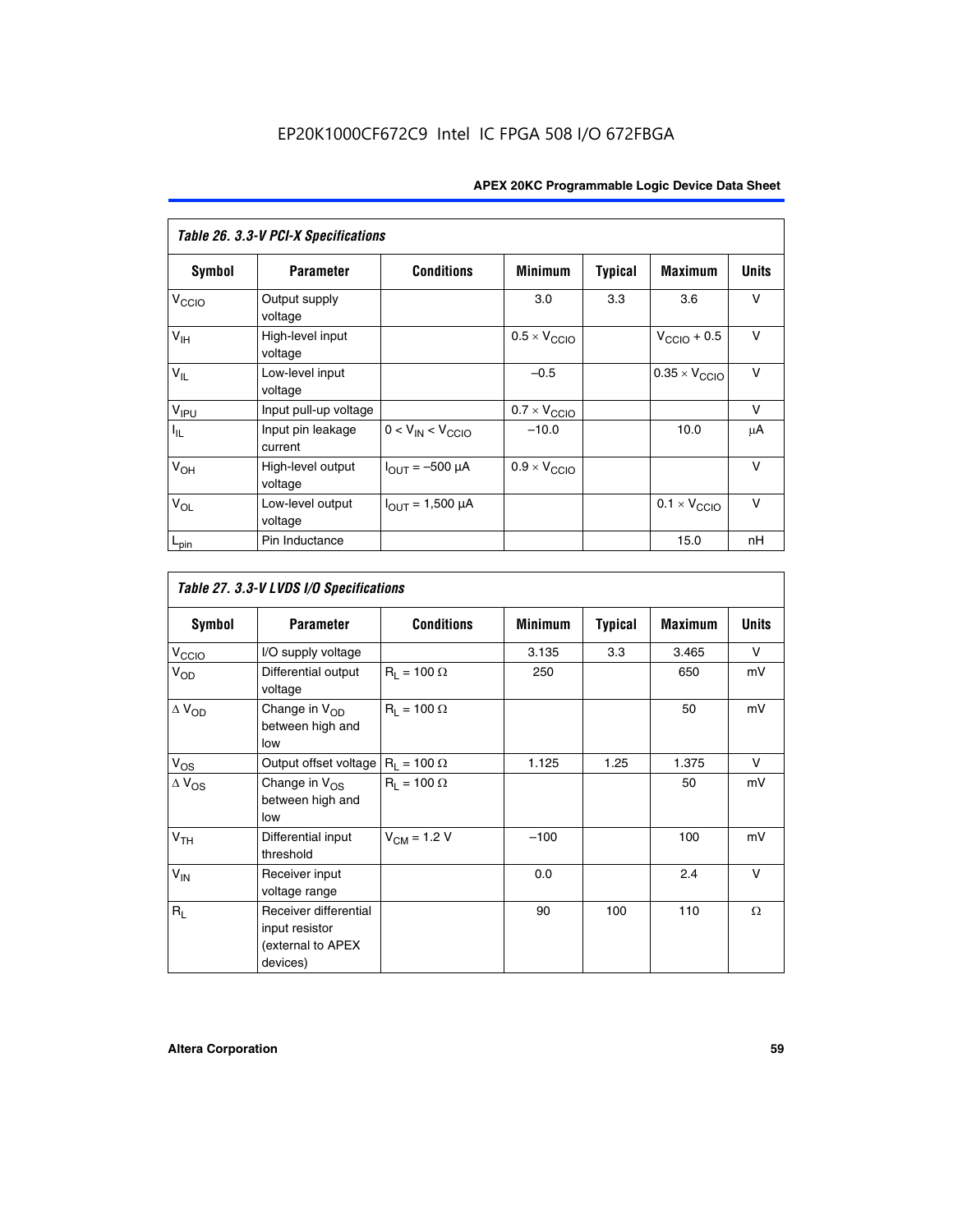# EP20K1000CF672C9 Intel IC FPGA 508 I/O 672FBGA

| Table 28. GTL+ I/O Specifications |                             |                      |                        |                |                        |              |  |  |
|-----------------------------------|-----------------------------|----------------------|------------------------|----------------|------------------------|--------------|--|--|
| <b>Symbol</b>                     | <b>Parameter</b>            | <b>Conditions</b>    | <b>Minimum</b>         | <b>Typical</b> | <b>Maximum</b>         | <b>Units</b> |  |  |
| $V_{TT}$                          | <b>Termination voltage</b>  |                      | 1.35                   | 1.5            | 1.65                   | v            |  |  |
| $V_{REF}$                         | Reference voltage           |                      | 0.88                   | 1.0            | 1.12                   | v            |  |  |
| V <sub>IH</sub>                   | High-level input<br>voltage |                      | $V_{\text{RFF}} + 0.1$ |                |                        | v            |  |  |
| $V_{IL}$                          | Low-level input<br>voltage  |                      |                        |                | $V_{\text{RFF}}$ – 0.1 | v            |  |  |
| $V_{OL}$                          | Low-level output<br>voltage | $I_{OL}$ = 36 mA (2) |                        |                | 0.65                   | v            |  |  |

| Table 29. SSTL-2 Class I Specifications |                              |                             |                         |                |                         |              |
|-----------------------------------------|------------------------------|-----------------------------|-------------------------|----------------|-------------------------|--------------|
| Symbol                                  | <b>Parameter</b>             | <b>Conditions</b>           | <b>Minimum</b>          | <b>Typical</b> | <b>Maximum</b>          | <b>Units</b> |
| V <sub>CCIO</sub>                       | I/O supply voltage           |                             | 2.375                   | 2.5            | 2.625                   | v            |
| $V_{TT}$                                | <b>Termination voltage</b>   |                             | $V_{\text{BFF}} - 0.04$ | $V_{REF}$      | $V_{REF}$ + 0.04        | $\vee$       |
| V <sub>REF</sub>                        | Reference voltage            |                             | 1.15                    | 1.25           | 1.35                    | v            |
| V <sub>IH</sub>                         | High-level input<br>voltage  |                             | $V_{\text{BFF}} + 0.18$ |                | $V_{\text{CCIO}} + 0.3$ | v            |
| $V_{IL}$                                | Low-level input<br>voltage   |                             | $-0.3$                  |                | $V_{BEF}$ – 0.18        | $\vee$       |
| V <sub>OH</sub>                         | High-level output<br>voltage | $I_{OH} = -7.6$ mA (1)      | $V_{TT} + 0.57$         |                |                         | $\vee$       |
| $V_{OL}$                                | Low-level output<br>voltage  | $I_{\Omega I}$ = 7.6 mA (2) |                         |                | $V_{TT} - 0.57$         | $\vee$       |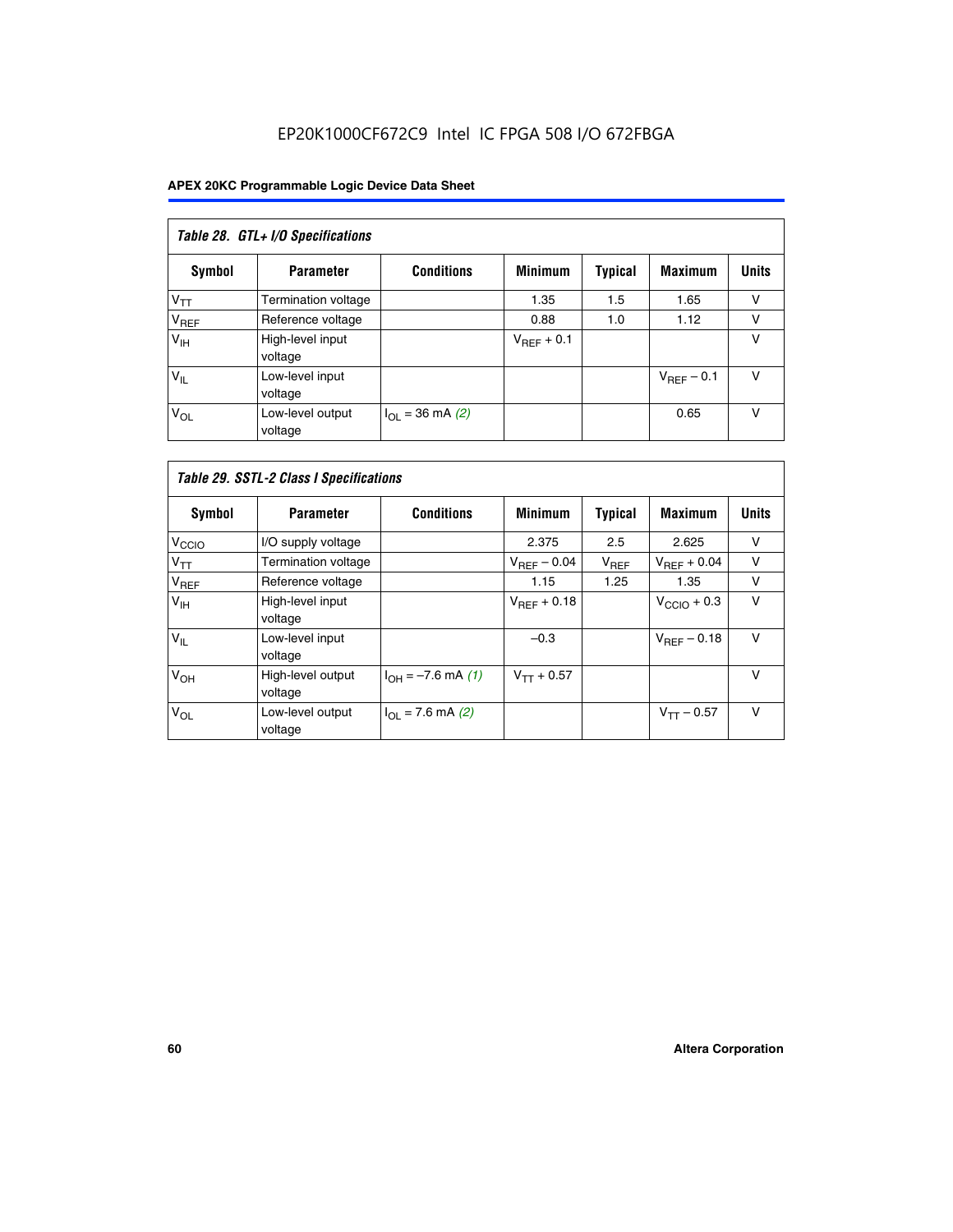| Table 30. SSTL-2 Class II Specifications |                              |                            |                         |                |                         |              |
|------------------------------------------|------------------------------|----------------------------|-------------------------|----------------|-------------------------|--------------|
| Symbol                                   | <b>Parameter</b>             | <b>Conditions</b>          | <b>Minimum</b>          | <b>Typical</b> | <b>Maximum</b>          | <b>Units</b> |
| V <sub>CCIO</sub>                        | I/O supply voltage           |                            | 2.375                   | 2.5            | 2.625                   | v            |
| $V_{TT}$                                 | Termination voltage          |                            | $V_{REF}$ – 0.04        | $V_{REF}$      | $V_{BFF} + 0.04$        | $\vee$       |
| $V_{REF}$                                | Reference voltage            |                            | 1.15                    | 1.25           | 1.35                    | v            |
| V <sub>IH</sub>                          | High-level input<br>voltage  |                            | $V_{\text{RFF}} + 0.18$ |                | $V_{\text{CCIO}} + 0.3$ | v            |
| $V_{IL}$                                 | Low-level input<br>voltage   |                            | $-0.3$                  |                | $V_{BFE} - 0.18$        | $\vee$       |
| V <sub>OH</sub>                          | High-level output<br>voltage | $I_{OH} = -15.2$ mA (1)    | $V_{TT} + 0.76$         |                |                         | $\vee$       |
| $V_{OL}$                                 | Low-level output<br>voltage  | $I_{\Omega}$ = 15.2 mA (2) |                         |                | $V_{TT} - 0.76$         | $\vee$       |

| Symbol            | <b>Parameter</b>             | <b>Conditions</b>         | <b>Minimum</b>          | <b>Typical</b> | <b>Maximum</b>          | <b>Units</b> |
|-------------------|------------------------------|---------------------------|-------------------------|----------------|-------------------------|--------------|
| V <sub>CCIO</sub> | I/O supply voltage           |                           | 3.0                     | 3.3            | 3.6                     | ν            |
| $V_{TT}$          | Termination voltage          |                           | $V_{\text{BFF}} - 0.05$ | $V_{REF}$      | $V_{\text{RFF}} + 0.05$ | v            |
| $V_{REF}$         | Reference voltage            |                           | 1.3                     | 1.5            | 1.7                     | v            |
| V <sub>IH</sub>   | High-level input<br>voltage  |                           | $V_{BFF}$ + 0.2         |                | $V_{\text{CCIO}} + 0.3$ | v            |
| $V_{IL}$          | Low-level input<br>voltage   |                           | $-0.3$                  |                | $V_{REF}$ – 0.2         | $\vee$       |
| V <sub>OH</sub>   | High-level output<br>voltage | $I_{OH} = -8$ mA (1)      | $V_{TT} + 0.6$          |                |                         | v            |
| $V_{OL}$          | Low-level output<br>voltage  | $I_{\Omega I}$ = 8 mA (2) |                         |                | $V_{TT} - 0.6$          | $\vee$       |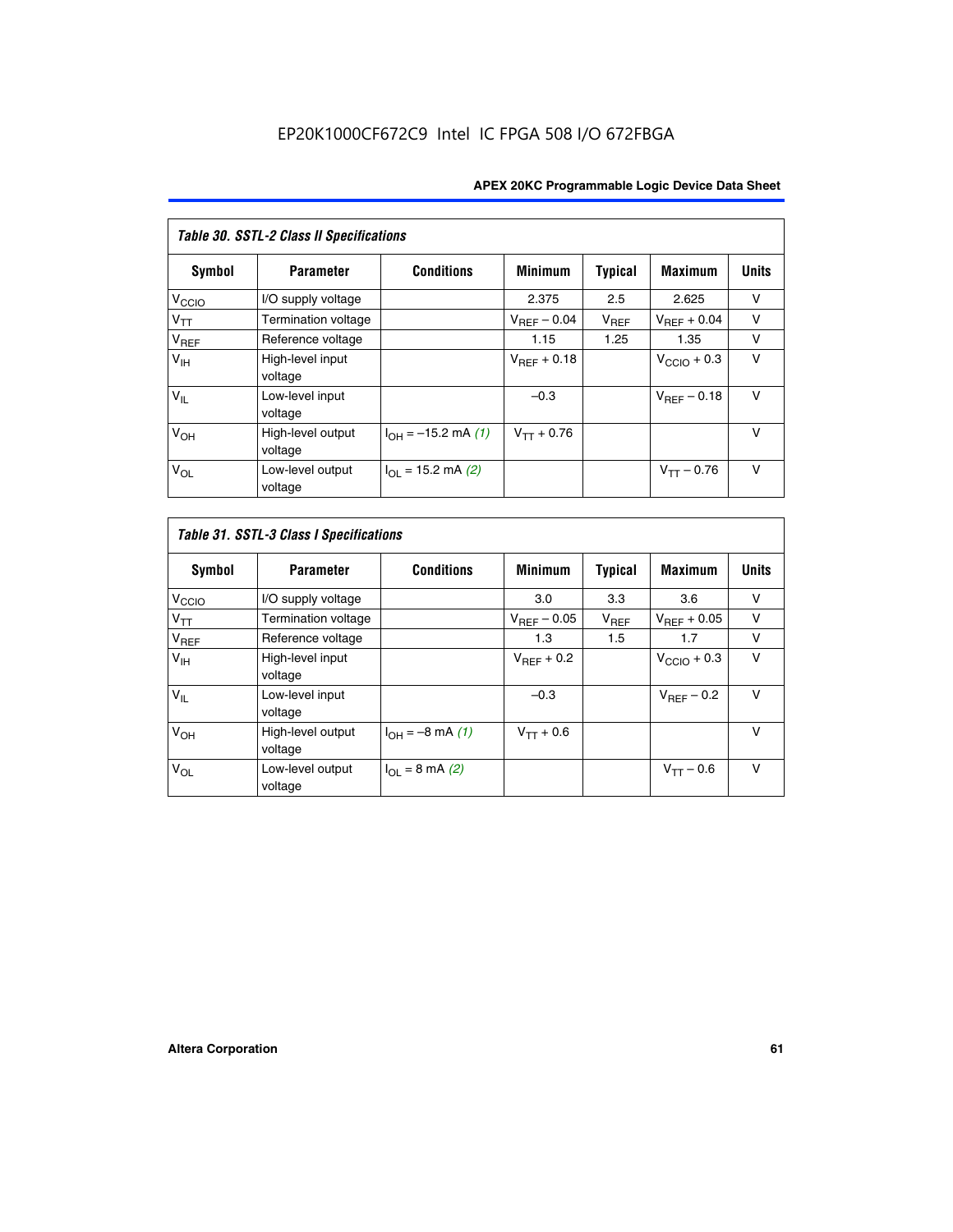# EP20K1000CF672C9 Intel IC FPGA 508 I/O 672FBGA

| Table 32. SSTL-3 Class II Specifications |                              |                          |                        |           |                         |              |
|------------------------------------------|------------------------------|--------------------------|------------------------|-----------|-------------------------|--------------|
| <b>Symbol</b>                            | <b>Parameter</b>             | <b>Conditions</b>        | <b>Minimum</b>         | Typical   | <b>Maximum</b>          | <b>Units</b> |
| V <sub>CCIO</sub>                        | I/O supply voltage           |                          | 3.0                    | 3.3       | 3.6                     | v            |
| $V_{TT}$                                 | <b>Termination voltage</b>   |                          | $V_{REF}$ – 0.05       | $V_{REF}$ | $V_{REF}$ + 0.05        | v            |
| $V_{REF}$                                | Reference voltage            |                          | 1.3                    | 1.5       | 1.7                     | v            |
| $V_{\text{IH}}$                          | High-level input<br>voltage  |                          | $V_{\text{RFF}} + 0.2$ |           | $V_{\text{CCIO}} + 0.3$ | v            |
| $V_{IL}$                                 | Low-level input<br>voltage   |                          | $-0.3$                 |           | $V_{\text{RFF}}$ – 0.2  | $\vee$       |
| V <sub>OH</sub>                          | High-level output<br>voltage | $I_{OH} = -16$ mA (1)    | $V_{TT} + 0.8$         |           |                         | $\vee$       |
| $V_{OL}$                                 | Low-level output<br>voltage  | $I_{\Omega}$ = 16 mA (2) |                        |           | $V_{TT} - 0.8$          | $\vee$       |

| Table 33. HSTL Class I I/O Specifications |                              |                              |                         |                |                         |              |
|-------------------------------------------|------------------------------|------------------------------|-------------------------|----------------|-------------------------|--------------|
| Symbol                                    | <b>Parameter</b>             | <b>Conditions</b>            | <b>Minimum</b>          | <b>Typical</b> | <b>Maximum</b>          | <b>Units</b> |
| V <sub>CCIO</sub>                         | I/O supply voltage           |                              | 1.71                    | 1.8            | 1.89                    | v            |
| $V_{TT}$                                  | Termination voltage          |                              | $V_{REF} - 0.05$        | $V_{REF}$      | $V_{\text{RFF}} + 0.05$ | v            |
| $V_{REF}$                                 | Reference voltage            |                              | 0.68                    | 0.75           | 0.90                    | $\vee$       |
| $V_{\text{IH}}$                           | High-level input<br>voltage  |                              | $V_{\text{RFF}} + 0.1$  |                | $V_{\text{CCIO}} + 0.3$ | $\vee$       |
| $V_{IL}$                                  | Low-level input<br>voltage   |                              | $-0.3$                  |                | $V_{\text{BFF}}$ – 0.1  | $\vee$       |
| V <sub>OH</sub>                           | High-level output<br>voltage | $I_{OH} = -8 \text{ mA} (1)$ | $V_{\text{CCIO}} - 0.4$ |                |                         | $\vee$       |
| $V_{OL}$                                  | Low-level output<br>voltage  | $I_{OL} = 8$ mA (2)          |                         |                | 0.4                     | $\vee$       |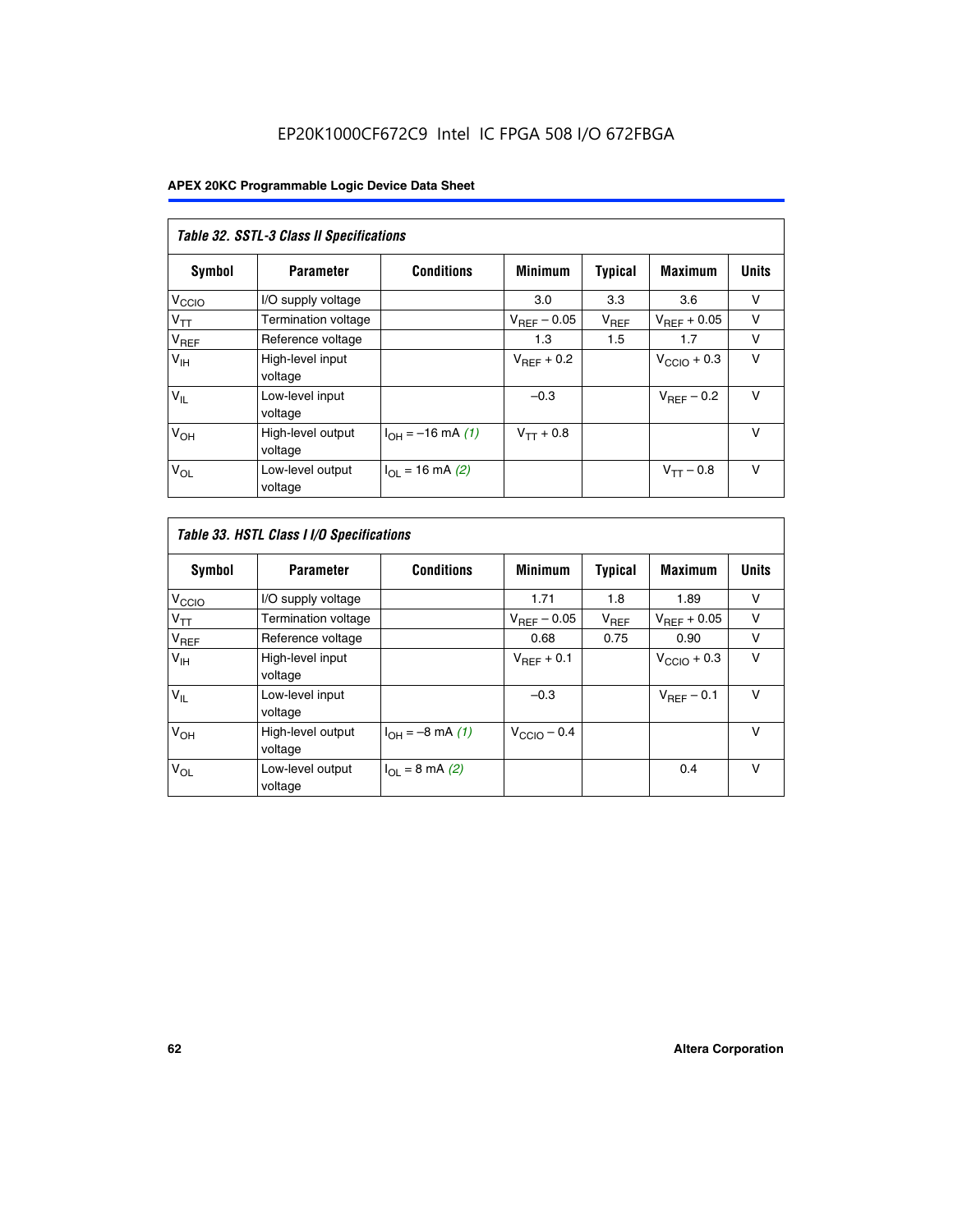| Table 34. 3.3-V AGP I/O Specifications |                              |                         |                               |                |                               |              |
|----------------------------------------|------------------------------|-------------------------|-------------------------------|----------------|-------------------------------|--------------|
| Symbol                                 | <b>Parameter</b>             | <b>Conditions</b>       | <b>Minimum</b>                | <b>Typical</b> | <b>Maximum</b>                | <b>Units</b> |
| $V_{\text{CCLO}}$                      | I/O supply voltage           |                         | 3.15                          | 3.3            | 3.45                          | v            |
| $V_{REF}$                              | Reference voltage            |                         | $0.39 \times V_{\text{CCIO}}$ |                | $0.41 \times V_{\text{CCIO}}$ | v            |
| V <sub>IH</sub>                        | High-level input<br>voltage  |                         | $0.5 \times V_{\text{CCIO}}$  |                | $V_{\text{CCIO}} + 0.5$       | v            |
| $V_{IL}$                               | Low-level input<br>voltage   |                         |                               |                | $0.3 \times V_{\text{CCIO}}$  | $\vee$       |
| V <sub>OH</sub>                        | High-level output<br>voltage | $I_{OUT} = -500 \mu A$  | $0.9 \times V_{\text{CCIO}}$  |                | 3.6                           | $\vee$       |
| $V_{OL}$                               | Low-level output<br>voltage  | $I_{OUT} = 1,500 \mu A$ |                               |                | $0.1 \times V_{\text{CCIO}}$  | $\vee$       |
| Γ,                                     | Input pin leakage<br>current | $0 < V_{IN} < V_{CCIO}$ | $-10$                         |                | 10                            | μA           |

| Table 35. CTT I/O Specifications |                                                      |                                  |                 |         |                 |        |
|----------------------------------|------------------------------------------------------|----------------------------------|-----------------|---------|-----------------|--------|
| Symbol                           | <b>Parameter</b>                                     | <b>Conditions</b>                | <b>Minimum</b>  | Typical | <b>Maximum</b>  | Units  |
| V <sub>CCIO</sub>                | I/O supply voltage                                   |                                  | 3.0             | 3.3     | 3.6             | v      |
| $V_{TT}/V_{REF}$ (3)             | Termination and<br>reference voltage                 |                                  | 1.35            | 1.5     | 1.65            | v      |
| V <sub>IH</sub>                  | High-level input<br>voltage                          |                                  | $V_{REF}$ + 0.2 |         |                 | v      |
| $V_{IL}$                         | Low-level input<br>voltage                           |                                  |                 |         | $V_{REF}$ – 0.2 | $\vee$ |
| h,                               | Input pin leakage<br>current                         | $0 < V_{IN} < V_{CCIO}$          | $-10$           |         | 10              | μA     |
| V <sub>OH</sub>                  | High-level output<br>voltage                         | $I_{OH} = -8 \text{ mA} (1)$     | $V_{BFF}$ + 0.4 |         |                 | $\vee$ |
| $V_{OL}$                         | Low-level output<br>voltage                          | $I_{\Omega I}$ = 8 mA (2)        |                 |         | $V_{REF}$ – 0.4 | $\vee$ |
| $I_{\rm O}$                      | Output leakage<br>current (when output<br>is high Z) | $GND \leq V_{OUT} \leq V_{CCIO}$ | $-10$           |         | 10              | μA     |

*Notes to Tables 21 through 35:*

(1) The  $I_{OH}$  parameter refers to high-level output current.<br>
(2) The  $I_{OL}$  parameter refers to low-level output current. T

The I<sub>OL</sub> parameter refers to low-level output current. This parameter applies to open-drain pins as well as output pins.

(3)  $\hat{V}_{REF}$  specifies center point of switching range.

Figure 31 shows the output drive characteristics of APEX 20KC devices.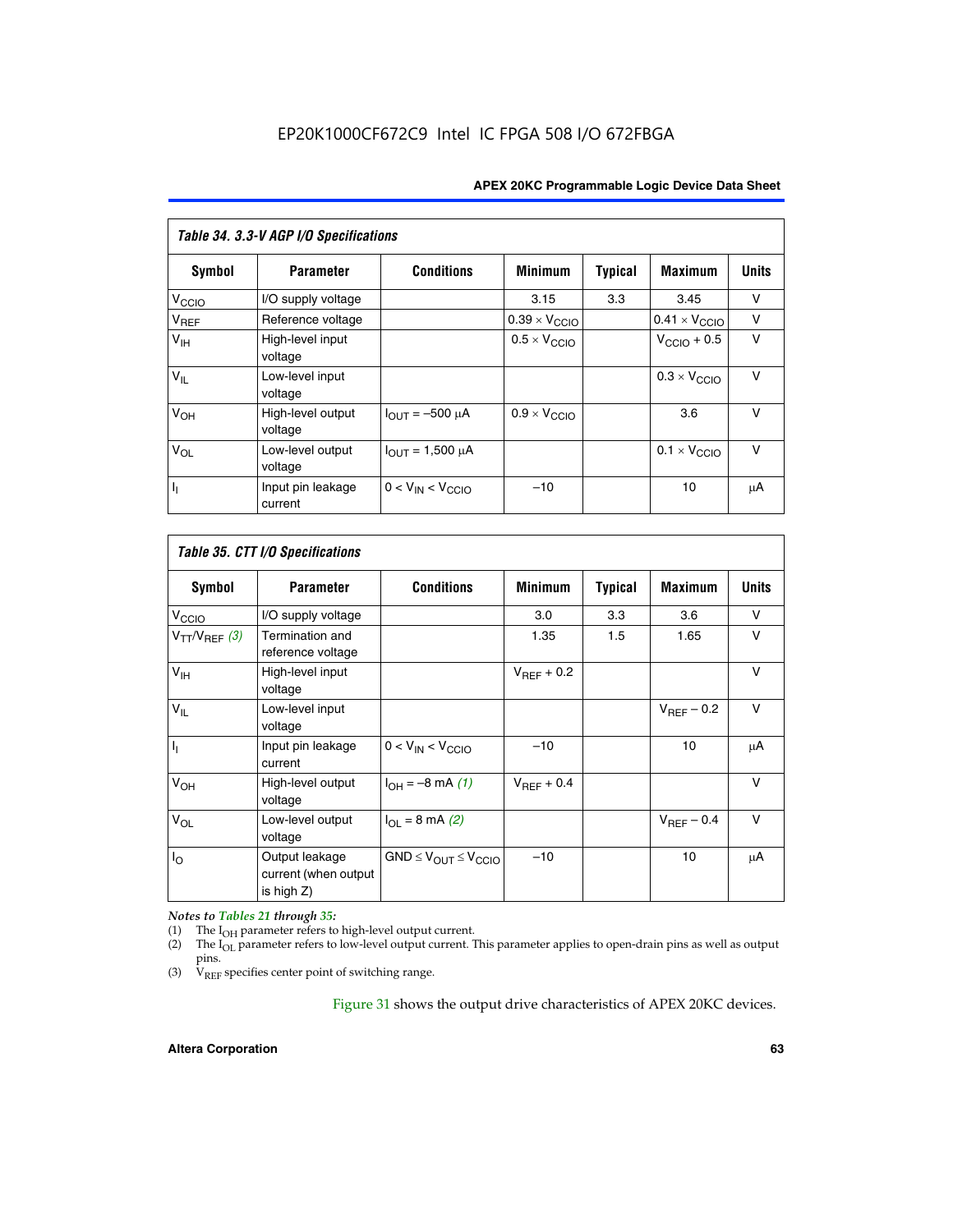

**APEX 20KC Programmable Logic Device Data Sheet**

*Note to Figure 31:*

(1) These are transient (AC) currents.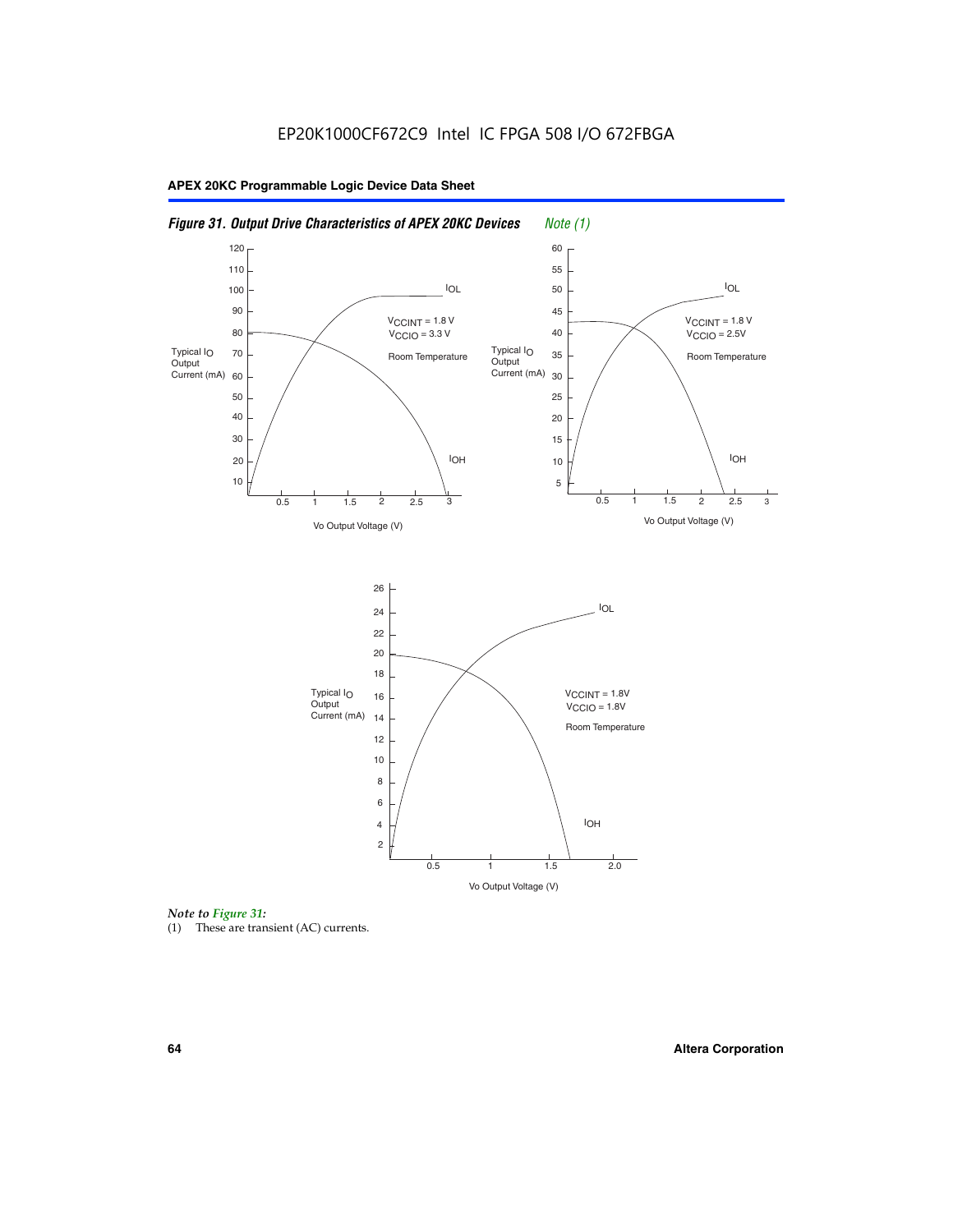### **Timing Model** The high-performance FastTrack and MegaLAB interconnect routing resources ensure predictable performance, accurate simulation, and accurate timing analysis. This predictable performance contrasts with that of FPGAs, which use a segmented connection scheme and therefore have unpredictable performance.

Figure 32 shows the  $f_{MAX}$  timing model for APEX 20KC devices.



**Figure 32. f<sub>MAX</sub> Timing Model** 

Figures 33 and 34 show the asynchronous and synchronous timingwaveforms, respectively, for the ESB macroparameters in Table 37.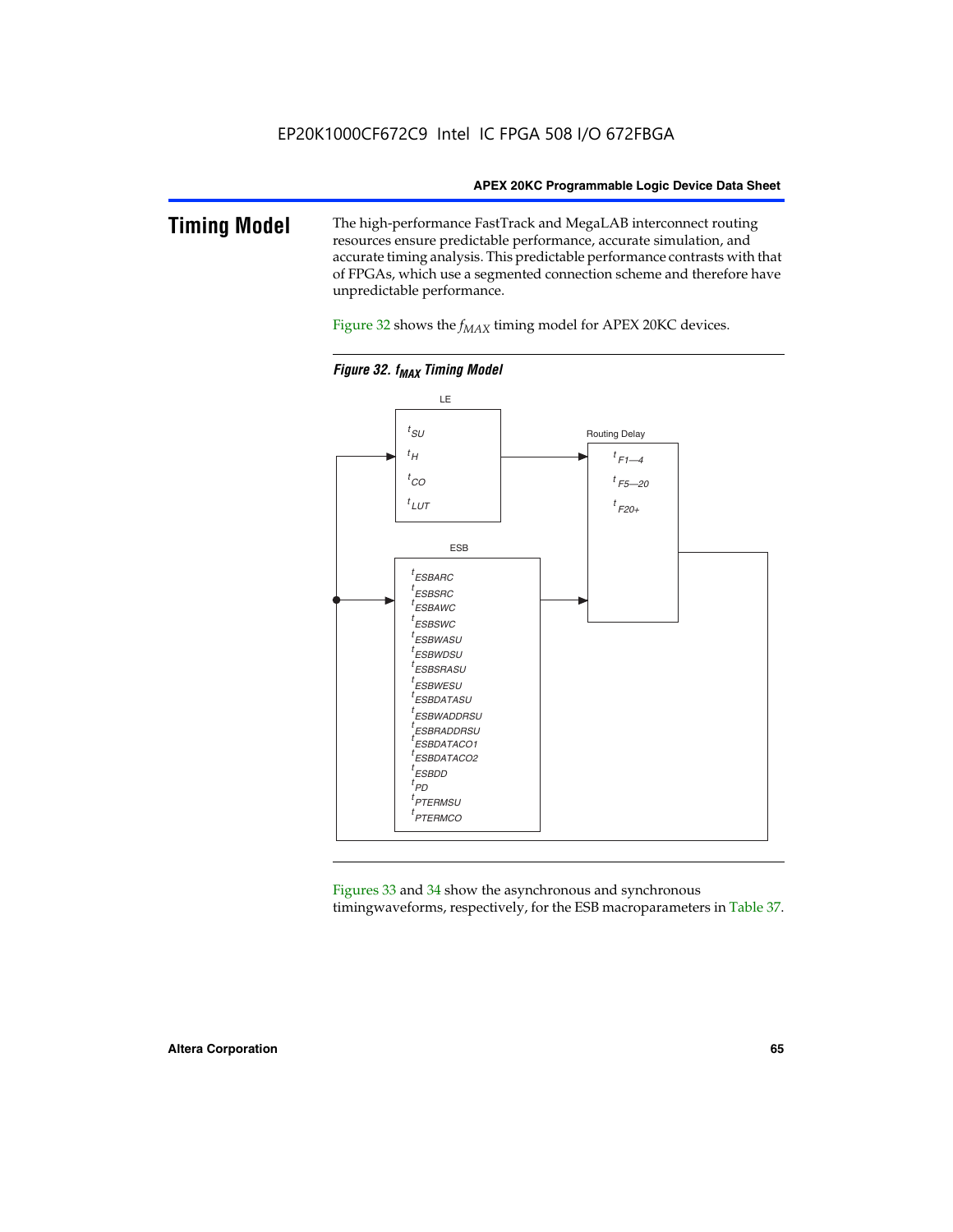# EP20K1000CF672C9 Intel IC FPGA 508 I/O 672FBGA

### **APEX 20KC Programmable Logic Device Data Sheet**

#### *Figure 33. ESB Asynchronous Timing Waveforms* **ESB Asynchronous Write ESB Asynchronous Read** RE a0 d0 d3  $t_{ESBARC}$  a1 *入* a2 *入* a3 d1 d2 Rdaddress Data-Out WE a0  $dim1$   $\times$   $dom2$  $t_{ESBDD}$ a1 a2 din1 din0  $t_{ESBWCCOMB}$  $t_{ESBWASU} \longrightarrow t_{ESBWAH}$  $t_{ESBWDSU}$   $\leftarrow$   $\rightarrow$   $t_{ESBWDH}$  $t_{ESBWP}$ Data-In din0 Wraddress Data-Out

### **66 Altera Corporation**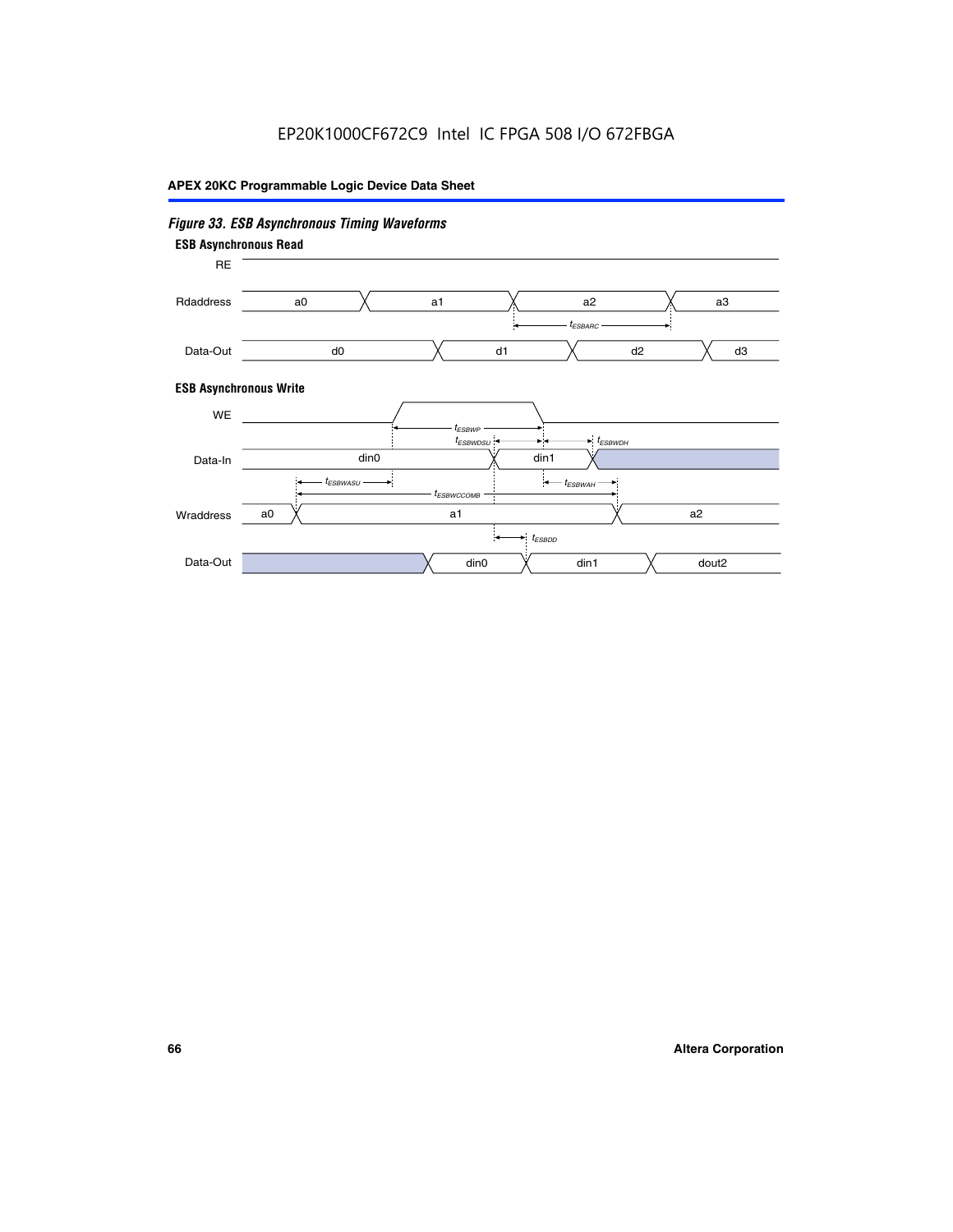# EP20K1000CF672C9 Intel IC FPGA 508 I/O 672FBGA

### **APEX 20KC Programmable Logic Device Data Sheet**



### *Figure 34. ESB Synchronous Timing Waveforms*

Figure 35 shows the timing model for bidirectional I/O pin timing.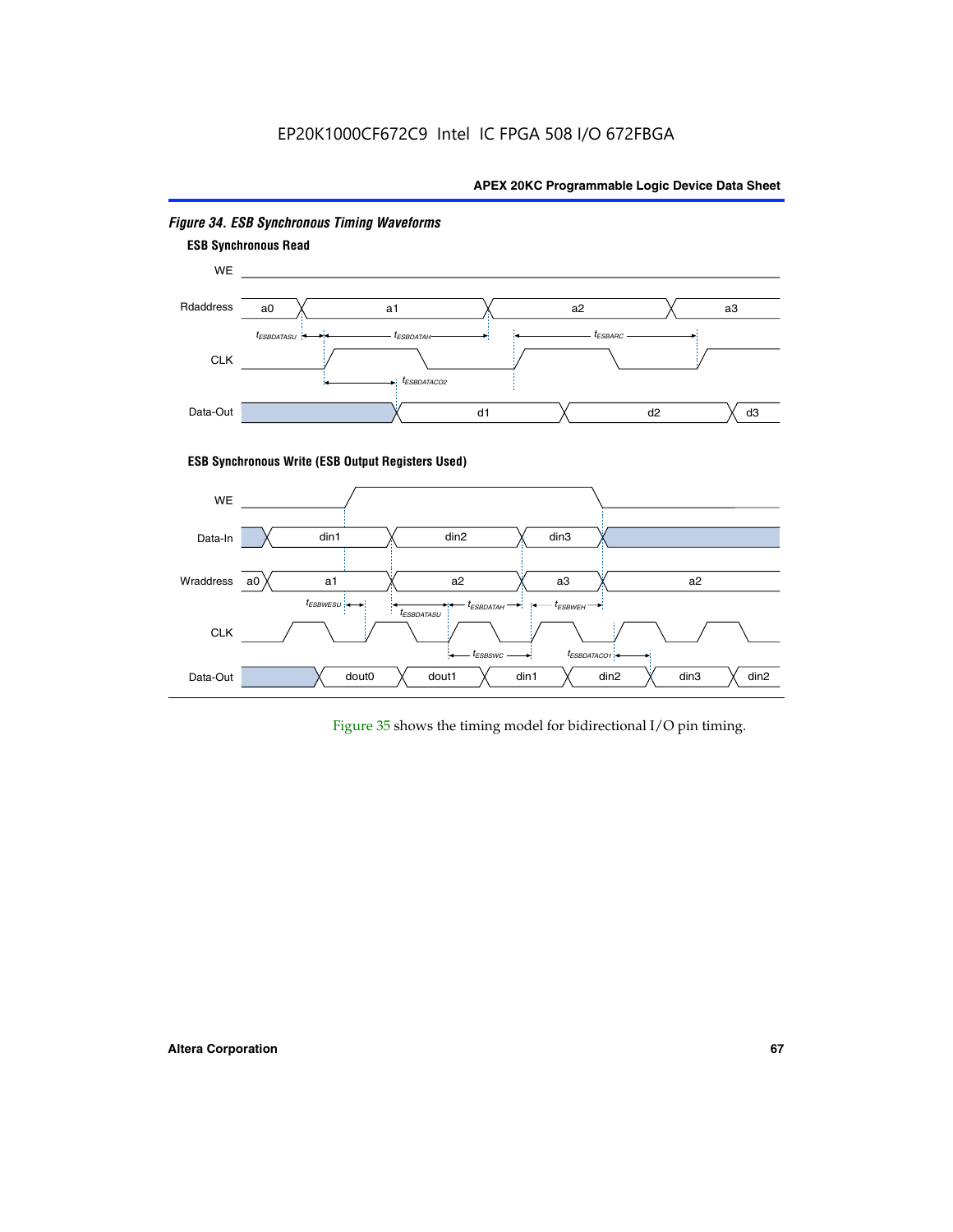

### *Figure 35. Synchronous Bidirectional Pin External Timing*

### *Notes to Figure 35:*

- (1) The output enable and input registers are LE registers in the LAB adjacent to the bidirectional pin. Use the "Output Enable Routing = Single-Pin" option in the Quartus II software to set the output enable register.
- (2) Use the "Decrease Input Delay to Internal Cells = OFF" option in the Quartus II software to set the LAB-adjacent input register. This maintains a zero hold time for LAB-adjacent registers while giving a fast, position-independent setup time. Set "Decrease Input Delay to Internal Cells  $= ON''$  and move the input register farther away from the bidirectional pin for a faster setup time with zero hold time. The exact position where zero hold occurs with the minimum setup time varies with device density and speed grade.

Tables 36 to 38 describes the  $f_{MAX}$  timing parameters shown in Figure 32. Table 39 describes the functional timing parameters.

| Table 36. APEX 20KC f <sub>MAX</sub> LE Timing Parameters |                                     |  |  |  |
|-----------------------------------------------------------|-------------------------------------|--|--|--|
| Symbol                                                    | Parameter                           |  |  |  |
| $t_{SU}$                                                  | LE register setup time before clock |  |  |  |
| $t_H$                                                     | LE register hold time before clock  |  |  |  |
| $t_{CO}$                                                  | LE register clock-to-output delay   |  |  |  |
| $t_{LUT}$                                                 | LUT delay for data-in to data-out   |  |  |  |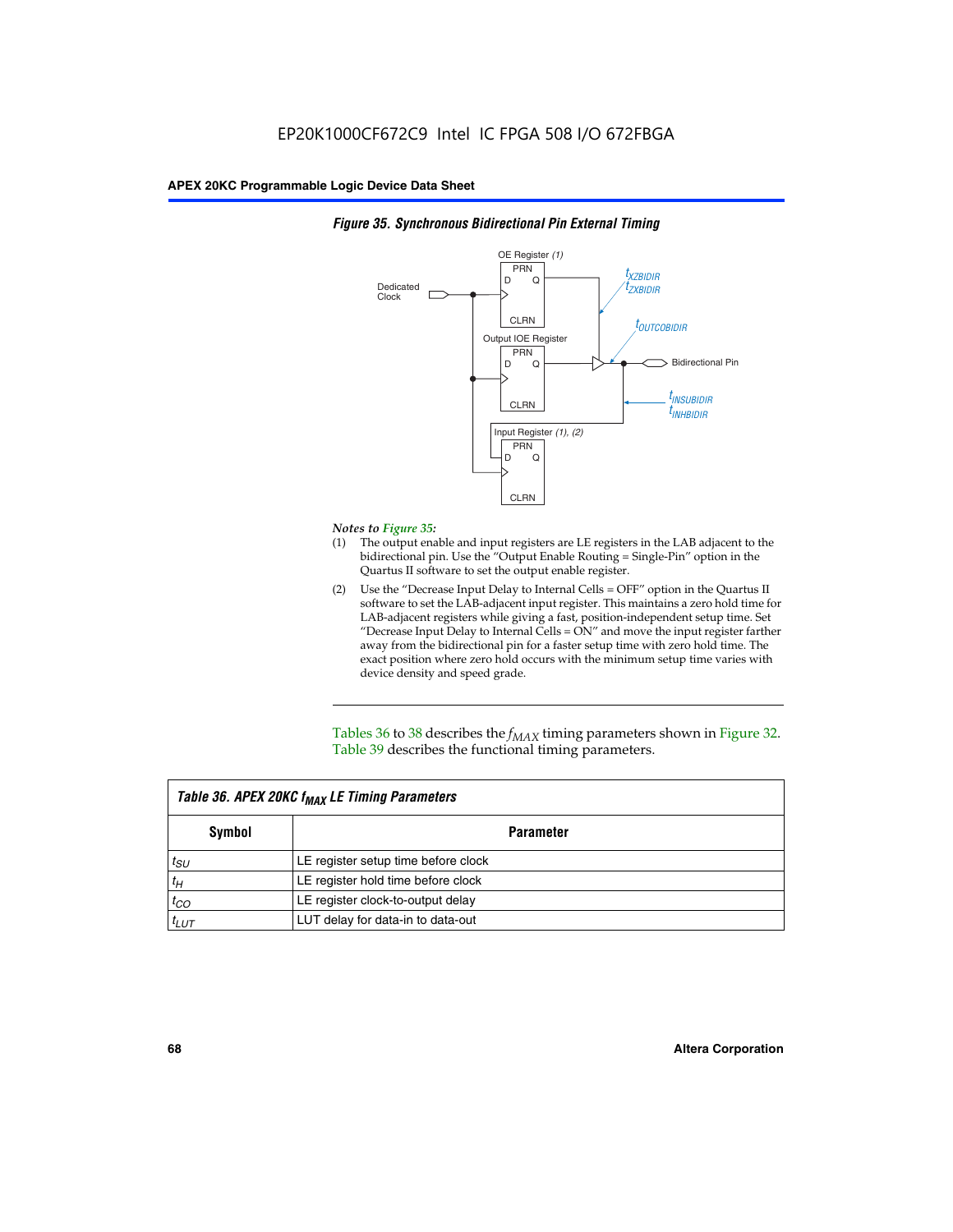|                         | Table 37. APEX 20KC f <sub>MAX</sub> ESB Timing Parameters           |
|-------------------------|----------------------------------------------------------------------|
| Symbol                  | <b>Parameter</b>                                                     |
| <sup>t</sup> ESBARC     | ESB asynchronous read cycle time                                     |
| <sup>t</sup> ESBSRC     | ESB synchronous read cycle time                                      |
| <sup>t</sup> ESBAWC     | ESB asynchronous write cycle time                                    |
| <sup>t</sup> ESBSWC     | ESB synchronous write cycle time                                     |
| <sup>t</sup> ESBWASU    | ESB write address setup time with respect to WE                      |
| <sup>t</sup> ESBWAH     | ESB write address hold time with respect to WE                       |
| <sup>t</sup> ESBWDSU    | ESB data setup time with respect to WE                               |
| t <sub>ESBWDН</sub>     | ESB data hold time with respect to WE                                |
| <sup>t</sup> ESBRASU    | ESB read address setup time with respect to RE                       |
| <sup>t</sup> ESBRAH     | ESB read address hold time with respect to RE                        |
| <sup>I</sup> ESBWESU    | ESB WE setup time before clock when using input register             |
| <sup>t</sup> ESBDATASU  | ESB data setup time before clock when using input register           |
| <sup>t</sup> ESBWADDRSU | ESB write address setup time before clock when using input registers |
| <sup>t</sup> ESBRADDRSU | ESB read address setup time before clock when using input registers  |
| <sup>t</sup> ESBDATACO1 | ESB clock-to-output delay when using output registers                |
| <sup>t</sup> ESBDATACO2 | ESB clock-to-output delay without output registers                   |
| <sup>t</sup> ESBDD      | ESB data-in to data-out delay for RAM mode                           |
| $t_{PD}$                | ESB macrocell input to non-registered output                         |
| <sup>t</sup> PTERMSU    | ESB macrocell register setup time before clock                       |
| <sup>t</sup> PTERMCO    | ESB macrocell register clock-to-output delay                         |

# *Table 38. APEX 20KC fMAX Routing Delays*

| Symbol      | <b>Parameter</b>                                    |  |  |
|-------------|-----------------------------------------------------|--|--|
| $t_{F1-4}$  | Fan-out delay estimate using local interconnect     |  |  |
| $t_{F5-20}$ | Fan-out delay estimate using MegaLab interconnect   |  |  |
| $t_{F20+}$  | Fan-out delay estimate using FastTrack interconnect |  |  |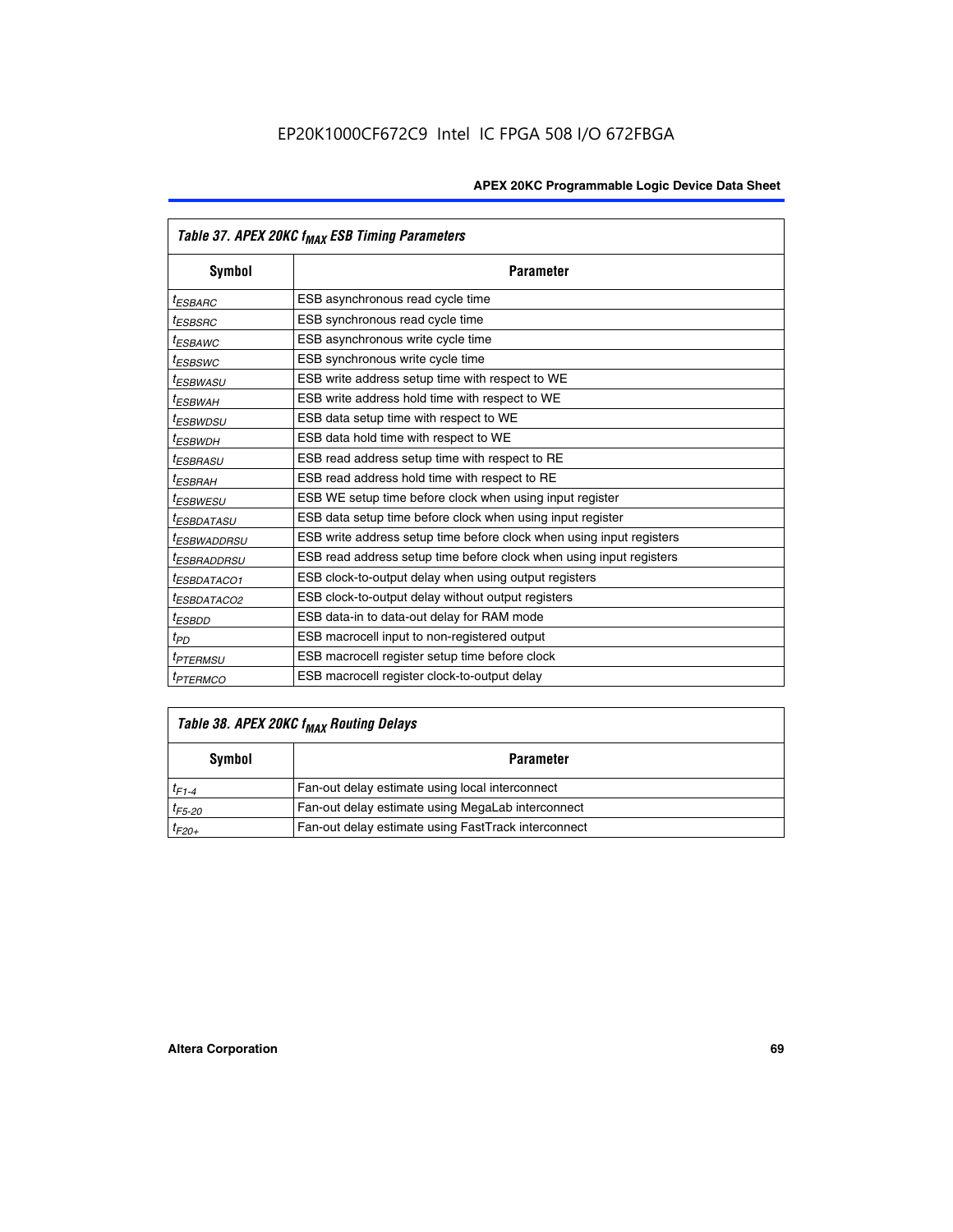| Table 39. APEX 20KC Minimum Pulse Width Timing Parameters |                                        |  |  |
|-----------------------------------------------------------|----------------------------------------|--|--|
| Symbol                                                    | <b>Parameter</b>                       |  |  |
| $t_{CH}$                                                  | Minimum clock high time from clock pin |  |  |
| $t_{CL}$                                                  | Minimum clock low time from clock pin  |  |  |
| $t_{CLRP}$                                                | LE clear pulse width                   |  |  |
| $t_{PREF}$                                                | LE preset pulse width                  |  |  |
| $t_{ESBCH}$                                               | Clock high time                        |  |  |
| $t_{ESBCL}$                                               | Clock low time                         |  |  |
| <sup>t</sup> ESBWP                                        | Write pulse width                      |  |  |
| <sup>t</sup> ESBRP                                        | Read pulse width                       |  |  |

Tables 40 and 41 describe APEX 20KC external timing parameters. The timing values for these pin-to-pin delays are reported for all pins using the 3.3-V LVTTL I/O standard.

| Table 40. APEX 20KC External Timing Parameters<br>Note (1) |                                                                |                   |  |  |
|------------------------------------------------------------|----------------------------------------------------------------|-------------------|--|--|
| Symbol                                                     | <b>Clock Parameter</b>                                         | <b>Conditions</b> |  |  |
| t <sub>insu</sub>                                          | Setup time with global clock at IOE register                   |                   |  |  |
| t <sub>inh</sub>                                           | Hold time with global clock at IOE register                    |                   |  |  |
| toutco                                                     | Clock-to-output delay with global clock at IOE output register | (2)               |  |  |
| <sup>t</sup> INSUPLL                                       | Setup time with PLL clock at IOE input register                |                   |  |  |
| <sup>t</sup> INHPLL                                        | Hold time with PLL clock at IOE input register                 |                   |  |  |
| <b>TOUTCOPLL</b>                                           | Clock-to-output delay with PLL clock at IOE output register    | (2)               |  |  |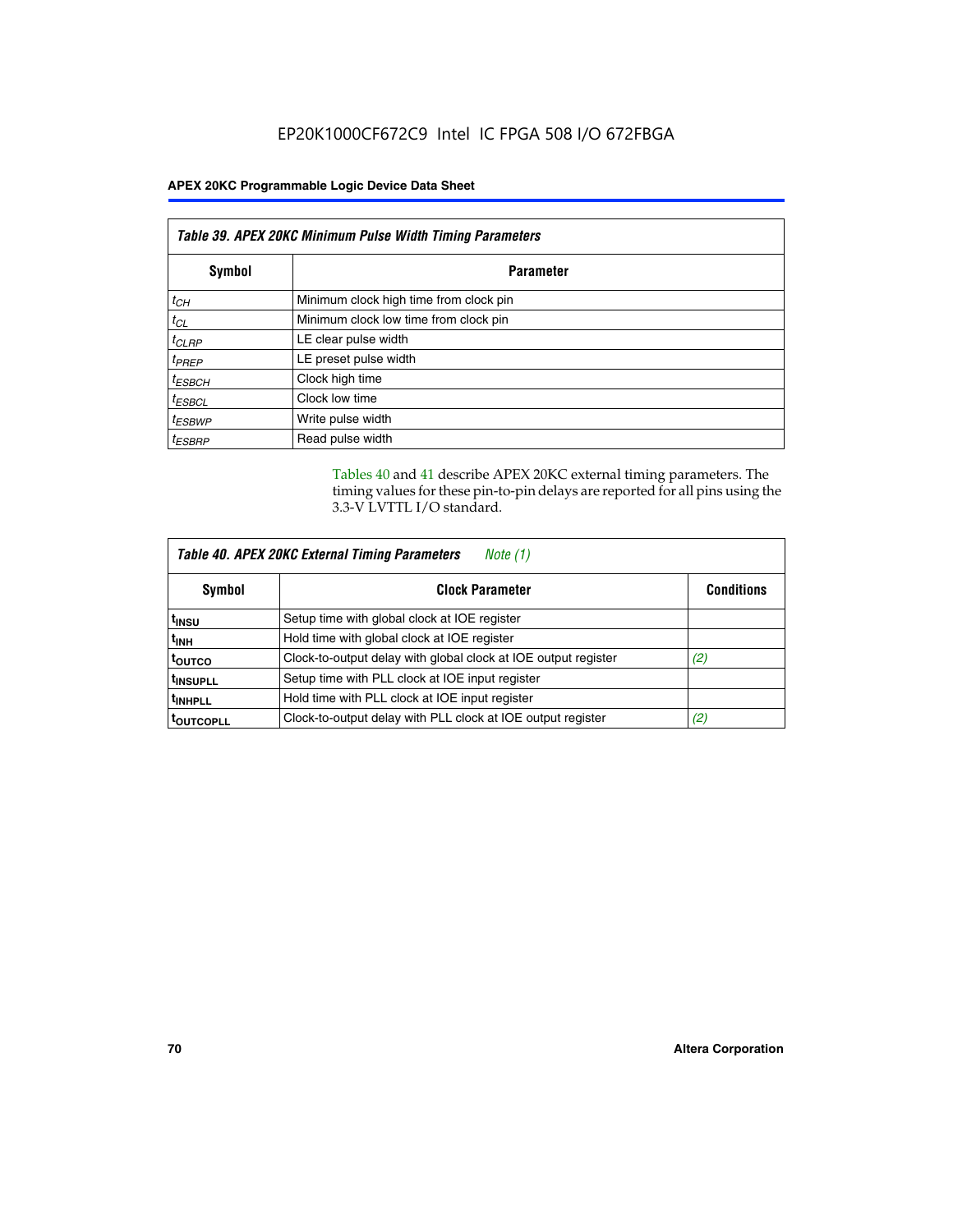| Table 41. APEX 20KC External Bidirectional Timing Parameters<br>Note (1) |                                                                                       |                  |  |  |
|--------------------------------------------------------------------------|---------------------------------------------------------------------------------------|------------------|--|--|
| Symbol                                                                   | <b>Parameter</b>                                                                      | <b>Condition</b> |  |  |
| <sup>t</sup> INSUBIDIR                                                   | Setup time for bidirectional pins with global clock at LAB-adjacent input<br>register |                  |  |  |
| <sup>t</sup> INHBIDIR                                                    | Hold time for bidirectional pins with global clock at LAB-adjacent input<br>register  |                  |  |  |
| <sup>t</sup> OUTCOBIDIR                                                  | Clock-to-output delay for bidirectional pins with global clock at IOE<br>register     | (2)              |  |  |
| <sup>t</sup> xzbidir                                                     | Synchronous output enable register to output buffer disable delay                     | (2)              |  |  |
| <sup>t</sup> zxbidir                                                     | Synchronous output enable register to output buffer enable delay                      | (2)              |  |  |
| <sup>t</sup> insubidirpll                                                | Setup time for bidirectional pins with PLL clock at LAB-adjacent input<br>register    |                  |  |  |
| <sup>t</sup> INHBIDIRPLL                                                 | Hold time for bidirectional pins with PLL clock at LAB-adjacent input<br>register     |                  |  |  |
| <b><sup>t</sup>OUTCOBIDIRPLL</b>                                         | Clock-to-output delay for bidirectional pins with PLL clock at IOE register           | (2)              |  |  |
| <sup>T</sup> XZBIDIRPLL                                                  | Synchronous output enable register to output buffer disable delay with<br>PL L        | (2)              |  |  |
| <sup>I</sup> ZXBIDIRPLL                                                  | Synchronous output enable register to output buffer enable delay with<br><b>PLL</b>   | (2)              |  |  |

*Notes to Tables 40 and 41:*

Г

(1) These timing parameters are sample-tested only.

(2) For more information, refer to Table 43.

Tables 42 and 43 define the timing delays for each I/O standard. Some output standards require test load circuits for AC timing measurements as shown in Figures 36 through 38.

| Table 42. APEX 20KC Selectable I/O Standard Input Adder Delays (Part 1 of 2)<br>Note $(1)$ |                                                        |                  |  |  |
|--------------------------------------------------------------------------------------------|--------------------------------------------------------|------------------|--|--|
| Symbol                                                                                     | <b>Parameter</b>                                       | <b>Condition</b> |  |  |
| <b>LVCMOS</b>                                                                              | Input adder delay for the LVCMOS I/O standard          |                  |  |  |
| LVTTL                                                                                      | Input adder delay for the LVTTL I/O standard           |                  |  |  |
| 2.5V                                                                                       | Input adder delay for the 2.5-V I/O standard           |                  |  |  |
| 1.8V                                                                                       | Input adder delay for the 1.8-V I/O standard           |                  |  |  |
| <b>PCI</b>                                                                                 | Input adder delay for the PCI I/O standard             |                  |  |  |
| $GTI +$                                                                                    | Input adder delay for the GTL+ I/O standard            |                  |  |  |
| SSTL-3 Class I                                                                             | Input adder delay for the SSTL-3 Class I I/O standard  |                  |  |  |
| SSTL-3 Class II                                                                            | Input adder delay for the SSTL-3 Class II I/O standard |                  |  |  |
| SSTL-2 Class I                                                                             | Input adder delay for the SSTL -2 Class I I/O standard |                  |  |  |
| SSTL-2 Class II                                                                            | Input adder delay for the SSTL-2 Class II I/O standard |                  |  |  |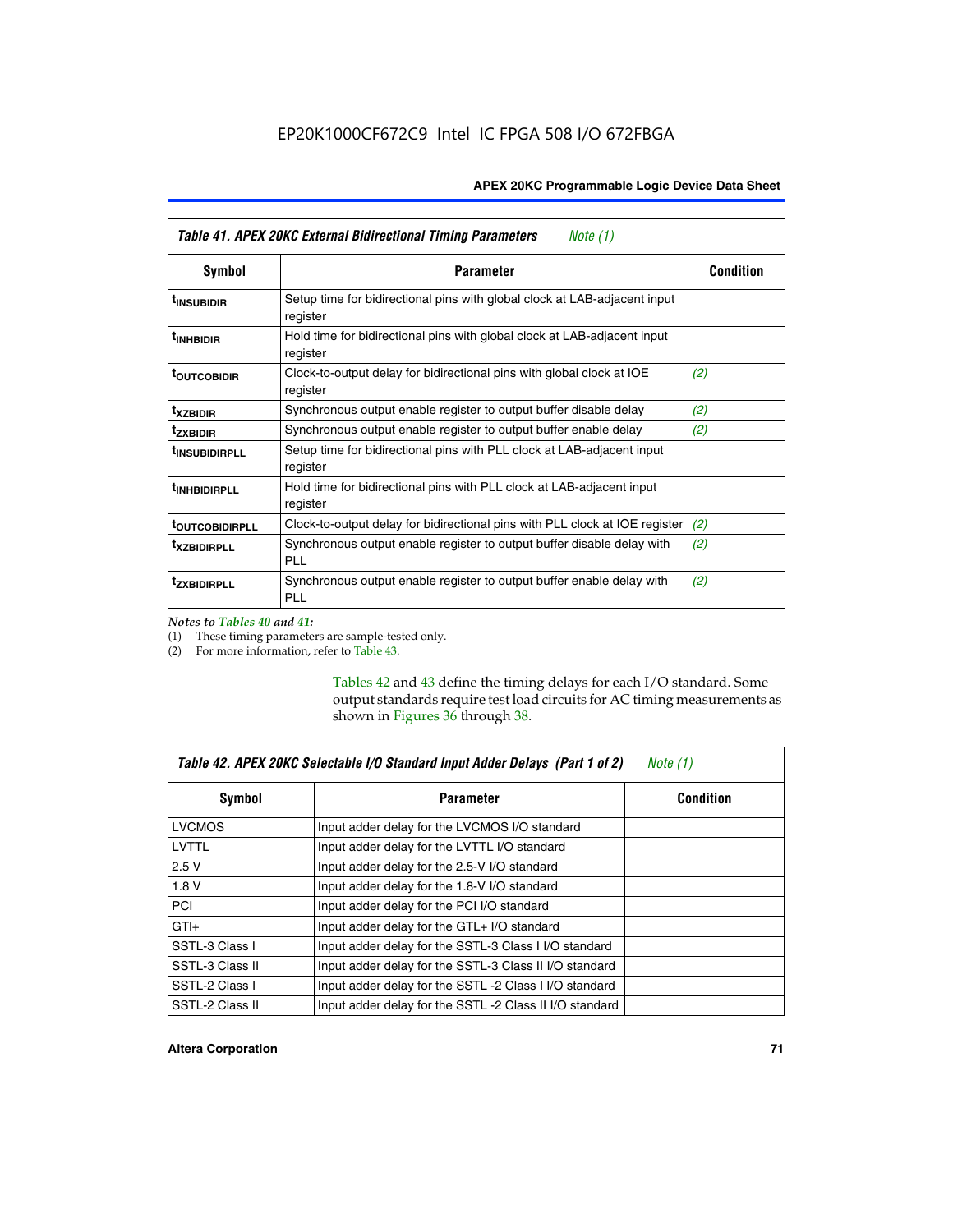#### **APEX 20KC Programmable Logic Device Data Sheet**

|             | Table 42. APEX 20KC Selectable I/O Standard Input Adder Delays (Part 2 of 2) | Note (1)         |
|-------------|------------------------------------------------------------------------------|------------------|
| Symbol      | Parameter                                                                    | <b>Condition</b> |
| <b>LVDS</b> | Input adder delay for the LVDS I/O standard                                  |                  |
| <b>CTT</b>  | Input adder delay for the CTT I/O standard                                   |                  |
| AGP         | Input adder delay for the AGP I/O standard                                   |                  |

| <b>Symbol</b>   | <b>Parameter</b>                                        | <b>Condition</b>                                                  |
|-----------------|---------------------------------------------------------|-------------------------------------------------------------------|
| <b>LVCMOS</b>   | Output adder delay for the LVCMOS I/O standard          |                                                                   |
| <b>LVTTL</b>    | Output adder delay for the LVTTL I/O standard           | $Cloud = 35 pF$<br>$Run = 564.5 \Omega$<br>Rdn = 430 $\Omega$ (2) |
| 2.5V            | Output adder delay for the 2.5-V I/O standard           | $Cloud = 35 pF$<br>$Run = 450 \Omega$<br>Rdn = 450 $\Omega$ (2)   |
| 1.8V            | Output adder delay for the 1.8-V I/O standard           | $Cloud = 35 pF$<br>$Run = 520 \Omega$<br>Rdn = 480 $\Omega$ (2)   |
| <b>PCI</b>      | Output adder delay for the PCI I/O standard             | $Cloud = 10 pF$<br>$Run = 1M \Omega$<br>$Rdn = 25 \Omega (2)$     |
| $GTI +$         | Output adder delay for the GTL+ I/O standard            | $Cloud = 30 pF$<br>$Run = 25 \Omega (2)$                          |
| SSTL-3 Class I  | Output adder delay for the SSTL-3 Class I I/O standard  | $Cloud1 = 0 pF$<br>$Cloud2 = 30 pF$<br>$R = 25 \Omega (2)$        |
| SSTL-3 Class II | Output adder delay for the SSTL-3 Class II I/O standard | $Cloud1 = 0 pF$<br>$Cloud2 = 30 pF$<br>$R = 25 \Omega (2)$        |
| SSTL-2 Class I  | Output adder delay for the SSTL-2 Class I I/O standard  |                                                                   |
| SSTL-2 Class II | Output adder delay for the SSTL-2 Class II I/O standard |                                                                   |
| <b>LVDS</b>     | Output adder delay for the LVDS I/O standard            | $Cloud = 4 pF$<br>R=100 Ω (2)                                     |
| <b>CTT</b>      | Output adder delay for the CTT I/O standard             |                                                                   |
| <b>AGP</b>      | Output adder delay for the AGP I/O standard             |                                                                   |
|                 |                                                         |                                                                   |

#### *Note to Tables 42 and 43:*

- (1) These delays report the differences in delays for different I/O standards. Add the delay for the I/O standard that is used to the external timing parameters.
- (2) See Figure 36 for more information.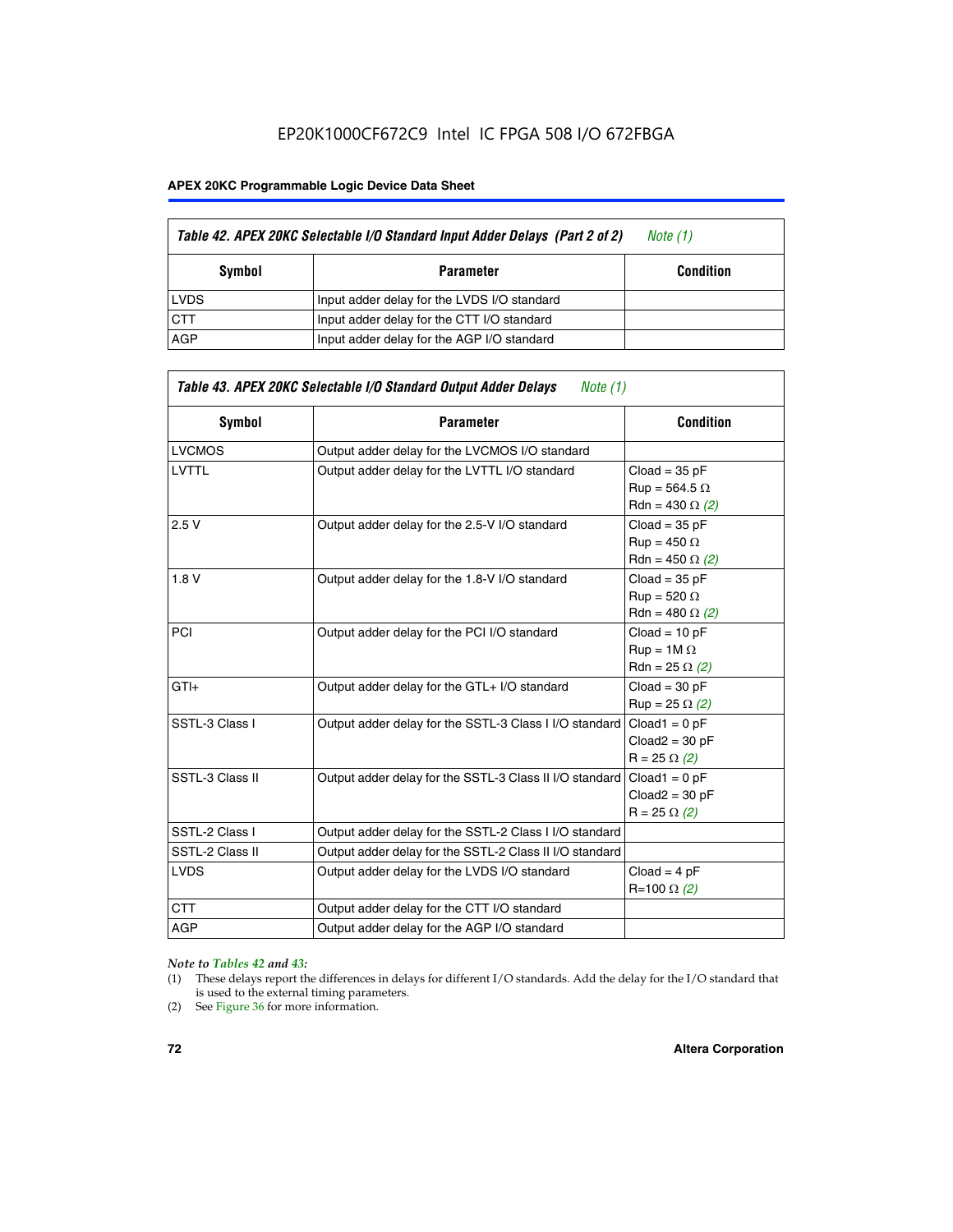*Figure 36. AC Test Conditions for LVTTL, 2.5 V, 1.8 V, PCI & GTL+ I/O Standards*







*Figure 38. AC Test Conditions for the LVDS I/O Standard*

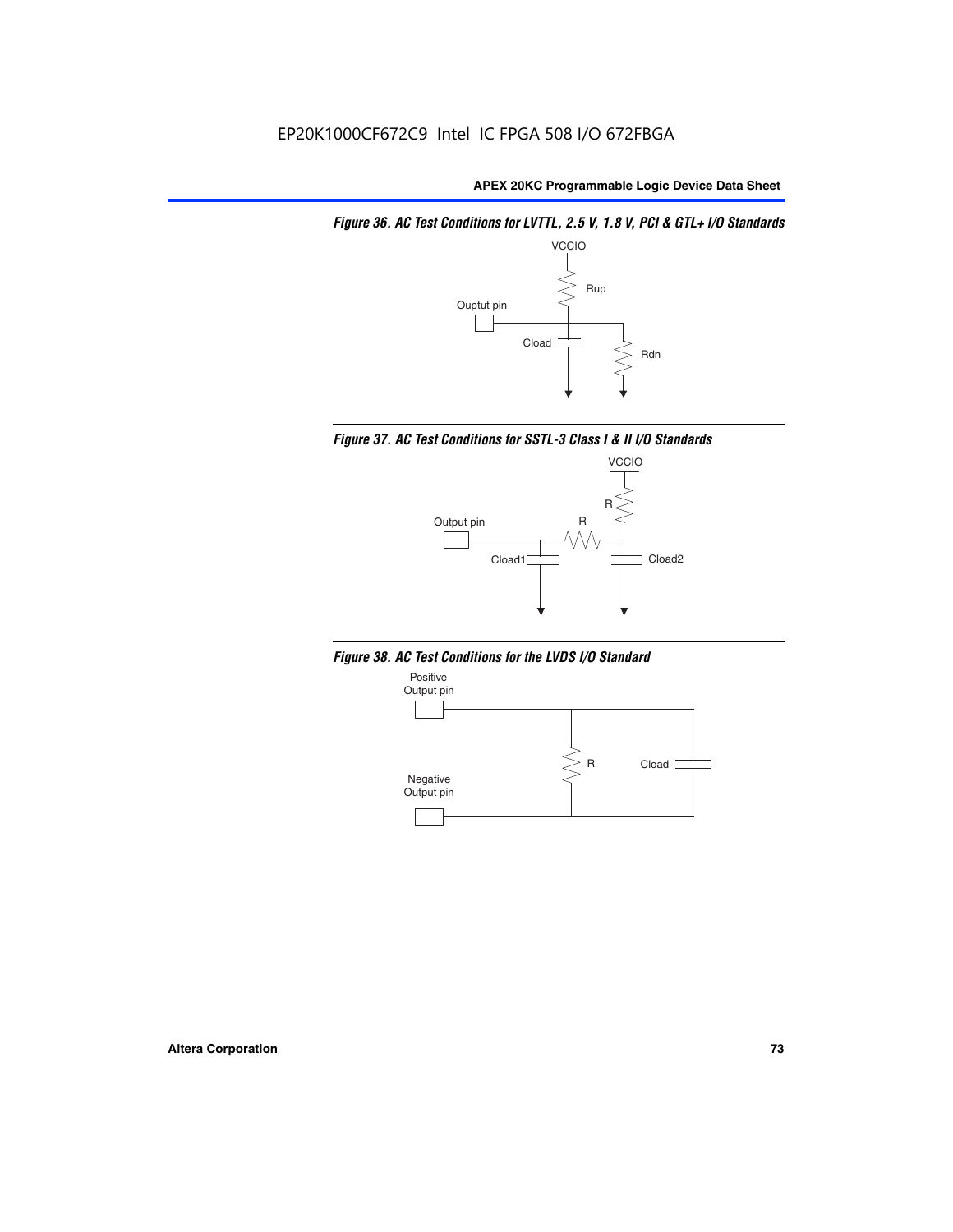Tables 44 through 67 show the  $f_{MAX}$  and external timing parameters for EPC20K200C, EP20K400C, EP20K600C, and EP20K1000C devices.

| Table 44. EP20K200C f <sub>MAX</sub> LE Timing Microparameters |                |      |                |      |                |      |             |  |  |  |
|----------------------------------------------------------------|----------------|------|----------------|------|----------------|------|-------------|--|--|--|
| Symbol                                                         | -7 Speed Grade |      | -8 Speed Grade |      | -9 Speed Grade |      | <b>Unit</b> |  |  |  |
|                                                                | Min            | Max  | Min            | Max  | Min            | Max  |             |  |  |  |
| $t_{SU}$                                                       | 0.01           |      | 0.01           |      | 0.01           |      | ns          |  |  |  |
| $t_H$                                                          | 0.10           |      | 0.10           |      | 0.10           |      | ns          |  |  |  |
| $t_{CO}$                                                       |                | 0.27 |                | 0.30 |                | 0.32 | ns          |  |  |  |
| $t_{LUT}$                                                      |                | 0.65 |                | 0.78 |                | 0.92 | ns          |  |  |  |

| Table 45. EP20K200C f <sub>MAX</sub> ESB Timing Microparameters |         |                |         |                |         |                |             |  |  |  |
|-----------------------------------------------------------------|---------|----------------|---------|----------------|---------|----------------|-------------|--|--|--|
| <b>Symbol</b>                                                   |         | -7 Speed Grade |         | -8 Speed Grade |         | -9 Speed Grade | <b>Unit</b> |  |  |  |
|                                                                 | Min     | Max            | Min     | Max            | Min     | Max            |             |  |  |  |
| <sup>t</sup> ESBARC                                             |         | 1.30           |         | 1.51           |         | 1.69           | ns          |  |  |  |
| <sup>t</sup> ESBSRC                                             |         | 2.35           |         | 2.49           |         | 2.72           | ns          |  |  |  |
| t <sub>ESBAWC</sub>                                             |         | 2.92           |         | 3.46           |         | 3.86           | ns          |  |  |  |
| t <sub>ESBSWC</sub>                                             |         | 3.05           |         | 3.44           |         | 3.85           | ns          |  |  |  |
| t <sub>ESBWASU</sub>                                            | 0.45    |                | 0.50    |                | 0.54    |                | ns          |  |  |  |
| <sup>t</sup> ESBW <u>AH</u>                                     | 0.44    |                | 0.50    |                | 0.55    |                | ns          |  |  |  |
| <sup>t</sup> ESBWDSU                                            | 0.57    |                | 0.63    |                | 0.68    |                | ns          |  |  |  |
| <sup>t</sup> ESBWDH                                             | 0.44    |                | 0.50    |                | 0.55    |                | ns          |  |  |  |
| t <sub>ESBRASU</sub>                                            | 1.25    |                | 1.43    |                | 1.56    |                | ns          |  |  |  |
| <sup>t</sup> ESBRAH                                             | 0.00    |                | 0.03    |                | 0.11    |                | ns          |  |  |  |
| <sup>t</sup> ESBWESU                                            | 0.00    |                | 0.00    |                | 0.00    |                | ns          |  |  |  |
| <sup>t</sup> ES <u>BDATASU</u>                                  | 2.01    |                | 2.27    |                | 2.45    |                | ns          |  |  |  |
| <sup>t</sup> ESBWADDRSU                                         | $-0.20$ |                | $-0.24$ |                | $-0.28$ |                | ns          |  |  |  |
| <sup>t</sup> ESBRADDRSU                                         | 0.02    |                | 0.00    |                | $-0.02$ |                | ns          |  |  |  |
| <sup>t</sup> ESBDA <u>TACO1</u>                                 |         | 1.09           |         | 1.28           |         | 1.43           | ns          |  |  |  |
| <sup>t</sup> ESBDATACO2                                         |         | 2.10           |         | 2.52           |         | 2.82           | ns          |  |  |  |
| <sup>t</sup> ESBDD                                              |         | 2.50           |         | 2.97           |         | 3.32           | ns          |  |  |  |
| $t_{PD}$                                                        |         | 1.48           |         | 1.78           |         | 2.00           | ns          |  |  |  |
| <sup>t</sup> PTERMSU                                            | 0.58    |                | 0.72    |                | 0.81    |                | ns          |  |  |  |
| t <sub>PTERMCO</sub>                                            |         | 1.10           |         | 1.29           |         | 1.45           | ns          |  |  |  |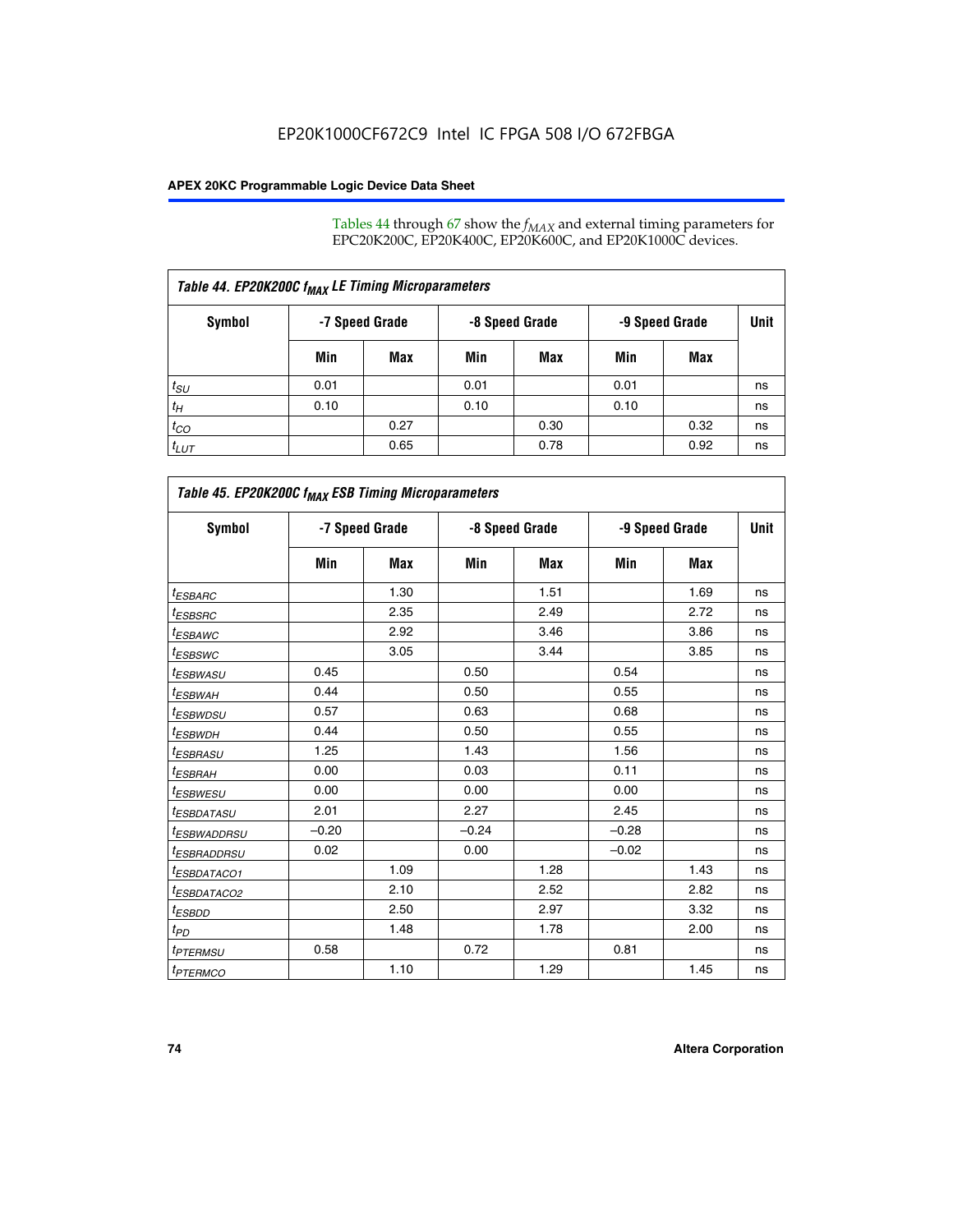| Table 46. EP20K200C f <sub>MAX</sub> Routing Delays |     |                |     |                |                |      |      |  |  |
|-----------------------------------------------------|-----|----------------|-----|----------------|----------------|------|------|--|--|
| <b>Symbol</b>                                       |     | -7 Speed Grade |     | -8 Speed Grade | -9 Speed Grade |      | Unit |  |  |
|                                                     | Min | Max            | Min | Max            | Min            | Max  |      |  |  |
| $t_{F1-4}$                                          |     | 0.15           |     | 0.17           |                | 0.20 | ns   |  |  |
| $t_{F5-20}$                                         |     | 0.81           |     | 0.94           |                | 1.12 | ns   |  |  |
| $t_{F20+}$                                          |     | 0.98           |     | 1.13           |                | 1.35 | ns   |  |  |

| Table 47. EP20K200C Minimum Pulse Width Timing Parameters |                |     |      |                |      |                |      |  |  |  |
|-----------------------------------------------------------|----------------|-----|------|----------------|------|----------------|------|--|--|--|
| <b>Symbol</b>                                             | -7 Speed Grade |     |      | -8 Speed Grade |      | -9 Speed Grade | Unit |  |  |  |
|                                                           | Min            | Max | Min  | <b>Max</b>     | Min  | Max            |      |  |  |  |
| $t_{\mathit{CH}}$                                         | 1.33           |     | 1.66 |                | 2.00 |                | ns   |  |  |  |
| $t_{CL}$                                                  | 1.33           |     | 1.66 |                | 2.00 |                | ns   |  |  |  |
| $t_{CLRP}$                                                | 0.20           |     | 0.20 |                | 0.20 |                | ns   |  |  |  |
| t <sub>PREP</sub>                                         | 0.20           |     | 0.20 |                | 0.20 |                | ns   |  |  |  |
| $t_{ESBCH}$                                               | 1.33           |     | 1.66 |                | 2.00 |                | ns   |  |  |  |
| $t_{ESBCL}$                                               | 1.33           |     | 1.66 |                | 2.00 |                | ns   |  |  |  |
| $t_{ESBWP}$                                               | 1.05           |     | 1.28 |                | 1.44 |                | ns   |  |  |  |
| $t_{ESBRP}$                                               | 0.87           |     | 1.06 |                | 1.19 |                | ns   |  |  |  |

## *Table 48. EP20K200C External Timing Parameters*

| Symbol                | -7 Speed Grade |      |      | -8 Speed Grade | -9 Speed Grade | Unit |    |
|-----------------------|----------------|------|------|----------------|----------------|------|----|
|                       | Min            | Max  | Min  | Max            | Min            | Max  |    |
| t <sub>INSU</sub>     | 1.23           |      | 1.26 |                | 1.33           |      | ns |
| $t_{INH}$             | 0.00           |      | 0.00 |                | 0.00           |      | ns |
| toutco                | 2.00           | 3.79 | 2.00 | 4.31           | 2.00           | 4.70 | ns |
| t <sub>INSUPLL</sub>  | 0.81           |      | 0.92 |                |                |      | ns |
| t <sub>INHPLL</sub>   | 0.00           |      | 0.00 |                |                |      | ns |
| t <sub>outcopll</sub> | 0.50           | 2.36 | 0.50 | 2.62           |                |      | ns |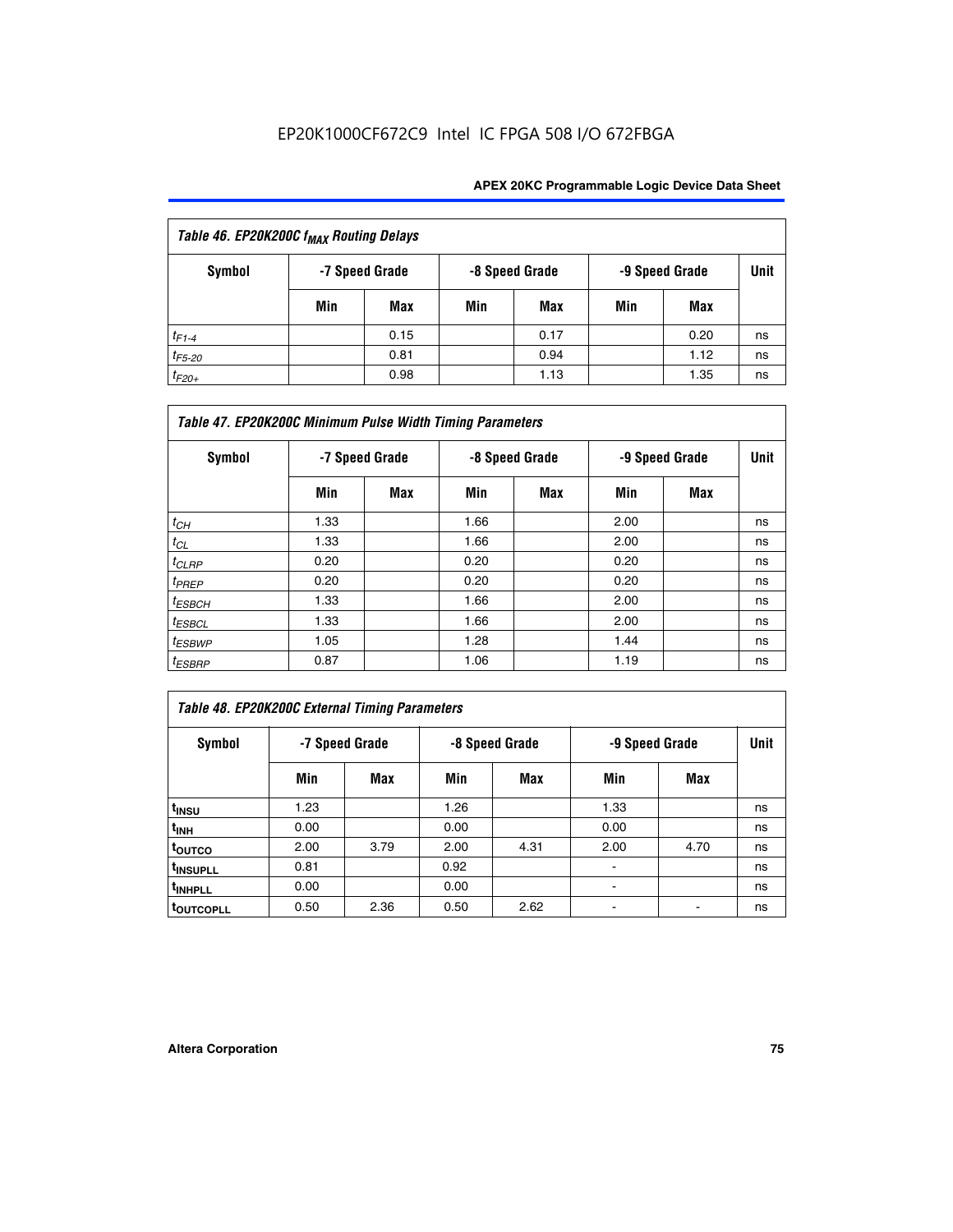| <b>Table 49. EP20K200C External Bidirectional Timing Parameters</b> |                |      |      |                |                |             |    |  |  |  |
|---------------------------------------------------------------------|----------------|------|------|----------------|----------------|-------------|----|--|--|--|
| <b>Symbol</b>                                                       | -7 Speed Grade |      |      | -8 Speed Grade | -9 Speed Grade | <b>Unit</b> |    |  |  |  |
|                                                                     | Min            | Max  | Min  | Max            | Min            | Max         |    |  |  |  |
| <sup>t</sup> INSUBIDIR                                              | 1.38           |      | 1.78 |                | 1.99           |             | ns |  |  |  |
| <sup>t</sup> inhbidir                                               | 0.00           |      | 0.00 |                | 0.00           |             | ns |  |  |  |
| <b><sup>t</sup>OUTCOBIDIR</b>                                       | 2.00           | 3.79 | 2.00 | 4.31           | 2.00           | 4.70        | ns |  |  |  |
| <sup>T</sup> XZBIDIR                                                |                | 6.12 |      | 6.51           |                | 7.89        | ns |  |  |  |
| <sup>t</sup> zxbidir                                                |                | 6.12 |      | 6.51           |                | 7.89        | ns |  |  |  |
| <sup>T</sup> INSUBIDIRPLL                                           | 2.82           |      | 3.47 |                | ٠              |             | ns |  |  |  |
| <sup>t</sup> INHBIDIRPLL                                            | 0.00           |      | 0.00 |                |                |             | ns |  |  |  |
| <sup>T</sup> OUTCOBIDIRPLL                                          | 0.50           | 2.36 | 0.50 | 2.62           | ۰              |             | ns |  |  |  |
| <sup>t</sup> xzbidirpll                                             |                | 4.69 |      | 4.82           |                |             | ns |  |  |  |
| <sup>T</sup> ZXBIDIRPLL                                             |                | 4.69 |      | 4.82           |                |             | ns |  |  |  |

| Table 50. EP20K400C f <sub>MAX</sub> LE Timing Parameters |                |      |      |                |                |      |    |  |  |
|-----------------------------------------------------------|----------------|------|------|----------------|----------------|------|----|--|--|
| Symbol                                                    | -7 Speed Grade |      |      | -8 Speed Grade | -9 Speed Grade | Unit |    |  |  |
|                                                           | Min            | Max  | Min  | Max            | Min            | Max  |    |  |  |
| $t_{SU}$                                                  | 0.01           |      | 0.01 |                | 0.01           |      | ns |  |  |
| $t_H$                                                     | 0.10           |      | 0.10 |                | 0.10           |      | ns |  |  |
| $t_{CO}$                                                  |                | 0.27 |      | 0.30           |                | 0.32 | ns |  |  |
| $t_{LUT}$                                                 |                | 0.65 |      | 0.78           |                | 0.92 | ns |  |  |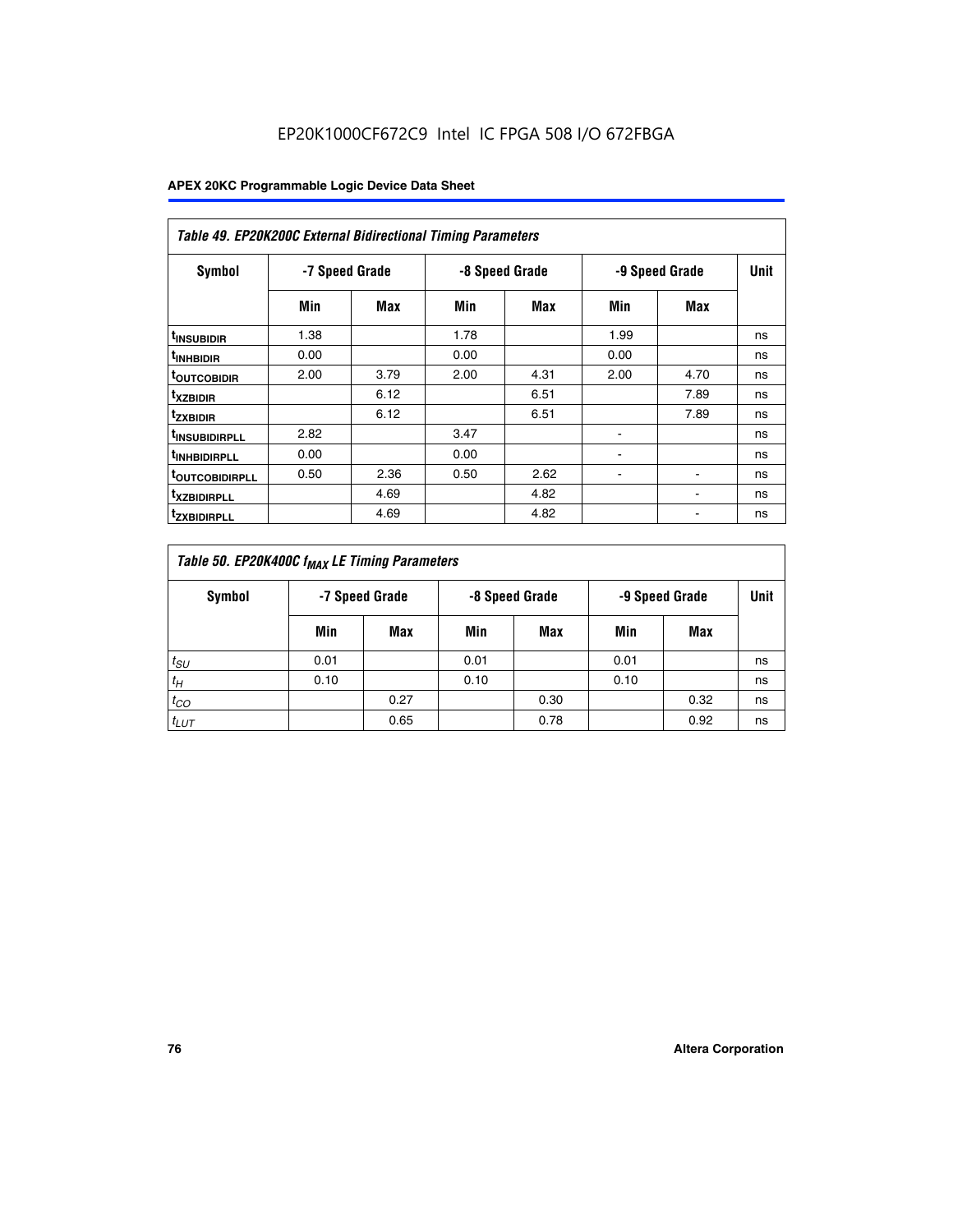| Table 51. EP20K400C f <sub>MAX</sub> ESB Timing Parameters |                |            |         |                |         |                |    |  |  |  |
|------------------------------------------------------------|----------------|------------|---------|----------------|---------|----------------|----|--|--|--|
| <b>Symbol</b>                                              | -7 Speed Grade |            |         | -8 Speed Grade |         | -9 Speed Grade |    |  |  |  |
|                                                            | Min            | <b>Max</b> | Min     | <b>Max</b>     | Min     | <b>Max</b>     |    |  |  |  |
| <sup>t</sup> ESBARC                                        |                | 1.30       |         | 1.51           |         | 1.69           | ns |  |  |  |
| t <sub>ESBSRC</sub>                                        |                | 2.35       |         | 2.49           |         | 2.72           | ns |  |  |  |
| <sup>t</sup> ESBAWC                                        |                | 2.92       |         | 3.46           |         | 3.86           | ns |  |  |  |
| <sup>t</sup> ESBSWC                                        |                | 3.05       |         | 3.44           |         | 3.85           | ns |  |  |  |
| <sup>t</sup> ESBWASU                                       | 0.45           |            | 0.50    |                | 0.54    |                | ns |  |  |  |
| <sup>t</sup> ESBWAH                                        | 0.44           |            | 0.50    |                | 0.55    |                | ns |  |  |  |
| <sup>t</sup> ESBWDSU                                       | 0.57           |            | 0.63    |                | 0.68    |                | ns |  |  |  |
| <sup>t</sup> ESBWDH                                        | 0.44           |            | 0.50    |                | 0.55    |                | ns |  |  |  |
| <sup>t</sup> ESBRASU                                       | 1.25           |            | 1.43    |                | 1.56    |                | ns |  |  |  |
| <sup>t</sup> ESBRAH                                        | 0.00           |            | 0.03    |                | 0.11    |                | ns |  |  |  |
| <sup>t</sup> ESBWESU                                       | 0.00           |            | 0.00    |                | 0.00    |                | ns |  |  |  |
| <sup>t</sup> ESBDATASU                                     | 2.01           |            | 2.27    |                | 2.45    |                | ns |  |  |  |
| <sup>t</sup> ESBWADDRSU                                    | $-0.20$        |            | $-0.24$ |                | $-0.28$ |                | ns |  |  |  |
| <sup>t</sup> ESBRADDRSU                                    | 0.02           |            | 0.00    |                | $-0.02$ |                | ns |  |  |  |
| <sup>t</sup> ESBDATACO1                                    |                | 1.09       |         | 1.28           |         | 1.43           | ns |  |  |  |
| <sup>I</sup> ESBDATACO2                                    |                | 2.10       |         | 2.52           |         | 2.82           | ns |  |  |  |
| <sup>t</sup> ESBDD                                         |                | 2.50       |         | 2.97           |         | 3.32           | ns |  |  |  |
| t <sub>PD</sub>                                            |                | 1.48       |         | 1.78           |         | 2.00           | ns |  |  |  |
| <sup>t</sup> PTERMSU                                       | 0.58           |            | 0.72    |                | 0.81    |                | ns |  |  |  |
| <i>t<sub>PTERMCO</sub></i>                                 |                | 1.10       |         | 1.29           |         | 1.45           | ns |  |  |  |

| Table 52. EP20K400C f <sub>MAX</sub> Routing Delays |     |                |     |                |                |      |             |  |  |  |
|-----------------------------------------------------|-----|----------------|-----|----------------|----------------|------|-------------|--|--|--|
| <b>Symbol</b>                                       |     | -7 Speed Grade |     | -8 Speed Grade | -9 Speed Grade |      | <b>Unit</b> |  |  |  |
|                                                     | Min | Max            | Min | Max            | Min            | Max  |             |  |  |  |
| $t_{F1-4}$                                          |     | 0.15           |     | 0.17           |                | 0.19 | ns          |  |  |  |
| $t_{F5-20}$                                         |     | 0.94           |     | 1.06           |                | 1.25 | ns          |  |  |  |
| $t_{F20+}$                                          |     | 1.73           |     | 1.96           |                | 2.30 | ns          |  |  |  |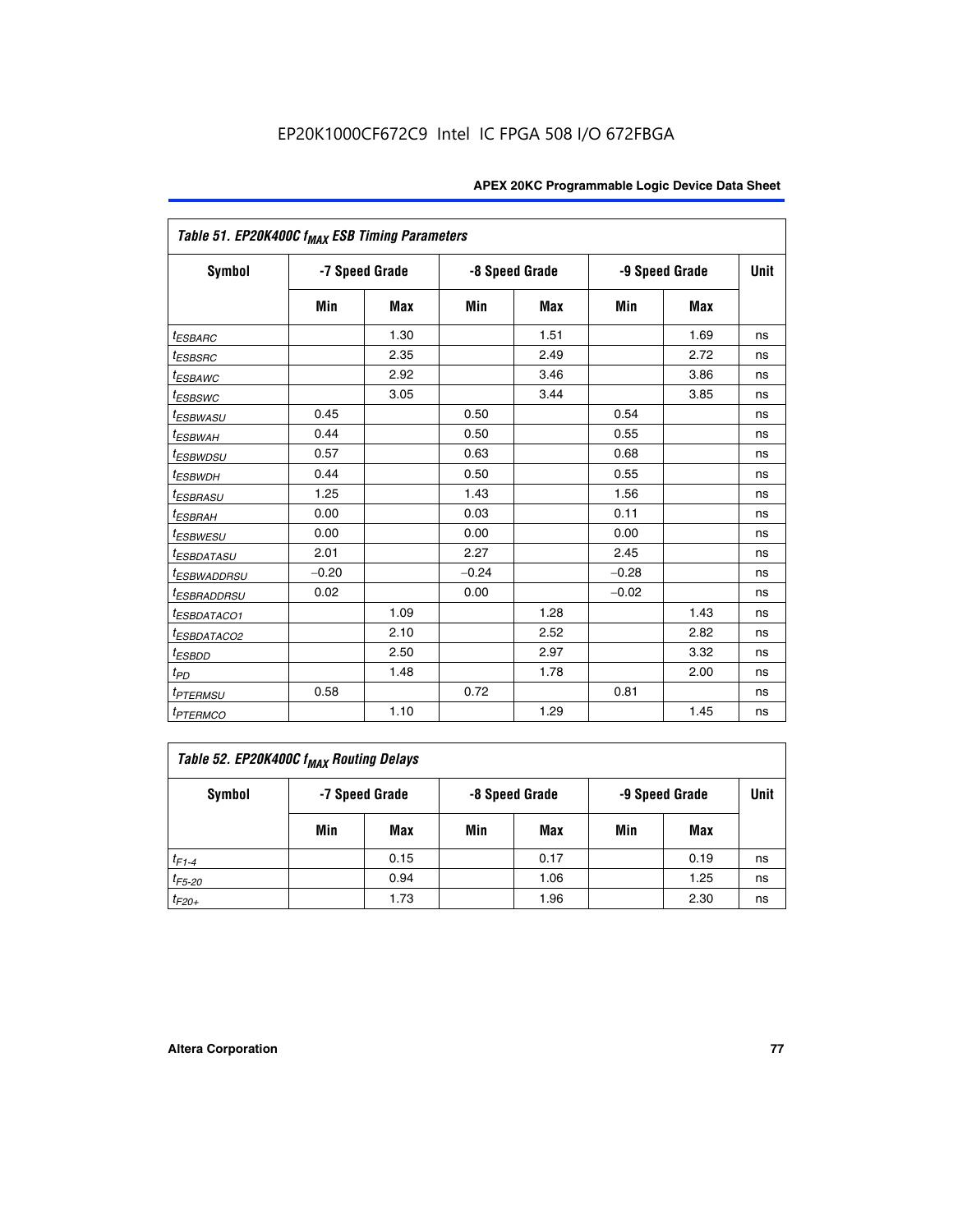| Table 53. EP20K400C Minimum Pulse Width Timing Parameters |      |                |      |                |      |                |      |  |  |  |
|-----------------------------------------------------------|------|----------------|------|----------------|------|----------------|------|--|--|--|
| Symbol                                                    |      | -7 Speed Grade |      | -8 Speed Grade |      | -9 Speed Grade | Unit |  |  |  |
|                                                           | Min  | Max            | Min  | <b>Max</b>     | Min  | <b>Max</b>     |      |  |  |  |
| $t_{CH}$                                                  | 1.33 |                | 1.66 |                | 2.00 |                | ns   |  |  |  |
| $t_{CL}$                                                  | 1.33 |                | 1.66 |                | 2.00 |                | ns   |  |  |  |
| $t_{CLRP}$                                                | 0.20 |                | 0.20 |                | 0.20 |                | ns   |  |  |  |
| $t_{PREF}$                                                | 0.20 |                | 0.20 |                | 0.20 |                | ns   |  |  |  |
| <sup>t</sup> ESBCH                                        | 1.33 |                | 1.66 |                | 2.00 |                | ns   |  |  |  |
| <sup>t</sup> ESBCL                                        | 1.33 |                | 1.66 |                | 2.00 |                | ns   |  |  |  |
| $t_{ESBWP}$                                               | 1.05 |                | 1.28 |                | 1.44 |                | ns   |  |  |  |
| <sup>t</sup> ESBRP                                        | 0.87 |                | 1.06 |                | 1.19 |                | ns   |  |  |  |

| Table 54. EP20K400C External Timing Parameters |      |                |      |                |      |                |    |  |  |  |  |  |
|------------------------------------------------|------|----------------|------|----------------|------|----------------|----|--|--|--|--|--|
| <b>Symbol</b>                                  |      | -7 Speed Grade |      | -8 Speed Grade |      | -9 Speed Grade |    |  |  |  |  |  |
|                                                | Min  | Max            | Min  | Max            | Min  | Max            |    |  |  |  |  |  |
| t <sub>INSU</sub>                              | 1.37 |                | 1.52 |                | 1.64 |                | ns |  |  |  |  |  |
| $t_{\rm INH}$                                  | 0.00 |                | 0.00 |                | 0.00 |                | ns |  |  |  |  |  |
| <sup>t</sup> outco                             | 2.00 | 4.25           | 2.00 | 4.61           | 2.00 | 5.03           | ns |  |  |  |  |  |
| <sup>t</sup> INSUPLL                           | 0.80 |                | 0.91 |                |      |                | ns |  |  |  |  |  |
| <sup>t</sup> INHPLL                            | 0.00 |                | 0.00 |                |      |                | ns |  |  |  |  |  |
| <b>LOUTCOPLL</b>                               | 0.50 | 2.27           | 0.50 | 2.55           |      |                | ns |  |  |  |  |  |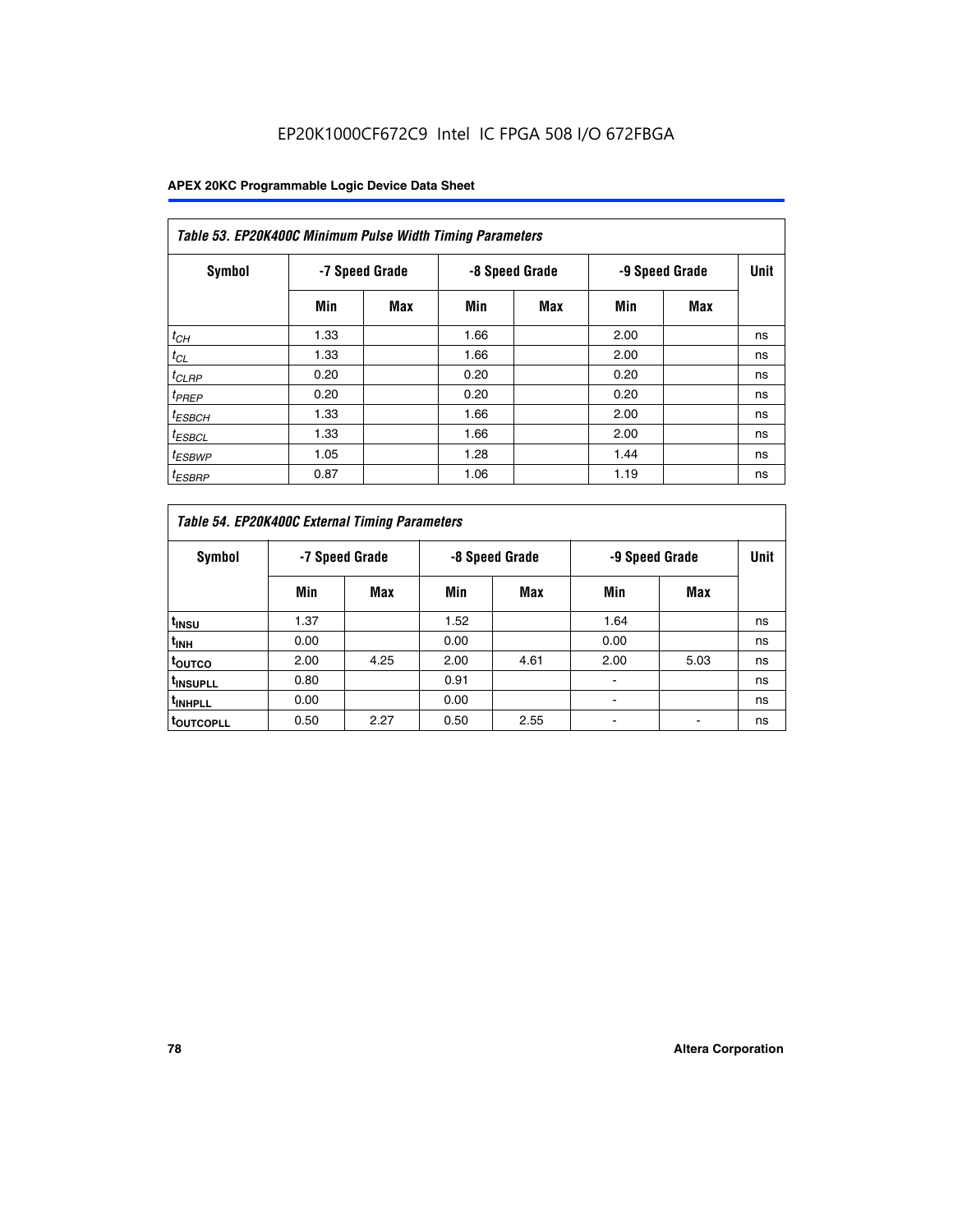| Table 55. EP20K400C External Bidirectional Timing Parameters |                |      |      |                |      |                          |    |  |  |  |  |  |
|--------------------------------------------------------------|----------------|------|------|----------------|------|--------------------------|----|--|--|--|--|--|
| <b>Symbol</b>                                                | -7 Speed Grade |      |      | -8 Speed Grade |      | -9 Speed Grade           |    |  |  |  |  |  |
|                                                              | Min            | Max  | Min  | Max            | Min  | Max                      |    |  |  |  |  |  |
| t <sub>INSUBIDIR</sub>                                       | 1.29           |      | 1.67 |                | 1.92 |                          | ns |  |  |  |  |  |
| <sup>t</sup> INHBIDIR                                        | 0.00           |      | 0.00 |                | 0.00 |                          | ns |  |  |  |  |  |
| <b>TOUTCOBIDIR</b>                                           | 2.00           | 4.25 | 2.00 | 4.61           | 2.00 | 5.03                     | ns |  |  |  |  |  |
| <sup>t</sup> xzbidir                                         |                | 6.55 |      | 6.97           |      | 7.35                     | ns |  |  |  |  |  |
| <sup>t</sup> zxbidir                                         |                | 6.55 |      | 6.97           |      | 7.36                     | ns |  |  |  |  |  |
| <sup>t</sup> INSUBIDIRPLL                                    | 3.22           |      | 3.80 |                |      |                          | ns |  |  |  |  |  |
| <sup>t</sup> INHBIDIRPLL                                     | 0.00           |      | 0.00 |                |      |                          | ns |  |  |  |  |  |
| <b>TOUTCOBIDIRPLL</b>                                        | 0.50           | 2.27 | 0.50 | 2.55           |      | $\blacksquare$           | ns |  |  |  |  |  |
| <sup>t</sup> xzbidirpll                                      |                | 4.62 |      | 4.84           |      | $\overline{\phantom{0}}$ | ns |  |  |  |  |  |
| <sup>t</sup> zxbidirpll                                      |                | 4.62 |      | 4.84           |      |                          | ns |  |  |  |  |  |

| Table 56. EP20K600C f <sub>MAX</sub> LE Timing Parameters |      |                |      |                |      |                |      |  |  |  |  |
|-----------------------------------------------------------|------|----------------|------|----------------|------|----------------|------|--|--|--|--|
| Symbol                                                    |      | -7 Speed Grade |      | -8 Speed Grade |      | -9 Speed Grade | Unit |  |  |  |  |
|                                                           | Min  | Max            | Min  | Max            | Min  | Max            |      |  |  |  |  |
| $t_{SU}$                                                  | 0.01 |                | 0.01 |                | 0.01 |                | ns   |  |  |  |  |
| $t_H$                                                     | 0.10 |                | 0.10 |                | 0.10 |                | ns   |  |  |  |  |
| $t_{CO}$                                                  |      | 0.27           |      | 0.30           |      | 0.32           | ns   |  |  |  |  |
| $t_{LUT}$                                                 |      | 0.65           |      | 0.78           |      | 0.92           | ns   |  |  |  |  |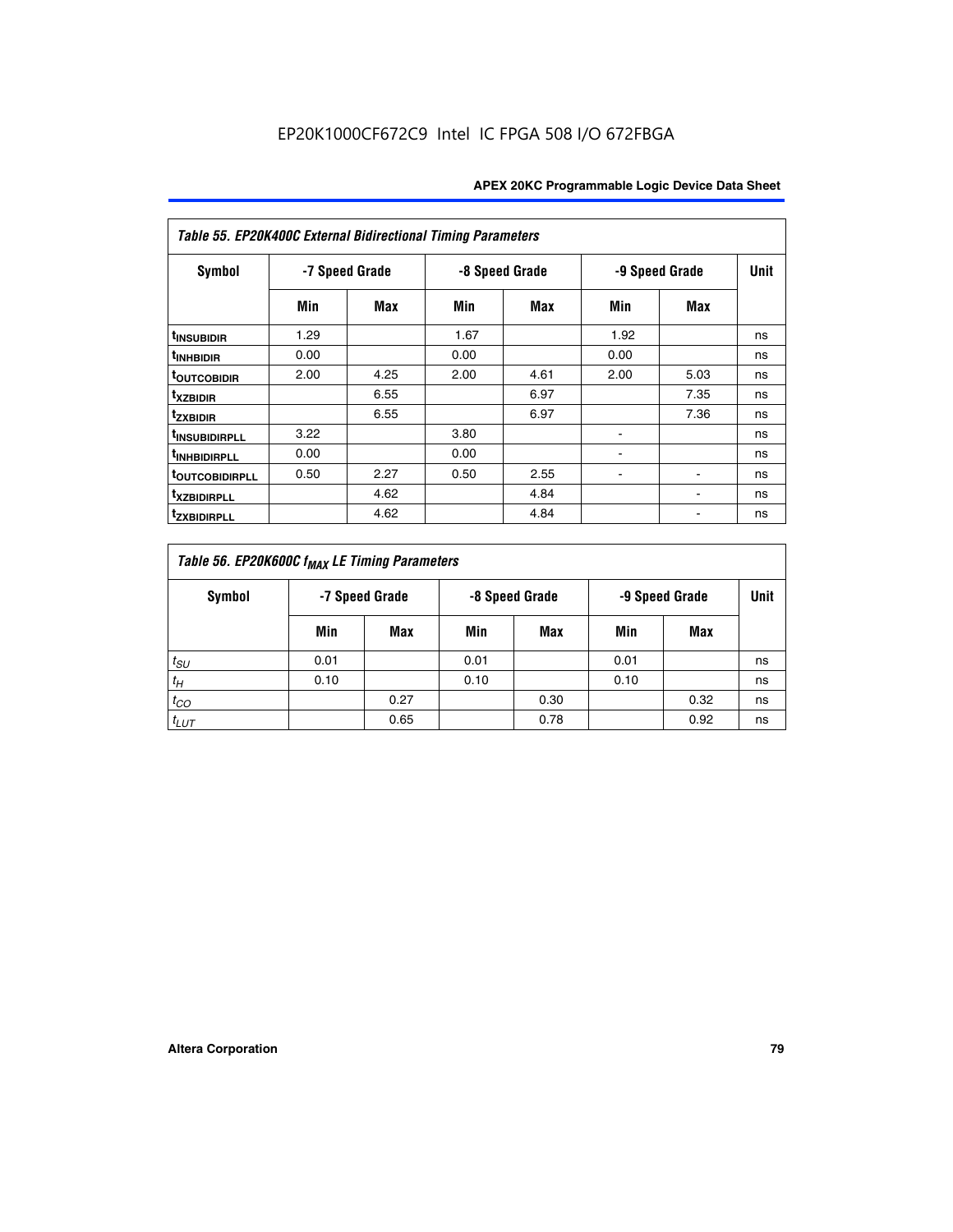|                                   | Table 57. EP20K600C f <sub>MAX</sub> ESB Timing Parameters |            |                |            |                |            |    |  |  |  |  |
|-----------------------------------|------------------------------------------------------------|------------|----------------|------------|----------------|------------|----|--|--|--|--|
| Symbol                            | -7 Speed Grade                                             |            | -8 Speed Grade |            | -9 Speed Grade | Unit       |    |  |  |  |  |
|                                   | Min                                                        | <b>Max</b> | Min            | <b>Max</b> | Min            | <b>Max</b> |    |  |  |  |  |
| <sup>t</sup> ESBARC               |                                                            | 1.30       |                | 1.51       |                | 1.69       | ns |  |  |  |  |
| <sup>t</sup> ESBSRC               |                                                            | 2.35       |                | 2.49       |                | 2.72       | ns |  |  |  |  |
| <sup>t</sup> ESBAWC               |                                                            | 2.92       |                | 3.46       |                | 3.86       | ns |  |  |  |  |
| t <sub>ESBSWC</sub>               |                                                            | 3.05       |                | 3.44       |                | 3.85       | ns |  |  |  |  |
| <sup>t</sup> ESBWASU              | 0.45                                                       |            | 0.50           |            | 0.54           |            | ns |  |  |  |  |
| <sup>t</sup> ESBWAH               | 0.44                                                       |            | 0.50           |            | 0.55           |            | ns |  |  |  |  |
| <sup>t</sup> ESBWDSU              | 0.57                                                       |            | 0.63           |            | 0.68           |            | ns |  |  |  |  |
| <sup>t</sup> ESBWDH               | 0.44                                                       |            | 0.50           |            | 0.55           |            | ns |  |  |  |  |
| <sup>t</sup> ESBRASU              | 1.25                                                       |            | 1.43           |            | 1.56           |            | ns |  |  |  |  |
| <sup>t</sup> ESBRAH               | 0.00                                                       |            | 0.03           |            | 0.11           |            | ns |  |  |  |  |
| <sup>t</sup> ESBWESU              | 0.00                                                       |            | 0.00           |            | 0.00           |            | ns |  |  |  |  |
| <sup>t</sup> ESBDATASU            | 2.01                                                       |            | 2.27           |            | 2.45           |            | ns |  |  |  |  |
| <sup>t</sup> ESBWADDRSU           | $-0.20$                                                    |            | $-0.24$        |            | $-0.28$        |            | ns |  |  |  |  |
| <sup>t</sup> ESBRADDRSU           | 0.02                                                       |            | 0.00           |            | $-0.02$        |            | ns |  |  |  |  |
| <sup>I</sup> ESBDATACO1           |                                                            | 1.09       |                | 1.28       |                | 1.43       | ns |  |  |  |  |
| <sup>t</sup> ESBDATACO2           |                                                            | 2.10       |                | 2.52       |                | 2.82       | ns |  |  |  |  |
| <sup>t</sup> ESBDD                |                                                            | 2.50       |                | 2.97       |                | 3.32       | ns |  |  |  |  |
| $t_{PD}$                          |                                                            | 1.48       |                | 1.78       |                | 2.00       | ns |  |  |  |  |
| <i>t<sub>PTERMSU</sub></i>        | 0.58                                                       |            | 0.72           |            | 0.81           |            | ns |  |  |  |  |
| <b><i>t<sub>PTERMCO</sub></i></b> |                                                            | 1.10       |                | 1.29       |                | 1.45       | ns |  |  |  |  |

| Table 58. EP20K600C f <sub>MAX</sub> Routing Delays |                |      |                |      |                |      |      |  |  |  |
|-----------------------------------------------------|----------------|------|----------------|------|----------------|------|------|--|--|--|
| Symbol                                              | -7 Speed Grade |      | -8 Speed Grade |      | -9 Speed Grade |      | Unit |  |  |  |
|                                                     | Min            | Max  | Min            | Max  | Min            | Max  |      |  |  |  |
| $t_{F1-4}$                                          |                | 0.15 |                | 0.16 |                | 0.18 | ns   |  |  |  |
| $t_{F5-20}$                                         |                | 0.94 |                | 1.05 |                | 1.20 | ns   |  |  |  |
| $t_{F20+}$                                          |                | 1.76 |                | 1.98 |                | 2.23 | ns   |  |  |  |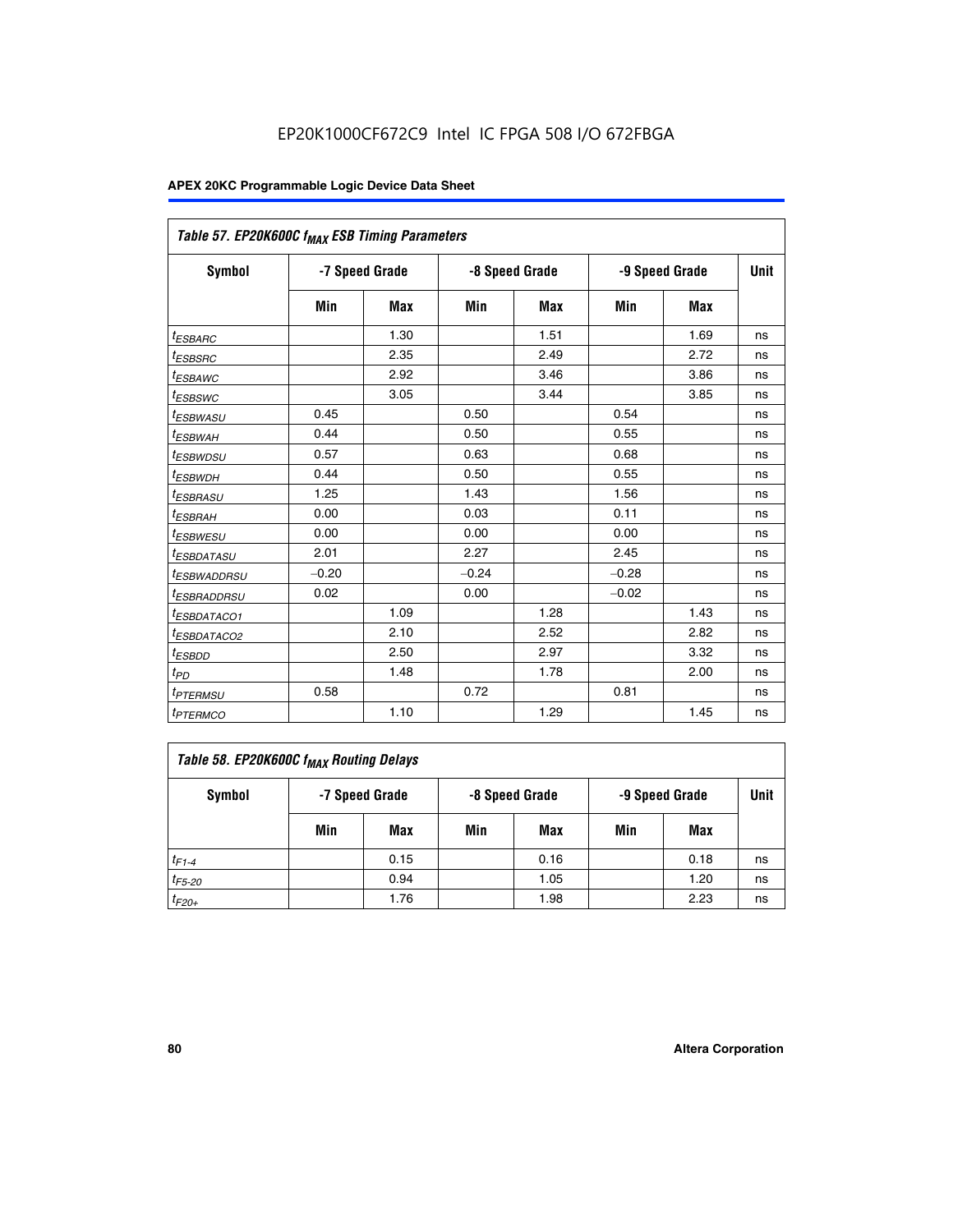| Table 59. EP20K600C Minimum Pulse Width Timing Parameters |                |     |                |     |                |     |      |  |  |  |  |
|-----------------------------------------------------------|----------------|-----|----------------|-----|----------------|-----|------|--|--|--|--|
| Symbol                                                    | -7 Speed Grade |     | -8 Speed Grade |     | -9 Speed Grade |     | Unit |  |  |  |  |
|                                                           | Min            | Max | Min            | Max | Min            | Max |      |  |  |  |  |
| $t_{CH}$                                                  | 1.33           |     | 1.66           |     | 2.00           |     | ns   |  |  |  |  |
| $t_{CL}$                                                  | 1.33           |     | 1.66           |     | 2.00           |     | ns   |  |  |  |  |
| $t_{CLRP}$                                                | 0.20           |     | 0.20           |     | 0.20           |     | ns   |  |  |  |  |
| $t_{PREF}$                                                | 0.20           |     | 0.20           |     | 0.20           |     | ns   |  |  |  |  |
| $t_{ESBCH}$                                               | 1.33           |     | 1.66           |     | 2.00           |     | ns   |  |  |  |  |
| $t_{ESBCL}$                                               | 1.33           |     | 1.66           |     | 2.00           |     | ns   |  |  |  |  |
| <sup>t</sup> ESBWP                                        | 1.05           |     | 1.28           |     | 1.44           |     | ns   |  |  |  |  |
| <sup>t</sup> ESBRP                                        | 0.87           |     | 1.06           |     | 1.19           |     | ns   |  |  |  |  |

|                      | Table 60. EP20K600C External Timing Parameters     |      |      |      |      |      |    |  |  |  |  |  |  |
|----------------------|----------------------------------------------------|------|------|------|------|------|----|--|--|--|--|--|--|
| Symbol               | -7 Speed Grade<br>-8 Speed Grade<br>-9 Speed Grade |      |      |      |      | Unit |    |  |  |  |  |  |  |
|                      | Min                                                | Max  | Min  | Max  | Min  | Max  |    |  |  |  |  |  |  |
| t <sub>insu</sub>    | 1.28                                               |      | 1.40 |      | 1.45 |      | ns |  |  |  |  |  |  |
| t <sub>INH</sub>     | 0.00                                               |      | 0.00 |      | 0.00 |      | ns |  |  |  |  |  |  |
| toutco               | 2.00                                               | 4.29 | 2.00 | 4.77 | 2.00 | 5.11 | ns |  |  |  |  |  |  |
| <sup>t</sup> INSUPLL | 0.80                                               |      | 0.91 |      |      |      | ns |  |  |  |  |  |  |
| <sup>t</sup> INHPLL  | 0.00                                               |      | 0.00 |      |      |      | ns |  |  |  |  |  |  |
| <b>TOUTCOPLL</b>     | 0.50                                               | 2.37 | 0.50 | 2.63 |      |      | ns |  |  |  |  |  |  |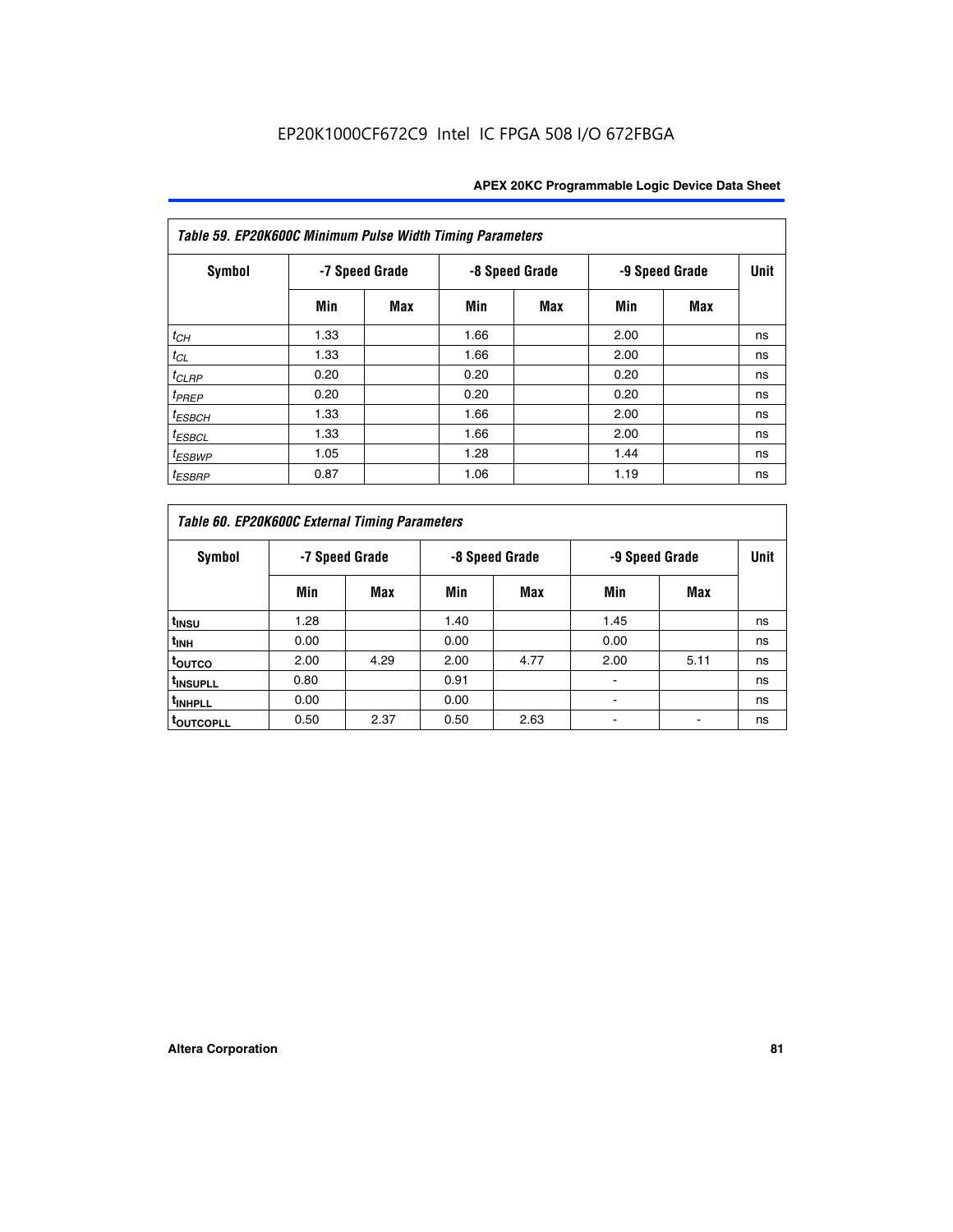|                               | <b>Table 61. EP20K600C External Bidirectional Timing Parameters</b> |      |      |                |      |                |      |  |  |  |  |  |  |
|-------------------------------|---------------------------------------------------------------------|------|------|----------------|------|----------------|------|--|--|--|--|--|--|
| <b>Symbol</b>                 | -7 Speed Grade                                                      |      |      | -8 Speed Grade |      | -9 Speed Grade | Unit |  |  |  |  |  |  |
|                               | Min                                                                 | Max  | Min  | Max            | Min  | Max            |      |  |  |  |  |  |  |
| <sup>t</sup> INSUBIDIR        | 2.03                                                                |      | 2.57 |                | 2.97 |                | ns   |  |  |  |  |  |  |
| <sup>t</sup> INHBIDIR         | 0.00                                                                |      | 0.00 |                | 0.00 |                | ns   |  |  |  |  |  |  |
| <b><sup>t</sup>OUTCOBIDIR</b> | 2.00                                                                | 4.29 | 2.00 | 4.77           | 2.00 | 5.11           | ns   |  |  |  |  |  |  |
| <sup>t</sup> xzbidir          |                                                                     | 8.31 |      | 9.14           |      | 9.76           | ns   |  |  |  |  |  |  |
| <sup>t</sup> zxbidir          |                                                                     | 8.31 |      | 9.14           |      | 9.76           | ns   |  |  |  |  |  |  |
| <sup>t</sup> insubidirpll     | 3.99                                                                |      | 4.77 |                |      |                | ns   |  |  |  |  |  |  |
| <sup>t</sup> INHBIDIRPLL      | 0.00                                                                |      | 0.00 |                |      |                | ns   |  |  |  |  |  |  |
| <sup>T</sup> OUTCOBIDIRPLL    | 0.50                                                                | 2.37 | 0.50 | 2.63           | ۰    | ۰              | ns   |  |  |  |  |  |  |
| <sup>t</sup> xzbidirpll       |                                                                     | 6.35 |      | 6.94           |      |                | ns   |  |  |  |  |  |  |
| <sup>I</sup> ZXBIDIRPLL       |                                                                     | 6.35 |      | 6.94           |      |                | ns   |  |  |  |  |  |  |

| Table 62. EP20K1000C f <sub>MAX</sub> LE Timing Microparameters |                                                    |      |      |      |      |      |             |  |  |  |
|-----------------------------------------------------------------|----------------------------------------------------|------|------|------|------|------|-------------|--|--|--|
| Symbol                                                          | -7 Speed Grade<br>-8 Speed Grade<br>-9 Speed Grade |      |      |      |      |      | <b>Unit</b> |  |  |  |
|                                                                 | Min                                                | Max  | Min  | Max  | Min  | Max  |             |  |  |  |
| $t_{SU}$                                                        | 0.01                                               |      | 0.01 |      | 0.01 |      | ns          |  |  |  |
| $t_H$                                                           | 0.10                                               |      | 0.10 |      | 0.10 |      | ns          |  |  |  |
| $t_{CO}$                                                        |                                                    | 0.27 |      | 0.30 |      | 0.32 | ns          |  |  |  |
| $t_{LUT}$                                                       |                                                    | 0.66 |      | 0.79 |      | 0.92 | ns          |  |  |  |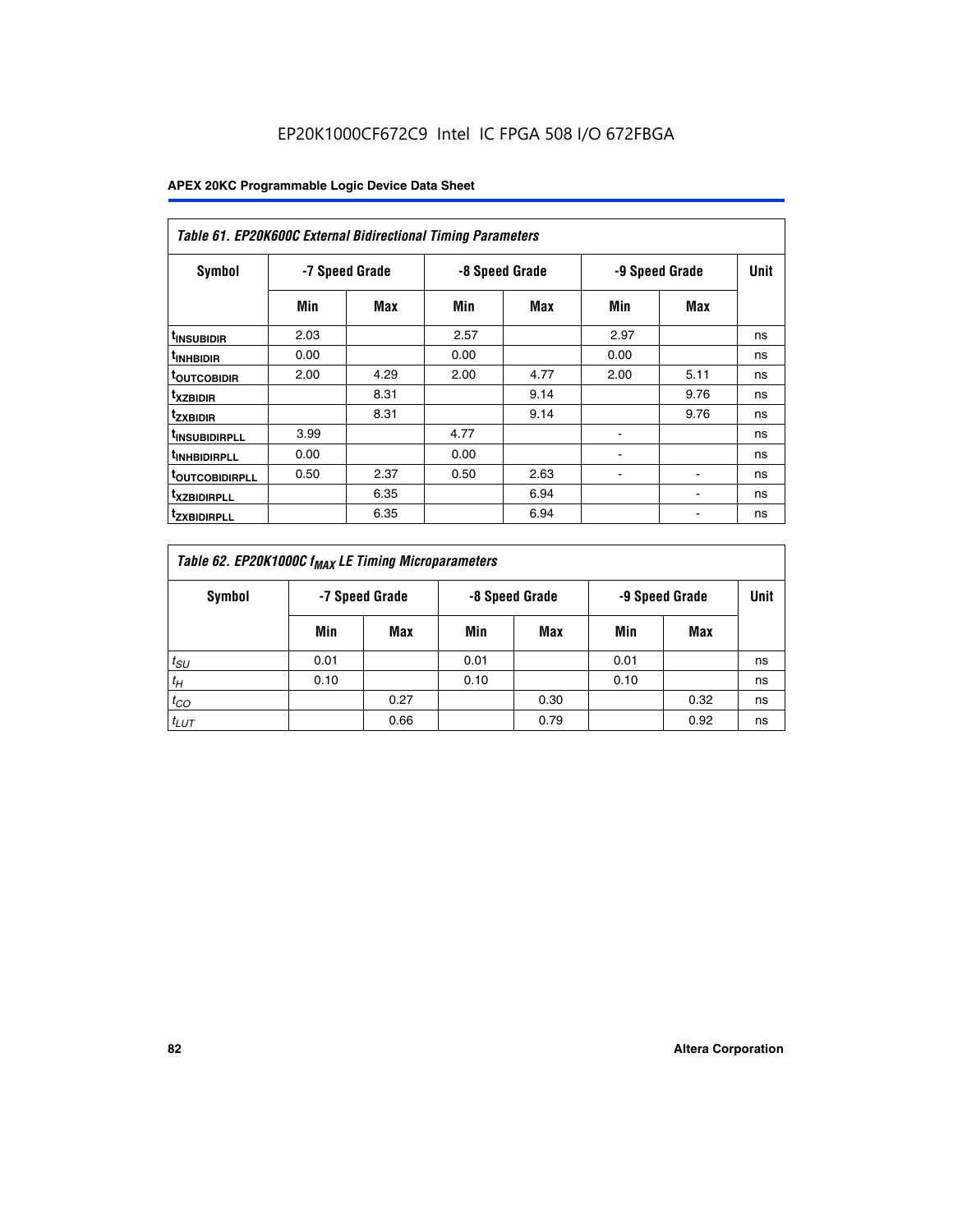| Table 63. EP20K1000C f <sub>MAX</sub> ESB Timing Microparameters |                |            |         |                |         |                |             |  |  |  |
|------------------------------------------------------------------|----------------|------------|---------|----------------|---------|----------------|-------------|--|--|--|
| Symbol                                                           | -7 Speed Grade |            |         | -8 Speed Grade |         | -9 Speed Grade | <b>Unit</b> |  |  |  |
|                                                                  | Min            | <b>Max</b> | Min     | <b>Max</b>     | Min     | Max            |             |  |  |  |
| <i>t<sub>ESBARC</sub></i>                                        |                | 1.48       |         | 1.57           |         | 1.65           | ns          |  |  |  |
| $t_{ESBSRC}$                                                     |                | 2.36       |         | 2.50           |         | 2.73           | ns          |  |  |  |
| <sup>t</sup> ESBAWC                                              |                | 2.93       |         | 3.46           |         | 3.86           | ns          |  |  |  |
| <sup>t</sup> ESBSWC                                              |                | 3.08       |         | 3.43           |         | 3.83           | ns          |  |  |  |
| <sup>t</sup> ESBWASU                                             | 0.51           |            | 0.50    |                | 0.52    |                | ns          |  |  |  |
| <sup>t</sup> ESBWAH                                              | 0.38           |            | 0.51    |                | 0.57    |                | ns          |  |  |  |
| <sup>t</sup> ESBWDSU                                             | 0.62           |            | 0.62    |                | 0.66    |                | ns          |  |  |  |
| <sup>t</sup> ESBWDH                                              | 0.38           |            | 0.51    |                | 0.57    |                | ns          |  |  |  |
| <i>t<sub>ESBRASU</sub></i>                                       | 1.40           |            | 1.47    |                | 1.53    |                | ns          |  |  |  |
| <sup>t</sup> ESBRAH                                              | 0.00           |            | 0.07    |                | 0.18    |                | ns          |  |  |  |
| <i>t<sub>ESBWESU</sub></i>                                       | 0.00           |            | 0.00    |                | 0.00    |                | ns          |  |  |  |
| <sup>t</sup> ESBDATASU                                           | 1.92           |            | 2.19    |                | 2.35    |                | ns          |  |  |  |
| <sup>t</sup> ESBWADDRSU                                          | $-0.20$        |            | $-0.28$ |                | $-0.32$ |                | ns          |  |  |  |
| <i><b>ESBRADDRSU</b></i>                                         | 0.00           |            | $-0.03$ |                | $-0.05$ |                | ns          |  |  |  |
| <i>ESBDATACO1</i>                                                |                | 1.12       |         | 1.30           |         | 1.46           | ns          |  |  |  |
| <sup>t</sup> ESBDATACO2                                          |                | 2.11       |         | 2.53           |         | 2.84           | ns          |  |  |  |
| <sup>t</sup> ESBDD                                               |                | 2.56       |         | 2.96           |         | 3.30           | ns          |  |  |  |
| t <sub>PD</sub>                                                  |                | 1.49       |         | 1.79           |         | 2.02           | ns          |  |  |  |
| t <sub>PTERMSU</sub>                                             | 0.61           |            | 0.69    |                | 0.77    |                | ns          |  |  |  |
| <b>t</b> <sub>PTERMCO</sub>                                      |                | 1.13       |         | 1.32           |         | 1.48           | ns          |  |  |  |

| Table 64. EP20K1000C f <sub>MAX</sub> Routing Delays |     |                |     |                |     |                |      |  |  |  |
|------------------------------------------------------|-----|----------------|-----|----------------|-----|----------------|------|--|--|--|
| Symbol                                               |     | -7 Speed Grade |     | -8 Speed Grade |     | -9 Speed Grade | Unit |  |  |  |
|                                                      | Min | Max            | Min | Max            | Min | Max            |      |  |  |  |
| $t_{F1-4}$                                           |     | 0.15           |     | 0.17           |     | 0.19           | ns   |  |  |  |
| $t_{F5-20}$                                          |     | 1.13           |     | 1.31           |     | 1.50           | ns   |  |  |  |
| $t_{F20+}$                                           |     | 2.30           |     | 2.71           |     | 3.19           | ns   |  |  |  |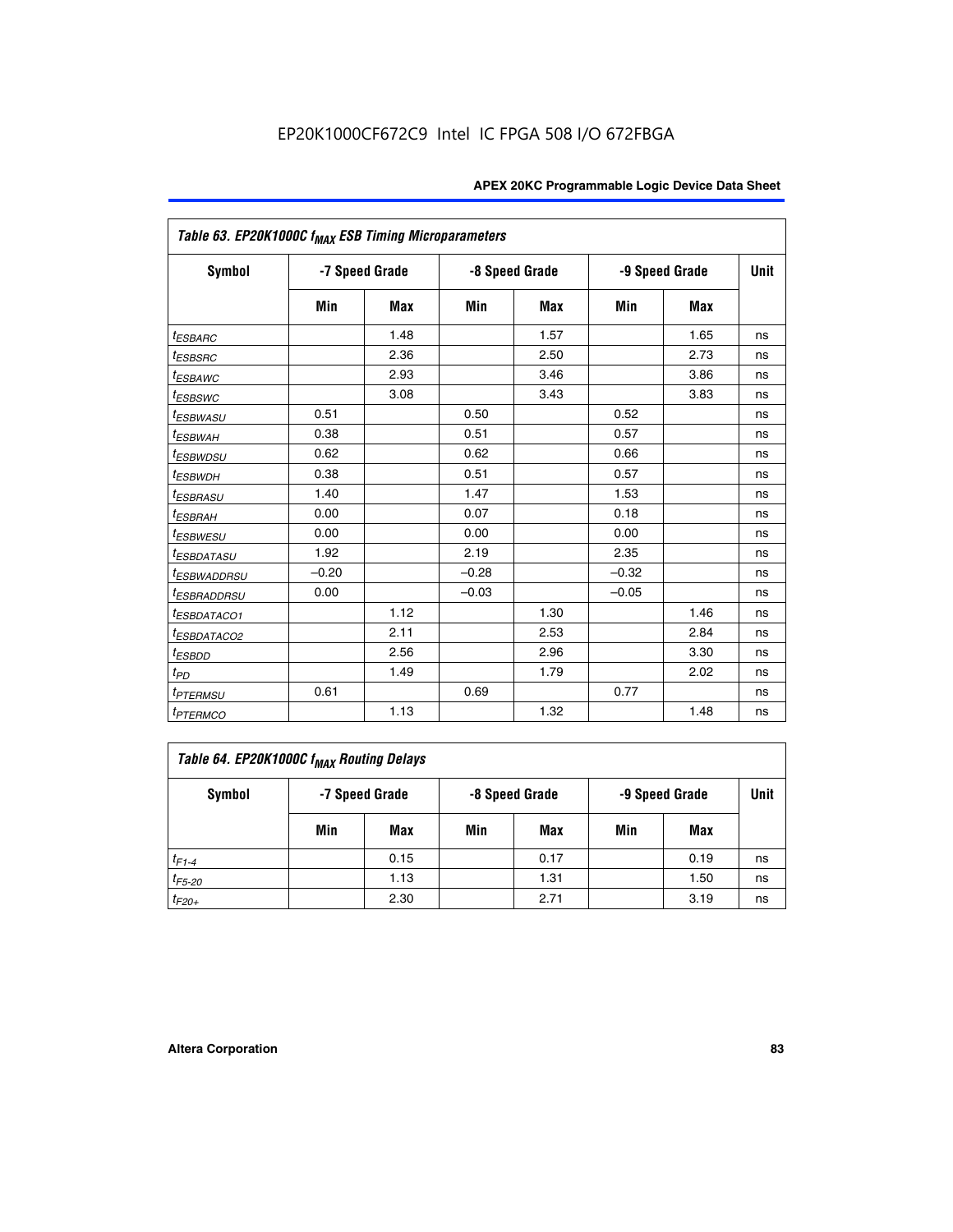| Table 65. EP20K1000C Minimum Pulse Width Timing Parameters |                |     |      |                |      |                |      |  |  |  |  |
|------------------------------------------------------------|----------------|-----|------|----------------|------|----------------|------|--|--|--|--|
| Symbol                                                     | -7 Speed Grade |     |      | -8 Speed Grade |      | -9 Speed Grade | Unit |  |  |  |  |
|                                                            | Min            | Max | Min  | <b>Max</b>     | Min  | <b>Max</b>     |      |  |  |  |  |
| $t_{CH}$                                                   | 1.33           |     | 1.66 |                | 2.00 |                | ns   |  |  |  |  |
| $t_{CL}$                                                   | 1.33           |     | 1.66 |                | 2.00 |                | ns   |  |  |  |  |
| $t_{CLRP}$                                                 | 0.20           |     | 0.20 |                | 0.20 |                | ns   |  |  |  |  |
| $t_{PREF}$                                                 | 0.20           |     | 0.20 |                | 0.20 |                | ns   |  |  |  |  |
| $t_{ESBCH}$                                                | 1.33           |     | 1.66 |                | 2.00 |                | ns   |  |  |  |  |
| $t_{ESBCL}$                                                | 1.33           |     | 1.66 |                | 2.00 |                | ns   |  |  |  |  |
| $t_{ESBWP}$                                                | 1.04           |     | 1.26 |                | 1.41 |                | ns   |  |  |  |  |
| <sup>t</sup> ESBRP                                         | 0.87           |     | 1.05 |                | 1.18 |                | ns   |  |  |  |  |

| Table 66. EP20K1000C External Timing Parameters |                |      |                |      |                |      |             |
|-------------------------------------------------|----------------|------|----------------|------|----------------|------|-------------|
| Symbol                                          | -7 Speed Grade |      | -8 Speed Grade |      | -9 Speed Grade |      | <b>Unit</b> |
|                                                 | Min            | Max  | Min            | Max  | Min            | Max  |             |
| t <sub>INSU</sub>                               | 1.14           |      | 1.14           |      | 1.11           |      | ns          |
| $t_{\text{INH}}$                                | 0.00           |      | 0.00           |      | 0.00           |      | ns          |
| toutco                                          | 2.00           | 4.63 | 2.00           | 5.26 | 2.00           | 5.69 | ns          |
| <sup>t</sup> INSUPLL                            | 0.81           |      | 0.92           |      |                |      | ns          |
| <sup>t</sup> INHPLL                             | 0.00           |      | 0.00           |      |                |      | ns          |
| <sup>I</sup> OUTCOPLL                           | 0.50           | 2.32 | 0.50           | 2.55 |                |      | ns          |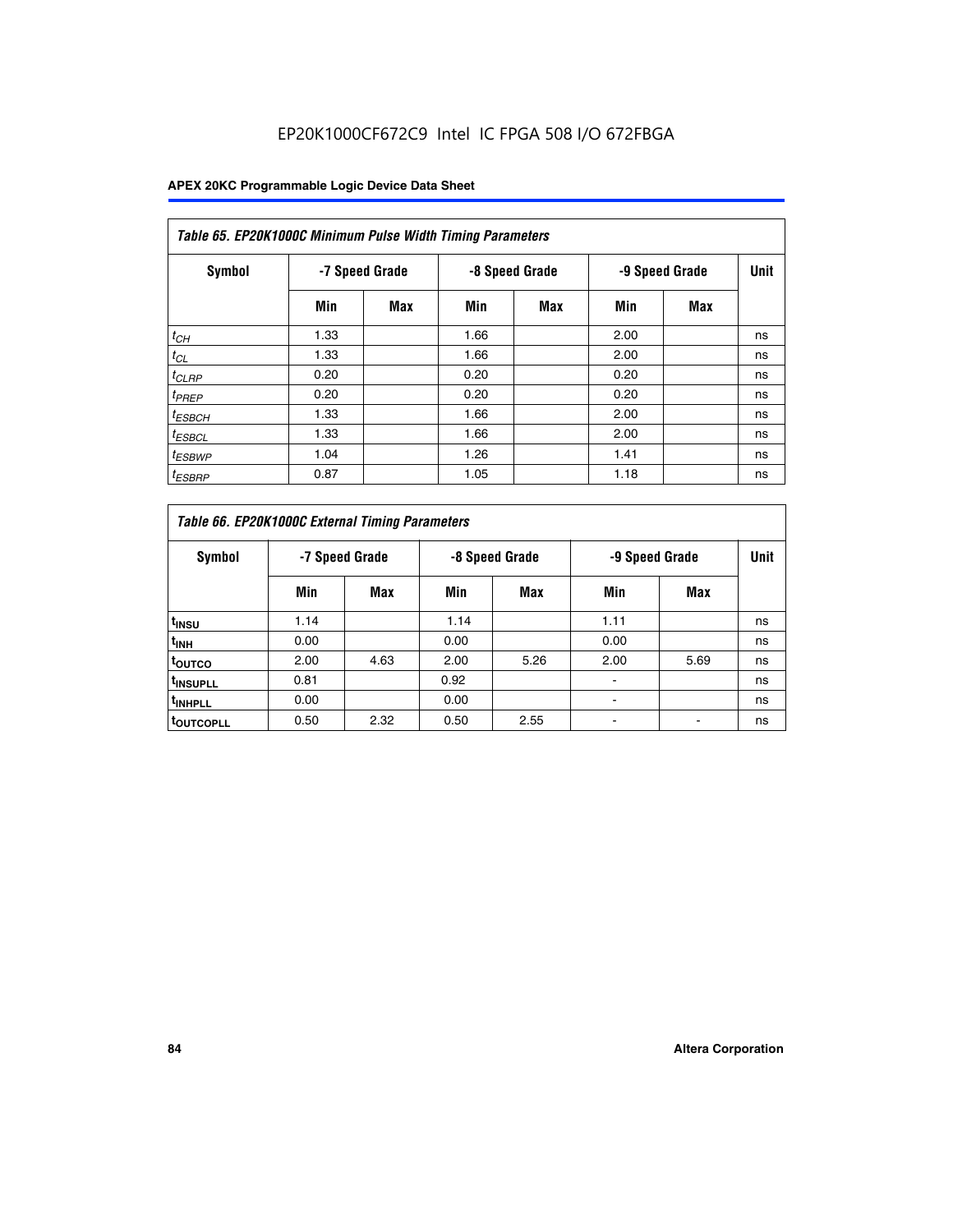| Table 67. EP20K1000C External Bidirectional Timing Parameters |                |      |                |      |                |            |             |
|---------------------------------------------------------------|----------------|------|----------------|------|----------------|------------|-------------|
| Symbol                                                        | -7 Speed Grade |      | -8 Speed Grade |      | -9 Speed Grade |            | <b>Unit</b> |
|                                                               | Min            | Max  | Min            | Max  | Min            | <b>Max</b> |             |
| t <sub>INSUBIDIR</sub>                                        | 1.86           |      | 2.54           |      | 3.15           |            | ns          |
| <sup>t</sup> INHBIDIR                                         | 0.00           |      | 0.00           |      | 0.00           |            | ns          |
| <sup>t</sup> OUTCOBIDIR                                       | 2.00           | 4.63 | 2.00           | 5.26 | 2.00           | 5.69       | ns          |
| txzbidir                                                      |                | 8.98 |                | 9.89 |                | 10.67      | ns          |
| <b>tzxbidir</b>                                               |                | 8.98 |                | 9.89 |                | 10.67      | ns          |
| <sup>t</sup> INSUBIDIRPLL                                     | 4.17           |      | 5.27           |      |                |            | ns          |
| t <sub>INHBIDIRPLL</sub>                                      | 0.00           |      | 0.00           |      |                |            | ns          |
| <b><i>LOUTCOBIDIRPLL</i></b>                                  | 0.50           | 2.32 | 0.50           | 2.55 |                |            | ns          |
| <i>txzBIDIRPLL</i>                                            |                | 6.67 |                | 7.18 |                |            | ns          |
| tzxbidirpll                                                   |                | 6.67 |                | 7.18 |                |            | ns          |

Tables 68 and 69 show selectable I/O standard input and output delays for APEX 20KC devices. If you select an I/O standard input or output delay other than LVCMOS, add the delay for the selected speed grade to the LVCMOS value.

| Table 68. Selectable I/O Standard Input Delays |                |         |                |         |                |         |             |  |
|------------------------------------------------|----------------|---------|----------------|---------|----------------|---------|-------------|--|
| <b>Symbol</b>                                  | -7 Speed Grade |         | -8 Speed Grade |         | -9 Speed Grade |         | <b>Unit</b> |  |
|                                                | Min            | Max     | Min            | Max     | Min            | Max     | Min         |  |
| <b>LVCMOS</b>                                  |                | 0.00    |                | 0.00    |                | 0.00    | ns          |  |
| LVTTL                                          |                | 0.00    |                | 0.00    |                | 0.00    | ns          |  |
| 2.5V                                           |                | 0.00    |                | 0.00    |                | 0.00    | ns          |  |
| 1.8 V                                          |                | 0.04    |                | 0.11    |                | 0.14    | ns          |  |
| PCI                                            |                | 0.00    |                | 0.04    |                | 0.03    | ns          |  |
| $GTL+$                                         |                | $-0.30$ |                | 0.25    |                | 0.23    | ns          |  |
| SSTL-3 Class I                                 |                | $-0.19$ |                | $-0.13$ |                | $-0.13$ | ns          |  |
| SSTL-3 Class II                                |                | $-0.19$ |                | $-0.13$ |                | $-0.13$ | ns          |  |
| SSTL-2 Class I                                 |                | $-0.19$ |                | $-0.13$ |                | $-0.13$ | ns          |  |
| SSTL-2 Class II                                |                | $-0.19$ |                | $-0.13$ |                | $-0.13$ | ns          |  |
| <b>LVDS</b>                                    |                | $-0.19$ |                | $-0.17$ |                | $-0.16$ | ns          |  |
| <b>CTT</b>                                     |                | 0.00    |                | 0.00    |                | 0.00    | ns          |  |
| <b>AGP</b>                                     |                | 0.00    |                | 0.00    |                | 0.00    | ns          |  |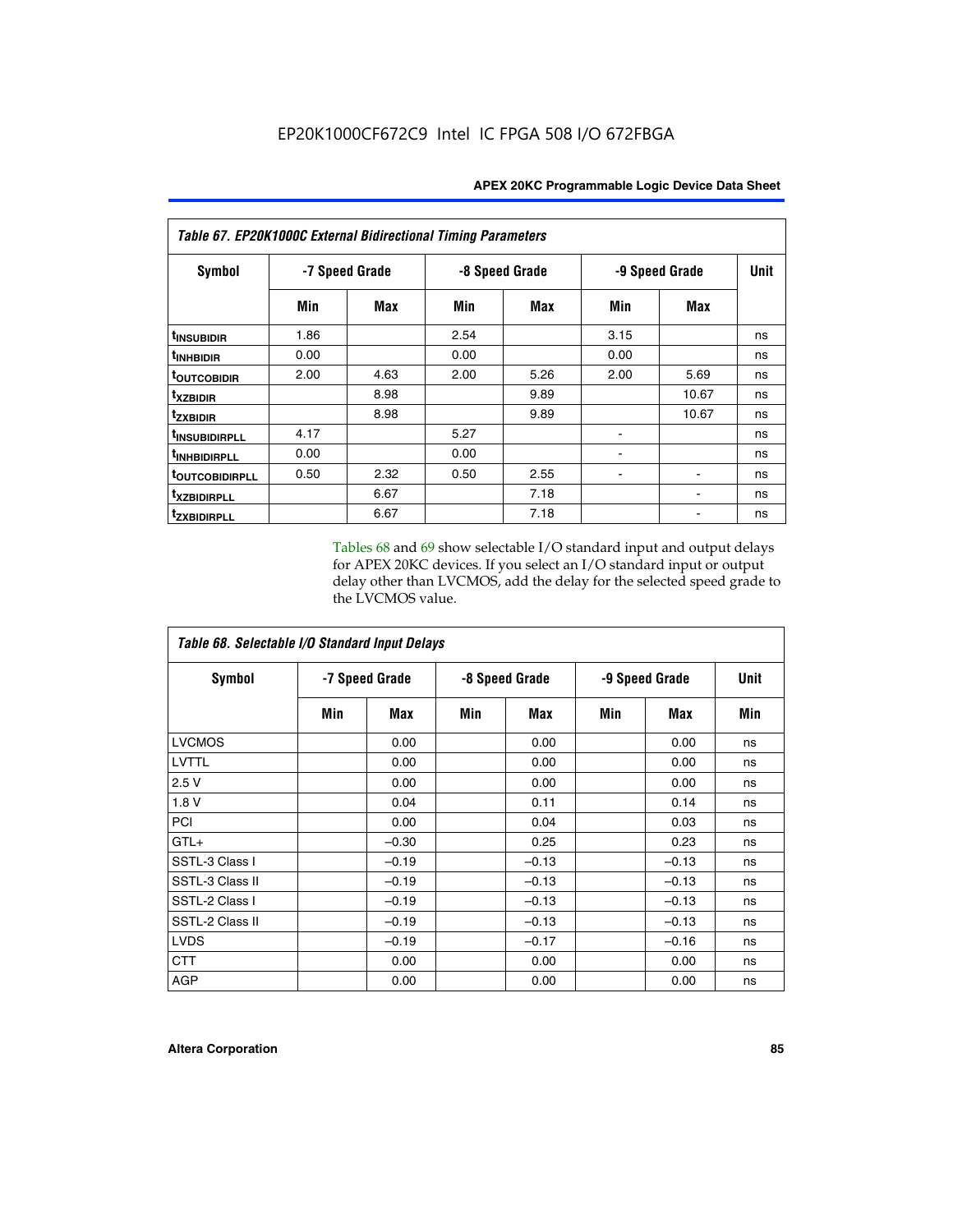| Table 69. Selectable I/O Standard Output Delays |                |         |               |         |                |            |      |
|-------------------------------------------------|----------------|---------|---------------|---------|----------------|------------|------|
| <b>Symbol</b>                                   | -7 Speed Grade |         | -8 Speed Grad |         | -9 Speed Grade |            | Unit |
|                                                 | Min            | Max     | Min           | Max     | Min            | <b>Max</b> | Min  |
| <b>LVCMOS</b>                                   |                | 0.00    |               | 0.00    |                | 0.00       | ns   |
| LVTTL                                           |                | 0.00    |               | 0.00    |                | 0.00       | ns   |
| 2.5V                                            |                | 0.00    |               | 0.00    |                | 0.00       | ns   |
| 1.8V                                            |                | 1.18    |               | 1.41    |                | 1.57       | ns   |
| PCI                                             |                | $-0.52$ |               | $-0.53$ |                | $-0.56$    | ns   |
| $GTL+$                                          |                | $-0.18$ |               | $-0.29$ |                | $-0.39$    | ns   |
| SSTL-3 Class I                                  |                | $-0.67$ |               | $-0.71$ |                | $-0.75$    | ns   |
| SSTL-3 Class II                                 |                | $-0.67$ |               | $-0.71$ |                | $-0.75$    | ns   |
| SSTL-2 Class I                                  |                | $-0.67$ |               | $-0.71$ |                | $-0.75$    | ns   |
| SSTL-2 Class II                                 |                | $-0.67$ |               | $-0.71$ |                | $-0.75$    | ns   |
| <b>LVDS</b>                                     |                | $-0.69$ |               | $-0.70$ |                | $-0.73$    | ns   |
| <b>CTT</b>                                      |                | 0.00    |               | 0.00    |                | 0.00       | ns   |
| AGP                                             |                | 0.00    |               | 0.00    |                | 0.00       | ns   |

# **Power Consumption**

To estimate device power consumption, use the interactive power estimator on the Altera web site at **http://www.altera.com**.

# **Configuration & Operation**

The APEX 20KC architecture supports several configuration schemes. This section summarizes the device operating modes and available device configuration schemes.

## **Operating Modes**

The APEX architecture uses SRAM configuration elements that require configuration data to be loaded each time the circuit powers up. The process of physically loading the SRAM data into the device is called configuration. During initialization, which occurs immediately after configuration, the device resets registers, enables I/O pins, and begins to operate as a logic device. The I/O pins are tri-stated during power-up, and before and during configuration. Together, the configuration and initialization processes are called *command mode*; normal device operation is called *user mode*.

Before and during device configuration, all I/O pins are pulled to  $V_{CCIO}$ by a built-in weak pull-up resistor.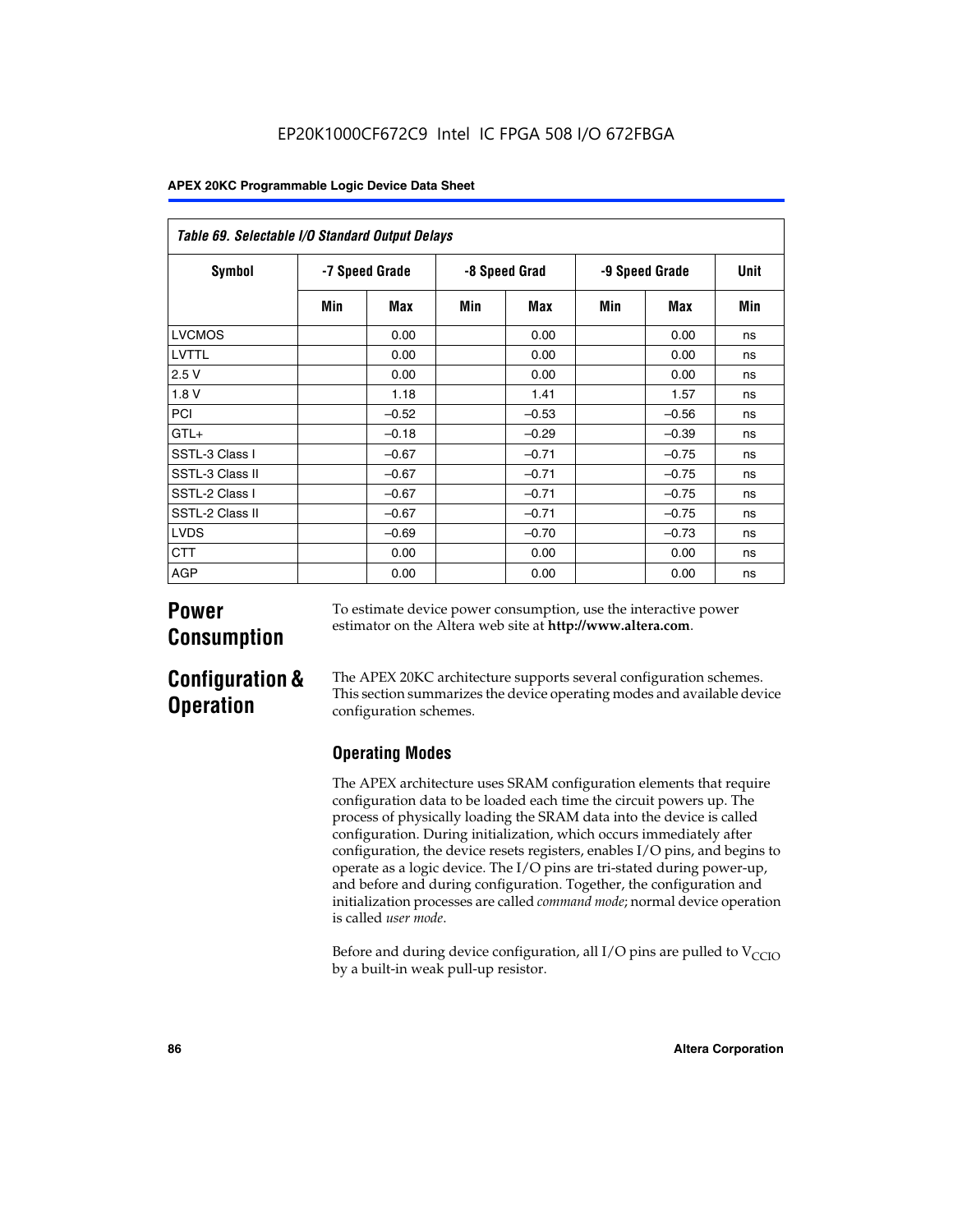SRAM configuration elements allow APEX 20KC devices to be reconfigured in-circuit by loading new configuration data into the device. Real-time reconfiguration is performed by forcing the device into command mode with a device pin, loading different configuration data, reinitializing the device, and resuming user-mode operation. In-field upgrades can be performed by distributing new configuration files.

#### **Configuration Schemes**

The configuration data for an APEX 20KC device can be loaded with one of five configuration schemes (see Table 70), chosen on the basis of the target application. An EPC16, EPC2, or EPC1 configuration device, intelligent controller, or the JTAG port can be used to control the configuration of an APEX 20KC device. When a configuration device is used, the system can configure automatically at system power-up.

Multiple APEX 20KC devices can be configured in any of five configuration schemes by connecting the configuration enable (nCE) and configuration enable output (nCEO) pins on each device.

| Table 70. Data Sources for Configuration |                                                                                                                                                      |  |  |  |  |
|------------------------------------------|------------------------------------------------------------------------------------------------------------------------------------------------------|--|--|--|--|
| <b>Configuration Scheme</b>              | Data Source                                                                                                                                          |  |  |  |  |
| Configuration device                     | EPC16, EPC8, EPC4, EPC2, or EPC1 configuration device                                                                                                |  |  |  |  |
| Passive serial (PS)                      | MasterBlaster or ByteBlasterMV download cable or serial data source                                                                                  |  |  |  |  |
| Passive parallel asynchronous (PPA)      | Parallel data source                                                                                                                                 |  |  |  |  |
| Passive parallel synchronous (PPS)       | Parallel data source                                                                                                                                 |  |  |  |  |
| <b>JTAG</b>                              | MasterBlaster or ByteBlasterMV download cable or a microprocessor<br>with a Jam Standard Test and Programming Language (STAPL) or<br><b>JBC File</b> |  |  |  |  |



For more information on configuration, see *Application Note* 116 *(Configuring SRAM-Based LUT Devices).*

| <b>Device Pin-</b>                    | See the Altera web site (http://www.altera.com) or the Altera Digital                                                                                                    |
|---------------------------------------|--------------------------------------------------------------------------------------------------------------------------------------------------------------------------|
| <b>Outs</b>                           | Library for pin-out information.                                                                                                                                         |
| <b>Ordering</b><br><b>Information</b> | Figure 39 describes the ordering codes for Stratix devices. For more<br>information on a specific package, refer to the Altera Device Package<br>Information Data Sheet. |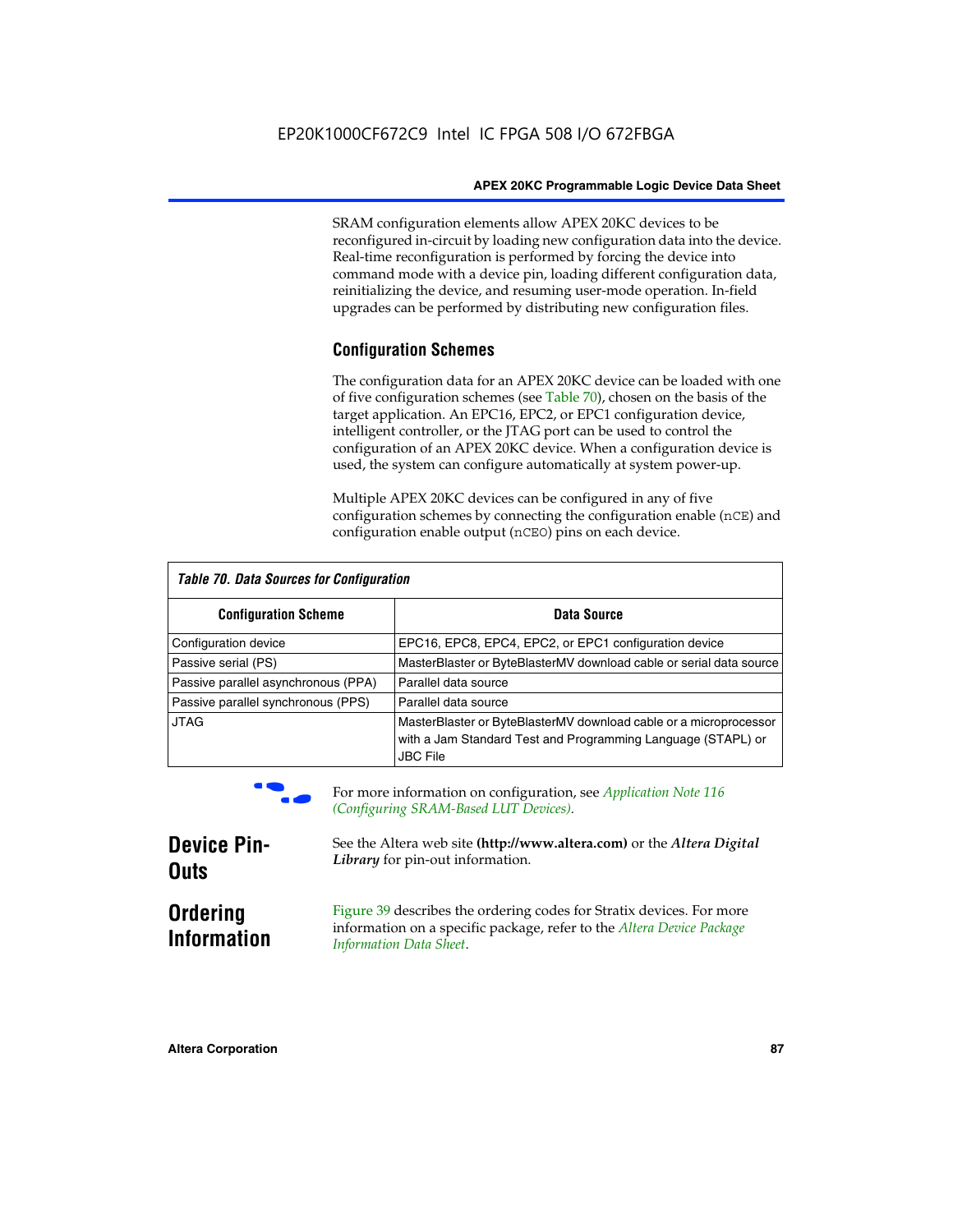#### *Figure 39. APEX 20KC Device Packaging Ordering Information*



# **Revision History**

The information contained in the *APEX 20KC Programmable Logic Device Data Sheet* version 2.2 supersedes information published in previous versions.

### **Version 2.2**

The following changes were made to the *APEX 20KC Programmable Logic Device Data Sheet* version 2.2:

- Updated Tables 1.
- Updated notes in Tables 20.

### **Version 2.1**

The following changes were made to the *APEX 20KC Programmable Logic Device Data Sheet* version 2.1:

- Removed figure on AC Test Conditions.
- Updated conditions in Tables 40 and 41.
- Added Tables 42 and 43.
- $\blacksquare$  Updated V<sub>OD</sub> in Table 27.<br>Added Figures 36 through
- Added Figures 36 through 38.
- Updated Tables 44 through 49.
- Updated Tables 62 through 67.
- Removed notes in Tables 44 through 67.
- Various textual changes throughout the document.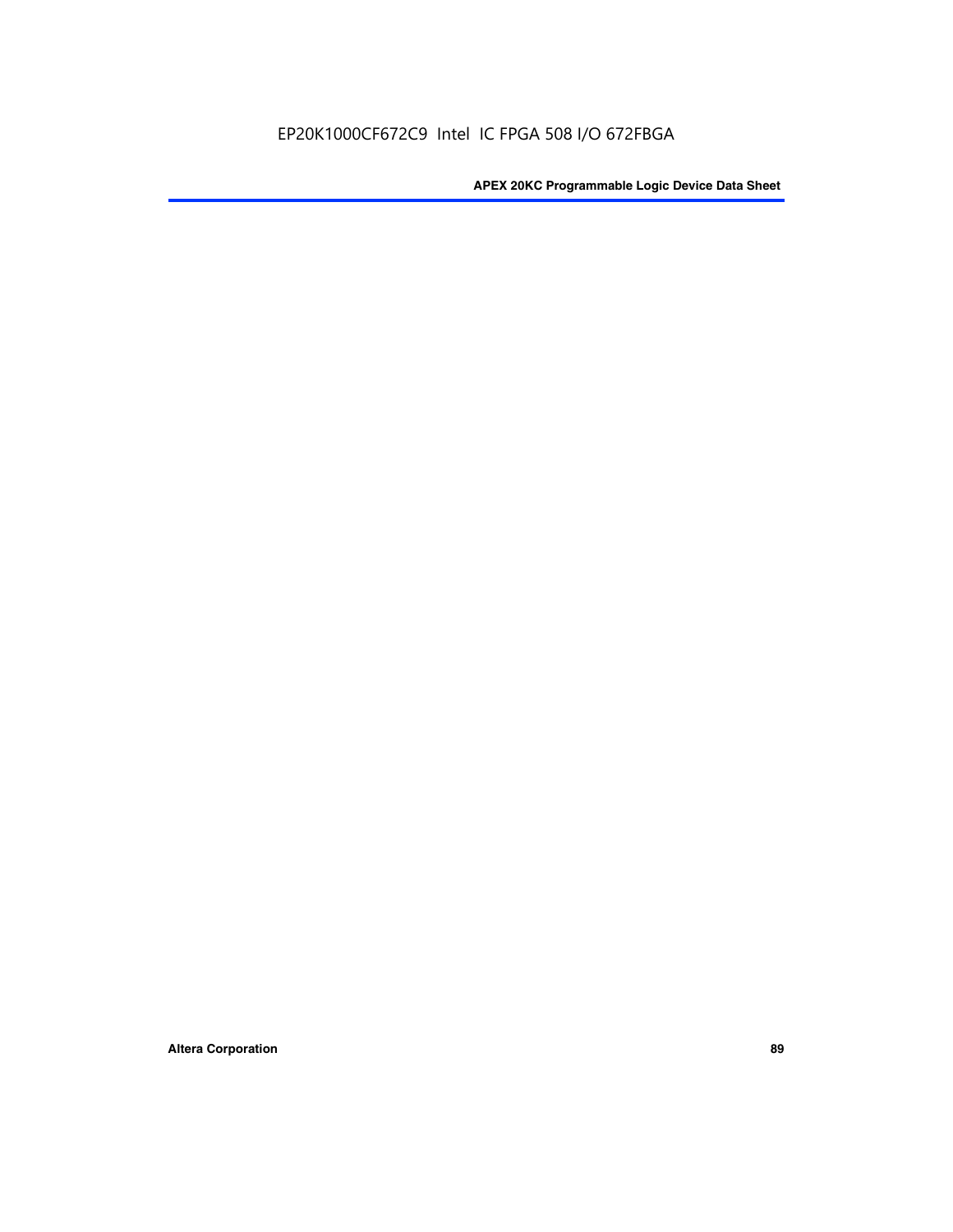

101 Innovation Drive San Jose, CA 95134 (408) 544-7000 http://www.altera.com Applications Hotline: (800) 800-EPLD Customer Marketing: (408) 544-7104 Literature Services: lit\_req@altera.com

Copyright © 2002 Altera Corporation. All rights reserved. Altera, The Programmable Solutions Company, the stylized Altera logo, specific device designations, and all other words and logos that are identified as trademarks and/or service marks are, unless noted otherwise, the trademarks and service marks of Altera Corporation in the U.S. and other countries. All other product or service names are the property of their respective holders. Altera products are protected under numerous U.S. and foreign patents and pending applications, mask work rights, and copyrights. Altera warrants performance of its semiconductor products

to current specifications in accordance with Altera's standard warranty, but reserves the right to make changes to any products and services at any time without notice. Altera assumes no responsibility or liability arising out of the application or use of any information, product, or service described herein except as expressly agreed to in writing by Altera Corporation. Altera customers are advised to obtain the latest version of device specifications before relying on any published information and before placing orders for products or services.



**90 Altera Corporation**